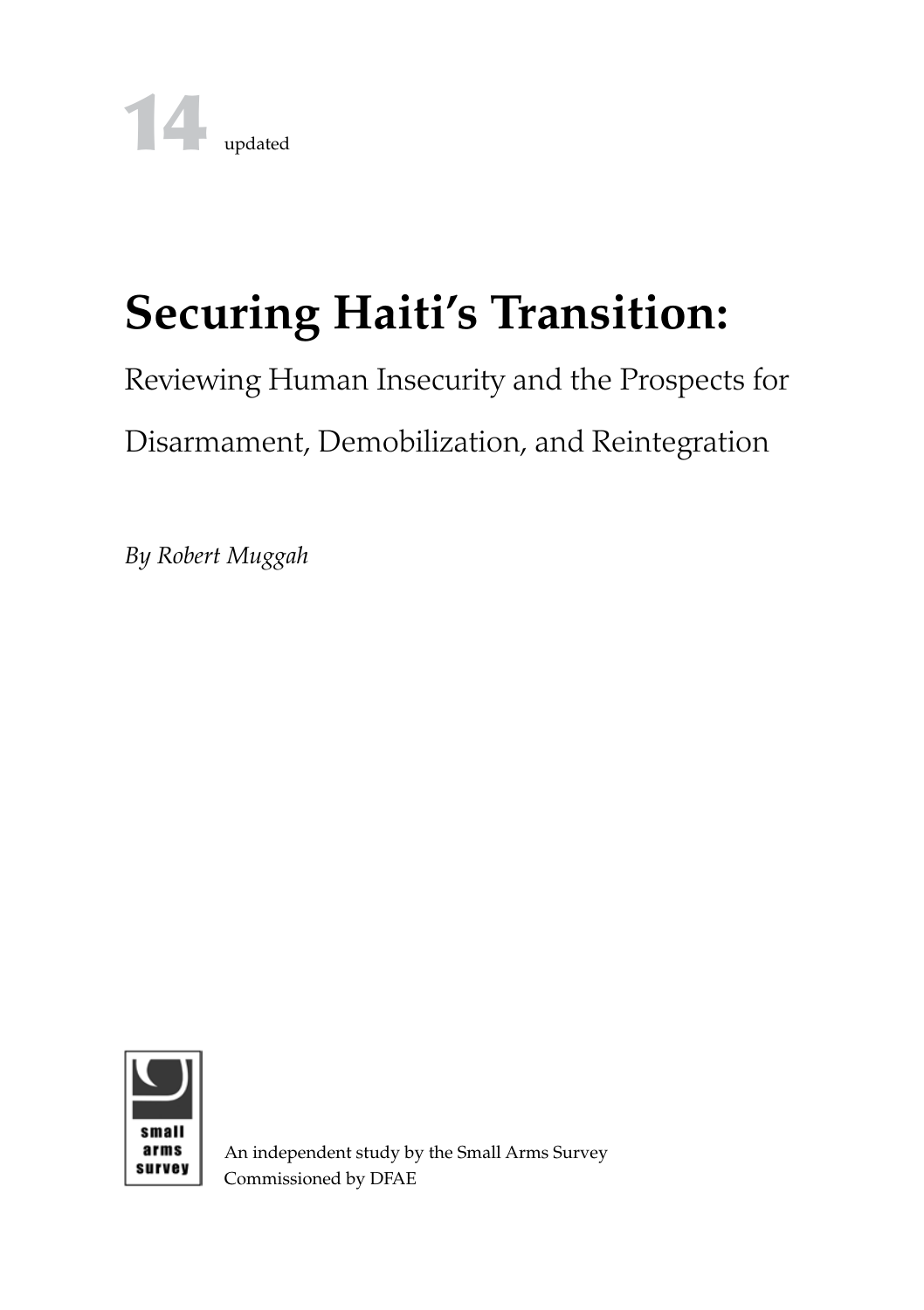# Copyright

Published in Switzerland by the Small Arms Survey © Small Arms Survey, Graduate Institute of International Studies, Geneva 2005

### Published in October 2005

All rights reserved. No part of this publication may be reproduced, stored in a retrieval system, or transmitted, in any form or by any means, without the prior permission in writing of the Small Arms Survey, or as expressly permitted by law, or under terms agreed with the appropriate reprographics rights organization. Enquiries concerning reproduction outside the scope of the above should be sent to the Publications Manager, Small Arms Survey, at the address below.

### Small Arms Survey

Graduate Institute of International Studies 47 Avenue Blanc, 1202 Geneva, Switzerland

Copy-edited by Alex Potter Proofread by Donald Strachan

Typeset in Optima and Palatino by Richard Jones, Exile: Design *&* Editorial Services (rmjones@onetel.com)

Cartography by MAPgrafix

Printed by coprint, Geneva, Switzerland

ISBN 2-8288-0066-0 ISSN 1661-4445

# The Small Arms Survey

The Small Arms Survey is an independent research project located at the Graduate Institute of International Studies in Geneva, Switzerland. It is also linked to the Graduate Institute's Programme for Strategic and International Security Studies.

Established in 1999, the project is supported by the Swiss Federal Department of Foreign Affairs, and by contributions from the Governments of Canada, Finland, France, the Netherlands, Norway, Sweden, and the United Kingdom. The Survey is also grateful for past and current project-specific support received from Australia, Belgium, Denmark, and New Zealand. Further funding has been provided by the United Nations Development Programme, the United Nations Institute for Disarmament Research, the Geneva International Academic Network, and the Geneva International Centre for Humanitarian Demining.

The Small Arms Survey collaborates with research institutes and non-governmental organizations in many countries, including Brazil, Canada, Georgia, Germany, India, Israel, Jordan, Norway, the Russian Federation, South Africa, Sri Lanka, Sweden, Thailand, the United Kingdom, and the United States.

The Small Arms Survey Occasional Paper series presents new and substantial research findings by project staff and commissioned researchers on data, methodological, and conceptual issues related to small arms, or detailed country and regional case studies. The series is published periodically and is available in hard copy and on the project's Web site.

### Small Arms Survey

Graduate Institute of International Studies 47 Avenue Blanc, 1202 Geneva, Switzerland

*Phone:* +41 22 908 5777 *Fax:* +41 22 732 2738 *Email:* smallarm@hei.unige.ch *Web site:* www.smallarmssurvey.org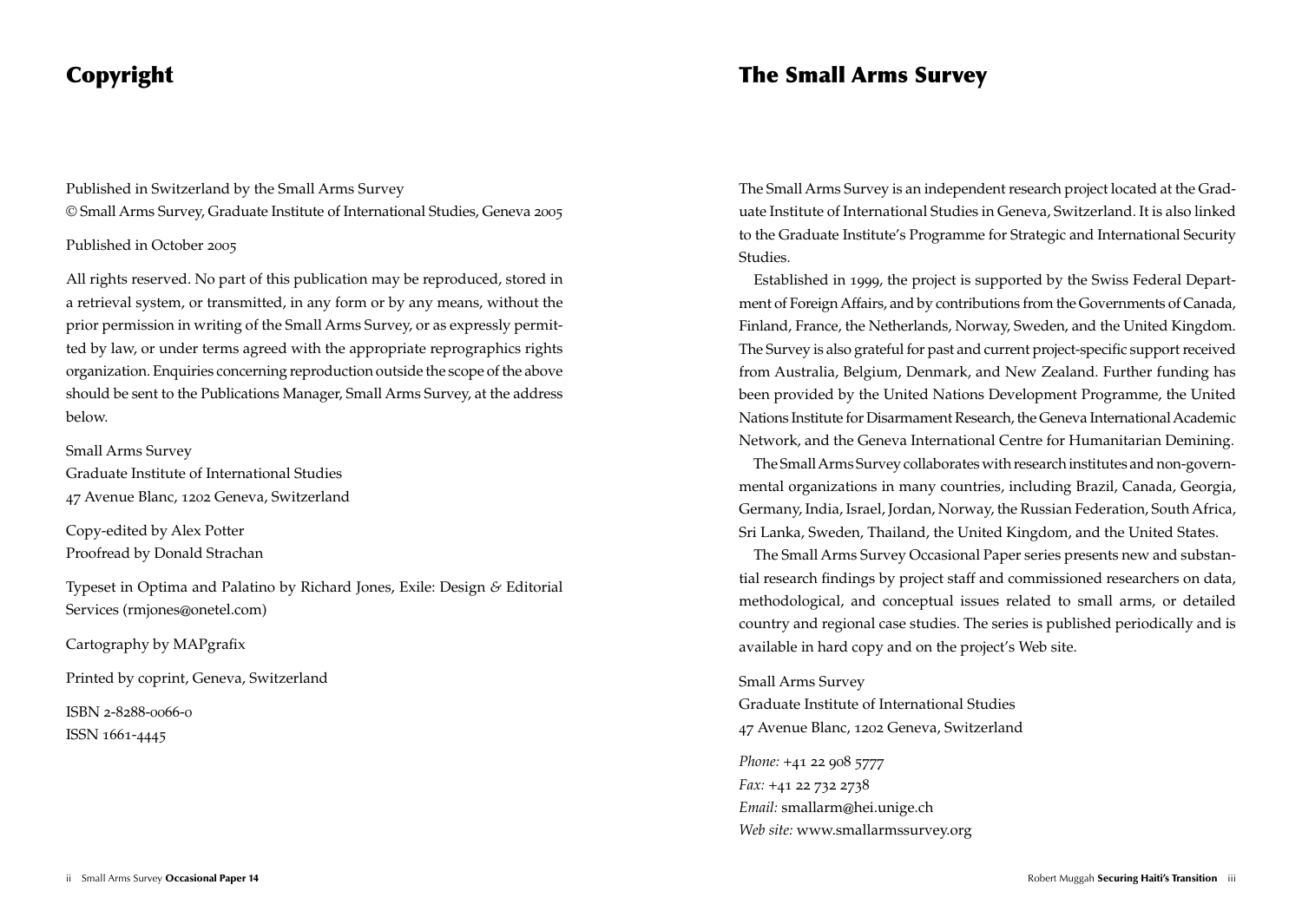# Occasional Papers

- **1** *Re-Armament in Sierra Leone: One Year After the Lomé Peace Agreement,* by Eric Berman, December 2000
- **2** *Removing Small Arms from Society: A Review of Weapons Collection and Destruction Programmes,* by Sami Faltas, Glenn McDonald, and Camilla Waszink, July 2001
- **3** *Legal Controls on Small Arms and Light Weapons in Southeast Asia,* by Katherine Kramer (with Nonviolence International Southeast Asia), July 2001
- **4** *Shining a Light on Small Arms Exports: The Record of State Transparency,* by Maria Haug, Martin Langvandslien, Lora Lumpe, and Nic Marsh (with NISAT), January 2002
- **5** *Stray Bullets: The Impact of Small Arms Misuse in Central America,* by William Godnick, with Robert Muggah and Camilla Waszink, November 2002
- **6** *Politics from the Barrel of a Gun: Small Arms Proliferation and Conflict in the Republic of Georgia,* by Spyros Demetriou, November 2002
- **7** *Making Global Public Policy: The Case of Small Arms and Light Weapons,* by Edward Laurance and Rachel Stohl, December 2002
- **8** *Small Arms in the Pacific,* by Philip Alpers and Conor Twyford, March 2003
- **9** *Demand, Stockpiles, and Social Controls: Small Arms in Yemen,* by Derek B. Miller, May 2003
- **10** *Beyond the Kalashnikov: Small Arms Production, Exports, and Stockpiles in the Russian Federation,* by Maxim Pyadushkin, with Maria Haug and Anna Matveeva, August 2003
- **11** *In the Shadow of a Cease-fire: The Impacts of Small Arms Availability and Misuse in Sri Lanka,* by Chris Smith, October 2003
- **12** *Kyrgyzstan: A Small Arms Anomaly in Central Asia?,* by S. Neil MacFarlane and Stina Torjesen, February 2004
- **13** *Small Arms and Light Weapons Production in Eastern, Central, and Southeast Europe*, by Yudit Kiss, October 2004, ISBN 2-8288-0057-1
- **14** *Securing Haiti's Transition: Reviewing Human Insecurity and the Prospects for Disarmament, Demobilization, and Reintegration*, by Robert Muggah, October 2005, ISBN 2-8288-0066-0
- **15** *Silencing Guns: Local Perspectives on Small Arms and Armed Violence in Rural South Pacific Islands Communities*, edited by Emile LeBrun and Robert Muggah, June 2005, ISBN 2-8288-0064-4

# Special Reports

- **1** *Humanitarianism Under Threat: The Humanitarian Impact of Small Arms and Light Weapons,* by Robert Muggah and Eric Berman, commissioned by the Reference Group on Small Arms of the UN Inter-Agency Standing Committee, July 2001
- **2** *Small Arms Availability, Trade and Impacts in the Republic of Congo,* by Spyros Demetriou, Robert Muggah, and Ian Biddle, commissioned by the International Organisation for Migration and the UN Development Programme, April 2002
- **3** *Kosovo and the Gun: A Baseline Assessment of Small Arms and Light Weapons in Kosovo,* by Anna Khakee and Nicolas Florquin, commissioned by the United Nations Development Programme, June 2003
- **4** *A Fragile Peace: Guns and Security in Post-conflict Macedonia,* by Suzette R. Grillot, Wolf-Christian Paes, Hans Risser, and Shelly O. Stoneman, commissioned by United Nations Development Programme, and copublished by the Bonn International Center for Conversion, SEESAC in Belgrade, and the Small Arms Survey, June 2004, ISBN 2-8288-0056-3
- **5** *Gun-running in Papua New Guinea: From Arrows to Assault Weapons in the Southern Highlands*, by Philip Alpers, June 2005, ISBN 2-8288-0062-8

# Book Series

*Armed and Aimless: Armed Groups, Guns, and Human Security in the ECOWAS Region,* edited by Nicolas Florquin and Eric G. Berman, May 2005, ISBN 2-8288-0063-6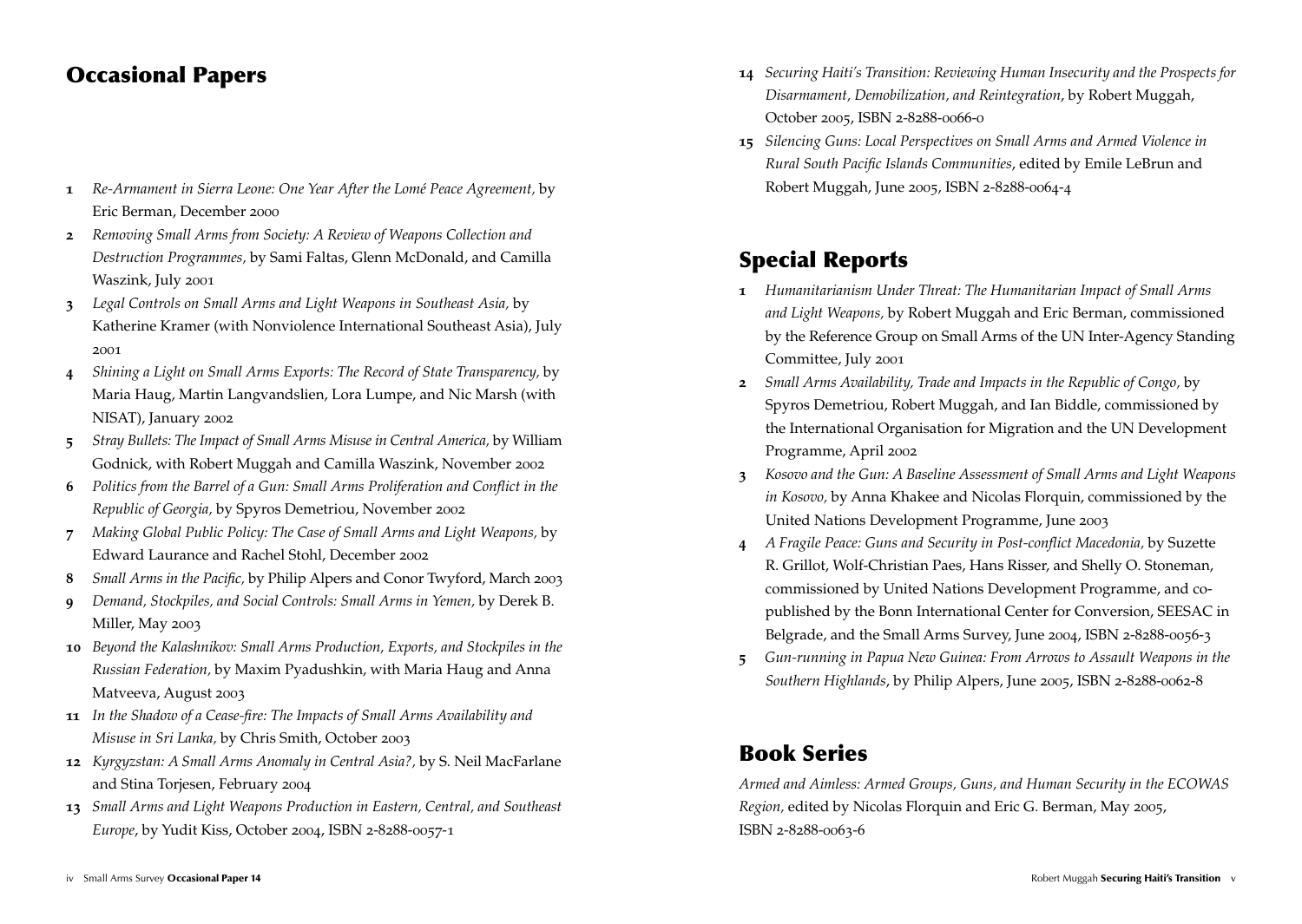# **Contents**

| About the author <b>contract of the author</b> is ix                                                                                                                                                                                 |  |
|--------------------------------------------------------------------------------------------------------------------------------------------------------------------------------------------------------------------------------------|--|
| Acknowledgements <b>Exetiments</b> X                                                                                                                                                                                                 |  |
| Acronyms <b>Example 21</b> xiii                                                                                                                                                                                                      |  |
|                                                                                                                                                                                                                                      |  |
| Preface <b>with a series of the contract of the contract of the contract of the contract of the contract of the contract of the contract of the contract of the contract of the contract of the contract of the contract of the </b> |  |
| Summary XX                                                                                                                                                                                                                           |  |
|                                                                                                                                                                                                                                      |  |
|                                                                                                                                                                                                                                      |  |
| I. Background <u>with the community of the contract of the contract of the contract of the contract of the contract of the contract of the contract of the contract of the contract of the contract of the contract of the contr</u> |  |
| II. Armed groups and their weapons <b>container and their weapons</b> 4                                                                                                                                                              |  |
|                                                                                                                                                                                                                                      |  |
| IV. Policing, correctional services, and the role of the army <b>EDIM</b> 17                                                                                                                                                         |  |
| V. The effects of armed violence and insecurity <b>Example 22</b> 22                                                                                                                                                                 |  |
| Deaths and injuries <b>Exercise According to the COVID-22</b>                                                                                                                                                                        |  |
| Perceptions of insecurity <b>Execurity</b> 29                                                                                                                                                                                        |  |
| Militarized politics 30                                                                                                                                                                                                              |  |
| VI. Practical disarmament, demobilization,                                                                                                                                                                                           |  |
| and reintegration: 1994-2005 <b>Constanting the Constantine Constantine Constantine Constantine Constantine Const</b>                                                                                                                |  |
| Normative disarmament <b>Executive Executive Contract 23</b>                                                                                                                                                                         |  |
| VII. Conclusion 26                                                                                                                                                                                                                   |  |
| Annexe 1. Typology of armed elements in Haiti <b>Engineeral Exception</b> 50                                                                                                                                                         |  |

| Annexe 3. Reported US arms transfers to Haiti, 1991-2004 <b>Manage 2018</b> 54 |  |
|--------------------------------------------------------------------------------|--|
| Annexe 4. MIF weapons collection and destruction,                              |  |
|                                                                                |  |
| Annexe 5. MINUSTAH weapons collection and destruction,                         |  |
|                                                                                |  |
| Annexe 6. Prison population, 30 September 2004 <b>Manual</b> 56                |  |
| Endnotes <b>2008</b> 57                                                        |  |
| Bibliography 24                                                                |  |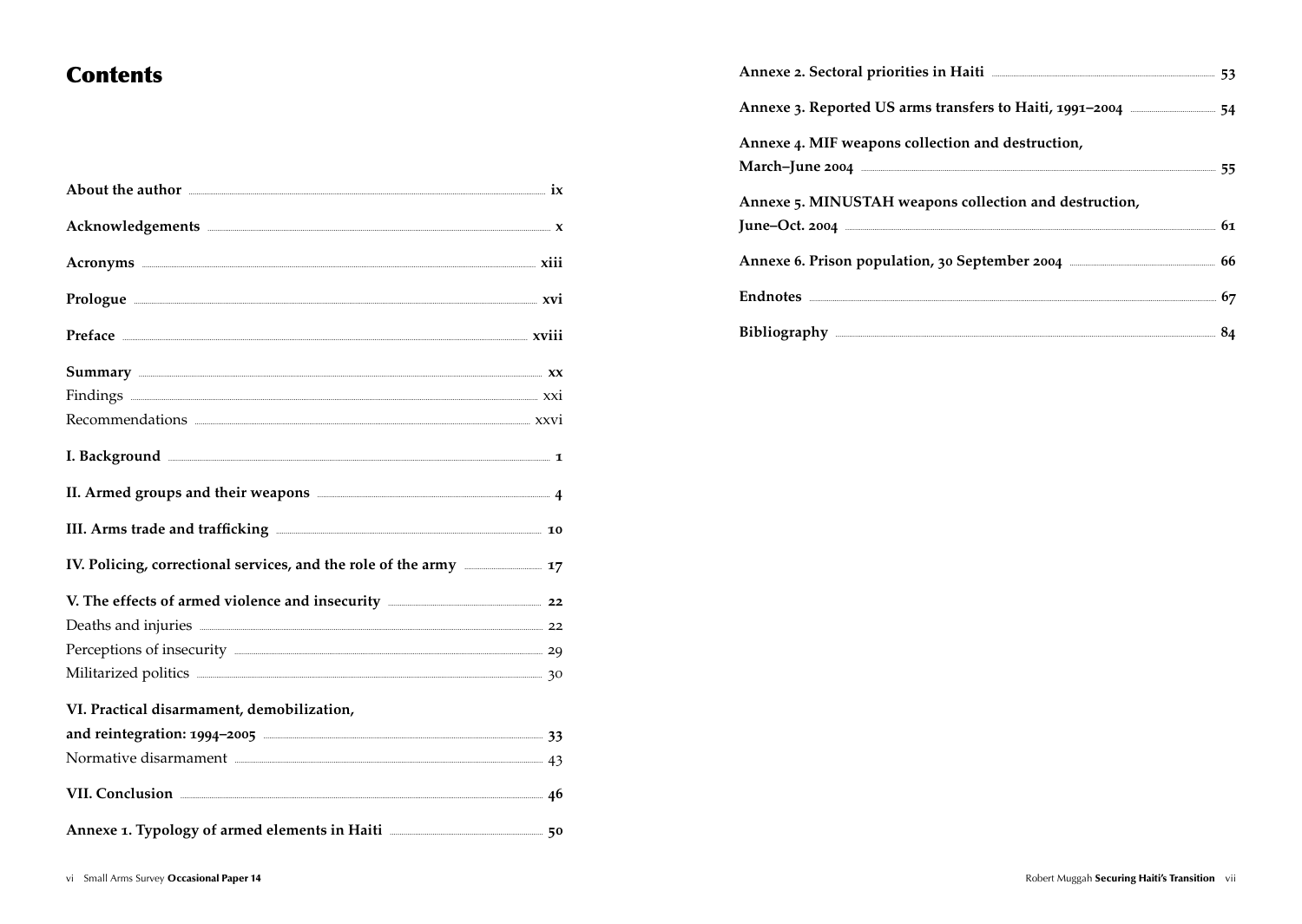### Map: Haiti

Box 1: Accounting for the direct medical costs of firearm injury

Table 1: Armed groups and weapons availability, January 2005 Table 2: A sample of reported small arms transfers to Haiti, 1990–2004 Table 3: Profile of firearm injuries in Port-au-Prince, 2003–04 Table 4: Reported weapons-collection activities, 1995–2004 Table 5: US weapons buy-back, 1994–95 Table 6: Demobilizing FADH, 1994–96 Table 7: FADH demobilization sites, 1994–96 Table 8: MIF and MINUSTAH weapons collection, March–Oct. 2004 Table 9: Profile of arms collected by MIF/MINUSTAH, March–Oct. 2004

Figure 1: A sample of reported US small arms transfers to Haiti, 1991–2004 Figure 2: Typology of firearm injuries by vocation, 2003–04

# About the author

Robert Muggah is based at the Small Arms Survey at the Graduate Institute of International Studies in Geneva, Switzerland. There, he oversees the design, implementation, and management of large-scale research projects in more than 30 countries. He is also a professional fellow of the US-based Social Science Research Council and a doctoral candidate at the University of Oxford.

Trained as a development economist at the Institute for Development Studies (Sussex) and the University of Oxford, he specializes in post-conflict recovery and reconstruction. His present interests focus on the political economy, design, implementation, and evaluation of disarmament, demobilization, and reintegration (DDR), weapons collection, and destruction and 'resettlement schemes' for displaced populations.

He has worked in several countries emerging from conflict, including Burundi, Colombia, Congo-Brazzaville, the Democratic Republic of the Congo, Haiti, Indonesia, Nepal, Papua New Guinea, the Philippines, Solomon Islands, Sri Lanka, Sudan, and Uganda, in partnership with the World Bank, the European Commission, the United Nations Development Programme (UNDP), the Office of the United Nations High Commissioner for Refugees (UNHCR), the World Health Organization (WHO), the International Organization for Migration (IOM), and various bilateral donors. He is published widely in mainstream newspapers as well as policy and peer-reviewed journals.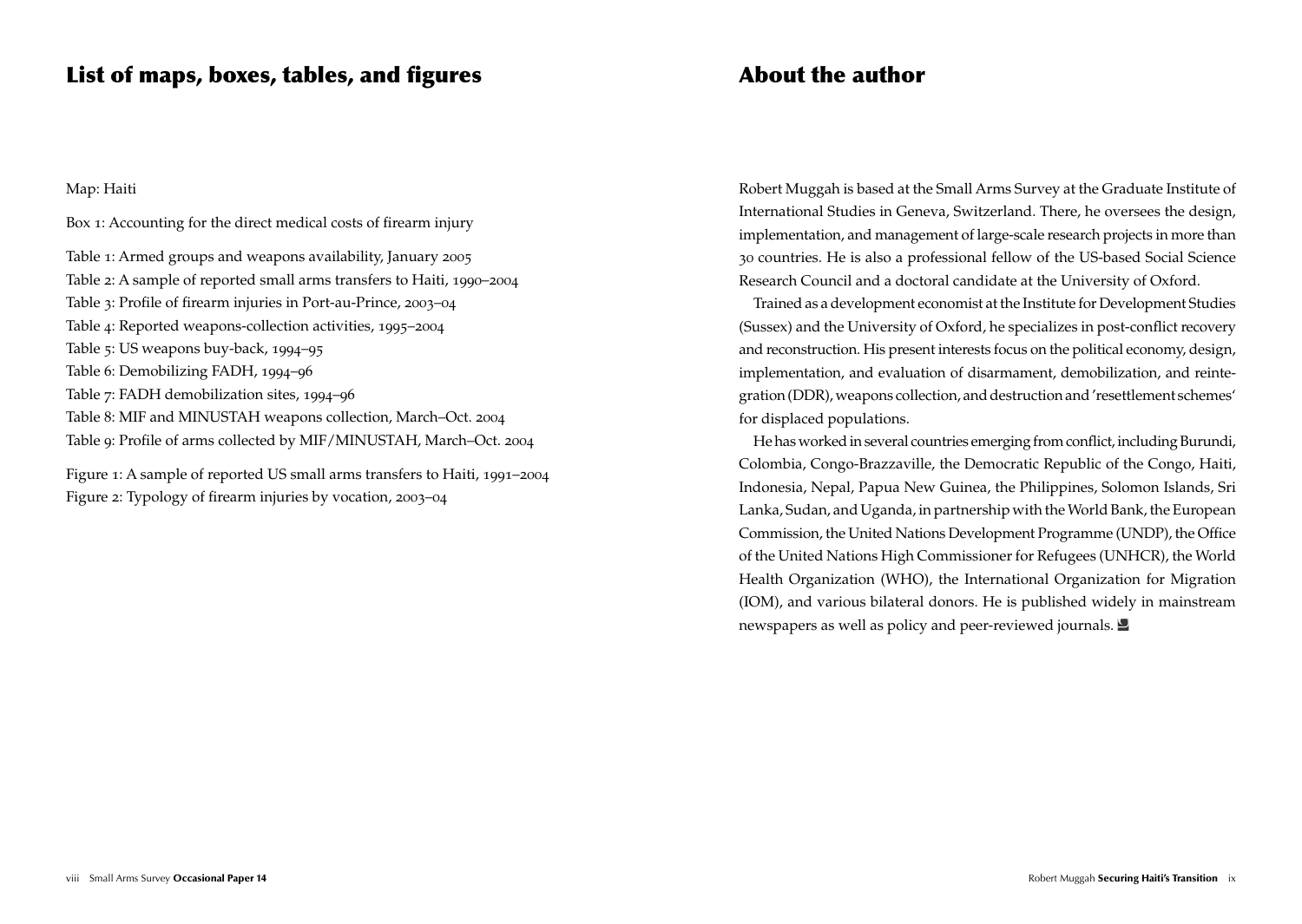## Acknowledgements

This study was undertaken with the full administrative support of the Small Arms Survey in Geneva. The Swiss Department of Foreign Affairs (DFAE) provided institutional and financial backing. The research was carried out over a period of several months throughout late 2004 and early 2005. Special thanks must be extended to Tania Inowlocki, who managed the publishing process; Alex Potter, who copy-edited the report; Donald Strachan, who proofread it; Richard Jones, who provided the design and layout; Anne-Marie Meid and Pierre Reynes, who translated the first edition into French; Jasmine Champenois, who translated the updates of the second edition into French; and the translation team of the DFAE, which proofread both French editions.

The study could not have been undertaken without the enthusiastic support of representatives of the UN Stabilization Mission in Haiti (MINUSTAH), UNDP, and the United Nations Department of Peacekeeping Operations (DPKO). The tireless inputs from Desmond Molloy (DDR section chief, MINUSTAH), Eric Calpas (DDR officer, MINUSTAH), Chris O'Donnel (DDR officer, MINUSTAH), Jacques Juvigny (DDR officer, UNDP), Bjoern Ronevaer (former deputy resident representative, UNDP), Maurice Dewulf (current deputy resident representative, UNDP), Moncef Ghrib (UNDP officer), Adama Guindo (deputy Special Representative of the Secretary-General and resident representative), Eric Mouillefarine (MINUSTAH Civil Affairs), Spyros Demetriou (DDR Officer, UNDP), and Luc Lafreniere (DDR officer, UNDP) were essential.

Indirect inputs were also provided by Jeremy Haslam (IOM), Kelvin Ong (DPKO), Col. Kerry (MINUSTAH), and Col. Hurley (MINUSTAH). Meetings held with UNCIVPOL, particularly David Beer (CIVPOL Commissioner), Akkaya Abdullah (DDR liaison officer), Javier Hernandez (MINUSTAH Civil Affairs), Beatrice Munoz Girardengo (administrative assistant to DDR Section), Christian Bordachar (DDR liaison officer), and many of their colleagues, were also important for gaining insight into the challenges of providing military and policing support in the current circumstances facing Haiti.

The author held meetings with diplomatic and consular officials in Portau-Prince, but also in Berne, New York, and Ottawa. The continuous backstopping provided by Stefano Vescovi and Heidi Grau (both of DFAE), as well as Adriano Küpfer and Giancarlo de Picciotto (both of the Swiss Agency for Development and Cooperation), proved instrumental. This final report is ultimately a credit to their personal and institutional support for securing Haiti's meaningful transition. Moreover, the hospitality of the Consulate General of Switzerland in Port-au-Prince, particularly as extended by Jacqueline Flambert and Markus Probst, is here gratefully acknowledged. Extremely useful formal and informal exchanges on the dynamics of the arms trade and their effects were also held with officials from the US Embassy, the Canadian Embassy—including Kim Girtel and visiting representatives from the Canadian International Development Agency (CIDA) such as Marla Zapach—the French Embassy (including Eric Bosque and Daniel du Chemin), the Mexican Embassy, and many others who preferred not to be named.

The views and perceptions of Haitians were widely solicited, but are not nearly adequately reproduced in this report. This is an unfortunate omission, and one repeated too often in the telling of the Haitian story. The unstable security situation predominating in Haiti between October 2004 and February 2005 limited the possibility of travel outside of Port-au-Prince. Though the author has traveled outside of the capital on previous visits, these constraints nevertheless limit the scope of the present report. Even so, special thanks are extended here to Dr. Nicola and Dr. Alvarez (at Port-au-Prince General Hospital), Col. Atoriste (Chairman of the Sectoral Table on Security, Policing, and DDR), Louise Mercelin Daniel, the directors of the privately run Canapé Vert Hospital in Port-au-Prince, the dozens of young beneficiaries of the UNDPsponsored reintegration project in Carrefour-Feuille, and many courageous members of Haitian human rights and women's organizations who requested anonymity. Invaluable comments were also submitted to DFAE by Haitian representatives of civil society who visited Lausanne in November 2004, including Inette Durandis (Conseil National de Financement Populaire), Rosanie Moise (Veterimed), Jocelyne Colas (Justice et Paix), Lenz Jean-François (Institut Culturel Karl L'évêque), and Jean Jérôme Charles (Groupe d'Appui au Développement Rural). This report is dedicated largely to these Haitians,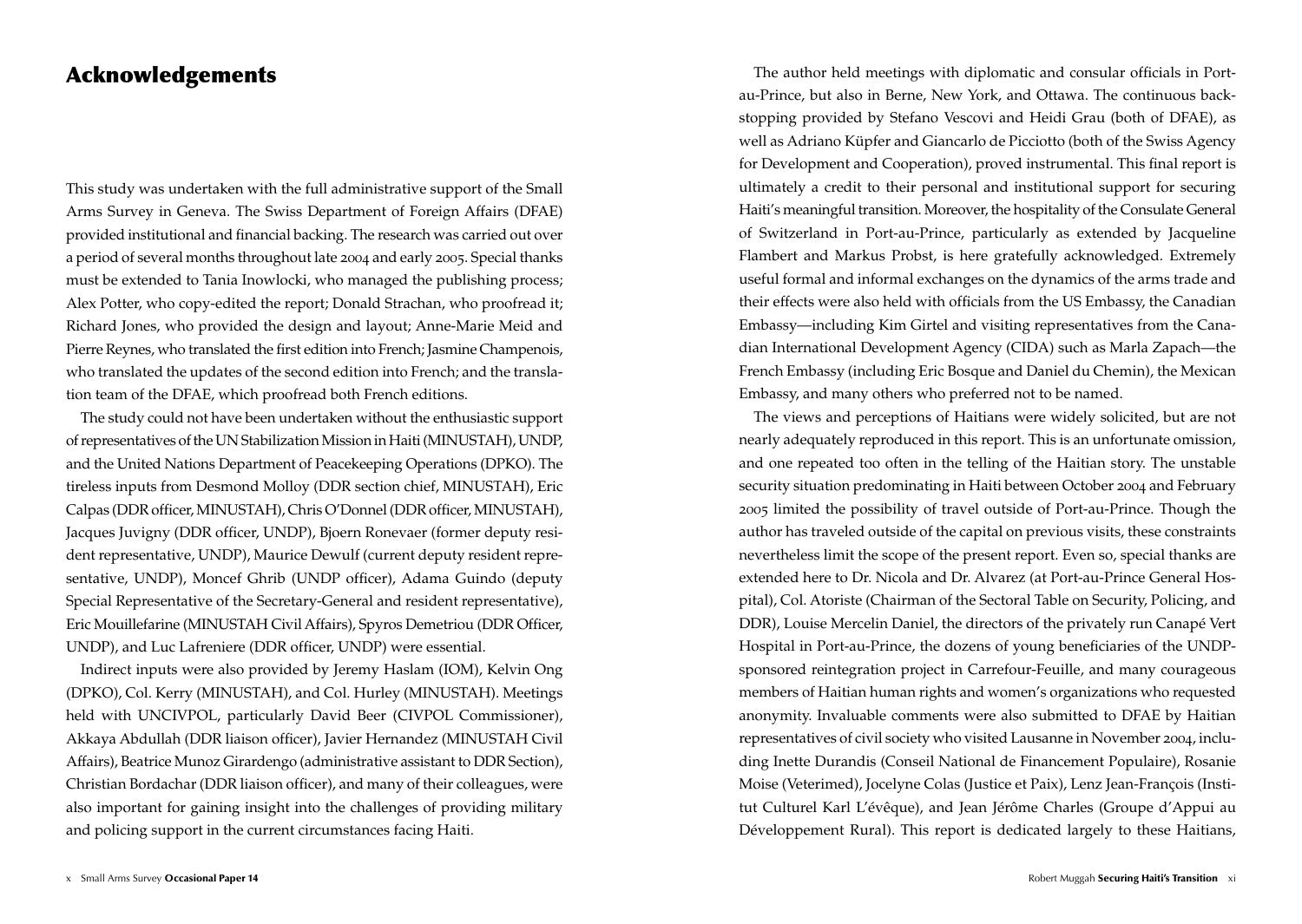and the many others who are daily affected by armed violence and remain voiceless.

Finally, the author would like to acknowledge the voluntary support of the many expatriates and specialists on Haiti who provided thoughtful comments on various drafts. Anne Fuller, Claire Liz Zaug, Charles Arthur, Chris Kovats-Bernat, and Anthony Fenton provided original and compelling insight on various drafts of the report. The Haitian Creole preface was prepared by Anne McConnell. Other substantive contributors include Liz Cullity and Frank Skzryerbak of the Organization of American States (OAS), Pierre Despagne, Reginald Boulet, Felipe Donoso (chief of mission, International Committee of the Red Cross), Rachel Stohl (Center for Defense Information), Nic Marsh (Norwegian Initiative on Small Arms Transfers), Ed Laurance (Monterey Institute of International Studies), Ruxandra Stoicescu and James Bevan (Small Arms Survey), Dr. Henry Muggah (McMaster University/CIDA), Rubem Cesar Fernandes (Viva Rio), Juliana Ruhfus (independent consultant), and the many committed members of the Plate-Forme Haïti de Suisse. As with all research studies of this nature, any and all errors or inconsistencies are the fault of the author alone.

### Acronyms

| ATF           | US Bureau for Alcohol, Tobacco, Firearms and Explosives      |
|---------------|--------------------------------------------------------------|
| <b>BPST</b>   | Bureau de la police scientifique et technique                |
| BRJ           | Bureau de renseignements judiciaires                         |
| CARICOM       | Caribbean Community                                          |
| <b>CCI</b>    | Cadre de coopération intérimaire (Interim Cooperation        |
|               | Framework)                                                   |
| <b>CEP</b>    | Conseil electoral provisoire (Provisional Electoral Council) |
| <b>CPS</b>    | Communauté du Pacifique                                      |
| <b>CIA</b>    | Central Intelligence Agency                                  |
| <b>CIDA</b>   | Canadian International Development Agency                    |
| <b>CIVPOL</b> | <b>UN Civilian Police</b>                                    |
| <b>DALY</b>   | disability-adjusted life year                                |
| <b>DALE</b>   | disability-adjusted life expectancy                          |
| <b>DCPA</b>   | Central Department for Administrative Police                 |
| <b>DDR</b>    | disarmament, demobilization, and reintegration               |
| <b>DFAE</b>   | Swiss Department of Foreign Affairs                          |
| <b>DIA</b>    | Defense Intelligence Agency                                  |
| <b>DPKO</b>   | Department of Peacekeeping Operations (UN)                   |
| <b>DRP</b>    | Demobilization and Reintegration Programme                   |
| FADH          | Forces armées d'Haïti (Armed Forces of Haiti)                |
| <b>FAO</b>    | Food and Agriculture Organization                            |
| <b>FMF</b>    | Foreign Military Financing                                   |
| <b>FRAPH</b>  | Front révolutionnaire armé pour le progrès d'Haïti           |
|               | (Revolutionary Armed Forces for the Progress of Haiti)       |
| FRG           | Front de résistance des Gonaïves (Gonaïves Resistance Front) |
| GAO           | <b>General Accounting Office</b>                             |
| <b>GTZ</b>    | Deutsche Geselleschaft für Technische Zusammenarbeit         |
|               | (German development agency)                                  |
| <b>HNP</b>    | Haitian National Police                                      |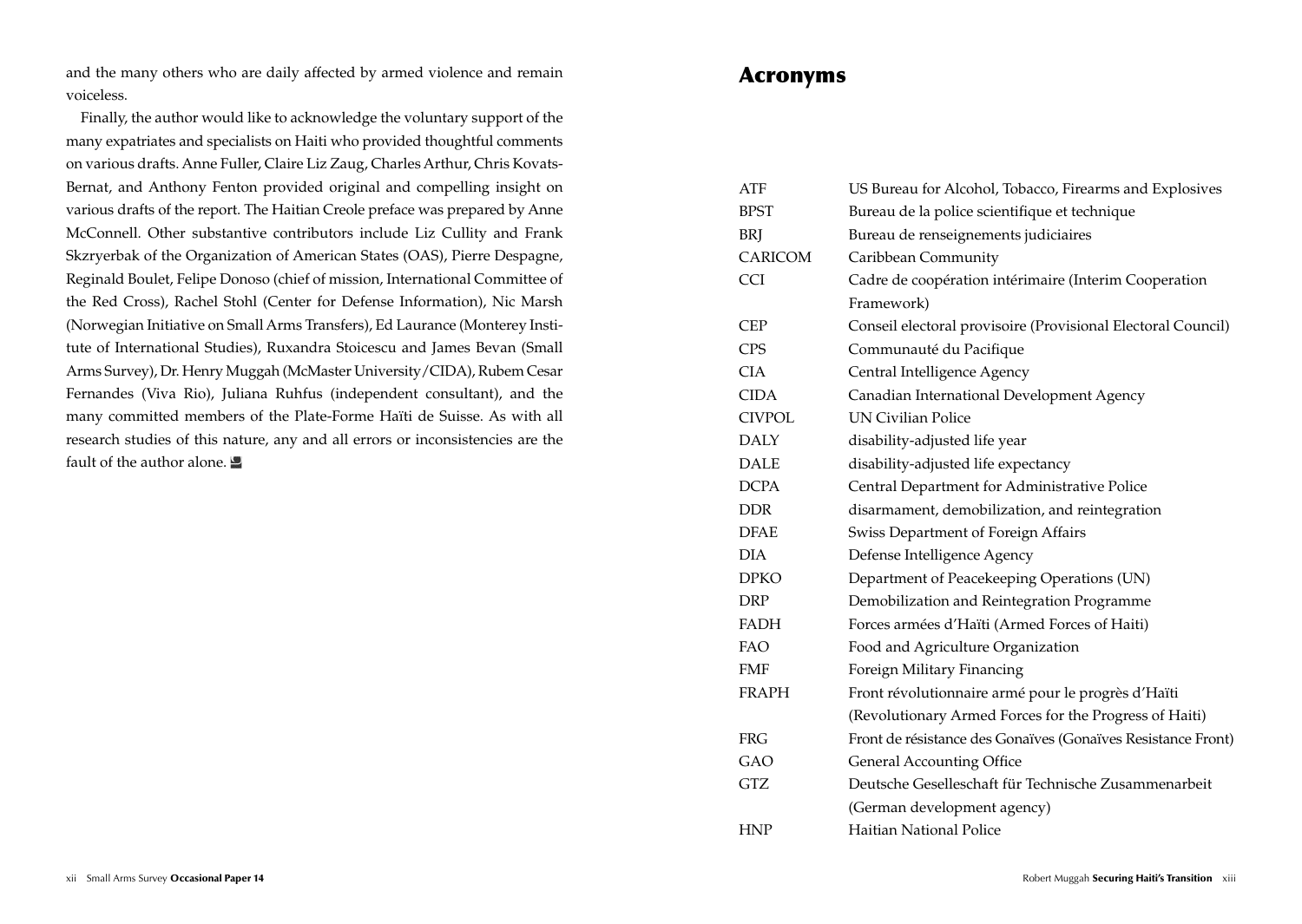| <b>IADB</b>     | Inter-American Development Bank                          | <b>UNAIDS</b>    | Joint United Nations Programme on HIV/AIDS          |
|-----------------|----------------------------------------------------------|------------------|-----------------------------------------------------|
| <b>ICRC</b>     | International Committee of the Red Cross                 | <b>UNDP</b>      | United Nations Development Programme                |
| <b>ICITAP</b>   | International Criminal Investigative Training Assistance | <b>UNESCO</b>    | United Nations Educational, Scientific and Cultural |
|                 | Program                                                  |                  | Organization                                        |
| <b>ILO</b>      | International Labour Organization                        | <b>UNFPA</b>     | United Nations Population Fund                      |
| <b>IMET</b>     | International Military Education and Training            | <b>UNHABITAT</b> | United Nations Human Settlements Programme          |
| IMF             | <b>International Monetary Fund</b>                       | <b>UNICEF</b>    | United Nations Children's Fund                      |
| <b>IOM</b>      | International Organization for Migration                 | <b>UNMIH</b>     | United Nations Mission in Haiti                     |
| <b>IPSF</b>     | Interim Public Safety Force                              | <b>UNSC</b>      | <b>United Nations Security Council</b>              |
| IRI             | International Republic Institute                         | <b>USAID</b>     | United States Agency for International Development  |
| <b>ITAR</b>     | International Traffic in Arms Regulations                | <b>USMC</b>      | <b>United States Marine Corps</b>                   |
| <b>MICIVIH</b>  | International Civilian Mission in Haiti                  | <b>WFP</b>       | World Food Programme                                |
| <b>MIF</b>      | Multinational Intervention Force                         | <b>WHO</b>       | World Health Organization                           |
| <b>MIIS</b>     | Monterey Institute of International Studies              |                  |                                                     |
| <b>MINUSTAH</b> | UN Stabilization Mission in Haiti                        |                  |                                                     |
| <b>MIPONUH</b>  | United Nations Civilian Police Mission in Haiti          |                  |                                                     |
| <b>MIS</b>      | management information system                            |                  |                                                     |
| <b>MSF</b>      | Médecins sans frontières (Doctors without Borders)       |                  |                                                     |
| <b>NCD</b>      | National Commission on Disarmament                       |                  |                                                     |
| <b>NCHR</b>     | National Coalition for Haitian Rights                    |                  |                                                     |
| <b>NISAT</b>    | Norwegian Initiative on Small Arms Transfers             |                  |                                                     |
| <b>OAS</b>      | Organization of American States                          |                  |                                                     |
| <b>OCHA</b>     | Office for the Coordination of Humanitarian Affairs      |                  |                                                     |
| OP              | organisation populaire (popular organization)            |                  |                                                     |
| <b>ORS</b>      | Opportunity and Referral Service                         |                  |                                                     |
| <b>OSCE</b>     | Organization for Security and Co-operation in Europe     |                  |                                                     |
| <b>OT</b>       | operating theatre                                        |                  |                                                     |
| OTI             | Office of Transitional Initiatives                       |                  |                                                     |
| PAHO            | Pan American Health Organization                         |                  |                                                     |
| <b>PNUD</b>     | Programme de Development des Nations Unies (UNDP)        |                  |                                                     |
| SABC            | South African Broadcasting Corporation                   |                  |                                                     |
| <b>SRSG</b>     | Special Representative of the Secretary-General          |                  |                                                     |
| SSR             | security sector reform                                   |                  |                                                     |
| <b>TPTC</b>     | Haitian Ministry of Public Works                         |                  |                                                     |
|                 |                                                          |                  |                                                     |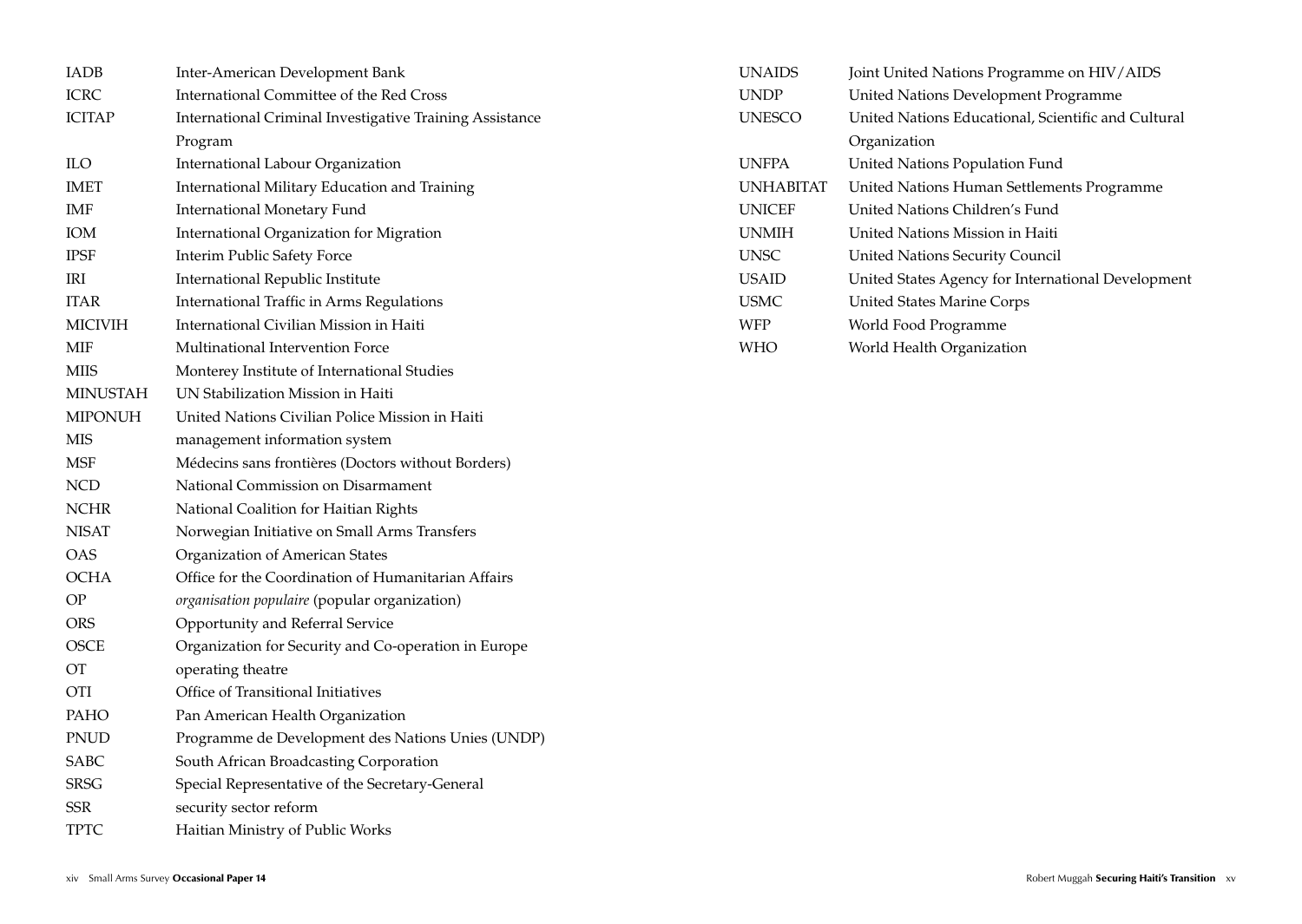### Prologue

Haiti is facing a situation akin to urban warfare and the international community is failing to secure its transition. As the country prepares for elections that were initially planned for November 2005, the situation on the ground continues to deteriorate. Despite repeated urgings to bolster security from senior donor government representatives, killings and kidnappings have increased dramatically in 2005 as compared to previous years. Gangs and members of the former Haitian Armed Forces (FADH) remain heavily armed—particularly in poorer neighbourhoods of Port-au-Prince such as Cité Soleil, Bel Air, and La Saline. Several UN peacekeepers have been killed and injured since MINUSTAH deployed in the country in mid-2004. Due in large part to persistent insecurity, roughly 80 per cent of the USD 1.085 billion pledged in 2004 has not been disbursed. Moreover, following the killing of the Honorary French Pro-Consul in June 2005, and repeated attacks and kidnappings directed against foreigners, the United States, Canada, France, and Britain have imposed severe travel advisories and evacuated all non-essential staff.

In order to impose security on the ground in preparation for elections, the UN Security Council has extended MINUSTAH's mandate until February 2006 (resolution 1608). Though more than 6,200 peacekeepers and 1,400 international police are already on the ground, the UN Security Council has recently called for an increase to 7,500 troops and almost 1,900 civilian officers. The strengthened mandate calls for a more muscular role for peacekeepers and transfers policing authority from the Haitian National Police (HNP) to the UN forces. It is anticipated that a National Programme for Disarmament, Demobilization, and Reintegration (DDR), which was officially launched in May 2005, will now begin to bear some fruit.

Originally released in April 2005, Occasional Paper 14 generated considerable debate in various policy circles. Recent developments on the ground have since warranted an update on the issue: the security environment in Port-au-Prince and other regions has declined precipitously since the report's launch.

Part of this can be attributed to the recent escape of hundreds of drug traffickers, notorious criminals, ex-FADH and incarcerated HNP and pro-Lavalas gang members from the National Penitentiary. Moreover, the neutralization of prominent leaders of ex-FADH and pro-Lavalas gangs, including Rémissainthe Ravix and René Jean Anthony (a.k.a. Gren Sonnen) in April 2005, has been followed not only by a new space in which to advance DDR, but also an unprecended rash of violence directed at nationals and foreigners alike. It should also be noted that the UN itself is failing in its mandate to provide security. In fact, it has involuntarily applied the excessive use of force in some circumstances—largely at the insistence of international and domestic calls for a more robust intervention. Notwithstanding the resignation of the Minister of Justice and the arrest of members of the HNP in connection with kidnappings, Haiti's transition continues to be obstructed by persistent corruption within the Interim Government.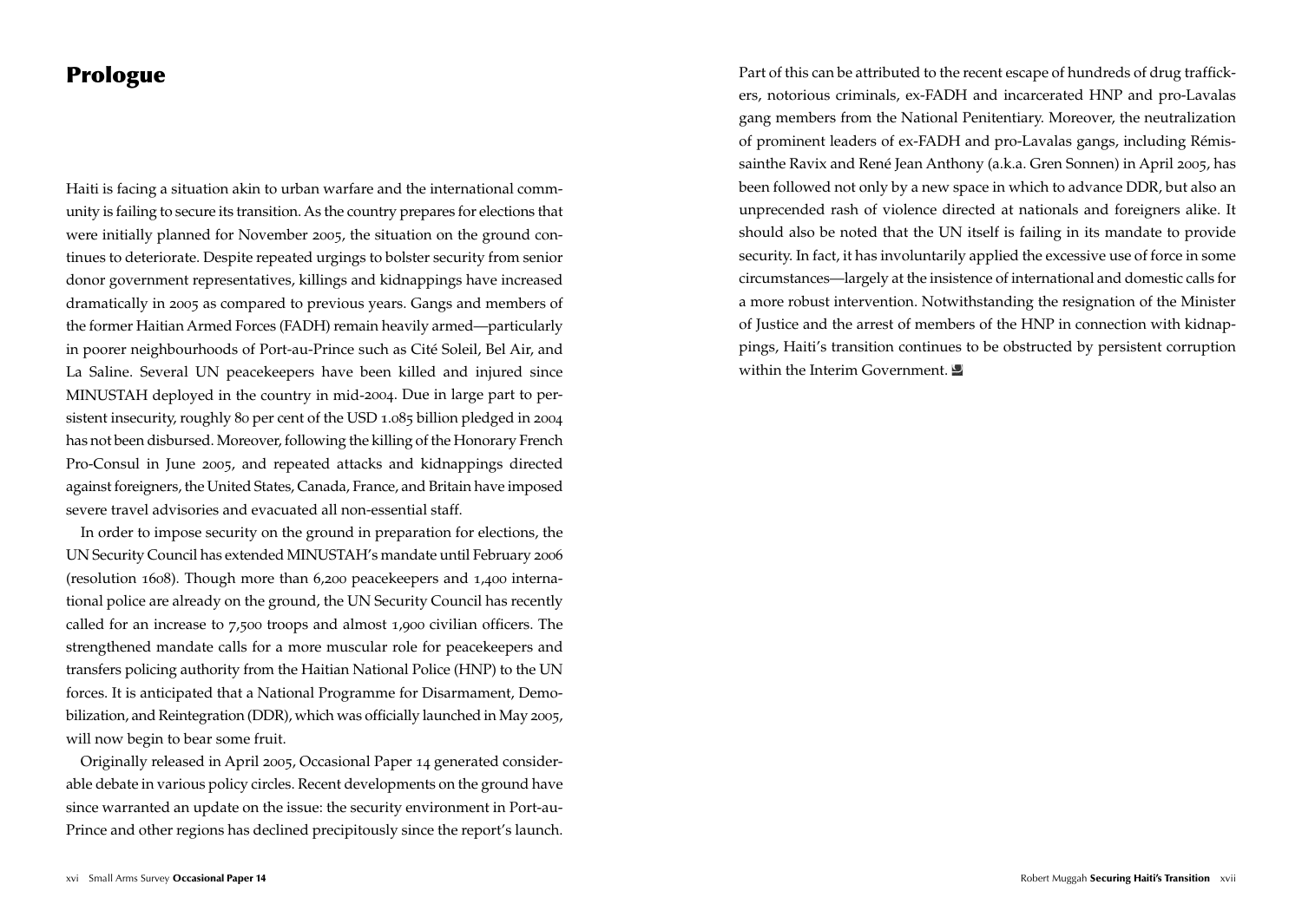### Preface

Ayiti oblije fe fas a de gro kokenn pwoblem pou remet sekirite pesonel ak stabilite nasyonal nan peyi-a. Kominote entenasyonal ansanm ak Misyon l'ONU voye pou mete l'od nan peyi d'Ayiti (swa MINUSTAH) reisi anpeche ke sitiasyon-a, viz a vi sekirite pesonel, pa pi red nan yon premie tan, malgre instans ak frekans violans kont moun, ansamn ak pwoblem zam ki rive men rote nan ane 2004. Men toujou gen anpil konfuzion nan futu rol kap joue ansyen Arme d'Ayiti (FADH) ensi ke pou rive konvenk oganizasyon popile, gang arme, gwoup kriminel, konpani sekirite prive ansanm ak individu kap pote zam, pou yo depoze zam yo e kite sa. Dat gouvenman proviswa bay pou sa fet an ane 2004 gen tan pase san anyen pa fet. An memn tan menm gwoup sa yo ap pran fos e ap etabli kontak nan tout peyi a. L'eta pa gen ni lejitimite ni otorite nan zie pwop pep li.

Peyi a bezwen jwenn yon moyen pou lanse, de fason serie pou tout bon vre, yon pwogram de dezarmeman, demobilizasyon ak re-entegrasyon (DDR). San yon demilitarizasyon tout bon vre de gwoup arme, asistans umanite ak pwogram devlopman kontinue ap an dange. Sek visie sa-a nan peyi d'Ayiti ap kontinue. Komisyon enter-Ameriken sou dwa de l'om de l'OEA anonse, 'dapre sa nou we gwoup arme kontrole sekirite nan zon kle aksyon kap pase nan peyi-a e kote l'Eta pa bay ase proteksyon pou moun ki viv la.' Eleksyon prezidensiel ansanm ak eleksyon palemante gen pou fet 13 novanm 2005, pou nou rive etabli enstitisyon demokratik tout bon vre pral gen yon konpwomi pou tet politik tet chage kap vin pi grav si pwogram DDR la pa fet de fason a se ke pep la ladan.

Malgre yon supo jeneral pou Kad Ko-operasyon Proviswa (swa CCI) pou asire refom politik, reabilizasyon, ansanm ak rekonstriksyon ekonomik, gouvenman provizwa ak MINUSTAH pa we bagay menm jan. Konsey de Sekirite l'ONU, bay MINUSTAH yon manda ki oblije yo bay supo a refom konstitisyonel e refom politik, yo gen pou yo bay fos a gouvenans peyi-a, pou asiste nan mentyen sekirite ak lod piblik. Yo gen manda pou bay supo a gouvenman provizwa ansanm ak sosyete sivil pou yo promouvwa e respekte dwa de l'om, e ki mande yo tou asiste nan refom la polis ak sekte jidisye. Tout pati politik ensi ke anpil nan reprezantan sosyte sivil ayisien, rekonet ke dezarmeman se yon priorite men jouk jounen jodi Gouvenman Provizwa-a ansanm ak Polis Nasyonal d'Ayiti gen le pa prese pou pran inisyativ pou bagay yo mache.

Kominote entenasyonal bay enpresyon yo ta vle bay supo a CCI—yo promet 1,085 bilyon dola US nan yon rankont kote oganizasyon ki kab bay kob ki fet an out 2004. Aloske operasyon solda MINUSTAH ki pou kenbe l'od ansam ak misyon sivil la ale tro dousman premie sis mwa nan peyi -a, yo rive jwenn fos debu 2005 e manda-a renouvle pou jouk juen 2005, sa pa suprann peson. Menm avek sa, l'ONU ap travail tre dousman pou reisi ko-odone aktivite yo. Mank de sekirite kontinie ap rann sityasyon-a difisil pou yo deplase nan peyi-a ansamn ak fe envestisman: Pi plis ONG ap travay nan yon sitiyasyon kote nenpot bagay ka pase e se tout tan y'ap evakue zon sa yo. Tandis ke envestisman nan sekirite oblije pou Ayiti reprann, realite jouk jounen jodi se ke sevis piblik ansanm ak ekonomi peyi-a tet an ba.

Rapo sa-a bay yon l'ide de kriz sekirite ki bare peyi d'Ayiti kounye-la-a. Se Depatman Zafe Etranje la Swis (DFAE) ki mande yo fe rapo sa-a, enfomasyon yo jwenn demontre e konsantre sutou sou: konsekans violans kap fet sou pep la ki vin pi red chak jou, aktivite ak repatisyon de gang arme ensi ke trafik zam an Ayiti, eksperyans resant pwogram dezarmeman, demobilizasyon ak reentegrasyon ansanm ak refom sekte sekirite. Rapo sa-a pa reprezante pwen de vu ni entansyon DFAE. An aksantuan grande ak magnitud disponibilite zam e move uzaj yo nan peyi-a ansanm ak difikilte ki ale avek sa, swa pwoblem pou entreprann asistans humanite ak devlopman nomal, rapo sa-a mande pou nou konsantre sou yon pwogram DDR ansanm ak refom sekte sekirite pou bay Ayiti yon tranzisyon lape.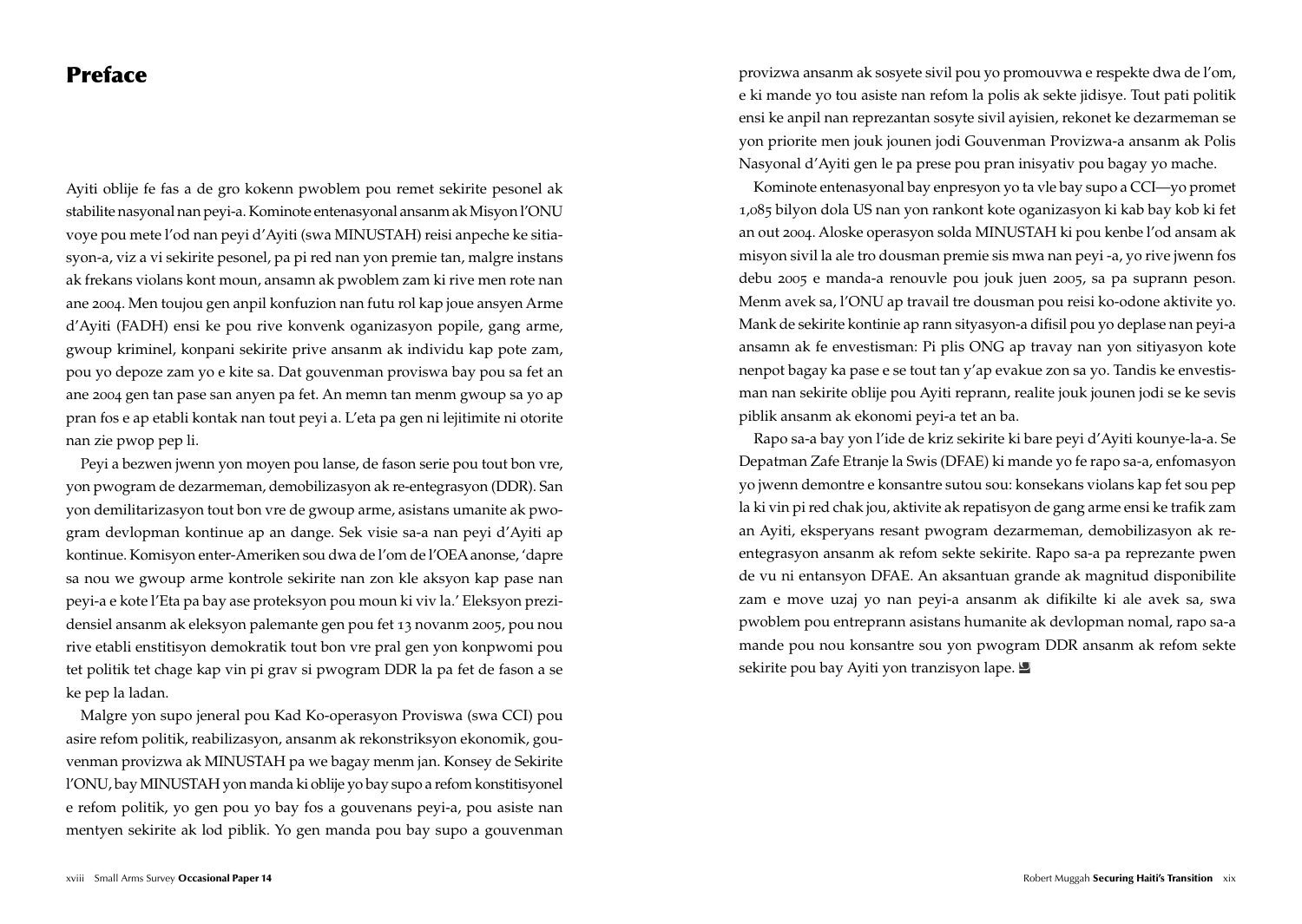### Summary

There are tremendous challenges to the restoration of human security and national stability in Haiti. While the scale and frequency of armed violence has continued to escalate since early 2004, the international community and the UN Stabilization Mission in Haiti (MINUSTAH) have provided a platform from which to diminish major risks to human security. Yet confusion persists over the future role of the former military—the Armed Forces of Haiti (FADH) as with the prospects of convincing popular organizations (OPs), armed gangs, criminal groups, private security companies, and heavily armed civilians to lay down their arms. Initial deadlines set by the Interim Government in 2004 to hand back weapons proved to be non-definitive. Meantime, these groups are consolidating their influence and networks throughout the country. The state has failed to secure legitimacy or authority in the eyes of its people.

The country urgently requires sustainable and meaningful disarmament, demobilization, and reintegration (DDR). Without the demilitarization of armed groups, humanitarian assistance and development will be continuously endangered. Haiti's vicious cycle will thus continue. The Inter-American Commission on Human Rights of the Organization of American States (OAS) recently concluded that 'armed groups appear to control security in significant areas of the country and where the State is not providing effective protection to the people living in those regions' (IACHR, 2004). With presidential and parliamentary elections to be held in the near future, the prospects of establishing genuinely democratic institutions may be compromised by escalating and retributive politics if DDR is not effectively designed in a way that speaks to local realities on the ground.

Despite broad support for an Interim Cooperation Framework (or Cadre de coopération intérimaire—CCI) to ensure political reform, rehabilitation, and economic reconstruction, the newly installed Interim Government and MINUSTAH share an uneasy relationship.<sup>1</sup> MINUSTAH has been mandated by the UN Security Council (UNSC) to support constitutional and political

reform, governance, and development and to assist in maintaining safety and public order. It also has a mandate to support the Interim Government and civil society in promoting and respecting human rights, and to assist in the reform and institutional strengthening of the police, judiciary, and DDR. All parties, as well as many representatives from Haitian civil society, recognize that disarmament is a priority, but the Interim Government and the HNP have thus far dragged their feet in moving the process forward.

The international community appears to be cautiously inclined to support the CCI—some USD 1.085 billion were pledged at a donor conference in August 2004. 2 While MINUSTAH peacekeeping and civilian operations have been slow to get off the ground during their first six months, the mission reached full operational strength in mid-2005 and its mandate was renewed until February 2006, as expected. Even so, UN agencies are only gradually coordinating their activities. A number of MINUSTAH personnel have been shot and killed in the past six months.<sup>3</sup> Pervasive insecurity continues to hamper mobility and investment: most NGOs are operating in highly unpredictable environments and are regularly evacuated from affected areas. And while investment in security is a precondition for sustained recovery, it remains the case that the Haitian public service and economy are in ruins.

This report provides a general overview of the human security crisis facing Haiti. Commissioned by the Swiss Department of Foreign Affairs (DFAE), the findings are illustrative and focus primarily on the consequences of escalating armed violence on civilians, the distribution and dynamics of armed gangs and the arms trade in Haiti, and the comparatively recent experiences of DDR and security sector reform (SSR). This report in no way represents the views or intentions of DFAE. By emphasizing the scale and magnitude of arms availability and misuse in the country and the difficulties of undertaking conventional humanitarian and development assistance, this report calls for a concerted focus on DDR and SSR to secure Haiti's transition.

### **Findings**

**Approximately 1,600 individuals have been violently killed since President Jean-Bertrand Aristide's ouster in February 2004, and armed violence is ex-**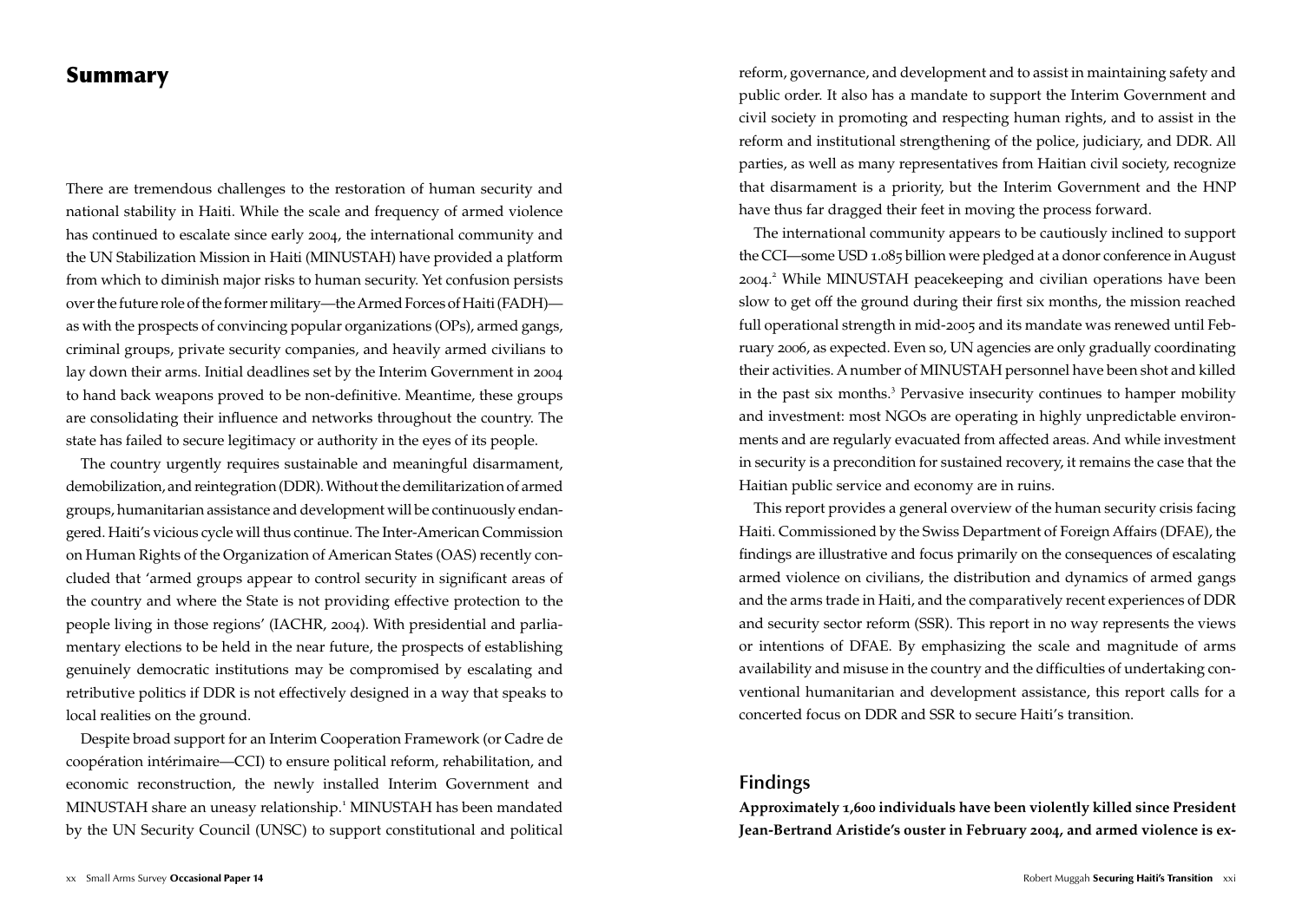**pected to escalate in the lead-up to the planned elections.** A review of media reports, testimonials, and records maintained by human rights organizations, and in- and out-patient data registered by the International Committee of the Red Cross (ICRC), morgues, and private hospitals reveals that some 900 individuals were killed between February and March 2004, and at least 700 fatally injured between September 2004 and June 2005. At least three to four times that number are estimated to have experienced non-fatal gunshot wounds over the same period. Qualitative analysis of a sample of private hospital records reveals that young people (ages 4–30) sustained the majority of firearm-related injuries, followed by police, business people, and members of the private security sector. The review also highlights a qualitative transformation in the types of injuries sustained over the documented period: as violence intensified, extremity wounds were gradually replaced by chest and cranial injuries. Armed violence will escalate in late 2005 unless more forceful and concerted action is taken by the Interim Government and MINUSTAH to rein in armed elements and negotiate a political solution to the continuing crisis.

**The effects of armed violence extend well beyond injury and undermine civilian human security.** In addition to fatal injuries, victimization—including armed robbery, carjackings, rape, ransom, kidnapping, and armed harassment —is similarly common. Victimization has a number of measurable effects on civilian mobility and livelihoods, access to markets and public services, and the prices of goods and services, as well as domestic and foreign investment. The long-standing resort to militarized political activism and retributive justice threatens to undermine the prospects of free and fair local and presidential elections in the near future.

**Humanitarian and development interventions are regularly impeded by the presence of armed violence.** Peri-urban areas of Port-au-Prince (e.g. Cité de Soleil, Bel Air, etc.) and many regions in the north and south are often inaccessible as a result of the persistent threat posed by armed elements. Ports and transport routes are unreliable and rarely under state control. Convoys are regularly attacked and personnel assaulted and even killed. Substantive investment in physical and social infrastructure, more so commercial growth, is obstructed by the continued lawlessness throughout the country. Thus, con ventional relief and development activity is undermined by a lack of access or guarantees of security, threatening the wellbeing and livelihoods of literally hundreds of thousands of civilians, especially in those areas of the country hardest hit by flash flooding during Haiti's rainy season (May–November). Nearly 3,000 Haitians died in flash floods and mudslides following Hurricane Jeanne in September 2004. Aid workers report that insecurity—particularly firearm-related violence and harassment—continue to be the most significant obstacles to supplying relief where it is needed. UNICEF, for example, has reported that the distribution of vital supplies has required regular negotiation for access.

**Human and national security is undermined by a wide variety of non-state armed groups currently operating throughout the country.** There are at least a dozen distinct types of armed groups in possession of varying numbers and calibres of small arms and light weapons: OPs, *baz armés*, *zenglendos,* ex-army (FADH), former paramilitaries (Revolutionary Armed Forces for the Progress of Haiti—FRAPH), the ex-Presidential Guard, prison escapees, organized criminal groups, self-defence militia, private security companies, civilians, and politicians. Each of these groups draws on a rich vein of local support. The alliances among these groups are fluid, and motivations stem from a complex combination of predatory and protective behaviour—itself firmly tied to local interests. Further, many of these groups consolidated their power base between February and December 2004.

**These armed groups are embedded in communities and are characterized by robust local support**. Many community residents, as well as various military and criminal groups fuelling insecurity, are well armed. Civilian elite and various segments of poorer communities possess significant quantities of weapons, though often for very different reasons. Local power brokers—often affiliated with armed groups within poorer communities—are demonstrably prepared to use armed violence to defend their interests. The local monopoly of violence is now a benchmark of 'effective' leadership. Strategies to reduce armed violence and permanently remove weapons from society will therefore require an approach tailored to the local political, social, and economic dynamics of specific communities, entailing a process of painstaking negotiation with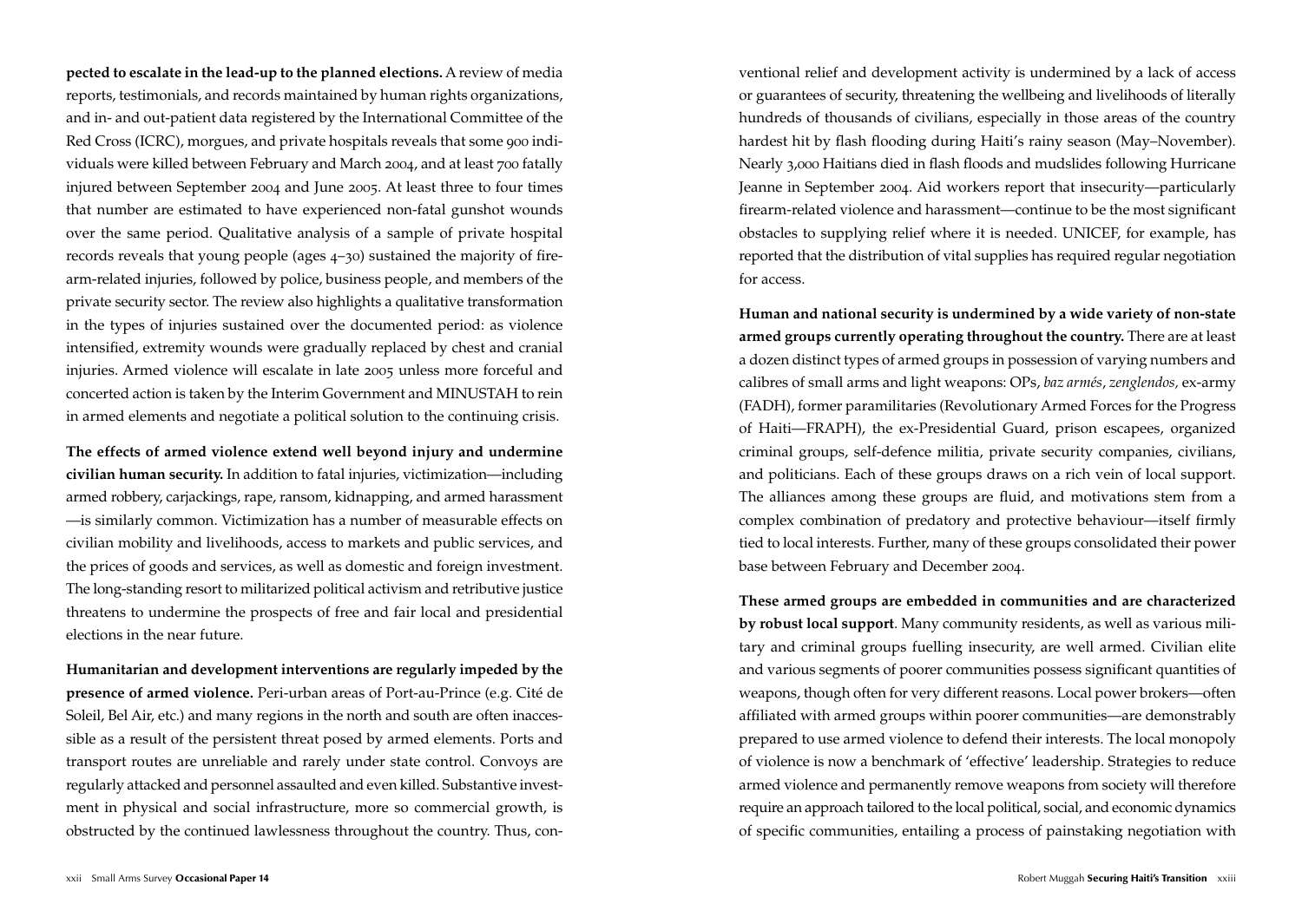brokers, religious figures, and politico-military leadership, as well as the provision of differentiated incentives.

**Armed non-state groups possess fewer weapons than state and international forces.** Though a preliminary estimate, non-state armed groups (including private security groups) are in possession of up to 13,000 small arms and light weapons of various calibres. The majority of these are semi-automatic firearms (i.e. M16s, M14s, PMKs, Uzis) and handguns (i.e. 0.38s, 0.45s, and others). Manufactured weapons are held primarily by the leaders of various armed groups, while the rank and file tend to use home-made or 'creole' weapons. The limited disarmament organized since the 1990s has allowed a considerable number of weapons to remain in the hands of these groups. By way of contrast, state and former state security groups, including MINUSTAH and demobilized FADH, probably hold no more than 27,000 weapons. Despite the comparatively large number of firearms ostensibly under 'state' control, appeals for additional small arms appear to be frequent.

**Civilians represent a significant category of weapons owners in Haiti.** Weapons ownership (for self-protection in one's residence) has been a constitutional right in Haiti since 1987 and firearms are widely possessed by middle-class and 'bourgeois' homeowners throughout the country, though especially in the capital, Port-au-Prince. Illicit weapons are also widely distributed among the poorer strata of Haitian society. In 2001, the HNP registered 20,379 legal firearms in the country, though since 2003, these weapons are effectively illegal. Alarmingly, there are a number of reports of new weapons permits being issued in early 2005, although no formal regulatory system is in place.

This study contends that the real numbers of weapons held by civilians is in fact much higher: they are estimated to own as many as 170,000 small arms, primarily pistols (0.38s, 9 mm) and revolvers (including creole weapons), though assault rifles (5.56, 7.62 calibre) are also owned. The regulatory framework for domestic possession and use is permissive and no tangible registry of permits or legitimate weapons ownership currently exists.

**Grey- and black-market weapons transfers and trafficking are common, though trends and patterns are difficult to verify.** Due to multilateral and unilateral arms embargoes on Haiti during the early and mid-1990s, and the inability of the country to manufacture its own weapons, covert and illicit transfers were common. Established smuggling routes between Haiti and the United States (Florida) are also well known, and automatic and semi-automatic weapons have also been sourced from the Dominican Republic, Brazil, Jamaica, South Africa, Israel, and Central America.

**The HNP and correctional services are weak and in need of considerable investment.** Recent estimates generated by MINUSTAH and the Interim Government indicate that there are approximately 5,000 HNP officers, down from an estimated 6,300 in 2003. The UN Civilian Police (CIVPOL) is calling for an increase to 6,500—or a ratio of one officer to every 1,200 civilians. Moreover, of the 189 police stations, prisons, and jails, 125 were destroyed following the departure of President Aristide in February 2004, and an additional 75 require repairs. Though almost 1,600 prisoners have been reincarcerated, at least as many are still at large following their release in February 2004. It should also be noted that a considerable number of large- and small-calibre weapons, ammunition, police uniforms, and equipment also went missing throughout early 2004. Efforts are currently under way to retrain HNP officers, restore infrastructure, and re-establish a functional correctional and incarceration system. But the training of a credible and legitimate police force is taking longer than anticipated. Many fear that the HNP is increasingly becoming a source of criminal violence, rather than an effective institution to reduce crime and guarantee public security.

**Previous efforts to disarm, demobilize, and reintegrate armed groups have achieved limited success.** Fewer than 4,265 weapons have been voluntarily collected since the mid-1990s. Although a sizeable number of weapons were collected by US Marines in the mid-1990s, fewer than 2,500 of these—about 12 per cent—have been destroyed. Concerted efforts to disarm various armed groups began with the US intervention in 1994 and have continued to the present day. These have focused on 'buying back' weapons and the provision of short-term transition credits and have entailed limited follow-up. Most have focused narrowly on weapons collection rather than the broader objectives of reconciliation, violence reduction, or peace-building. Virtually every disarmament effort in Haiti has failed. Few weapons have been collected or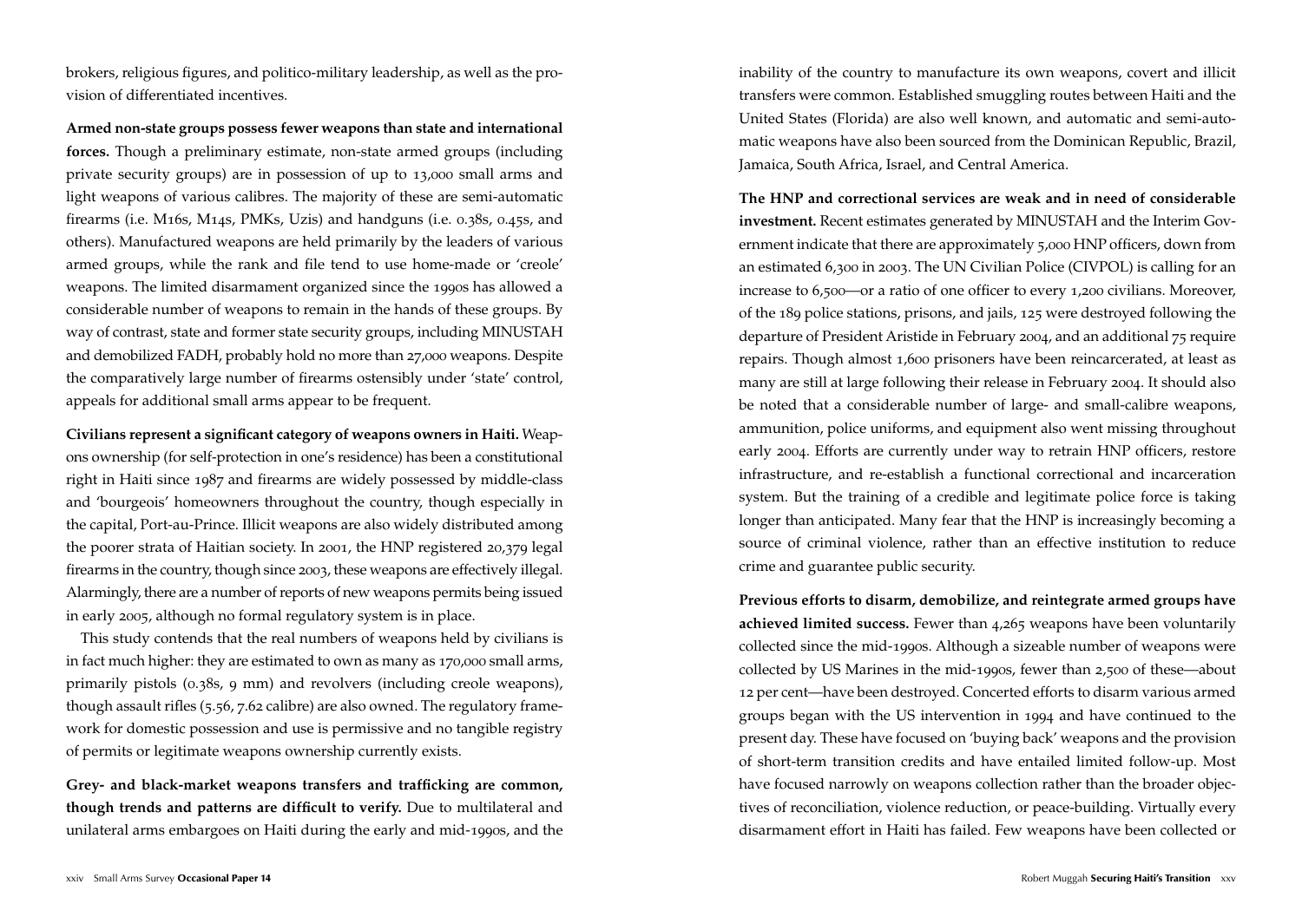destroyed and most left-over arms were ultimately recycled into the population. Though previous Haitian administrations have demonstrated support for various disarmament conventions at the UN and OAS, signed international regulatory instruments have yet to be ratified.

**Ensuring the DDR of the FADH is a priority.** Though approximately 4,800 Haitian soldiers were demobilized by the US Agency for International Development's Office of Tranisitional Initiatives (USAID-OTI) and the International Organization for Migration (IOM) in the mid-1990s, many in the FADH continue to have *de jure* constitutional legitimacy and de facto presence throughout the country. Moreover, their influence appears to have grown, particularly in those areas of the country where the state continues to exert limited authority. The apparent collusion between the Interim Government and senior FADH representatives seems to be producing a growing interest in reinstating a security or auxiliary force composed of former soldiers. The implications of a reconstituted army for human and national security are difficult to predict.

**Recent disarmament efforts have achieved results far below expectations.**  Between March and October 2004, the Multinational Intervention Force (MIF) and MINUSTAH collected some 200 weapons**.** Despite a number of coercive disarmament efforts, checkpoints, and various voluntary programmes, the Interim Government and the UN have not successfully collected small arms in large numbers. What has been collected includes a combination of heavy, automatic, and semi-automatic weapons, as well as handguns and ammunition. The majority of these, some 60 per cent, have been handed over to the HNP, while the remainder have been either returned to their owners or destroyed. A more comprehensive strategy is urgently required.

### **Recommendations**

**Stakeholders must ensure clear and precise strategies to disarm, demobilize, and reintegrate high-risk armed elements.** The Interim Government and MINUSTAH have agreed on a platform to guide recovery and reconstruction. The international community has pledged some USD 1.085 billion to the process but is unable to disburse the funds without concrete proposals and

clear evidence of the scale and distribution of needs.<sup>4</sup> DDR and SSR are clear priorities toward ensuring human security. Evidence of the number and distribution of weapons, the profile of users, appropriate reintegration incentives, and absorption capacities is urgently needed. But even basic questions concerning who precisely is to be disarmed, demobilized, and reintegrated, the specific involvement of the FADH in the process, the process for prosecuting human rights violations and crimes against humanity, and the political willingness of certain groups to participate have not been laid on the table, much less answered. The clear articulation of evidence, priorities, and strategies for intervention is a foundation, perhaps even a precondition, of effective design and implementation.

**The Haitian Interim Government must demonstrate unambiguous political commitment to DDR, and a coherent execution plan must be prepared by a National Commission on Disarmament and implemented with the technical support of MINUSTAH.** A National Commission on Disarmament (NCD) was established by presidential decree in early February 2005 and will aim to ensure strategic direction, clear lines of communication among stakeholders, and transparent budgeting of the process. The NCD includes senior representation from the Prime Minister's Office, the Ministry of Justice, the Ministry of the Interior, and the HNP, with observer and consultative status for the Special Representative of the Secretary-General (SRSG) of MINUSTAH. All DDR activities must be channelled through the NCD in order to ensure coherence and maximum accountability in the process. Perhaps most important, the international community and the Haitian government must adopt a clear position on the future role and configuration of the FADH. Though the reconstitution of an army is ultimately a sovereign issue, continued ambiguity will undermine political and economic recovery, as well as DDR.

**The integrated MINUSTAH/UN Development Programme (UNDP) DDR Section must form the basis of the technical and implementing arm of the NCD.** The MINUSTAH/UNDP DDR Section, to be staffed by more than 50 specialists and volunteers, should pursue an assertive approach to DDR, focusing on disarming, demobilizing, and reintegrating 'high-risk' FADH and FRAPH members, while simultaneously demilitarizing armed groups such as the *chimères*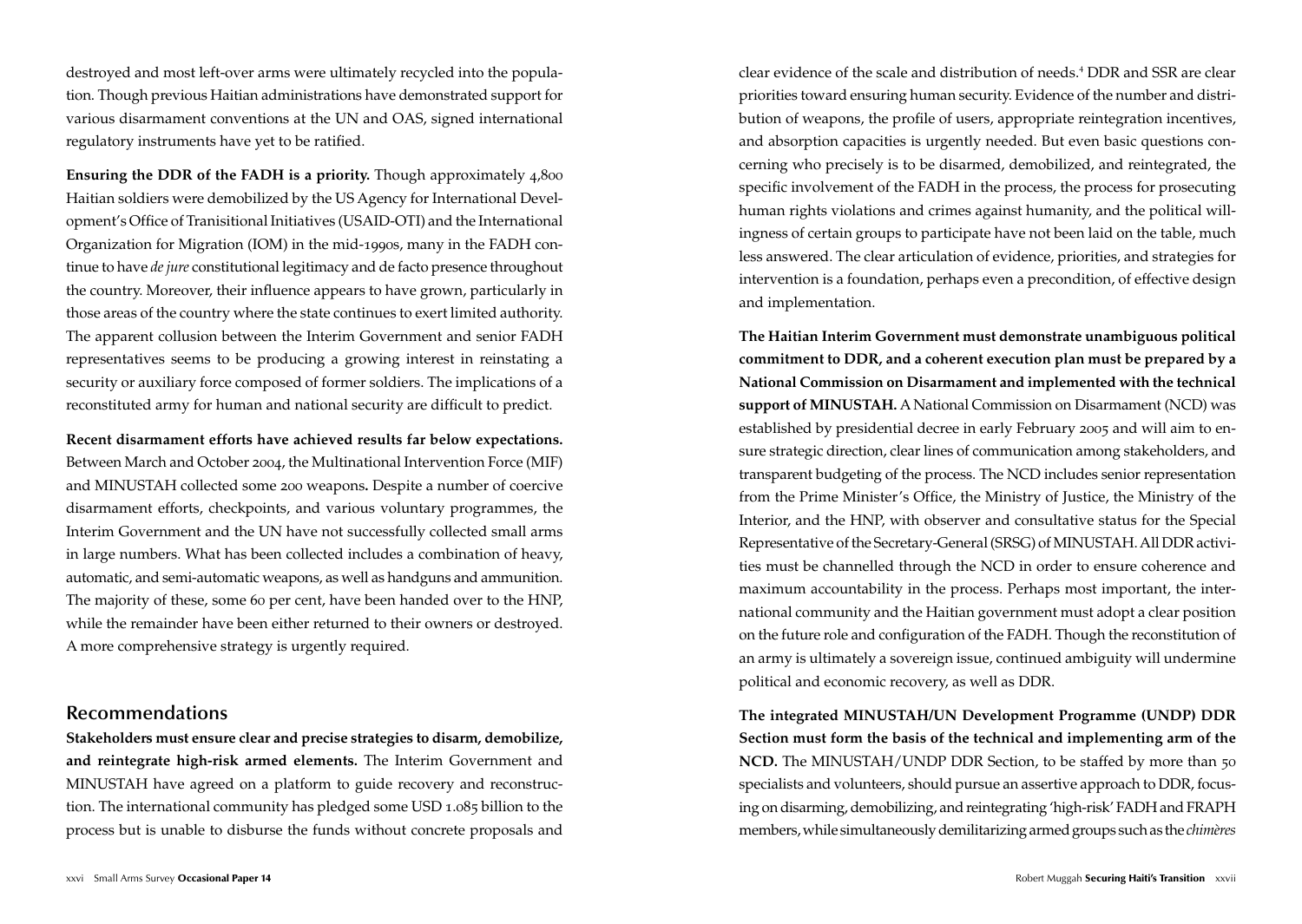and pro-opposition groups and *putting their weapons beyond use*. Ensuring equity and the management of expectations will be a priority. At a minimum, the process will require: (i) undertaking a comprehensive socio-economic survey and small arms baseline assessment of target areas in affected provinces and establishing locally appropriate benchmarks and indicators for reintegration<sup>5</sup>; (ii) developing a credible, proactive, and operational presence; (iii) advancing public information and outreach campaigns; (iv) developing effective community policing structures with CIVPOL; (v) ensuring the establishment of a functional counselling and management information system (MIS); (vi) strengthening the capacity of local actors to support  $DDR^6$ ; (vii) designing an effective regulatory structure for disarmament; and (viii) maintaining a regular dialogue with the NCD and international donors.

**DDR can be supported by international and local NGOs.** The MINUSTAH/ UNDP DDR Section has advanced a conceptual approach to DDR that emphasizes the creation of community development incentives for reducing armed violence. The strategy relies on raising the real and relative value of weapons (through MINUSTAH- and CIVPOL-led interventions), while influencing the cultural and social preferences for individual and collective weapons possession. By encouraging voluntary surrender of weapons through a combination of deterrents, the provision of incentives, the creation of safe spaces, and meaningful local-level dialogue, the approach aims to demilitarize communities as well as individuals. Communication strategies should rely on a combination of (unbiased) local/community-based radio, print media, musicians, artists, and influential institutions—including carnivals. Assistance for reintegration, through the provision of small-scale loans, grants, and vocational training, as well as social and physical infrastructure development, could be routed through NGOs, under the authority of the NCD. The DDR Section must generate strong collaboration with UN partners, the Interim Government, and non-governmental agencies in order to ensure a coherent approach.

**The DDR of the FADH and other armed groups must be pursued in a coordinated and transparent fashion.** The Government of Haiti has traditionally treated the issue of disarming and demobilizing the FADH as separate from the disarmament and demobilization of armed gangs and other OPs. In order to ensure equity and reduce the prospect of renewed armed violence, an integrated and coordinated framework for DDR—one that addresses all armed groups in a reciprocal manner—must be put in place. No one group can be favoured, nor can DDR be used as a political tool to benefit one actor over another. There is a real and present danger of DDR being hijacked for political gain, with certain armed factions (FADH) benefiting at the expense of others (Lavalas and *chimères*). An uneven DDR process runs the risk of escalating tensions and further undermining prospects of a stable transition and recovery.

**In following the political process, DDR must be pursued assertively, opportunistically, in a decentralized fashion, and with maximum flexibility.** The traditional DDR formula applied in war-torn countries is not appropriate for the current situation in Haiti. DDR cannot be conceived as a formulaic technical process. Nor can it be a substitute for meaningful political reform. Ultimately, the establishment of a political and institutional framework—the NCD—is a crucial component of the process. In practical terms, DDR must be broadly targeted and not focused exclusively on individual armed actors. Each region where DDR is to be implemented requires a responsive strategy focusing on spoilers, power brokers, agents for reconciliation, and other stakeholders. Awareness of community dynamics and the articulation of innovative responses that prioritize meaningful development opportunities will be essential if DDR is to be successful. Top-down approaches are necessary but insufficient for the delivery of significant benefits at the grass-roots level. Rather, the harnessing of local institutions to ensure effective communication and local buy-in will be vital.

**DDR needs to be complemented by parallel efforts that seek to strengthen political dialogue, reinforce judicial reform, promote reconciliation, and strengthen the security sector.** An anti-impunity strategy and a process to strengthen the judiciary should parallel the DDR initiative. Reported summary executions, killing of peaceful demonstrators, and other violations of human rights and international humanitarian law must be investigated and alleged perpetrators brought to trial in a free and fair process. Moreover, future agreements must avoid blanket amnesties for crimes under international law, including human rights violations. The justice sector must be similarly supported: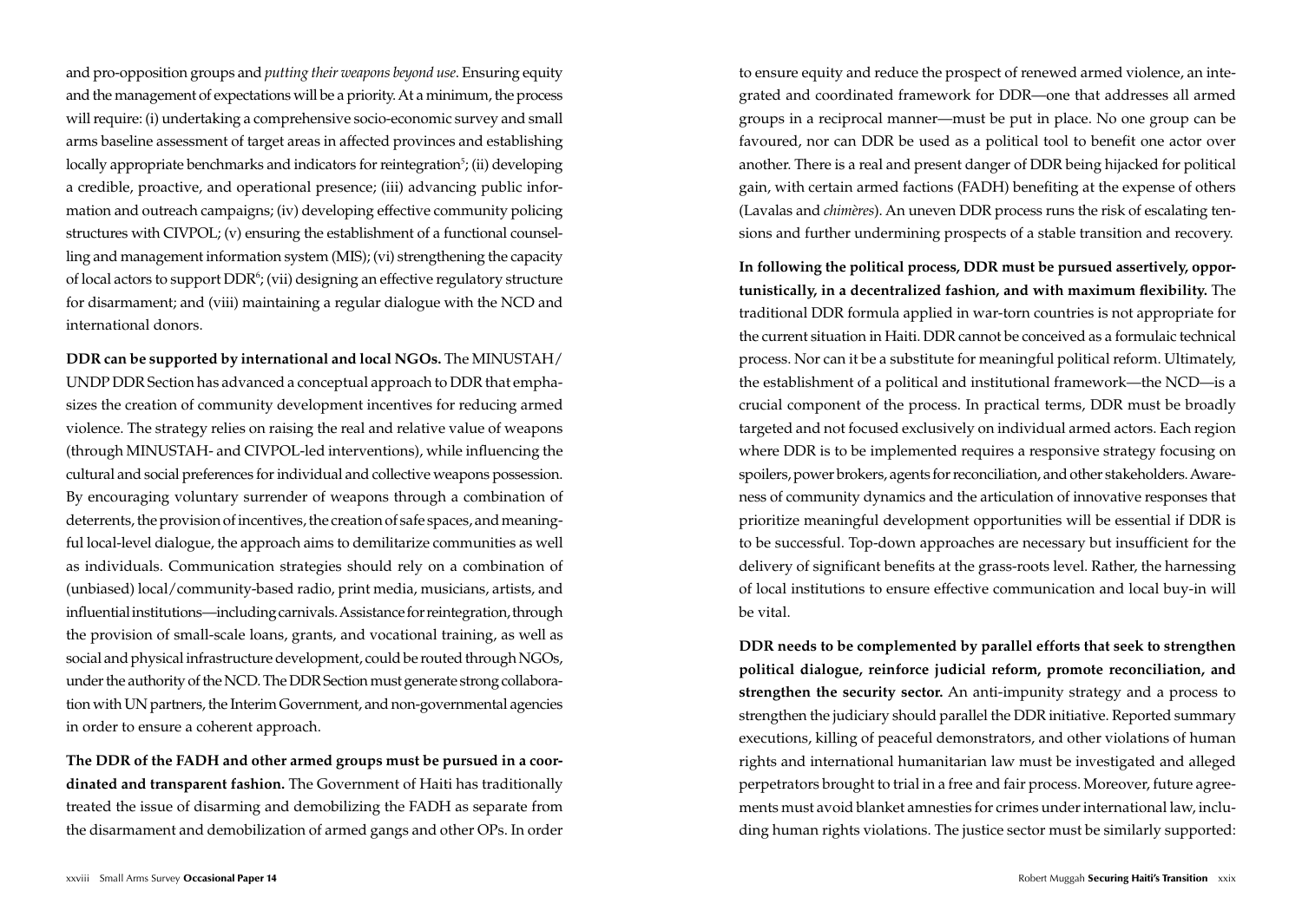particularly needed is support for the training of personnel with expertise in gathering and preserving documentary, testimonial, and forensic evidence; prosecuting cases; establishing accountability mechanisms; and building respect for the rule of law. Similarly, the restructuring of the HNP, with an emphasis on community-level policing, is a priority for the success of DDR. The OAS and CIVPOL are currently working together with the HNP to register, recruit, train, and strengthen the police force. Ensuring an effective screening process, as well as effective mentoring and training in human rights, will be a core feature of this initiative.

**Long-term commitment must be ensured by the international community.** As noted by the UN Secretary-General, DDR, the re-establishment of the rule of law, and institution building and reform will take years, perhaps decades. The advancement of Millennium Development Goals, including the elimination of poverty and the reduction of child mortality, will require considerable long-term investment. International donors must consider the promotion of security as a priority—particularly through supporting the integrated DDR process, as well as SSR more generally. The provision of traditional and development-intensive activities is unattainable and unsustainable in the present climate. Support for reconciliation activities and meaningful political dialogue, electoral reform, the promotion of judicial and prison reform, the provision of training and support for the HNP, and investment in durable DDR are clear priorities.

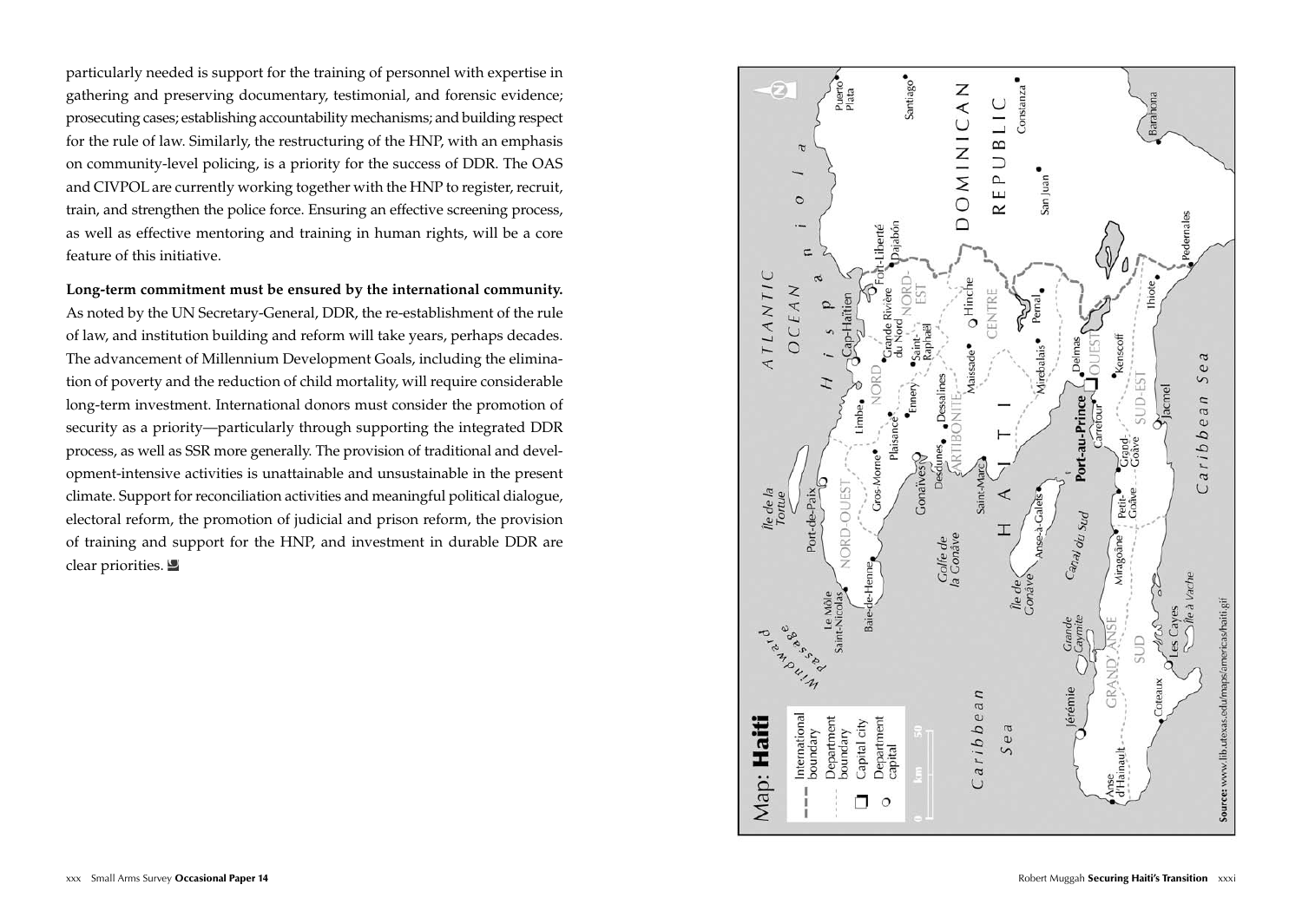*A central pillar of any intervention in Haiti must involve comprehensive DDR and SSR*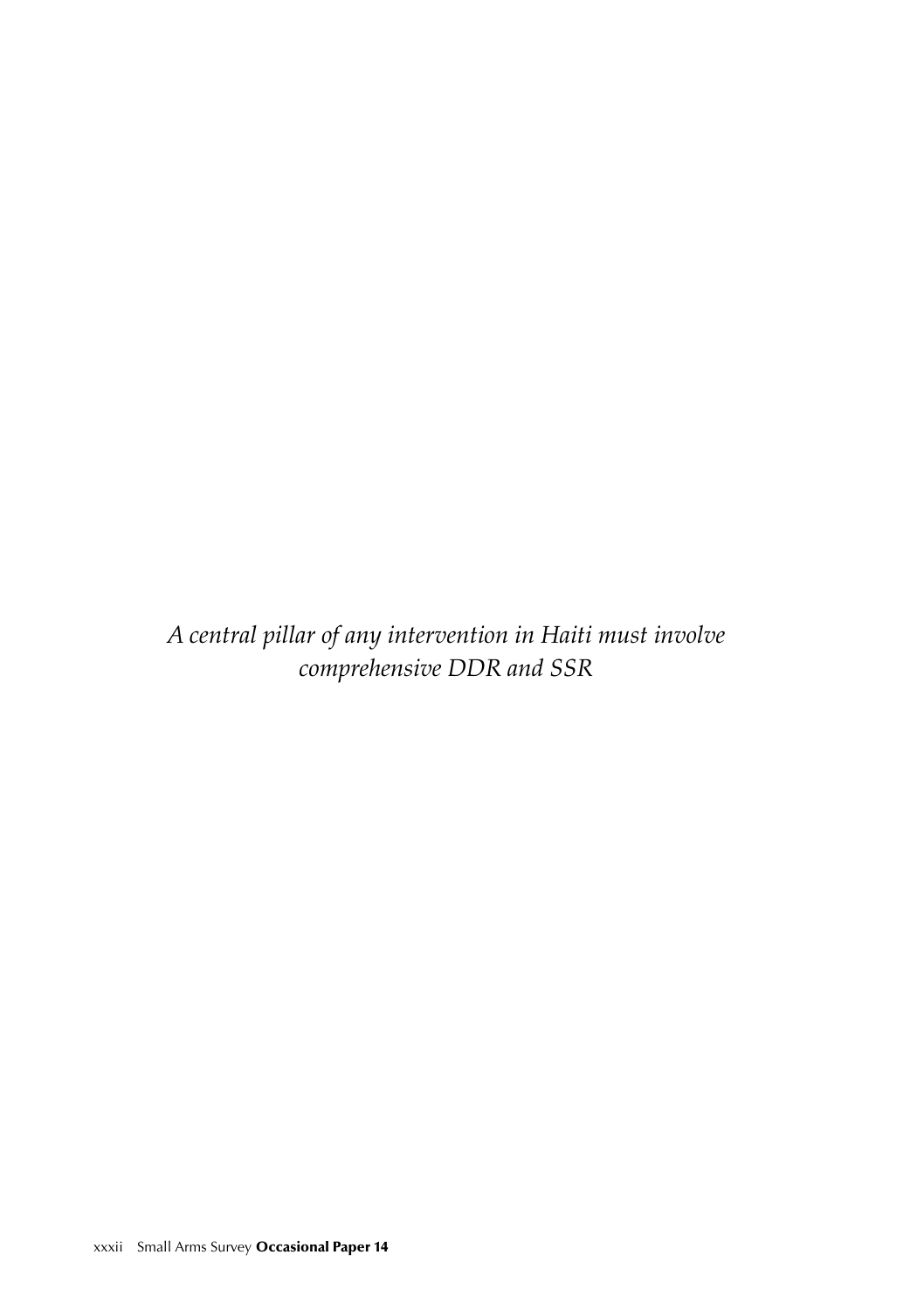# I. Background

Haiti is neither experiencing a civil war nor facing a post-conflict situation.<sup>7</sup> But more than a decade after the last UN-sanctioned military intervention, the country is again facing widespread armed violence and receiving massive overseas assistance.<sup>8</sup> Confronted with what amounts to urban warfare, Haiti constitutes a failing state *par excellence*. In order to stay further collapse and regional instability, two recent UN Security Council resolutions have mandated Chapter VII interventions.<sup>9</sup> The first, UNSC resolution 1529, called for the deployment of a US-, Canadian-, and French-led Multinational International Force between March and June 2004 to stabilize the country. The second, UNSC resolution 1542, outlined a more expansive UN Stabilization Mission in Haiti (MINUSTAH)<sup>10</sup> to guarantee the transition from ousted President Aristide to an Interim Government.<sup>11</sup> While MINUSTAH's mandate has been extended to February 2006, there are no formal or legitimate peace agreements to guide recovery. Rather, the CCI was hastily cobbled together to ensure donor cooperation. Despite some improvements by the end of 2004, the security situation is deteriorating rapidly.

Some representatives of the international community have mobilized to support Haiti's transition, even while others—including the African Union, the Caribbean Community (CARICOM), Cuba, and Venezuela—continue to challenge the legitimacy of the Interim Government. Though the recently installed Interim Government faces enormous challenges and there is still considerable effort required to organize free and fair elections, the internationally approved CCI aims to coordinate investment and recovery.<sup>12</sup> Despite repeated calls by Haitian civil society and the international donor community for a far-reaching 'national dialogue' to generate credible participation in the CCI process, the Interim Government seems to have stalled in that respect and its credibility has been damaged. The CCI also shows a serious lack of implementation capacity since only 20 per cent of the USD 1.085 billion committed to securing the peace has been disbursed.<sup>13</sup> All stakeholders are growing impatient and the situation urgently needs to be redressed.<sup>14</sup>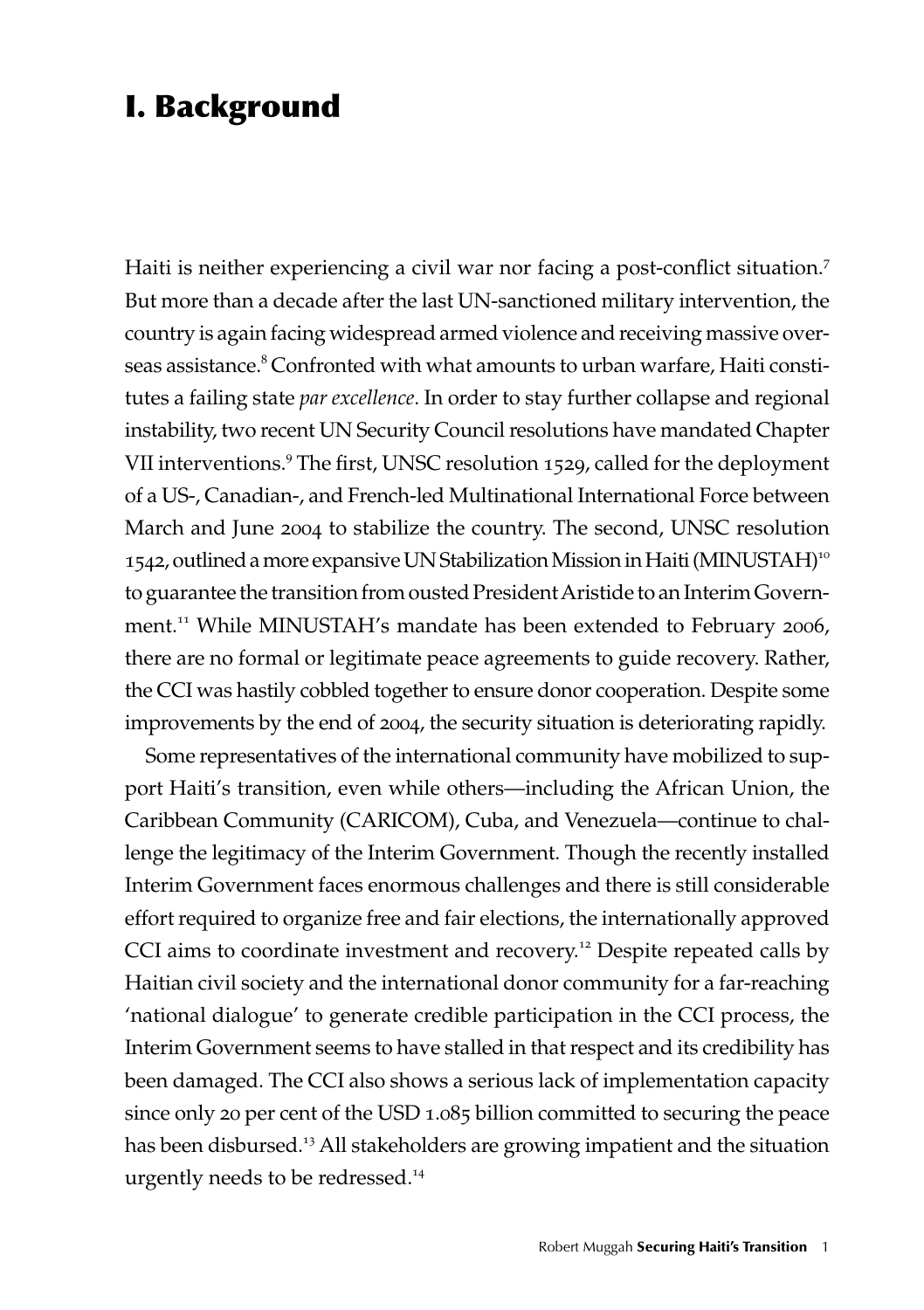Haiti is trapped in a state of chronic political instability. For at least the past two decades, it has faced a combination of social and state collapse from the centre and accruing armed influence at the periphery. Some analysts have observed that a tradition of localized—as opposed to national—rule was reinforced under President Aristide in the 1990s and again in the years after his landslide election and reinstatement in 2001. Within distinct communities, local religious, administrative, and even criminal leaders have come to rely on an increasingly strident monopoly over military, economic, and political control. Unlike Haiti's national military and economic elite, who cater to a narrow bandwidth of commercial interests, local leaders often define themselves as acting on behalf of their local constituencies. Their allegiances at the national level are fluid and contingent on the material benefits associated with partnership with a national party. Many of these local leaders emerged during traumatic armed violence in the 1990s and gained credibility as a result of their rejection of the former military junta of General Raoul Cédras (1996–2000).

The current economic situation is precarious.<sup>15</sup> Successive governments have been administered by an unrepresentative elite, and mired in corruption and an excessive reliance on the use of force to advance their personal agendas. Commercial activities in Haiti are strongly monopolistic, prompting Transparency International to rank the country as the most corrupt in a survey of 146 countries in 2004.<sup>16</sup> Haiti is the only least developed country in the Western Hemisphere<sup>17</sup> and the World Bank and International Monetary Fund (IMF) have repeatedly postponed talks to renew funding in response to the insecurity plaguing the country.<sup>18</sup> With virtually the entire national budget supported by outside donors, remittances continue to make up some 40 per cent of the gross domestic product.<sup>19</sup> Unsurprisingly, public services are either non-existent or treated with suspicion by civil society. The devastating floods affecting Gonaïves in September 2004 have exacerbated the economic situation enormously.<sup>20</sup> In addition to a widespread entitlement failure, the provision of relief assistance and investment in development continues to be obstructed by a persistent climate of insecurity.

This report finds that Haitian society is over-armed and heavily militarized. Armed groups—from the former military (FADH), national police (HNP), and paramilitary groups (FRAPH) to armed gangs, pro-opposition groups, popular militia, and private security companies—are widely distributed throughout the country. Ongoing recruitment from communities and the consolidation of local leaders of various armed groups throughout the country continue apace. Moreover, civilians have enjoyed a constitutional right to possess firearms of various calibres since the late 1980s. Indeed, elites in the Haitian capital have called openly for permission to carry automatic weapons and create their own private militia forces. While many weapons have been purchased legally in Haiti, or smuggled illegally from the United States, the majority of semi- and fully automatic weapons in civilian hands appear to have been leaked from 'official' stockpiles and inventories.

This report also finds that the country is exceedingly vulnerable to weapons transfers and illicit trade across its borders. There is an urgent need to suppress and reduce the spread of weapons, while simultaneously moving toward the regulation of state and non-state arms supplies and permanent civilian disarmament. If the country is to host free and fair elections elections, initiate a genuine national dialogue, promote fiscal probity, reform its judiciary and police, cultivate a culture of respect for human rights, or promote sustainable livelihoods, the provision of security must be treated as an overriding priority. A central pillar of any intervention will have to involve comprehensive DDR and SSR.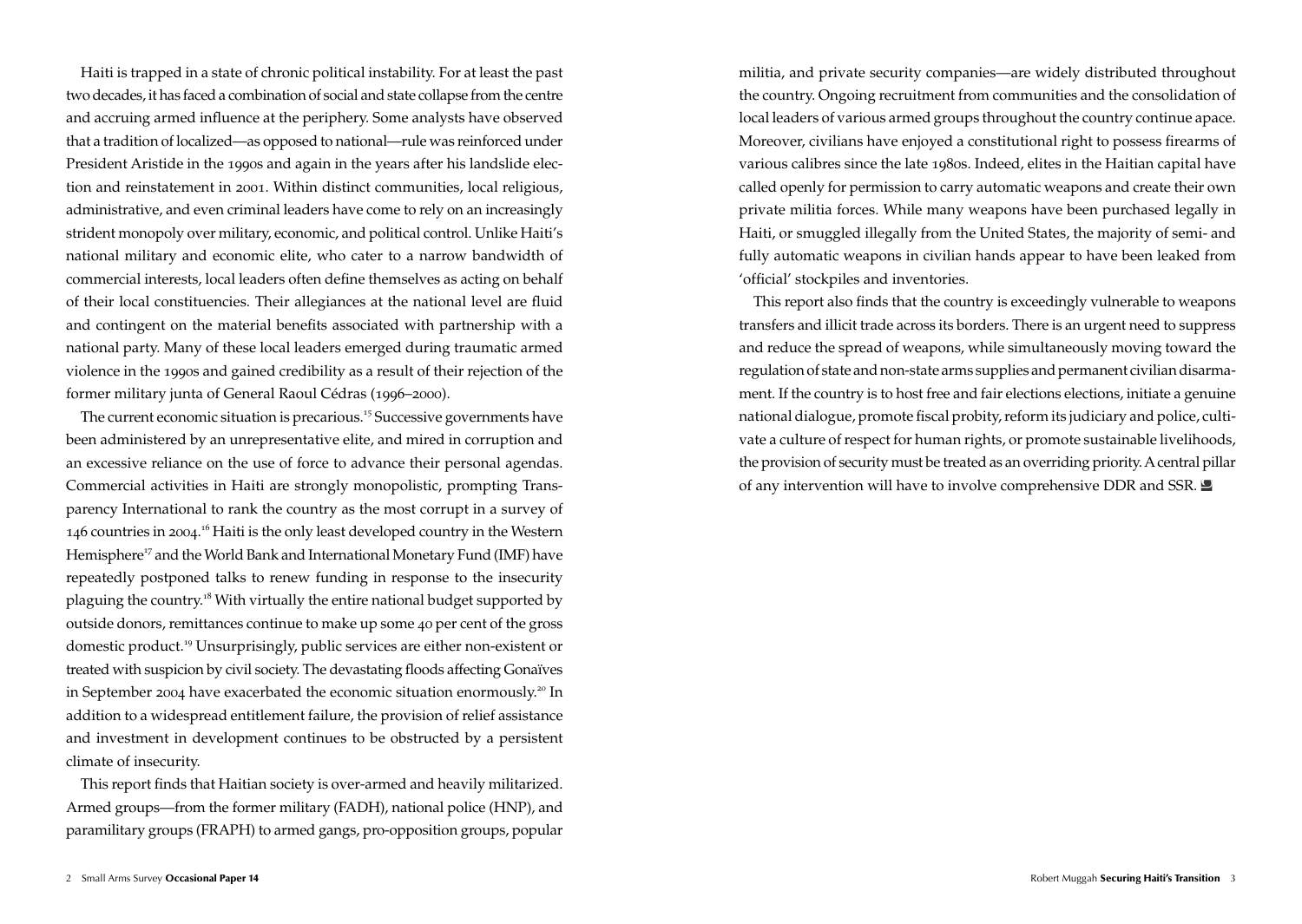## II. Armed groups and their weapons

Haiti is home to a bewildering array of armed groups that possess and trade a vast assortment of weapons. While the country has a long-standing tradition of repressive politics and militia-inspired violence, widespread firearms use has increased substantially since the late 1980s. There are several types of armed groups, many of them overlapping and interconnected. Many of these groups were present in the early 1990s following the election of President Aristide. Others consolidated their power bases in the intervening years of the Cédras regime. They include, *inter alia*, the ex-FADH,<sup>21</sup> whose ranks included military posted as police<sup>22</sup>; fire fighters, correctional officers, and their attachés or civilian auxiliaries; the notorious rural police chiefs, or *chefs de sections*; <sup>23</sup> and, from 1993, paramilitary organizations such as FRAPH.<sup>24</sup> Their primary motivations and origins are very briefly considered in Annexe 1. Table 1 ascribes an estimated number of members, a multiplier of weapons per member, and a total estimate of their weapons holdings.

Determining the absolute number of small arms circulating in Haiti, including firearms held by civilians, is exceedingly difficult.<sup>25</sup> This is largely because there is no up-to-date registry of firearms in the country. The HNP is alleged to have registered 20,379 'legal' firearms among civilians in 2001. <sup>26</sup> But the registration system collapsed and despite the suspension of new licences, no records currently exist. It is clear that the absolute number of legal and illegal arms available to civilians and armed groups is in fact much higher than was officially reported.

Though it is virtually impossible to isolate all of the supply networks and distribution chains operating across the country, broad estimates of the likely availability of small arms and light weapons in Haiti can be rendered. By drawing on a combination of data sources and employing predictive weapons multipliers, the current estimate of the total national Haitian stockpile, including non-state, state, civilian, and MINUSTAH holdings, rises as high as 210,000 small arms and light weapons. Table 1 provides a tentative and preliminary estimate of arms distribution, disaggregated by armed group.

# Table 1

### Armed groups and weapons availability, January 2005

|                        | Group                                                       | <b>Estimated numbers</b>        | <b>Multiplier</b> | Est. weapons      |
|------------------------|-------------------------------------------------------------|---------------------------------|-------------------|-------------------|
| Non-state<br>military  | Revolutionary Front of<br>the North                         | $500 - 1,000$                   | $0.5 - 1$         | 250-1,000         |
|                        | Ex-USGPN<br>(Presidential Guard) <sup>a</sup>               | 700                             | $\overline{2}$    | 1,400             |
|                        | Ex-FADH/FRAPH                                               | 1,500-2,000                     | $0.5 - 1$         | 750-2,000         |
| Non-state<br>political | $OPsra$ including<br>vigilance brigades                     | 2,000 (10-50<br>members per OP) | 0.5               | 1,000             |
|                        | Pro-opposition groups                                       |                                 | 0.5               |                   |
|                        | Self-defence bourgeois<br>militia                           | 200-300                         | 1.5               | 300-450           |
| Non-state<br>criminal  | Baz armés<br>$(criminal$ gangs) <sup>a</sup>                | 2,000<br>$(10-30$ per baz)      | 0.5               | 1,000             |
|                        | Organized criminal<br>gangs (including drug<br>traffickers) | 0.5                             |                   |                   |
|                        | Zenglendos<br>(petty criminals) <sup>b</sup>                |                                 | 0.5               |                   |
|                        | Prison escapees                                             | 1,500                           | 0.2               | 300               |
| Non-state<br>other     | Private security<br>company personnel                       | 6,000                           | $\mathbf{1}$      | 6,000             |
| Non-state<br>sub-total |                                                             |                                 |                   | 11,000-<br>13,150 |
| Civilians              | Bourgeois, middle class,<br>slum dwellers                   | 8,500,000<br>(1.7m households)  | 0.1               | $170,000^{\circ}$ |
| <b>MINUSTAH</b>        | Argentina<br>$(1 BTN, 2 COY)^d$                             |                                 | $\overline{2}$    | 12,400            |
|                        | Brazil (2 BTN, 5 COY)                                       |                                 | $\overline{2}$    |                   |
|                        | Chile (1 BTN, 2 COY) <sup>e</sup>                           |                                 | $\overline{2}$    |                   |
|                        | Guatemala (MP, 1 COY)                                       |                                 | $\overline{2}$    |                   |
|                        | Jordan (1 BTN, 4 COY)                                       |                                 | $\overline{2}$    |                   |
|                        | Nepal (1 BTN, 4 COY)                                        |                                 | $\overline{2}$    |                   |
|                        | Peru (1 COY)                                                |                                 | $\overline{2}$    |                   |
|                        | Spain/Morocco<br>(1 BTN, 2 COY)                             |                                 | $\overline{2}$    |                   |
|                        | Sri Lanka<br>(1 BTN, 4 COY)                                 |                                 | $\overline{2}$    |                   |
|                        | Uruguay<br>(1 BTN, 3 COY)                                   |                                 | $\overline{2}$    |                   |
|                        | HQ                                                          |                                 | $\overline{2}$    |                   |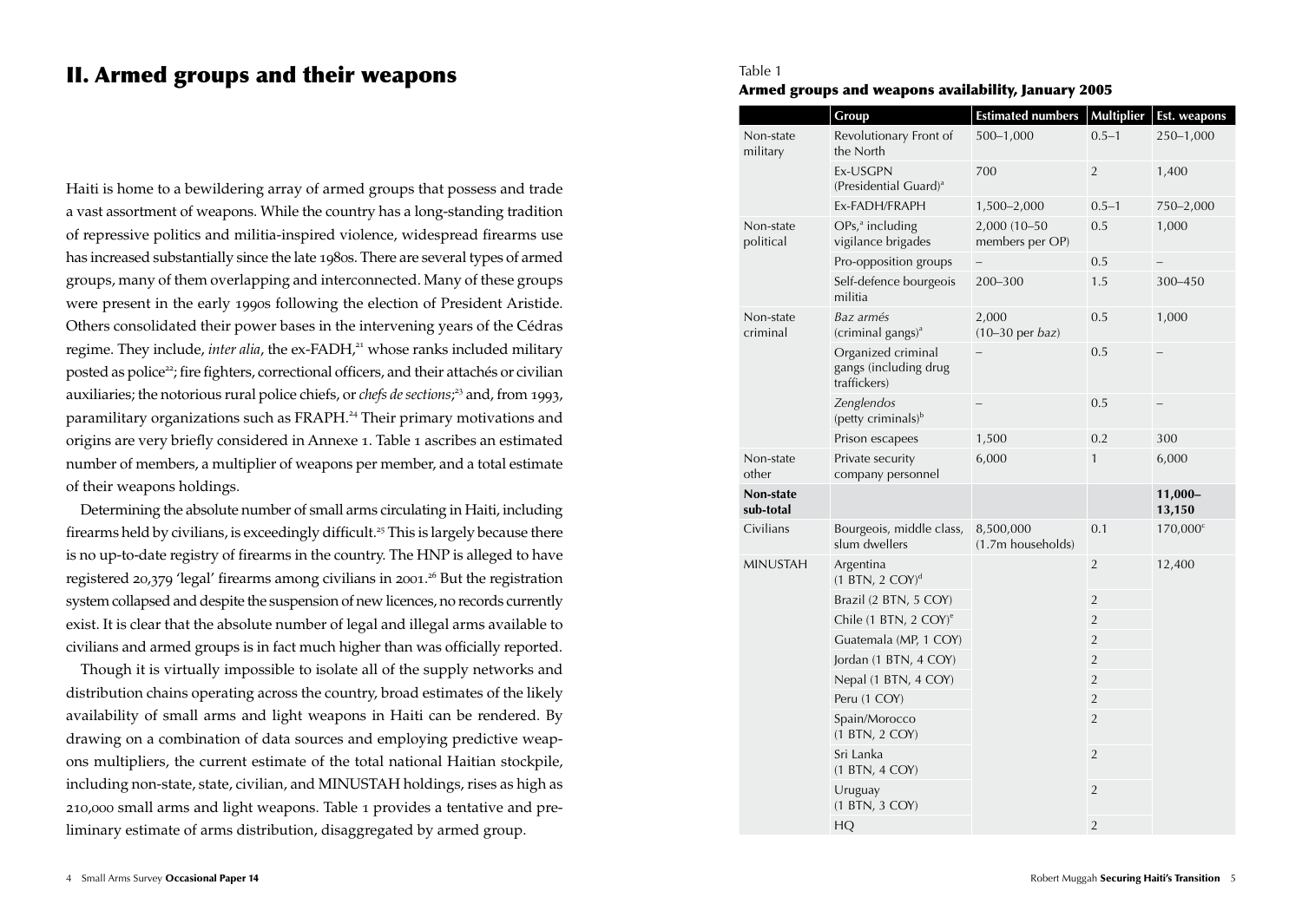| State           | <b>HNP</b>                          | $5,000^{\dagger}$              | 1              | 5,000                 |
|-----------------|-------------------------------------|--------------------------------|----------------|-----------------------|
|                 | Demobilized FADH and<br><b>IPSF</b> | 5,482 (1994-96)                | 1.5            | 8,220                 |
|                 | Disbanded MIPONUH                   | 285 (2000)                     | 1.5            | 430                   |
|                 | Navy (coast guard)                  | 30                             | $\overline{2}$ | 60                    |
|                 | Disbanded air force                 | $- (1995)$                     | -              |                       |
|                 | Dismissed HNP                       | $500 - 1,000$<br>$(2003 - 04)$ | 1              | 500-1,000             |
| State sub-total |                                     |                                |                | $26,610-$<br>27,110   |
| <b>Total</b>    |                                     |                                |                | $207,610-$<br>210,260 |

Weapons types for state groups include pistols (e.g. 9 mm Beretta 951, 0.45 M19), sub-machine guns (9 mm Uzi, 0.45 Thompson), rifles (5.56 mm Galil, 5.56 mm M16, 7.62 mm G3, 0.3 Garand M1), machine guns (e.g. 7.62 mm M60, 0.30 Browning, M19), as well as close-support weapons (M79), mortars (60 mm M2, 81 mm M1), and antitank missiles (57 mm RCL M18 and 106 mm RCL M40).

a: Government militia—colloquially known as *chimères*—are composed of members of the *baz armés*, the armed OPs, and the USGPN.

b: *Zenglendos* tend to be armed primarily with creole weapons.

c: The HNP registered 20,379 weapons held by civilians in 2001.

d: 1 AV UNIT (28) and 1 HOS LEV II (57)

e: 1 AV UNIT (93) and 1 ENG COY (150)

f: The HNP reported 6,130 police officers in November 2004, though most OAS and MINUSTAH officials agree that it is unlikely that the number rises above 5,000.

The distribution of these firearms can be disaggregated according to nonstate armed groups, civilians, and international and state-based actors. This study finds, for example, that there are comparatively fewer small arms held by non-state armed groups—whether OPs or revolutionary groups—than previously believed: fewer than 13,000. <sup>27</sup> These weapons are probably unevenly distributed, and the approach to holding and stockpiling weapons varies tremendously. This is because their command and control structures vary, from comparatively strict hierarchies and clear chains of command with the ex-FADH to small triads and amorphous collectives such as the *baz armés* in peri-urban areas of Port-au-Prince. The latter armed groups rely disproportionately on civilian recruits—and, as in many countries affected by systemic armed violence, the line between 'armed actor' and 'civilian' has blurred.

The study observes, however, that Haitian civilians and home-owners particularly upper-middle-class households—own by far the majority of the estimated national stockpile: up to 170,000 weapons. It is generally believed that most middle- and upper-class households own several handguns, many of them procured legally in the United States and subsequently imported into Haiti. It is assumed that the majority of these owners are not in fact either *baz* or members of military forces. By way of contrast, the MINUSTAH forces carry as many as 12,400 weapons, following the arrival of the full contingent of troops. Excluding MINUSTAH, fewer than 15,000 weapons are currently believed to be held by state (HNP) or former state forces, though the numbers are likely to grow if unchecked.<sup>28</sup>

The presence of armed gangs remains a continuous threat to human security in Port-au-Prince and in other major cities throughout the country's ten provinces. In late 2004, MINUSTAH reported that at least 30 distinct armed gangs were known to be active in the capital, though smaller sub-units have not been thoroughly identified.<sup>29</sup> But in addition to armed gangs, armed elements of pro-Aristide OPs—including *chimères*—are active<sup>30</sup>, as are *zenglendos*<sup>31</sup>, FADH insurgents throughout the capital.<sup>32</sup> Alliances within and between these groups are traditionally fluid and dynamic, largely as a result of efforts to consolidate control over local constituencies. Since the ouster of President Aristide, previously 'politicized' armed groups have been reverting to more traditional forms of extortion, such as carjacking, kidnapping, and armed robbery.<sup>33</sup> The weapons used and circulated by gangs are heterogeneous, ranging from AK-47s, M16s, M4s, T-65s<sup>34</sup>, M50s, and Uzis to various types of handguns (see Annexes 4 and 5). Though no significant weapons caches have been discovered by either MIF or MINUSTAH, it is believed that they may be distributed in the hills outside the capital.

The organization and structure of gangs (often referred to locally as 'clans') has been investigated by a number of practitioners (Calpas, 2004; Skzryerbak and Demetriou, 2004). Each gang is estimated to consist of between 20 and 40 members armed with a combination of firearms and machetes. The leadership of each gang often presides over small arsenals of military-style and commercial weapons (e.g. Uzis, 0.38 specials, 45 mm revolvers), which are distributed to gang members on a needs basis. If they own a weapon at all, the majority of the rank and file possess craft-produced single-shot weapons, which are locally manufactured by metal smiths. Gangs display complex patterns of collective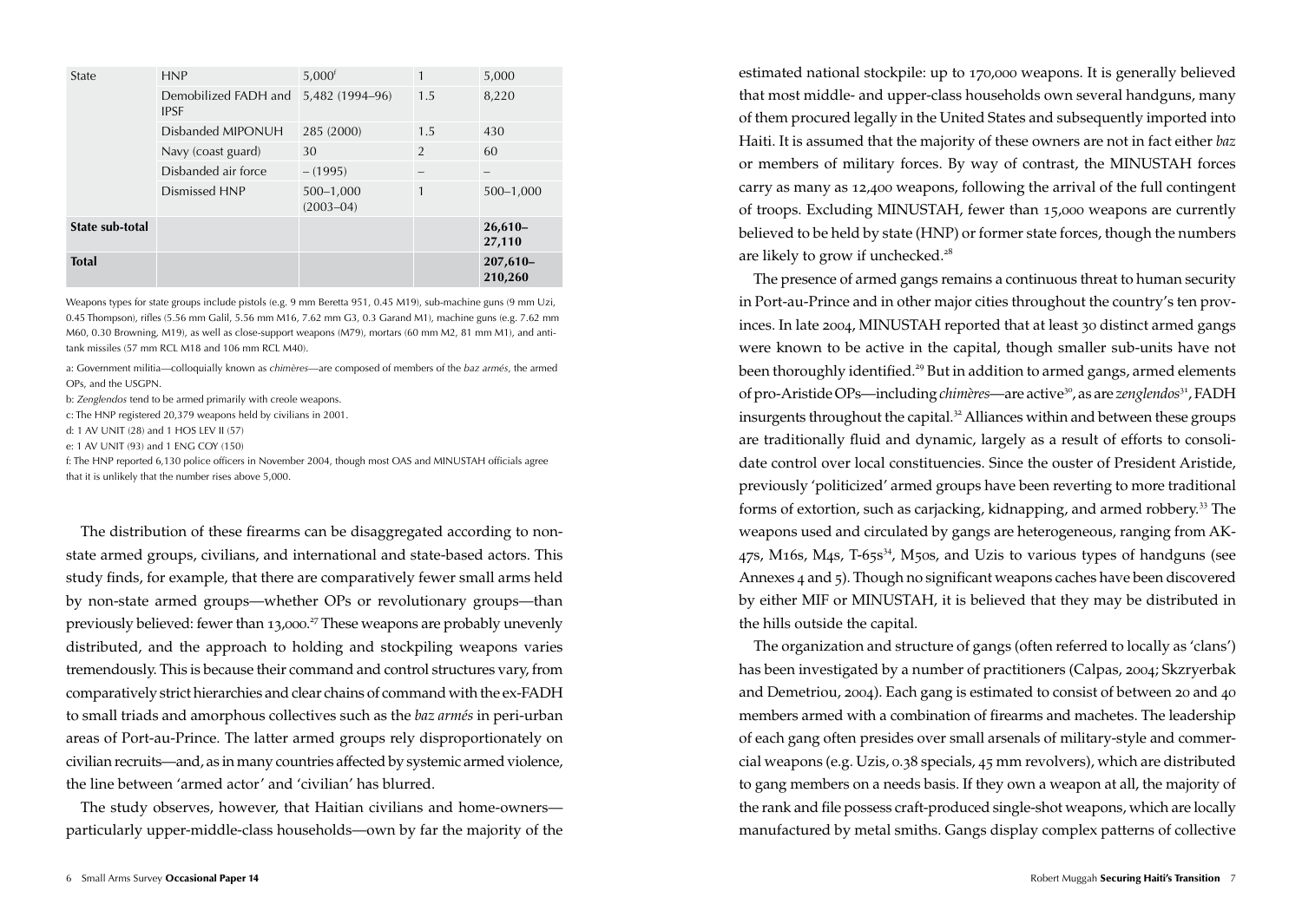

Masked leaders of the Base Cameroon gang, an armed group that claims to be fighting for the return of ex-President Jean-Bertrand Aristide, carry the coffin of gang member during a street funeral in the Bel Air neighbourhood of Port-au-Prince in December 2004. © REUTERS/Daniel Morel

and individual ownership, with leaders often selecting their preferred weapons as a measure of status. In some cases, gang leaders' names are synonymous with specific weapons types—usually of a high calibre. Many of the gangs, such as the Cannibal Army in Gonaïves, as well as the Red Army and the Army of the Motherless (*Lamè San Manman*) in Port-au-Prince, are backed by political factions; they often publicly claim responsibility for violent attacks on political adversaries. Others, especially in Port-au-Prince, work as independent contractors or as 'triggermen' for smaller neighborhood clans.

Overall weapons types vary. According to former gang members, common weapons types among armed groups include pistols (e.g. 0.38s) and revolvers (e.g. 9 mm), as well as sport and assault rifles (e.g. T-65s and M16s) and submachine guns (e.g. Uzis and M60s). Though there are few heavy weapons in circulation—such as heavy machine guns or man-portable missile systems grenades and explosives are believed to be relatively widely distributed (see Figure 1 and Table 2). Two 50 cal. (12.7 mm) machine guns from the presidential armory went missing following President Aristide's ousting, though one has recently been located in Bel Air. As illustrated in the following section, there is a surfeit of weapons from the US, Europe, and South America, with comparatively few Soviet-era armaments being shipped from either Central America or other countries in the Caribbean.<sup>35</sup>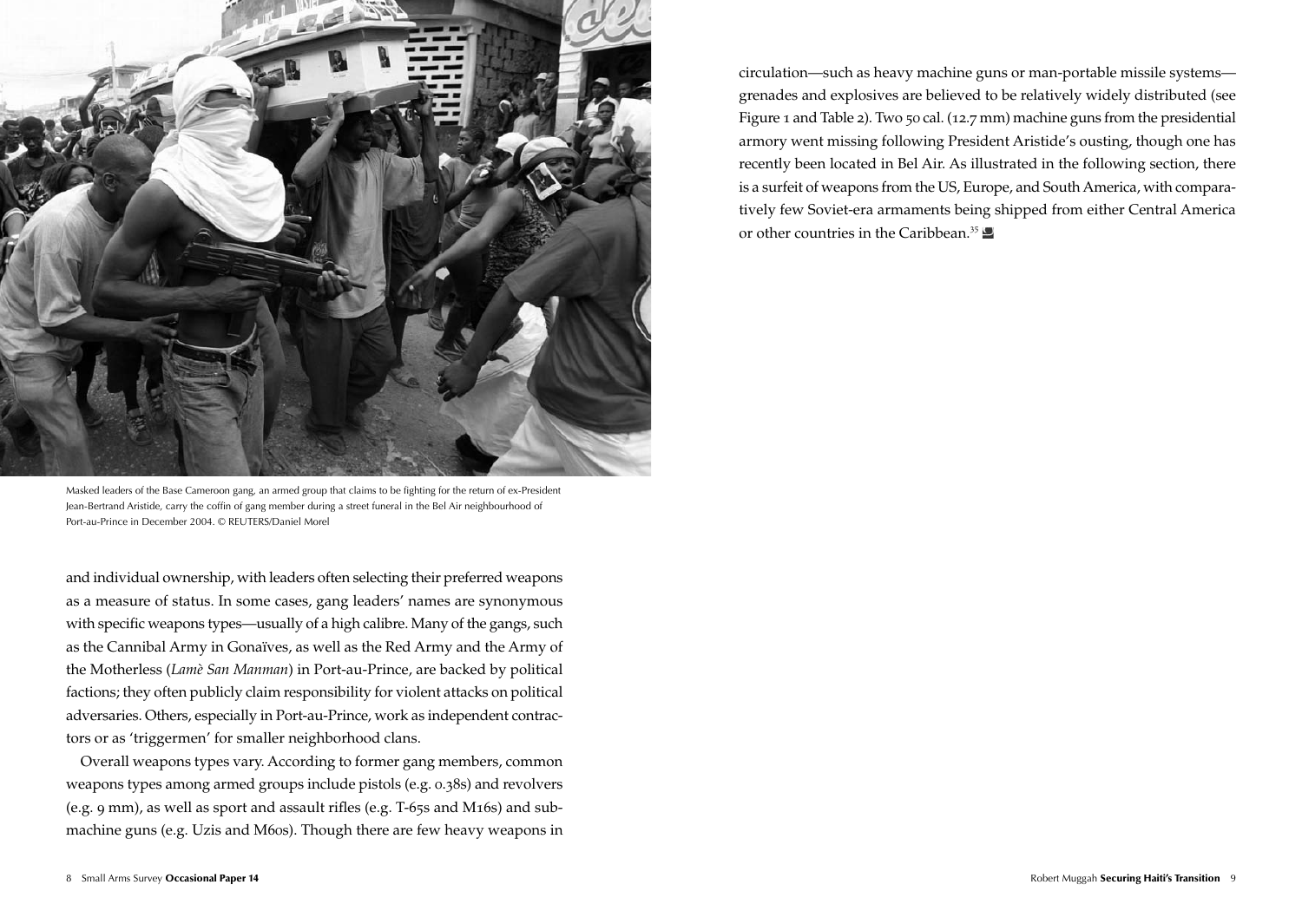### III. Arms trade and trafficking

Rumour and anecdote substitute for fact when it comes to assessing the trade, distribution, and origins of small arms in Haiti. Yet although reliable and verifiable information on the arms trade is difficult to obtain in even the most transparent countries, it is nevertheless possible to piece together a cursory picture of arms flows in and out of Haiti. Very generally, small arms are sourced through a variety of legal, covert, and illegal networks—themselves operating at the international, regional, and national levels. Both legal and illegal trade are known to exist, for the simple reason that Haiti lacks the capacity to manufacture its own firearms, though craft-produced or creole weapons are common.<sup>36</sup> This trade is poorly regulated and positively correlated with surges in victimization. Where large legal and illicit shipments are reported into Haiti, they are soon accompanied by the outbreak of armed violence. As noted by US Bureau of Alcohol, Tobacco, Firearms and Explosives (ATF) officials: 'we would see, all of a sudden, a rash of large gun purchases . . . throughout South Florida. We would find that then, a month or two months later . . . a coup takes place in Haiti.'<sup>37</sup> These three dimensions of the arms trade—legal, covert, and illicit are discussed in more detail below.

The legal export of small arms to Haiti over the past two decades has been comparatively limited, due to a variety of OAS, UN, and US arms sanctions and the comparatively modest needs of the erstwhile armed forces. For example, the OAS initiated an arms embargo between 1991 and 1993—the years of President Aristide's first ousting.<sup>38</sup> The UN, for its part, initiated an embargo in 1993 and lifted it in 1994, following Aristide's return (UN, 1996).<sup>39</sup> The US rapidly followed the OAS with a unilateral arms embargo. The embargo was amended in early 1994, following the imposition of the UN embargo. The US embargo remains in force, though its wording allows for exceptions to be considered on a 'case-by-case basis'.<sup>40</sup>

One such exception may be the alleged shipments of 6,957 firearms to the Haitian security forces in 2004 and 2005. The US State Department has indeed confirmed that excess law enforcement weapons were transported to Haiti in August 2004, with the principal purpose of supporting HNP training and deployment.<sup>41</sup> Approximately 2,657 weapons were transferred in the initial shipment—including 1,916 .38cal revolvers, 493 9mm pistols, 23 .45 pistols, 204 training revolvers, 8 sub-machine guns, and 13 M-14 rifles. The State Department also notified Congress in mid-2005 that it intended to allow US companies to sell equipment worth an additional USD 1.9 million, including 3,000 .38 cal

### Figure 1





**Source:** US Annual Reports and COMTRADE data (various years) provided by NISAT (2004), and key informant interviews with US State Department officials (2005)

\* This table presents selected data that is publicly available. The number above each bar indicates the USD value ('000) 1991: military ammunition up to 22 mm (USD 26,225); 1996: ammunition, 'bombs', and grenades (USD 165,944); 1997: ammunition up to 22 mm (USD 39,522); 1998: ammunition up to 22 mm, riot-control ammunition (USD 100,507); 1999: parts and accessories for military weapons and up to 22 mm (USD 4,478); 2001: 'bombs', grenades, and anti-personnel mines (USD 3,900); 2004: includes a shipment allegedly received in August 2004; 2005: includes reported weapons requested from Congress in 2005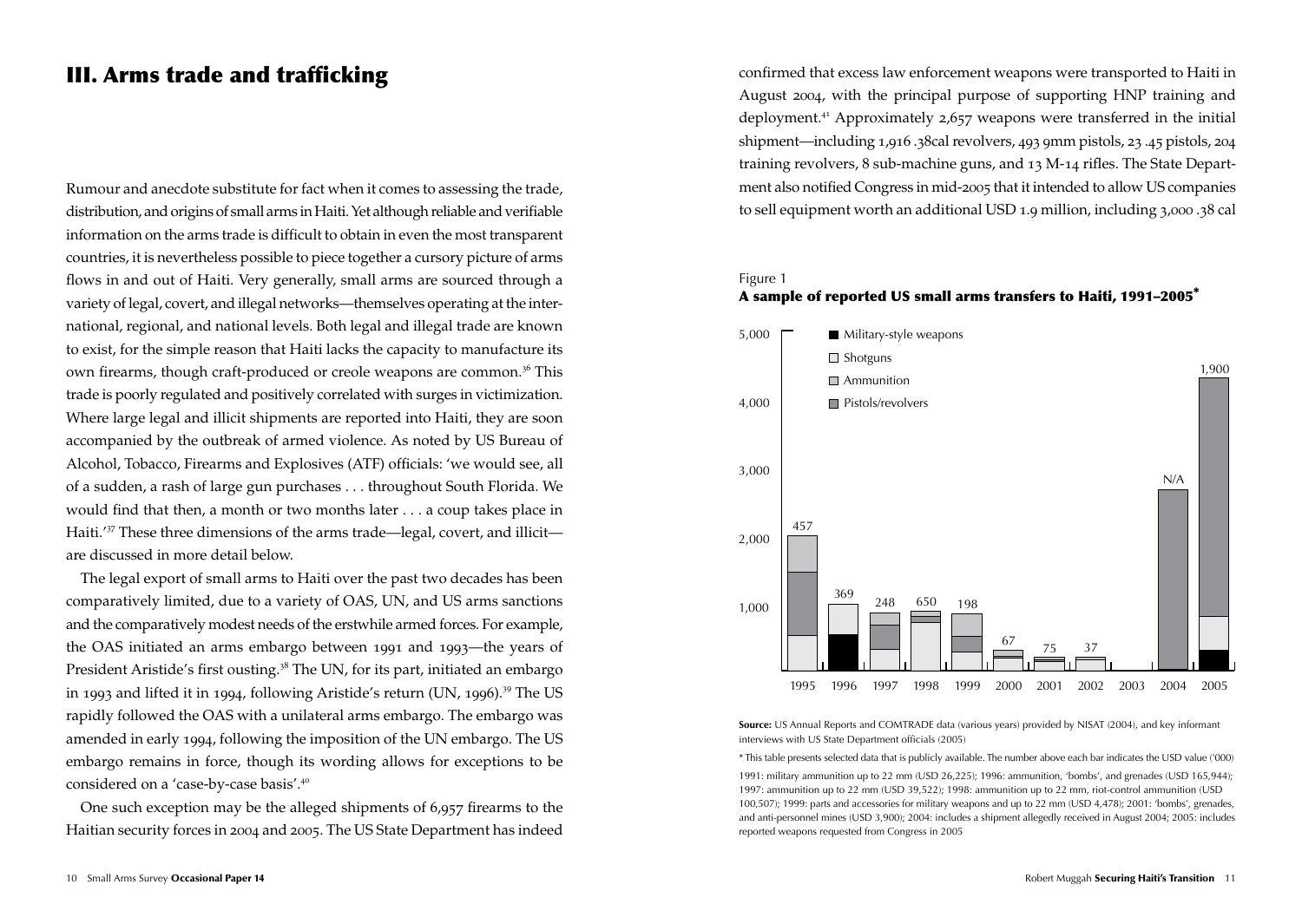revolvers, 500 9mm pistols, 500 12-gauge combat shotguns, 200 mini-14 rifles, 100 M5 carbines, and non-lethal equipment for crowd control.<sup>42</sup> Though an invoice was received by senior members of the Haitian administration for a much larger shipment of weapons in November 2004, the existence of these armaments was denied by the US State Department and the US Embassy in Haiti in April and May 2005.<sup>43</sup> There has been considerable controversy surrounding the US transfers of weapons to the HNP and renewed calls for increased transparency in the US Senate (Buscombe, 2005; Lindsay, 2005a; 2005b; 2005c).<sup>44</sup> It should also be noted that despite the considerable debate over recent arms shipments to Haiti, informants in the US State Department have also reported that the United States approved as many as ten arms shipments to the HNP since 1991. 45

Several countries have legally exported weapons to Haiti over the past decade. Yet despite the various sanctions described above, and international instruments such as the *Criteria on Conventional Arms Exports*<sup>46</sup> and the *Document on Small Arms and Light Weapons*<sup>47</sup> of the Organization for Security and Co-operation in Europe (OSCE), the EU's *Code of Conduct<sup>48</sup>*, and the *Wassenaar Arrangement*,<sup>49</sup> legal weapons trade to Haiti persists. For example, between 1999 and 2001, Brazil is known to have approved exports of sporting and hunting rifles worth more than USD 392,000. Italy also reportedly approved exports of more than USD 92,000 worth of ammunition in 1991, while the Dutch, Swiss, French, and British governments together sanctioned the transfer of more than USD 26,000 worth of pistols and revolvers, ammunition, grenades, and anti-personnel mines between 1993 and 1998.

Despite the presence of arms sanctions, the United States has reportedly been the most significant supplier of both 'legal' and 'covert' weapons since the 1980s, though evidence is limited.<sup>50</sup> In addition to the arms transfers highlighted above, the United States has also overseen the export of at least 542 military-style weapons, 2,723 shotguns, 1,667 pistols/revolvers, 1,260,000 rounds of ammunition, and more than USD 2 million worth of weapons and ammunition between 1991 and 2002—in spite of the aforementioned multilateral and unilateral embargoes.<sup>51</sup> Military-style weapons and equipment are alleged to have been provided to the HNP through the back door via the International Criminal Investigative Training Assistance Program (ICITAP) until 1998 (Rich-

### Table 2 A sample of reported small arms transfers to Haiti, 1990–2005

| <b>Date</b> | Source               | <b>Status</b> | <b>Estimated number</b>                                                                                                                                          |  |  |
|-------------|----------------------|---------------|------------------------------------------------------------------------------------------------------------------------------------------------------------------|--|--|
| 1990        | Switzerland          | Legal         | 15-20 SIG-saur 9 mm pistols for HNP                                                                                                                              |  |  |
| 1990-98     | US                   | Legal         | Military equipment and training for HNP                                                                                                                          |  |  |
| 1993-94     | US                   | Covert        | 5,000-10,000 .38 revolvers, 9 mm automatic<br>rifles, M-3 grease-guns, Thompson sub-machine<br>guns, Smith & Wesson .38 revolvers, and<br>fragmentation grenades |  |  |
| 1995        | US (Florida)         | Illegal       | 260 firearms, 15,000 rounds of ammunition                                                                                                                        |  |  |
| 1996        | US (Florida)         | Illegal       | At least 12 .45 handguns, ammunition                                                                                                                             |  |  |
| 1998        | US (Florida)         | Illegal       | 78 M16 assault rifles, 9,000 rounds of<br>ammunition                                                                                                             |  |  |
| 2000        | US                   | Legal         | 187 shotguns, 20 pistols, 86,000 rounds of<br>ammunition, USD 2,000 of pistols                                                                                   |  |  |
| 2001        | <b>Brazil</b>        | Legal         | USD 36,977 of shotguns                                                                                                                                           |  |  |
| 2001        | US (Florida)         | Illegal       | 5-10.38 and .45 handguns                                                                                                                                         |  |  |
| $2001 - 04$ | US-Dominican<br>Rep. | Covert        | M16s, ammunition, and equipment                                                                                                                                  |  |  |
| 2001        | US                   | Legal         | 150 shotguns, 20 pistols, 33,000 rounds of<br>ammunition, USD 31,199 of bombs, grenades,<br>and ammunition, USD 3,800 of ammunition                              |  |  |
| 2002        | US                   | Legal         | 155 sport rifles, 1 pistol, 36,000 rounds of<br>ammunition                                                                                                       |  |  |
| 2004        | South Africa         | Covert        | 150 R1 rifles, 5,000 rounds of ammunition,<br>grenades, etc.                                                                                                     |  |  |
| 2004        | US                   | Legal         | 1,916 .38 revolvers, 493 9mm pistols, 23 .45<br>pistols, 204 training revolvers, 8 machine guns,<br>13 M14 rifles, and ammunition                                |  |  |
| 2005        | US                   | Legal         | 3,000 .38 revolvers, 500 9mm pistols, 500 12-<br>gauge shotguns, 200 mini-M14 rifles, 100 M5<br>carbines and other equipment                                     |  |  |

**Source:** Assorted media reports, UN (2005), and NISAT (2004)

ardson, 1996; Nairn, 1996).<sup>52</sup> The transfer of these weapons came to an abrupt halt following the official termination of ICITAP in the wake of allegations that US intelligence agencies were infiltrating and undermining the programme.

Part of the covert arms trade is believed to have operated directly from the United States, via the Dominican Republic, into Haiti. Prior to the reinstate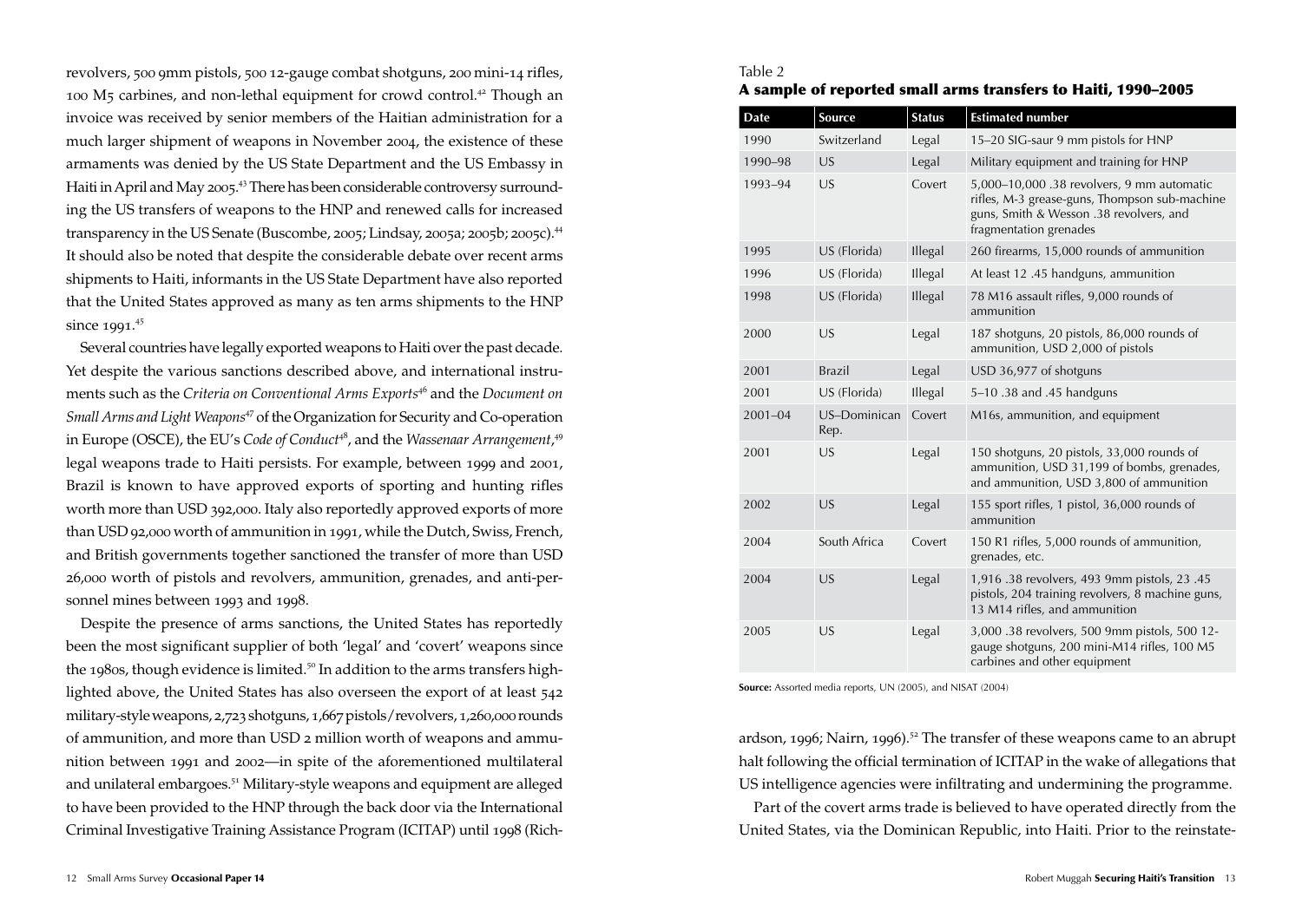ment of President Aristide in 1994, considerable amounts of weaponry were reportedly transferred from the United States to FRAPH forces. For example, 5,000–10,000 pieces of weaponry addressed to the HNP are alleged to have been received between 1993 and 1994, in spite of embargoes in force at the time (Nairn, 1996). By November 1993, a Defense Intelligence Agency (DIA) cable observed that the FRAPH paramilitary forces had significantly increased their capabilities, with its enforcers enjoying 'the perception of power derived from being able walk the streets of a town carrying an automatic weapon with total impunity' (Nairn, 1996, p. 14). Weapons were also reportedly provided to pro-opposition groups from the United States between 2000 and 2004 through legal exports to third parties.<sup>53</sup>

Elements within the United States are also believed to have channeled support to various anti-Lavalas opposition parties since the re-election of President Aristide in 2001.<sup>54</sup> The approach has combined both financial and covert military assistance. For example, it is widely rumoured that several hundred US Special Forces were involved in the training of a number of former FADH headed by Guy Philippe in the Dominican Republic.<sup>55</sup> Military equipment and supplies were believed to have been transferred via Dominican police and military authorities to members of the former Haitian military stationed in the Dominican Republic.<sup>56</sup> What is more, in mid-2003, a number of US citizens were also charged by the Haitian authorities with illegally shipping in army uniforms, assault weapons, munitions, and grenade launchers—ostensibly under the cover of Protestant NGOs—though their relationship with the US government remains unsubstantiated.<sup>57</sup>

Due in part to various arms sanctions and an uneven legal trade in small arms and light weapons, successive Haitian administrations have scoured the black market for firearms. Predictably, the embargoes have led to a reliance on covert and illegal acquisitions. Drawing on a number of known intermediaries, the government has acquired weapons from a variety of countries, including South Africa<sup>58</sup> (see Table 2). Frustrated by its inability to acquire weapons legitimately, the president and former minister of justice of the Interim Government have also repeatedly warned that the administration would source weapons from black markets if it could not secure arms through legal networks.<sup>59</sup> Media reports in early 2005 indicated that one such deal had already been attempted.<sup>60</sup> Further investigation has revealed that in May 2004, a number of prominent Haitians and US citizens reviewed options for weapons procurement in Haiti.<sup>61</sup> A known broker is alleged to have been provided with a cheque for USD 1 million to acquire firearms in December 2004. Efforts by the Interim Government to procure weapons illegally are alleged to have continued as recently as May 2005.<sup>62</sup>

Black-market trading is persistent and an 'ant trade' for weapons—particularly pistols and revolvers—exists between Haiti and its neighbours. Source countries for illegal weapons since the early 1990s include Jamaica, Colombia, Brazil, and the Dominican Republic, as well as Central America (Richardson, 1996; Nairn, 1996; Mustafa, 2004; Small Arms Survey, 2005).<sup>63</sup>

But the primary source of illegal pistols, revolvers, and automatic weapons remains the United States—principally Florida. According to the ATF, at least one in four weapons smuggled from Miami, Pompano Beach, and Fort Lauderdale in the past two years was destined for Haiti. Many of these weapons entered through the Guajira Peninsula, Cap Haïtien, Miragoane, Jacmel, and Port of Gonaïves.<sup>64</sup> Members of the elite regularly smuggle pistols and revolvers from the United States back to Haiti.<sup>65</sup> The physical means by which weapons —including 0.45 pistols and MAK-90s <sup>66</sup>—are smuggled into the country are ingenious: arms have been stored in tomato cans (1996), shipped by lobster vessels (1998), wrapped in frozen turkeys (2001), or packed in containers of bulk good such as textiles and used clothing.

As long as instability persists in Haiti, illegal weapons transfers will continue. The strong social preferences for self-protection and predatory behaviour are obvious motivating factors for continued demand. Furthermore, the fact that the country acts as a trans-shipment area for between eight and ten per cent of Colombian cocaine entering the United States also ensures adequate resources for new weapons acquisitions.<sup>67</sup> Illegal transfers and trafficking are facilitated by a combination of porous and poorly monitored borders and the corrupt customs services.<sup>68</sup> For example, some 500 Haitian police and army officers returning from the Dominican Republic and Jamaica after the ousting of President Aristide in early 2004 are known to have kept their weapons. Meanwhile, Jamaica has opportunistically attributed its own recent escalation in violent crime to Haitian police, as well as the instability plaguing the country (AP, 2004).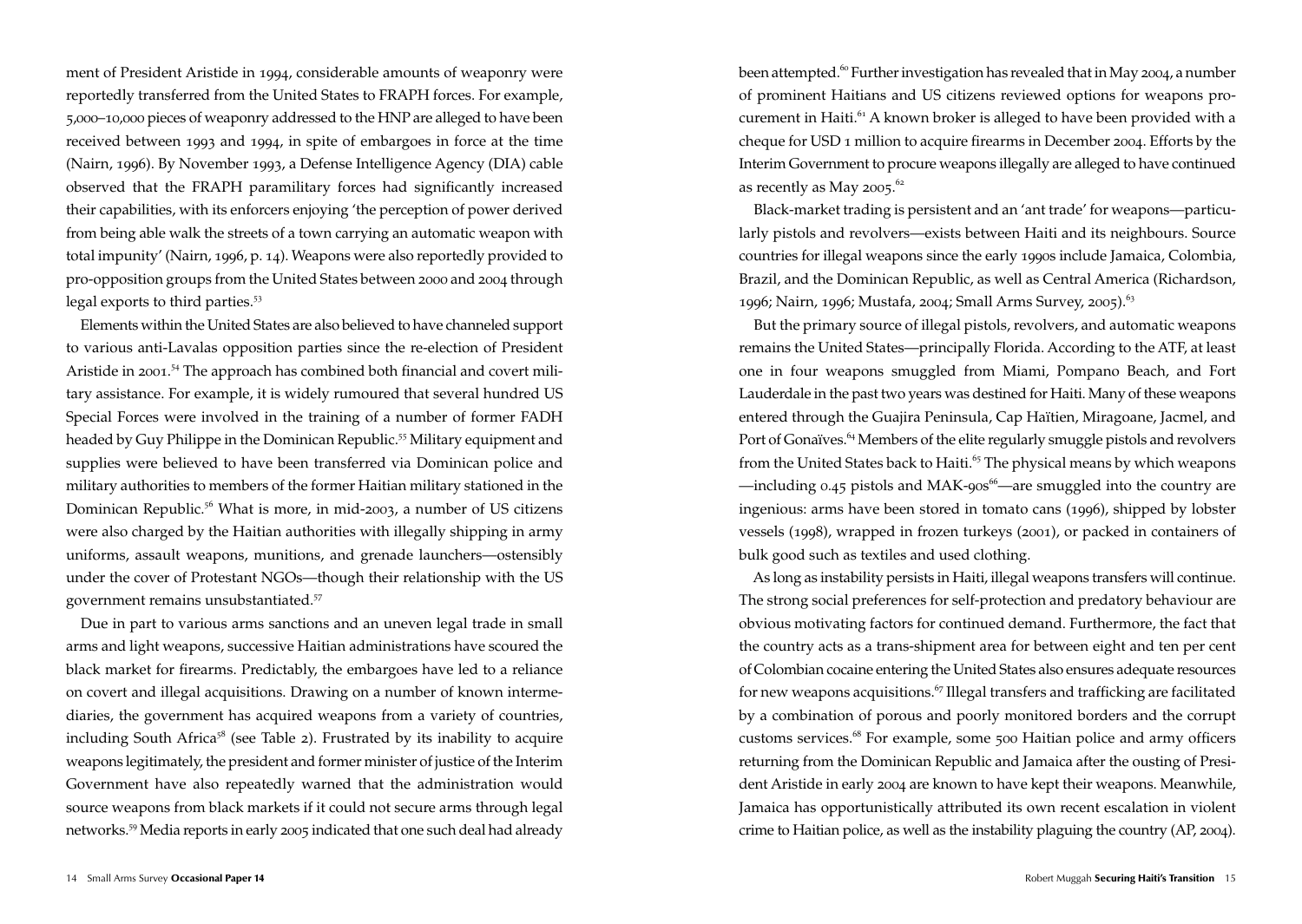The leakage of small arms, light weapons, and ammunition from domestic stockpiles is also common. Firearms are regularly channeled from police armories by corrupt 'insiders' and transferred to sympathetic OPs, militia groups, and criminal gangs in urban centres. For example, according to former palace guards, at least 4,000 weapons (a combination of assault rifles, pistols, and revolvers) were provided by former President Aristide to the *chimères*—including arms allegedly provided by South Africa $69$ —in the days leading up to his ousting in early 2004. <sup>70</sup> The role of the previous Aristide government, HNP officers, and magistrates in distributing weapons to sympathetic militia and organized crime has also been widely reported, if seldom substantiated.<sup>71</sup> A review of weapons collected by MIF and MINUSTAH since March 2004 indicates that many weapons issued to former HNP officers have been collected; perversely, most of these have subsequently been returned to the HNP (see Tables 8 and 9).

# IV. Policing, correctional services, and the role of the army

The inability of the Haitian state to ensure the security of its civilians has deep roots. Since 1994, the HNP has been the sole force vested with maintaining public order and security. Immediately following the dissolution of the Haitian army in late 1994, Presidential Decree 103 (28 December) outlined the framework for the revitalized HNP under the aegis of the Ministry of Justice.<sup>72</sup> The HNP was to be responsible for monitoring and regulating borders and frontiers, through both coast guard and customs, despite the existence of a separate customs code. At its height in 2003, the HNP counted some 6,300 active personnel among its ranks, distributed among 189 *commissariats* and *sous*-*commissariats* around the country.<sup>73</sup>

Widely admonished for corruption, the HNP has recently experienced a dramatic and profound deterioration.<sup>74</sup> For example, the number of police personnel stood at fewer than 5,000 in late 2004, following a purge by the director-general in the aftermath of Aristide's departure. Many others abandoned their posts over the same period.<sup>75</sup> Since March 2004, more than 350 additional police officers were dismissed from the HNP but not disarmed, including 150 members of the palace guard (ICG, 2004a). But as of January 2005, CIVPOL, OAS, and HNP personnel could not confirm the total number of registered officers, despite ongoing efforts to review force needs.<sup>76</sup> In addition, the Interim Government and the HNP have been heavily saturated with senior remnants of the ex-FADH. Many senior officers within the HNP as well as current security advisers to the Interim Government are drawn from the ranks of the former army. Though recent dismissals are encouraging, the vetting procedures for HNP recruits continue to be mired in confusion. Ongoing police training also appears to be employing military and police weapons in close-quarter battle simulations, suggesting a worrying trend.

Police infrastructure is in disarray. Some 125 *commissariats* and *sous-commissariats* were destroyed entirely in early 2004 and an additional 75 require repairs.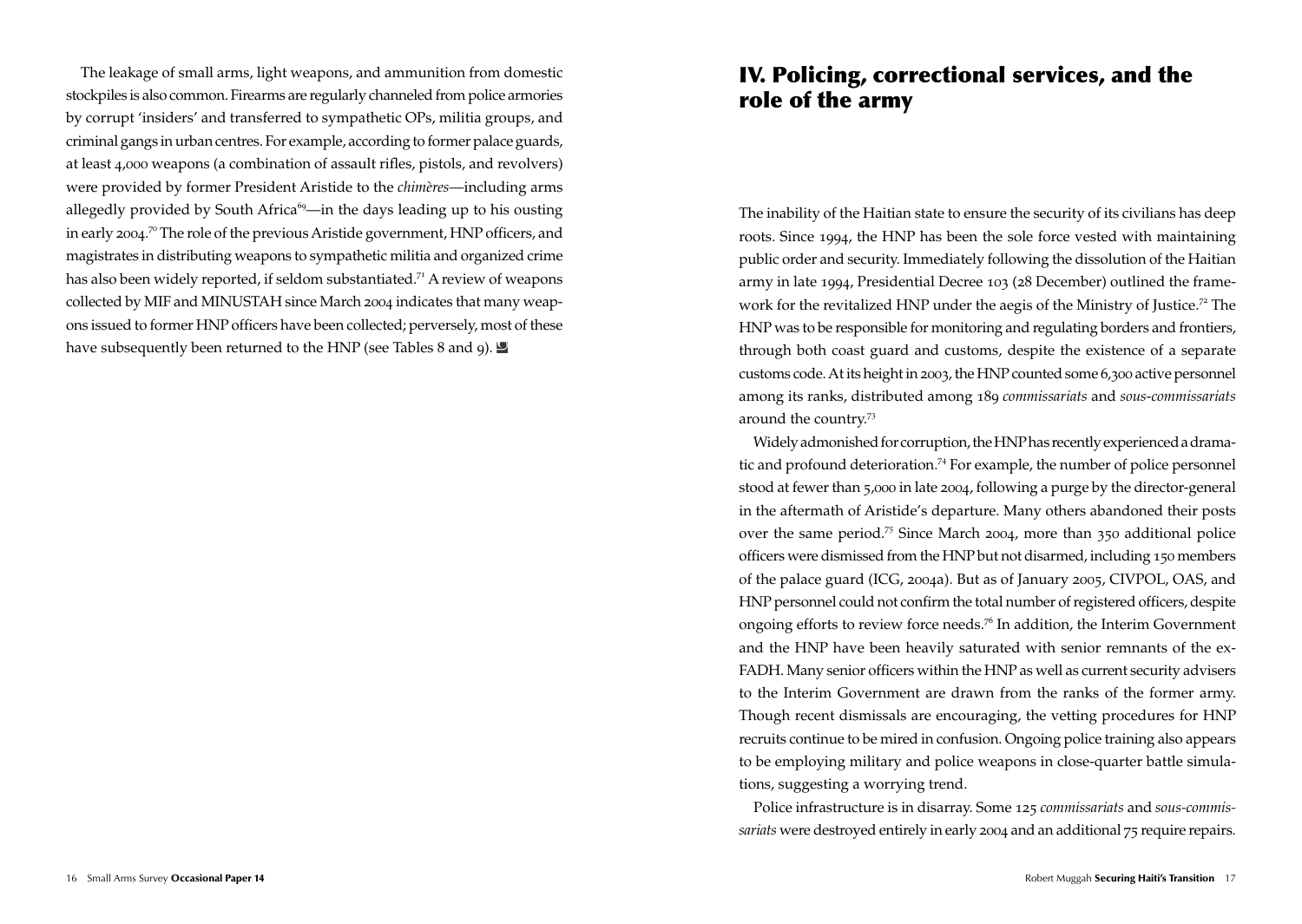Day-to-day activities—including border and frontier controls—are virtually nonfunctional, due to the absence of adequate materials and personnel. The CCI reported that some 225 *commissariats* and *sous-commissariats* will be required in all to provide for all metropolitan and rural areas. The UN Commissioner for Police claimed in late 2004 that approximately 6,500 HNP will ultimately be installed, a ratio of one officer to every 1,300 Haitian civilians.<sup>77</sup> Some observers argue that even with the planned increases in police staffing, the new force will be inadequate to secure the safety of both urban and rural civilians.<sup>78</sup>

The HNP is legally responsible for the control and regulation of small arms and light weapons throughout the country. Articles 7 and 8 of the 1994 Presidential Decree emphasize the role of the police in controlling weapons throughout the national territory, as well as the activities of private security actors. On paper, the control and registration of firearms is regulated by the Central Department for Administrative Police (DCPA), though it has not been operational since 2002. Falling under the overall jurisdiction of the *Direction central de la police judiciare*, the *Bureau de renseignements judiciares* (BRJ) and the *Bureau de la police scientifique et technique* (BPST) are also charged with monitoring permits and following up crimes involving small arms, though these departments have been practically inactive since 2002. The Haitian government suspended the issuance of new firearm licences and renewal of existing weapons permits in 2003, though there appear to be new permits among some ex-FADH. As a result, most weapons that were formerly legal in Haiti are now technically illegal.

Despite a long-established juridical tradition spanning over 200 years, the country's legal and administrative systems are disproportionately reliant on the executive and riddled with incompetence. Though efforts have been directed at overcoming corruption and restoring public confidence in the legal process—such as the introduction of a school for judges, with significant French support,<sup>79</sup> and support for the training of legal officials—the judicial sector continues to be hampered by chronic under-funding, poor human resources, and the absence of basic equipment. The outbreak of armed violence in 2004 exacerbated the situation: at least eight court houses were destroyed<sup>80</sup> and few judges report to work. At least eight civil court buildings and an untallied number of justice of the peace courts (*tribunaux de paix*) were damaged or destroyed. With police scarce or absent in many towns, and prisons closed or

destroyed in early 2005, many courts hardly function at all. More positively, however, many judges appointed in the past five years stubbornly remained in office despite the upheavals.

Another source of persistent human insecurity is the country's prisons. A significant proportion of the membership of armed gangs, so-called resistance fronts, and OPs include former inmates who have escaped over the years often in collusion with corrupt HNP and corrections officers (ICG, 2005). In 2003, there were some 21 correctional facilities in the country, including two penitentiaries. The OAS estimates that these were staffed by 600 correctional officers, 52 of them women. More than 3,800 prisoners were reportedly incarcerated in late 2003, of which more than 80 per cent were considered 'pre-trial' detainees. In early 2005, only 13 of 21—just more than half—of all correctional facilities were operating. Crowded police lock-ups were the norm, and served as the only detention centres in some areas of the country. Vitually all of the estimated 2,000 detainees who escaped from prisons and correctional facilities in early  $2004^{81}$ —the majority of whom were awaiting trial—remain at large.

The state of the prisons and correctional system is worrisome. Despite UN and OAS training and education of correctional officials and the rehabilitation of prison facilities since the mid-1990s, conditions were described as 'overcrowded' in various ICRC, OAS, and Amnesty International (AI) reports. The ICRC was authorized to access political prisoners in January 2004—estimated at some five per cent of the total. But immediately following the ousting of President Aristide, all prisons and jails were emptied of convicts.<sup>82</sup> Together with MINUSTAH, the HNP had managed to reimprison approximately 50 per cent of those who escaped by the end of 2004.<sup>83</sup> But documented reports of massacres in prisons, allegedly committed by members of the HNP, are a growing cause for concern.<sup>84</sup> For example, in February 2005, a group of unidentified armed men entered the National Penitentiary in Port-au-Prince and allowed 493 detainees to escape. Immediately after the escape, the Interim Government dismissed two senior penitentiary officials and detained eight prison guards for alleged complicity in the breakout (UNSC, 2005c). $85$ 

A lingering threat continues to be the current and future role of former army members: the ex-FADH. Though the Haitian national army was officially dissolved in 1994 and its soldiers 'demobilized' between 1994 and 1996, it never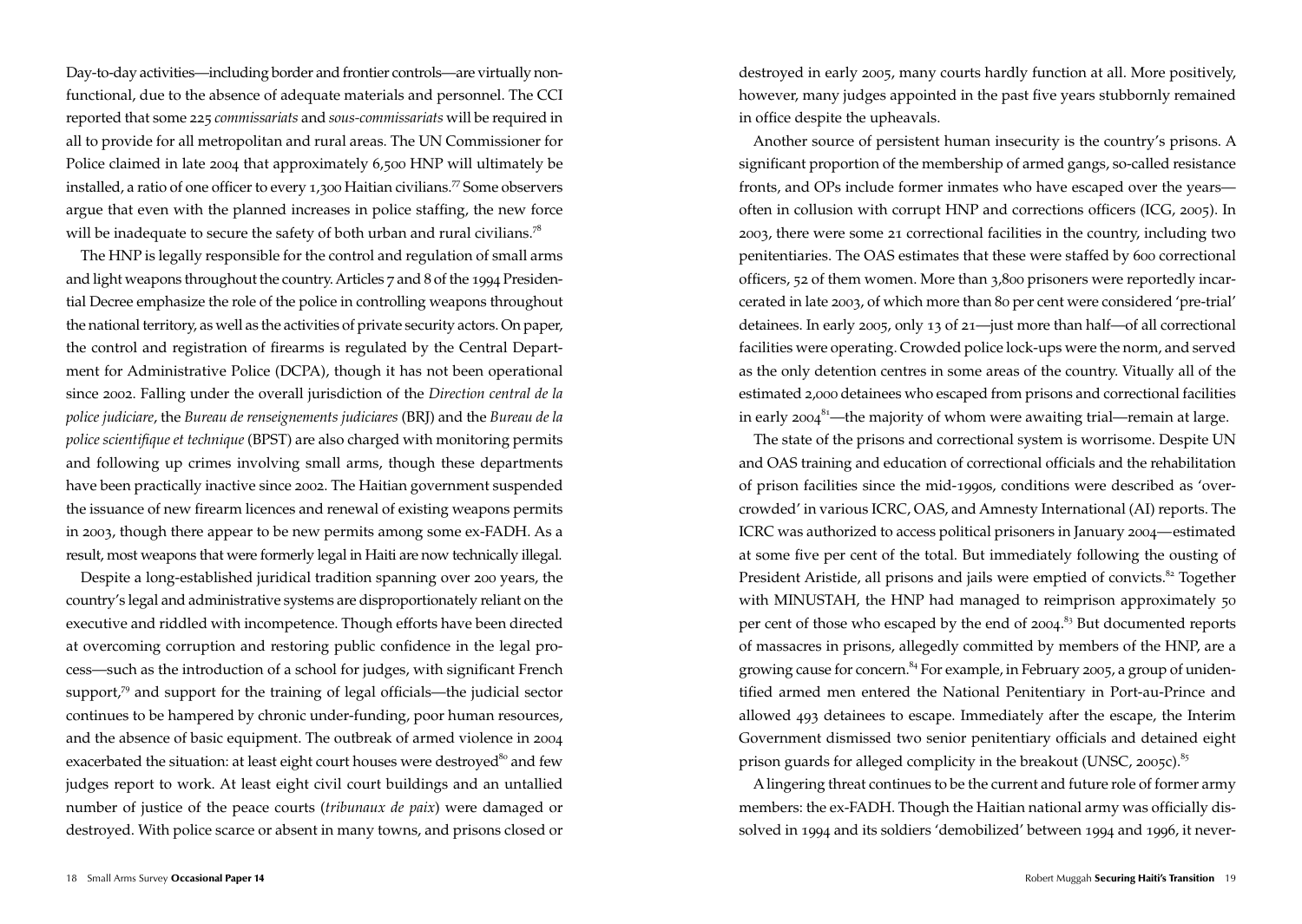

A former member of Haiti's disbanded Armed Forces aims his weapon in December 2004, after hearing shots and rumours that UN peacekeepers are planning to dislodge the band of ex-soldiers from their makeshift headquarters in Petit Goâve. © REUTERS/Daniel Morel

theless is perceived by its membership to have constitutional legitimacy.<sup>86</sup> Moreover, the FADH appears to have actually grown in the intervening years, as new recruits joined its forces. Despite the fact that an army presents an inordinate expense, appears to have limited strategic utility in the Haitian context, and has been deeply implicated in widespread and systematic violations of human rights, it seems that many in the current Interim Government and among the economic elite would prefer to see it reinstated.<sup>87</sup> It is clear that the 1,500–2,000 mobilized FADH (and post-1995 recruits) represent a very real threat to national and human security.

A secretary for national security was appointed in late 2004, presumably to begin addressing the specific interests of the FADH. The Interim Government also simultaneously established three separate commissions to review the grievances of the former military. A three-person Demobilized Soldiers Management

Bureau was established in late October 2004, under the auspices of the *Conseil supérieur de la police nationale,* ostensibly to reintegrate demobilized soldiers into civilian life. The bureau has announced its intention to provide 'indemnity payments' and 'pensions' for some 5,000 legitimate members of the FADH throughout 2005, though there appears to be no clear determination of how the anticipated USD 29 million budget will be covered.<sup>88</sup> Confusingly, the former minister of justice also called repeatedly for the establishment of a 'private security entity' made up of former soldiers, during meetings with donors and key officials in late 2004.<sup>89</sup> What is more, in early 2005 CIVPOL privately advanced the concept of an 'auxiliary force', under the supervision of MINUSTAH, to supplement the HNP. The debate over the future shape and role of the FADH is very much alive and must be clarified as a matter of urgency.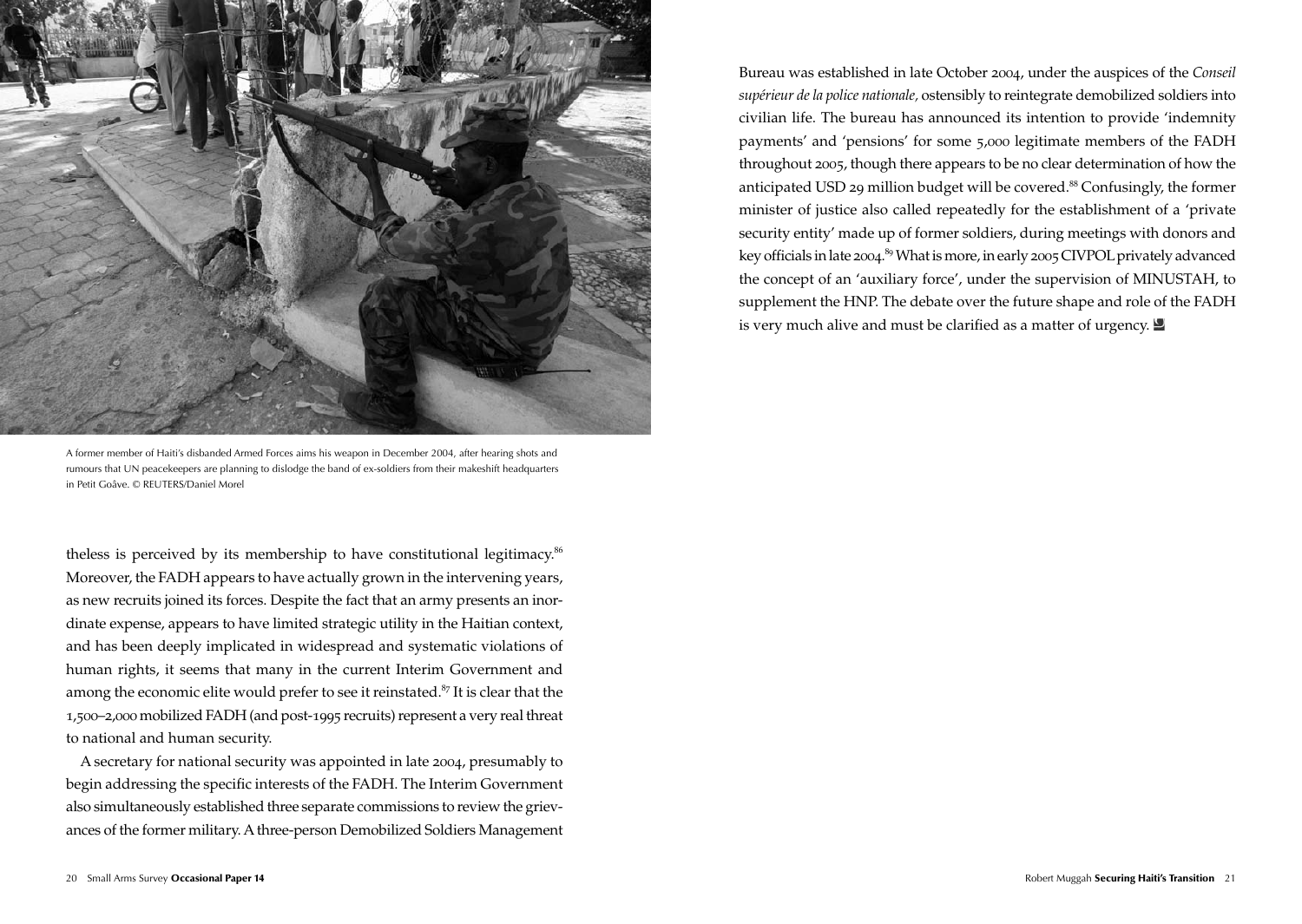# V. The effects of armed violence and insecurity

Haitian civilians face a wide variety of threats to their well-being and livelihoods. Indicators of their insecurity range from fatal and non-fatal injuries to widespread fear, reduced mobility, kidnapping and intimidation, targeted electoral violence, and suppressed social-, capital-, and household-level economic activity. Many of these effects go unrecorded as rumours and speculation predominate. Even so, the country's human rights and humanitarian sectors have struggled to promote a culture of evidence-based advocacy.

This section provides a rapid assessment of indicators of human insecurity in Haiti. Gathering of more robust longitudinal and comparative data is strongly encouraged, as these could be used to, among other things, to monitor the secular impacts of violence-reduction initiatives such as DDR, community policing, and SSR. Without this data, however, any discussions on strengthening human security will be anecdotal and incomplete. The following analysis should be treated as preliminary. More complete baseline analysis of both arms availability and socio-economic profiles of affected communities and individuals is urgently required if interventions are to be effectively monitored and evaluated.

### **Deaths and injuries**

Security is widely described as a core priority for Haitians. Despite past and ongoing UN interventions, however, insecurity remains the norm. A clear marker of insecurity is excess deaths. These can include deaths resulting directly from intentional violence or indirectly from typical or 'common' causes, such as diarrhoea, respiratory illness, or tuberculosis, all of which result from poorer living conditions or decreased access to essential care.

Though records are incomplete, it can be reliably estimated that at least 1,600 individuals have been killed as a result of armed violence since the ouster of Aristide in early 2004. This includes some 900 deaths reportedly due to violence registered in the capital morgue between February and March 2004<sup>90</sup> and at least

700 violent deaths due to gunshot wounds recorded from September 2004 to June 2005. Given the difficulty of accessing affected areas, and fluctuations in violence from month to month, $91$  the 1600 figure probably represents only a fraction of all excess deaths in the unstable post-Aristide environment. The total number of excess deaths might be two to four times higher still.

It should be recalled that recording deaths and injuries arising from firearms presents a number of challenges. With gunshot wounds, there are victims who never visit a doctor or health facility for the simple reason that the victim dies instantaneously. A major vessel or the heart is hit, and he or she rapidly succumbs to death through trauma, shock, and loss of blood. People who are non-fatally wounded may take longer to die—their livers, bowels, or other organs are perforated, resulting in slow loss of blood. Surgical interventions may be effective, but their effectiveness depends on timing, access, the availability of equipment, and skills.<sup>92</sup> Victims who suffer injuries due to gunshot wounds such as fractures and broken bones sometimes go without care, resulting in long-term disability.

Firearm injuries nevertheless provide a useful proxy for insecurity in Haiti. Intentional injuries that are not fatal are not registered like deaths in a morgue. As there are no centralized information or surveillance systems administered by the Ministry of Health, data in this area is very limited. Indicative trends can be discerned by drawing on records from the General Hospital of Port-au-Prince collected by the US-based National Coalition for Haitian Rights (NCHR). The NCHR review of patient records shows that some 170 civilians were fatally injured and 241 non-fatally injured during September and October 2004. Verification is difficult, however, and the Coalition admits that they were 'unable' to enter neighbourhoods such as Cité Soleil and Bel Air where most of the killing was taking place (NCHR, 2004). According to the data they collected, at the peak of the recent tensions in January 2004, just before the forced departure of President Aristide, the injury-to-killed ratio in northern areas such as Gonaïves rose to 6:1, while in Port-au-Prince it was as high as  $15:1.^{92}$ 

Since many of the injured are unable to access public hospitals, it is also useful to review trends reported by other service providers. For example, MSF Spain set up a 42-bed trauma centre in the capital in what had once been St. Joseph's Hospital in December 2004. Between January and March 2005, the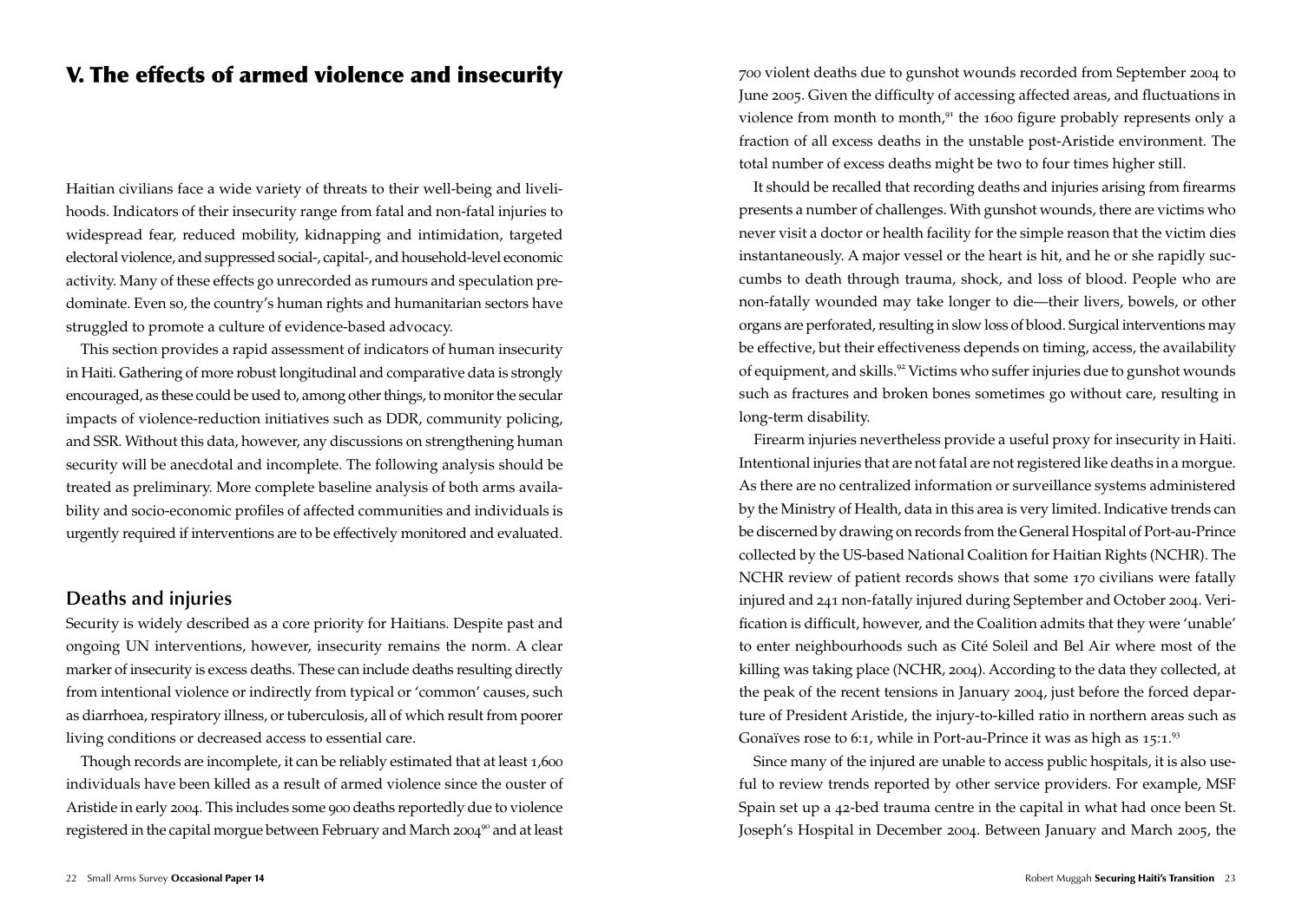MSF surgical and medical teams reportedly treated more than 1,000 patients, including nearly 250 for gunshot wounds (MSF, 2005c). They reported that during this period, intense fighting had been confined to several of Port-au-Prince's densely populated *quartiers populaires*. Following periodic visits to the morgue, MSF estimated that about 100 people were killed each month from September to December 2004, largely as a result of armed violence between gangs in Cité Soleil and Bel Air.

MSF doctors reported:

*[w]e see about 3 gunshot victims a day, maybe one or two a day with fractures where we have to bring the patients into the operating theatre to clean it up. About twice a week we need to do a laparoscopy. When a patient has been shot in the chest, the chest fills with blood or the lung has collapsed, you need to put a chest drain in. Between 50 and 60 patients come in every week to get their dressings changed.* (MSF, 2005b)

MSF representatives have also observed a qualitative change in the nature of gunshot injuries since the end of 2004:

*[w]e used to see .38 calibre bullets. They don't cause many internal injuries. Now, it is something that explodes inside. We had a lot of crime before. Every day we would receive one or two gunshot wounds. Now we have 3 or 4 or more. It was mainly crime then, but now we have more political violence. It's not directed like a persecution but affects everybody in the country.* (MSF, 2005b)

The identity of the perpetrators and sources of these injuries is hotly debated. There have been frequent allegations of children using weapons (primarily pistols and revolvers) in contravention of international norms on child soldiers and the rights of children (AI, 2004a; 2004b). Moreover, frequent reports have documented excessive use of force by the HNP, including the misuse of M16s against the civilian population and the lethal use of teargas and riot-control weapons at close quarters.<sup>94</sup> Though verified and continuous surveillance data on mortality is currently unavailable, descriptive information on external injuries associated with armed violence is consistent with these claims (see Table 3).<sup>95</sup>

Another major contributor to fatal and non-fatal injuries is sexual violence. Female civilians—particularly young women and girls—are especially vulner-

### Table 3

Profile of firearm injuries in Port-au-Prince, Sep. 2003–April 2004

|              | <b>Trauma</b>  | <b>Violent</b><br>trauma | <b>Blade</b><br>injuries | <b>Firearm</b><br>limb | <b>Firearm</b><br>body | <b>Firearm</b><br>head | <b>Firearm</b><br>death | Other in-<br>patients | Total in-<br>patients |
|--------------|----------------|--------------------------|--------------------------|------------------------|------------------------|------------------------|-------------------------|-----------------------|-----------------------|
| Sep.<br>03   | $\mathbf{0}$   | 20                       | 6                        | $\mathbf{1}$           | 9                      | $\overline{2}$         | $\overline{2}$          | 88                    | 119                   |
| Oct.<br>03   | $\overline{2}$ | 10                       | 6                        | $\overline{2}$         | $\overline{2}$         | $\overline{0}$         | $\mathbf{1}$            | 86                    | 109                   |
| Nov.<br>03   | $\overline{0}$ | 18                       | 14                       | $\overline{2}$         | $\mathbf{1}$           | $\mathbf{0}$           | $\mathbf{1}$            | 105                   | 141                   |
| Dec.<br>03   | $\mathbf{1}$   | 18                       | 37                       | 15                     | $\overline{4}$         | 1                      | $\mathbf{0}$            | 8                     | 84                    |
| Jan.<br>04   | $\mathbf{0}$   | $\overline{2}$           | 36                       | 45                     | 13                     | $\overline{7}$         | 8                       | 17                    | 128                   |
| Feb.<br>04   | $\mathbf{1}$   | 12                       | 24                       | 22                     | 23                     | 20                     | $\mathbf{1}$            | $\overline{3}$        | 106                   |
| Mar.<br>04   | $\overline{4}$ | 19                       | 35                       | 34                     | 21                     | 11                     | $\overline{3}$          | 47                    | 174                   |
| Apr.<br>04   | $\overline{7}$ | 10                       | 21                       | 15                     | 6                      | $\mathbf{1}$           | $\mathbf{0}$            | 67                    | 127                   |
| <b>Total</b> | 15             | 109                      | 179                      | 136                    | 79                     | 42                     | 16                      | 421                   | 988                   |

**Source:** Collated records from Canapé Vert Hospital (2004)

Trauma: Psychological symptoms Violent trauma: Physical injuries and asphyxiation Blade injury: Multiple flesh wounds (cranial, body, or other) Firearm limb: Arm or leg injuries Firearm body: Abdomen, thorax, or buttocks injuries Firearm head: Cranial, neck injuries Firearm death: Injuries leading to death Other in-patients: Cardiac, disease, pregnancy, illness, etc.

able to armed violence. Though no disaggregated surveillance on sexual and gender-based violence exists in Haiti, there is ample anecdotal evidence. For example, Olivia Gayraud, a trauma centre field coordinator in Port-au-Prince since October 2004, reportedly treated at least 20 patients injured in violent sexual attacks. The youngest victims were ten years old. Many had one of their parents killed before being kidnapped and raped. Rapes themselves were brutal, and women and young girls were reportedly afraid that if their mere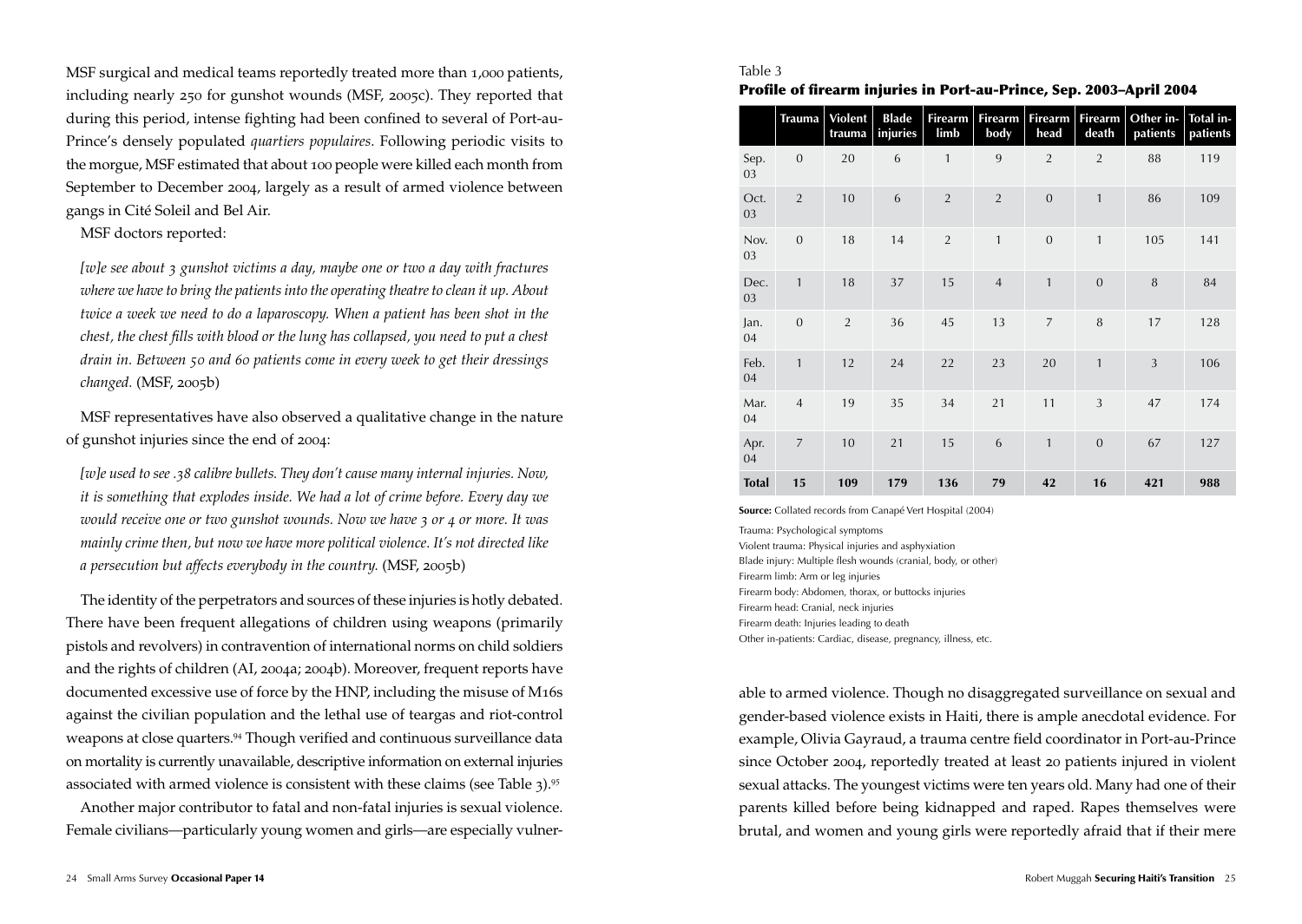treatment were discovered, they would be killed (MSF, 2005b). The Institute for Justice and Democracy in Haiti, an independent human rights group, has documented more than 80 cases of women and girls as young as 13 who have been raped by gangs in Cité Soleil since September 2004. 96

One of the reasons armed violence tends to be so lethal in Haiti is because the state infrastructure—particularly health and policing services—are extremely weak. Despite considerable multilateral and bilateral investments in health infrastructure over the past decade, national and municipal public health and crime-surveillance services are limited, and of comparatively poor quality.<sup>97</sup> Neither the public nor the non-governmental sectors have much experience at collecting objective data for social monitoring.<sup>98</sup> The destruction of HNP information systems in 2004 meant that crime trends went unrecorded. What is more, qualitative research is limited due to the difficulties of accessing the many insecure areas of the north and east between 2003 and 2004.

Perhaps even more worrisome, institutions that provide health and policing services are themselves the site of politicization and armed violence. Extrajudicial killings and gun battles within hospitals were common in the months leading up to and following Aristide's departure, in late 2003 and early 2004. Patients—particularly wounded police officers and members of various armed groups—were frequently targeted, as was the medical personnel. Throughout 2004 and 2005, however, it appears that Lavalas supporters, in particular, were targeted by ex-FADH and HNP.<sup>99</sup> In both the Port-au-Prince General and Gonaïves Hospitals, for example, atrocities such as the extra-judicial execution of injured police officers and civilians have been common. Others have been fatally and non-fatally injured in the ensuing crossfire or during hostage takings at hospitals. For these reasons, doctors are frequently wary of serving armed elements and injured patients may go unregistered.<sup>100</sup> Because of the limited faith in public sector services, as well as the climate of fear associated with hospitals, it is difficult to trust the little data available from these institutions.

Public and private security forces have increasingly been implicated in political violence. The overall militarization of response has contributed to a perception of declining security since the arrival of MINUSTAH. For example, in early July 2004 about 400 MINUSTAH peacekeepers in 41 armoured vehicles and helicopters, and several dozen Haitian police officers, conducted a raid in Cité Soleil,

### Box 1

### Accounting for the direct medical costs of firearm injury

Summarizing the economic burden of firearm injury is controversial. The financial expenditures and productivity costs associated with wounds can be estimated, but there are many intangible costs—the emotional and psychological consequences of injury to individuals and families and associated pain and suffering—which are not easily measured. Discussions with surgeons and managers at various private clinics in Port-au-Prince in 2004 revealed a cross-sectional snapshot of the direct economic burden of firearm injury.

 Even during more stable times, many people, including the very poor, depend mainly on private services, due to the decrepit state of the public health infrastructure. Because publicly administered health services are often unreliable or inaccessible, the rural poor tend to turn to traditional medicine, though even this is often financially out of reach. For most, the costs of health services are prohibitive and people go without care.

 With an average per capita income of USD 350 a year and despite supplementation with remittances and undeclared income, few Haitians can afford regular and consistent access to high-quality (private) health services, emergency treatment, or long-term disability assistance. The minority of the population with access to health insurance pays about USD 60 per month, and a deductible levy of about USD 1,800. With the exception of the most traumatized patients, in most institutions incoming victims are required to pay a deposit of USD 200 before they can be administered a single treatment.

 There is a range of different direct costs associated with treating injuries. Operating theatre (OT) costs are about USD 100 per day. Costs of medication—including anaesthetics (USD 700–1,000), antibiotics (USD 50–200), laboratory work (USD 100–150), and radiographs (USD 20–30)—are borne by the patient. Surgeons are hired privately as needed, and costs vary by specialty. The costs of firearm injuries affecting the abdomen, limbs, and skull range from USD 2,000 to USD 5,000. If the patient needs to be evacuated to the United States, the costs can rise to USD 11,000. Injured patients stay in the hospital for between three and seven days, at a cost of USD 40–150 per day.

 At these costs, a firearm injury will require about USD 5,170 for a patient with an extremity injury, assuming a five-day stay in hospital and no further complications. The costs rise above USD 8,680 for more acute injuries to the abdomen or head. The overall financial burden rises above USD 20,000 if the patient requires medi-evacuation, plus costs incurred in the United States. Treating the firearms injuries counted at Canapé Vert Hospital for the period September 2003 to April 2004 would have cost about USD 2,703,400.<sup>101</sup> At that camp Médecins sans frontières and Médecins du monde provided some additional post-operation stabilization services, including the continued provision of beds, traction, and some medication. But most of the injured did not receive this care. Associated pain and suffering, as well as productivity losses such as years of productive life lost, disability-adjusted life years, or life expectancy, are unknown.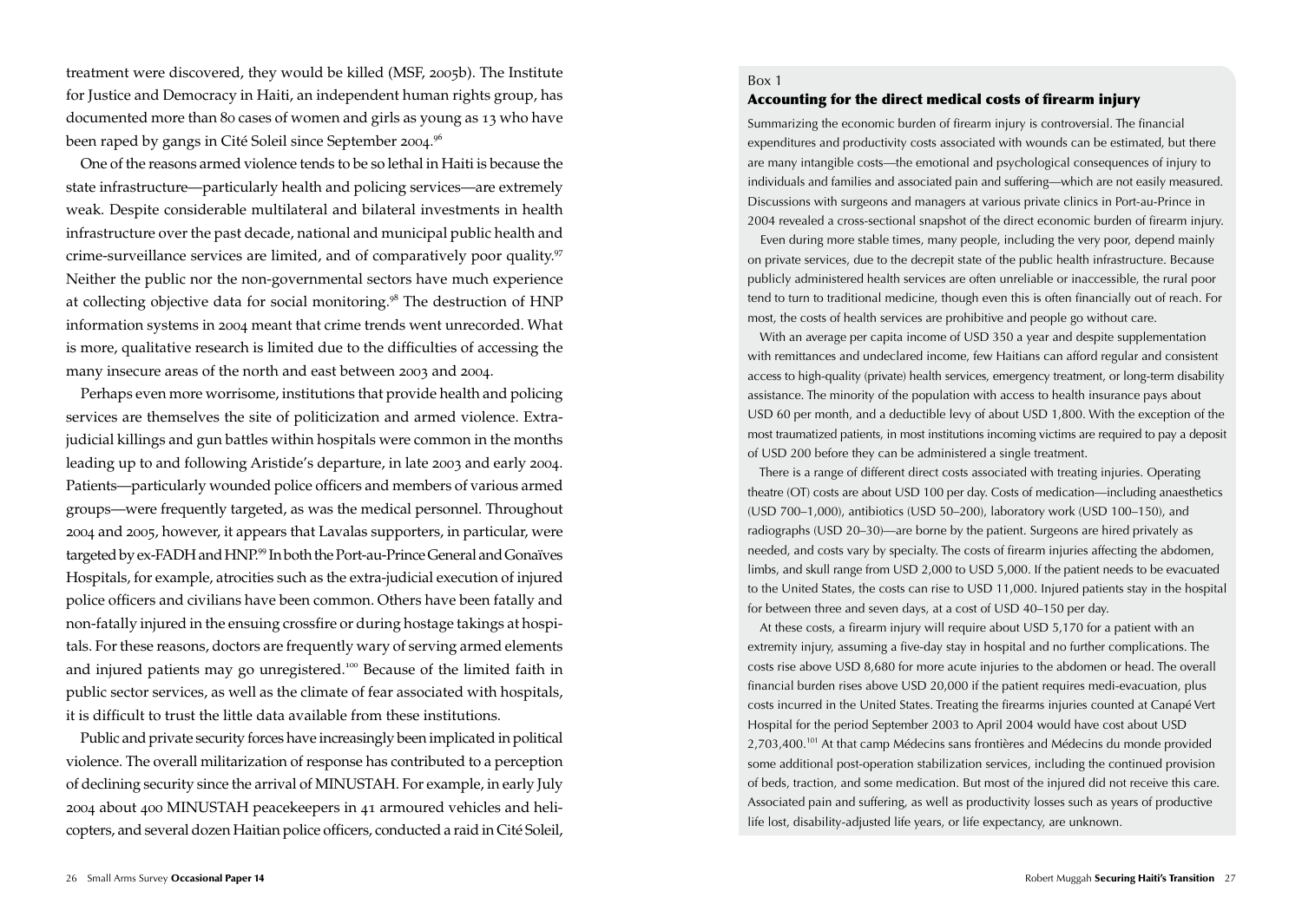Haiti's largest slum—ostensibly to root out armed gang members. While the credible show of force was welcomed in some quarters, it is alleged that this single incursion resulted in 25 to 40 extra-judicial killings, including of women and children (Buncombe, 2005b). UN peacekeepers were also targeted, and at least three have subsequently been killed by gunfire (Weissenstein, 2005).

Despite the best efforts of the ICRC, MSF, and others, the national public health and humanitarian sectors were unable to deal adequately with large number of victims of armed violence over the past two years. While the Ministry of Health and the *Ecole de médicine* held a seminar in June 2004 to prepare surgeons to deal with poly-trauma and injuries, available surgical and clinical facilities were ill-equipped to deal with the large number of wounded people. In fact, between November 2003 and May 2004, surgical capacities in Port-au-Prince were almost entirely shut down. The capital's two public hospitals (800 beds) and the dozen or so remaining private clinics were also periodically closed. Only the erstwhile Military Hospital, reopened by Cuban doctors on contract to support the Ministry of Health, provided nominal services at the height of the crisis.

The ICRC has nevertheless been active in supporting the treatment of victims of armed violence. The privately operated Canapé Vert Hospital, temporarily subsidized by the ICRC to provide services to all victims of war, remained open in Port-au-Prince during the tensions (see Box 1). The ICRC determined that an influx of war wounded could be managed and absorbed if additional materials, OT capacity, and blood banks were made available. The buildings were fortified with barbed wire, walls, and French troops.<sup>102</sup> In the north, two private US-run hospitals, the Pignon Hospital and the Albert Schweitzer Hospital, also functioned during the crisis and their catchments extended to Gonaïves and Cap Haïtien

A comprehensive review of available outpatient records at the only functioning hospital in Port-au-Prince during September 2003 and April 2004 (Canapé Vert) reveals a number of important patterns. Of the 988 patient records collected over eight-months, more than 58 per cent were victims of intentional armed violence. More than a quarter of all of these people (27 per cent) were treated for gunshot wounds. Of these, one in four included limb injuries, one in ten suffered firearm injuries to their limbs, and seven per cent sustained head wounds. More

### Figure 2

Typology of firearm injuries by vocation, September 2003–April 2004 (n=988)



**Source:** Adapted from outpatient records at Canapé Vert Hospital (October 2004)

than one per cent of all in-patients died of firearm-related injuries. Nearly half of all victims of small arms injuries were students and those under 18 years of age (some 48 per cent), followed by representatives of the commercial sectors (25 per cent) and the police (16 per cent) (see Figure 2).<sup>103</sup>

### **Perceptions of insecurity**

The personal and subjective experience of individuals and families puts some of the above-mentioned objective trends in context. Perception influences behaviour and will be a key factor in the stabilization and future recovery of the country. Perceptions condition an array of activities—from nocturnal mobility, schooling, employment, and voting behaviour to membership in militias or armed gangs. It has been observed that a single gunshot can lead to school closures, road congestion as people seek refuge, market closures, and reduced attendance, activity, and productivity of factories, ports, and essential service institutions.

Several opinion surveys recently undertaken in Haiti point towards common trends. For example, a national household survey with more than 1,000 respondents sponsored by the UN in 2004, notes that almost two thirds of urban Haitians were frightened in their own homes, as compared to 15–20 per cent of rural residents. Almost half (45 per cent) of urban respondents indicated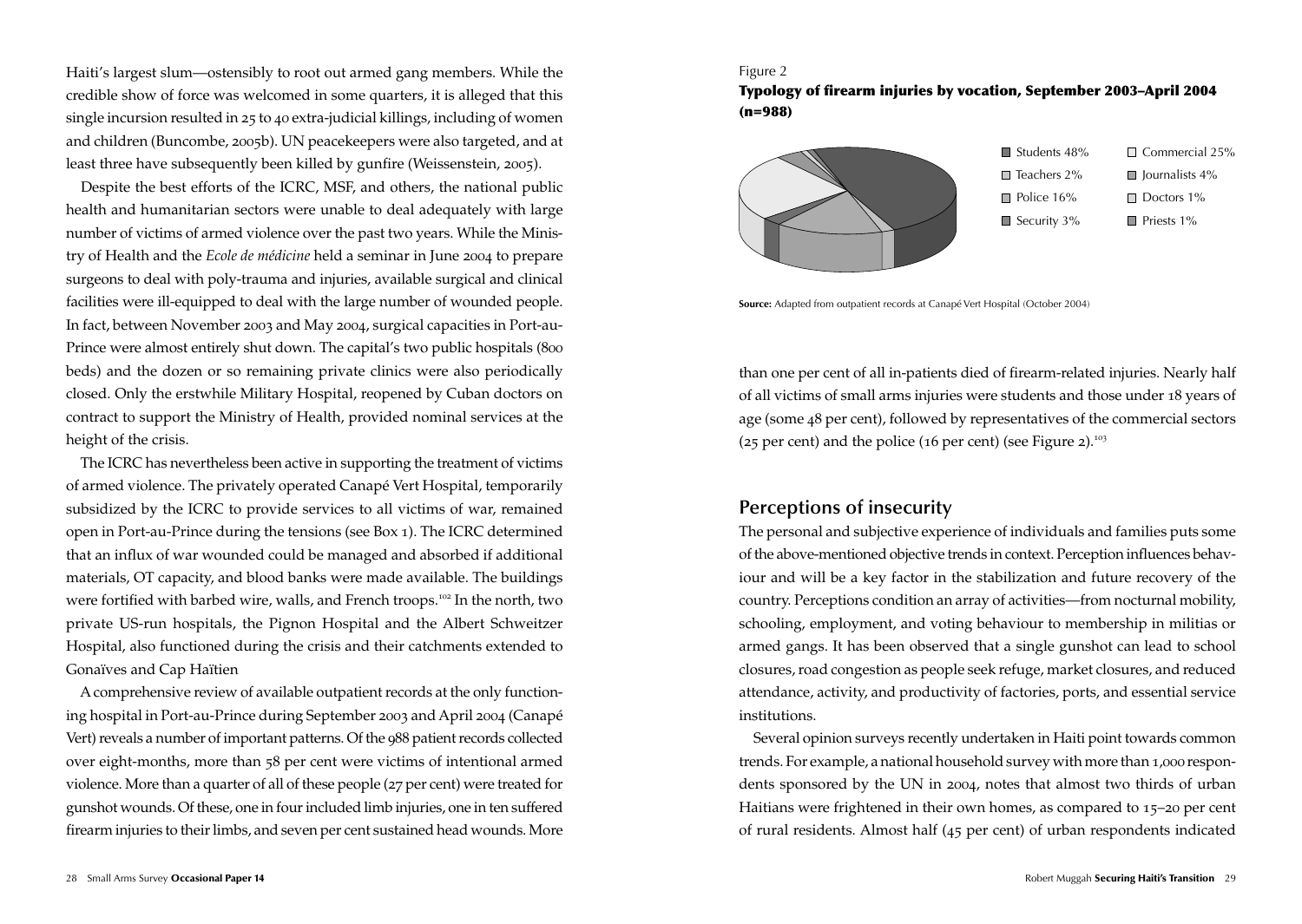that they were 'fearful' of driving to the nearest town or going to markets, while roughly half the number of rural households felt the same. The UN noted at the time that such perceptions can generate many 'hidden' impacts ranging from reductions in school attendance, to suppressed economic activity and an increased sense of hopelessness (UNDP, 2004c).

Another, more focused household survey was carried out among 800 respondents in four sectors of Carrefour-Feuille, a relatively peaceful slum of Portau-Prince, in late 2003. The survey appraised various manifestations and distributions of violence (Calpas, 2004). It found that some 40 per cent of all respondents reported experiencing street fights in which guns were used. Death threats at gunpoint were also common (33 per cent), as was armed robbery (26 per cent), domestic violence (24 per cent), and rape. According to the same survey, one quarter of all respondents claimed to have had a family member recently victimized by armed violence. Almost half claimed to know someone killed or injured by gunfire.<sup>104</sup>

### **Militarized politics**

There is a long-standing and pervasive tradition of weapons ownership and misuse in the Haitian political arena. The firearm holds fierce symbolic and political meaning for Haitians. For example, popular myth recounts that at independence in 1804, 30,000 flintlock weapons were distributed to freed slaves. Firearm ownership was tied inextricably to popular conceptions of 'freedom'.<sup>105</sup> The use of firearms to advance ostensibly populist objectives became quickly engrained in the political landscape. In the first few decades after independence, politics was to become heavily militarized and militia groups (e.g. the *cacos*) were formed to consolidate power in the hands of new elites (Blumenthal, 2004).

The application of coercive force as a means of shoring up political advantage continued into the 20th century. Following the US occupation in 1915, a disarmament programme was introduced to address militia groups. A national army and gendarmerie were formed and trained shortly thereafter. Following the US withdrawal in 1934, politicians and elites nevertheless resumed their militarization of militia groups. The use of violence in advancing personal and political gain reached its apogee under the Duvalier dynasty, with the formation of the notorious *tonton macoutes*—the regime's militia believed to have grown to more than 300,000 members by 1986.<sup>106</sup>

Elected with a populist mandate in 1990, President Aristide was overthrown after only seven months in office in September 1991. During his short tenure and throughout the military rule that followed, the FADH recruited a series of militia *attachés*. There was also a sharp rise in criminality attributed to the so-called *zenglendos* or armed criminal bands.<sup>107</sup> President Aristide's Lavalas Party also became implicated in armed violence—often in opposition to paramilitary death squads and organized anti-Aristide forces. Despite the introduction of a Truth and Justice process, a climate of impunity persisted.<sup>108</sup> Though Aristide was temporarily deposed in the early 1990s, on his return in October 1994 following the US-led Operation Uphold Democracy,<sup>109</sup> he promptly disbanded the FADH, sought to dismantle the *attachés* and death-squads, and concentrated authority in a reconstituted HNP and his own irregular armed supporters. The Haitian public became increasingly aware of armed gangs tied to Aristide in 1995 and their influence grew under his successor, René Preval (1996–2000). Pro-Aristide gang members and for-hire political thugs earned the epithet *chimères* toward the end of Preval's administration.<sup>110</sup>

External actors have played a pivotal role in contributing to the volatility of Haitian politics. The US-based International Republic Institute (IRI), for example, contributed substantially to the growth of opposition parties prior to and following the 2000 legislative and presidential elections. The Espace de Concertation<sup>111</sup> and the Democratic Convergence<sup>112</sup> were two disparate alliances formed of various anti-Aristide parties, designed to challenge pro-Aristide Lavalas. Despite the fact that more than 60 per cent of registered voters voted in favour of Lavalas, with few reports of violence during the legislative elections, the OAS and US government consistently described the election as flawed and fraudulent.<sup>113</sup> The opposition capitalized on alleged election flaws as a pretext to boycott the November 2000 presidential elections.<sup>114</sup> President Aristide was nevertheless elected with a controversial majority.

Alongside the Democratic Convergence that represented opposition parties, the Group of 184, which claimed to represent 'civil society', emerged in 2002. Adopting a decidedly moderate oppositional stance at first, the Group of 184 and its allies began calling for Aristide's resignation by the end of 2003. Meanwhile,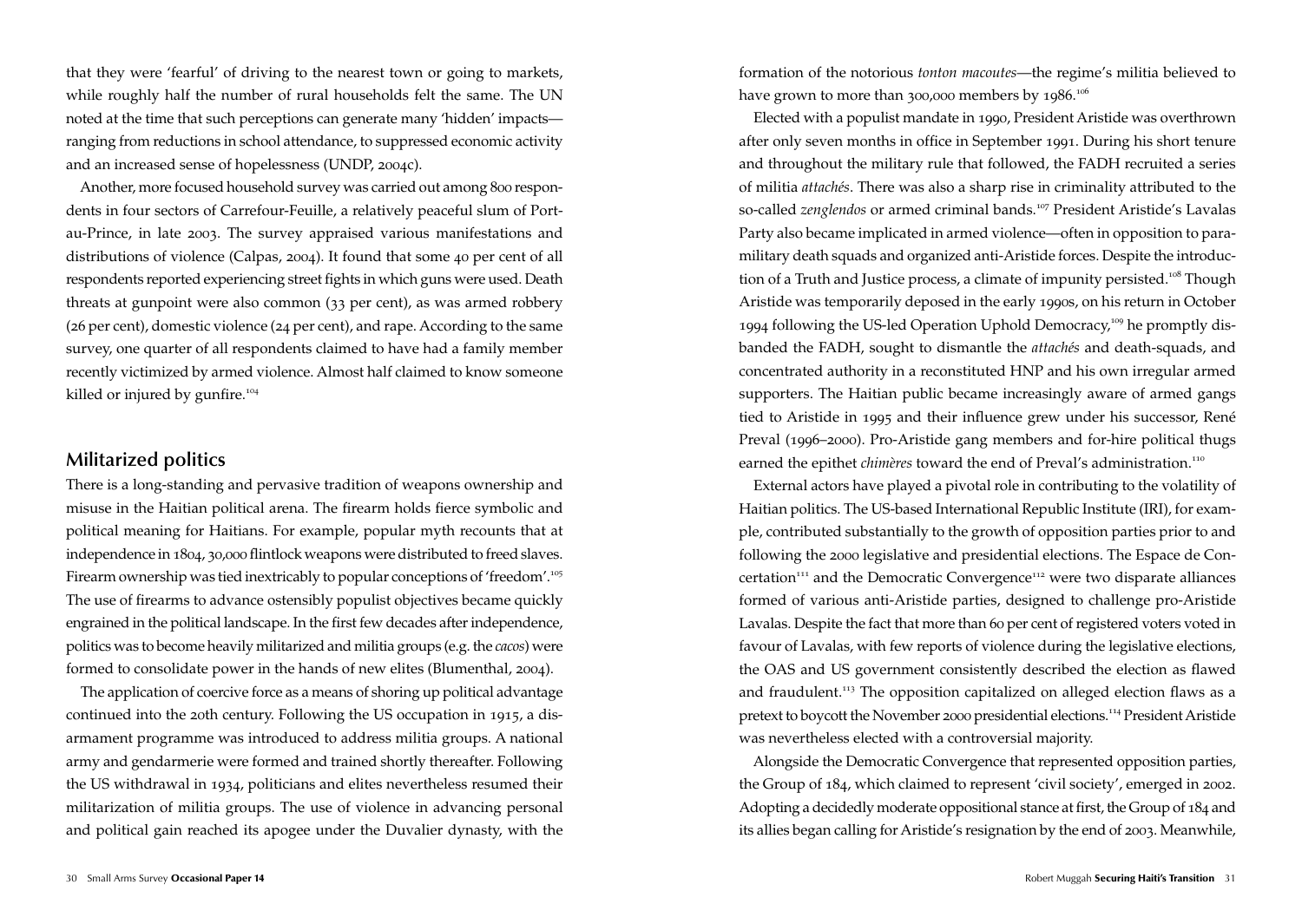a group composed of ex-FADH launched a surprise attack near the border town of Pernal (near Belladere) at the end of 2002.<sup>115</sup> By 2003, the insurgents had consolidated in border districts of the lower Central Plateau, from which it launched attacks against Lavalas officials and the police. By February 2004, with former Police Commissioner Guy Philippe at its head, it formally joined forces with other anti-Aristide groups and precipitated the president's resignation and flight on 29 February 2004. Despite the installation of an Interim Government $116}$  and the arrival of international military intervention forces, elements from the FADH, former paramilitary leaders, armed gangs, and prison escapees now control much of the Haitian countryside (Kovats-Bernat, forthcoming). Disarmament of these high-risk groups is a vital precondition of free and fair elections.<sup>117</sup>

# VI. Practical disarmament, demobilization, and reintegration: 1994–2005

There have been a number of small-scale disarmament efforts launched by a combination of international and national actors since the mid-1980s. Many such efforts have adopted coercive strategies, while others have entailed a combination of buy-back and voluntary approaches. Efforts in the late 1990s to institutionalize the process through small-scale public awareness campaigns and the formation of a national focal point on small arms have been unsuccessful.<sup>118</sup> In all of the various collection initiatives combined, fewer than 4,265 weapons have been collected since the mid-1990s. If the US operation to coercively retrieve weapons in 1994–95 is included, the number rises to 19,501. From the available documentation, it is possible to confirm that only 2,435 of the total *—*about 12 per cent—have been destroyed. Given the number and distribution of small arms throughout Haiti, new, flexible, and innovative approaches to disarmament are sorely needed.

Encouragingly, the CCI calls for a multi-pronged approach to national disarmament.<sup>119</sup> The UN supports this strategy and is planning an integrated approach to DDR organized through the NCD. The integrated MINUSTAH/ UNDP DDR Section, together with CIVPOL and the Haitian Ministries of Justice and the Interior, intends to implement a combination of involuntary arms seizures with a voluntary weapons collection initiative linked to socioeconomic reintegration, community development, and reconciliation activities (UNDP, 2004b; 2005). Together with the UNDP, the DDR team is also strengthening the current legal and administrative capacity to regulate and contain arms possession and trade through the drafting of new legislation for parliament.<sup>120</sup>

But before turning to recent activities undertaken by MINUSTAH, it is useful to recall past DDR efforts in Haiti. Perhaps the largest followed the US-led Operation Uphold Democracy in 1994. This included a large-scale disarmament initiative between September 1994 and March 1995. The goals of the programme were to (i) reduce the number of weapons; (ii) promote stability; and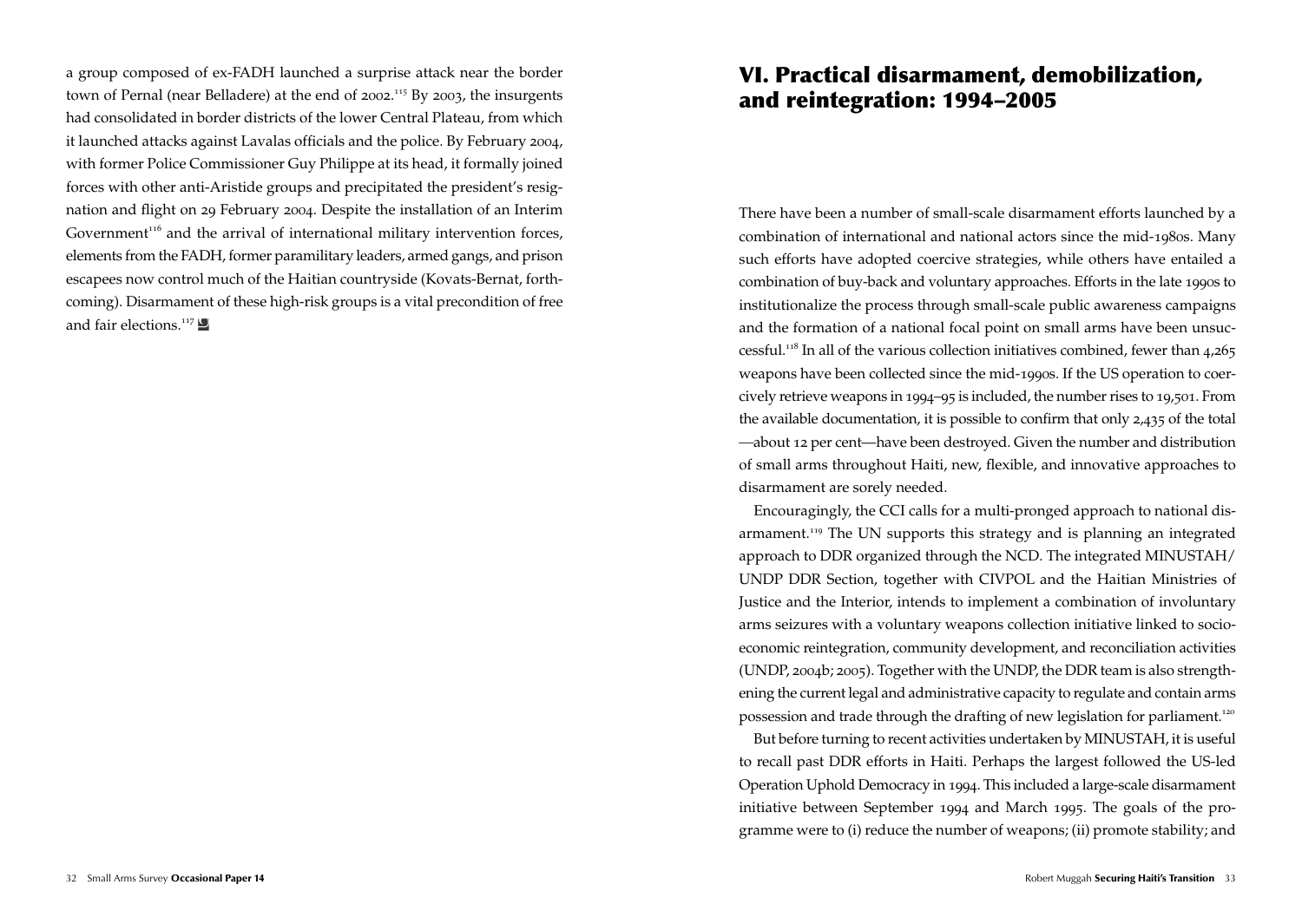| Operation                                          | <b>Date</b>      | <b>Type</b> | Area               | Weapons<br>collected | Weapons<br>destroyed |
|----------------------------------------------------|------------------|-------------|--------------------|----------------------|----------------------|
| US military                                        | 1994-95          | Coercive    | National           | 15,236*              | 2,088                |
| US military                                        | 1995             | Buy-back    | National           | $3,684**$            | N/A                  |
| HNP sweeps                                         | 1995             | Coercive    | National           | N/A                  | N/A                  |
| <b>HNP</b>                                         | Coercive<br>2002 |             | Port-au-<br>Prince | 51                   | -                    |
| <b>HNP</b><br>Operation<br>Hurricane               | 2002             | Coercive    | National           | 5                    |                      |
| <b>HNP</b><br>Operations                           | 2002             | Coercive    | Port-au-<br>Prince | 37                   |                      |
| HNP and<br><b>OAS</b>                              | 2003             |             | National           | 233                  | 233                  |
| UNDP:<br>Carrefour<br>District, Port-<br>au-Prince | 2003             | Voluntary   | Port-au-<br>Prince | 55                   | 55 UN-held           |
| MIF                                                | 2004             | Coercive    | National           | 135                  | 39                   |
| <b>MINUSTAH</b>                                    | 2004             | Coercive    | National           | 65                   | 20 UN-held           |
| <b>Total</b>                                       |                  |             |                    | 19,501               | 2,435                |

\* Some 15,236 weapons were allegedly seized: 2,961 assault rifles, 1,446 sub-machine guns, 7,450 rifles, 604 shotguns, 2,413 handguns, 5 M5 tank artillery, 1 M3A1 tank grease-gun, as well as an assortment ofV150, anti-tank, mortar, howitzer, AAA, RR, B399, and automatic ammunition.

\*\* Some 10,196 'items' were collected, of which 3,389 were classified as small arms and light weapons (US Army, 1996).

(iii) provide monetary incentives to Haitian citizens who supported the programme. One component of the programme was coercive, involving the seizing of caches and door-to-door searches. In all, some 15, 236 weapons were seized (see Table 4). $121$ 

Originally launched as a buy-back scheme, the operation of the US  $10<sup>th</sup>$ Mountain Division collected over 10,196 items, of which 3,684 were small arms and light weapons. The management and storage of wepons retrieved during

the buy-back has been brought into question (Mendiburu and Meek, 1996). According to the US spokesman at the time, Col. Barry Willey, US troops were 'handing them on to the Haitian police, who in turn have been letting most of them go' (Preston, 1995). Other weapons were reportedly stored in military vehicles and subsequently shipped back to the United States for destruction (at Letterkenny, Pennsylvania), or safeguarded as museum pieces.<sup>122</sup> Key informants in Cité de Soleil have claimed that a number of these vehicles were seized by gangs in 1994, but that the US representatives turned a blind eye.

The US-administered buy-back initiative was ultimately evaluated as unsuccessful. At the outset, its focus was on military caches and 'crew-served' weapons rather than individually stockpiled arms. The approach it adopted

### Table 5 US weapons buy-back, 1994–95

| Weapon type*                                 | <b>Number returned</b> | Value per weapon<br>$(USD)**$ | Approximate value<br>(USD) |
|----------------------------------------------|------------------------|-------------------------------|----------------------------|
| Handguns                                     | 1,516                  | 200                           | 283,200                    |
| Assault rifles                               | 504                    | 800                           | 403,200                    |
| Sub-machine guns                             | 401                    | 800                           | 320,800                    |
| Shotguns                                     | 152                    | 400                           | 60,800                     |
| <b>Rifles</b><br>Rifles GL<br>Machine gun    | 1,097                  | 400                           | 438,800                    |
|                                              | 21                     | 800                           | 16,800                     |
|                                              | $\mathbf{1}$           | 1,200                         | 1,200                      |
| Flare guns                                   | $\overline{2}$         | 100                           | 200                        |
| <b>Total small arms</b><br>and light weapons | 3,684                  |                               | 1,525,000                  |
| Explosives and<br>chemical devices           | 6,512                  |                               | 399,950                    |
| <b>Total including</b><br>explosives         | 10,196                 |                               | 1,924,950                  |

\* Handguns include 0.38, PT 92, 0.32, and 0.45. Rifles include M1, Monesverg, flintlock and percussion. Automatics include U21, Gaul, M16, AR18, FNFAL, FNFAP, and M14. Heavy weapons include 30 cal. MG and M240 COAX. \*\* The exchange value for weapons changed during the course of the intervention. According to O'Connor (1996) and Richardson (1996), the amount offered for returned weapons was reduced by 50 per cent at the end of 1995. See also US Army (1996).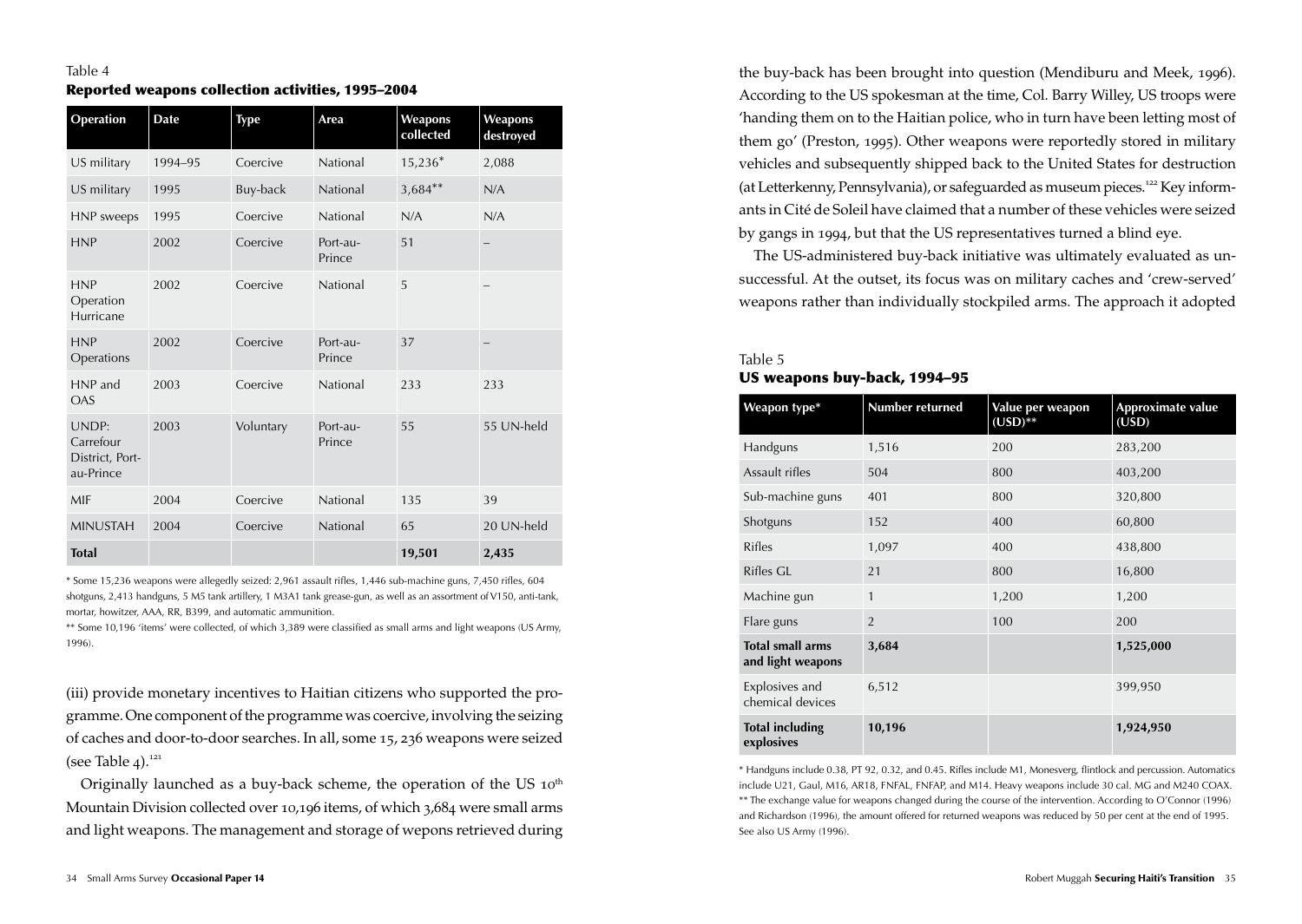was extremely selective (Nairn, 1996, p. 12).<sup>123</sup> US Army commanders themselves have described the programme as a 'dismal failure' in reducing the number of weapons and achieving a secure and stable environment (US, 2000; Harding, 1994).<sup>124</sup> Other institutional challenges loomed large. For example, the UN and United States repeatedly clashed over the extent and effectiveness of the operation (Preston, 1995).<sup>125</sup> As a result, political will to undertake national disarmament was never established. Throughout the buy-back, critics repeatedly questioned its effectiveness. For example, weapons were widely perceived to be of an extremely low quality, with some better quality weapons being passed on to the US Department of Justice-funded ICITAP police training programme. The United States was similarly criticized for inadequately investing in local intelligence (to determine the location of large arms caches). US soldiers claimed at the time that the buy-back had created a 'market' for weapons, with new ones being smuggled in from the Dominican Republic or from Haitian ports (O'Connor, 1996).

The entire buy-back exercise is alleged to have cost some USD 1,924,950 or USD 522 per returned firearm.<sup>126</sup> But far from promoting a culture of disarmament, the intervention is rumoured to have made a small minority of FADH, FRAPH, and organized criminals (e.g. 'middlemen') extremely wealthy.<sup>127</sup> Many used the buy-back to unload rusted or inoperable hardware and to use buy-back funds for the purchase of operable weapons from the black market. According to some informants working in Haiti at the time, guns were frequently returned from the backs of expensive Toyota Land Cruisers by well-heeled individuals (O'Connor, 1996). Moreover, it is also believed that the buy-back initiative suffered from leaks and recycling of weapons. According to various media reports, 'rockets, cannon rounds, grenades, and rifles also vanished during or after military operations in Haiti', although absolute numbers are unknown (Freedberg and Humburg, 2003).

At the same time as the weapons buy-back, efforts to demobilize and reintegrate the Haitian military were also undertaken. Demobilization and reintegration of the FADH was overseen by USAID's Office of Transitional Initiatives (OTI) and the International Organisation for Migration (IOM). The intervention was designed with political (as opposed to socio-economic) objectives in mind: to neutralize spoilers and to lay the foundations for the reintegration of former

### Table 6 Demobilizing FADH, 1994–96

| <b>Status</b>             | <b>Number</b> | Percentage                       |
|---------------------------|---------------|----------------------------------|
| Estimated number of FADH* | 6,250         | 100% of potential target group   |
| Registered with IOM       | 5,482         | 88% of target group              |
| Accepted training         | 5,204         | 95% of those registered with IOM |
| Dropped out               | 337           | 6% of those accepting training   |
| Graduated                 | 4,867         | 94% of those accepting training  |
| Received tool kits**      | 4,734         | 97% of those graduating          |
| Participated in ORS***    | 4,572         | 94% of those graduating          |
| Employed (via ORS)        | 304           | 6% of those graduating           |

*\** There are no reliable figures on the number of FADH prior to the US-led intervention in 1994. Statistics here are based on US and UN estimates, which do not rise above 7,000.

\*\* Tool kits included basic tools for the chosen vocation of graduating FADH and were valued at USD 120 each. \*\*\* ORS stands for Opportunity and Referral Service.

FADH into Haitian society.<sup>128</sup> Some 5,482 ex-FADH registered for the Demobilization and Reintegration Programme (DRP) between September 1994 and November 1996 (see Table 6). About 200 were integrated directly into the HNP, which then numbered some 5,300. All demobilized soldiers were eligible to participate in the programme, registering first with IOM. Vocational training and other skills development were supplemented with six-month stipends and support through the ORS. The total cost of the programme amounted to some USD 8.6 million (Dworken et al*.*, 1997, p. 21).

The DRP adopted a conventional format. Its primary focus was on providing a variety of training and vocational opportunities to ex-FADH. According to an independent evaluation, training choices by former soldiers included auto mechanics (37 per cent), electrical repairs (14 per cent), computers and IT (12 per cent), plumbing (11 per cent), welding (7 per cent), masonry (7 per cent), carpentry, general mechanics, and refrigeration. Demobilized soldiers were also provided with a monthly stipend of USD 100 to cover their 'transition' for a maximum of six months, equal to the salaries of soldiers during military service (Dworken et al., 1997).<sup>129</sup>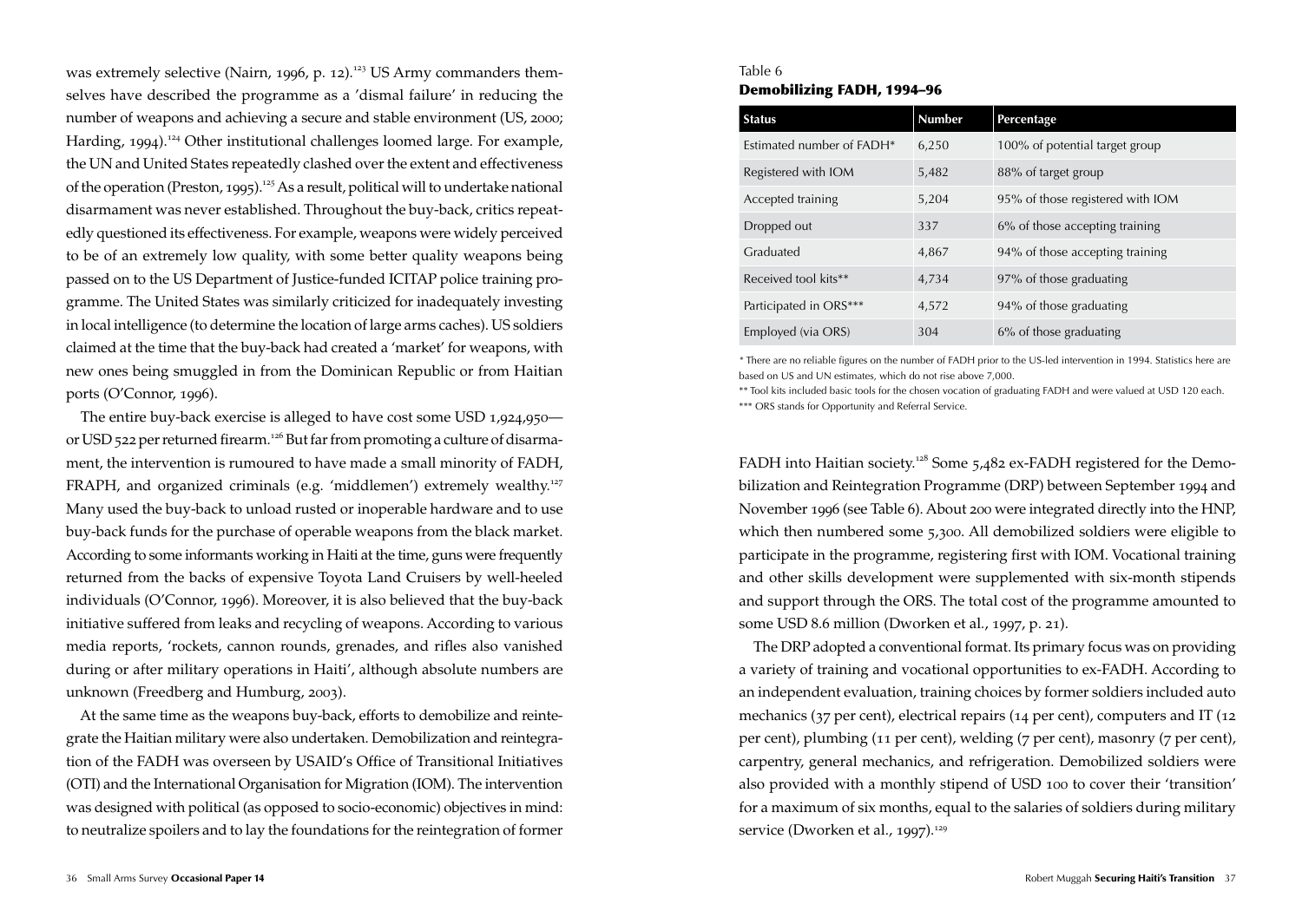### Table 7 FADH demobilization sites, 1994–96

|              | <b>Region</b>         | <b>FADH</b><br>demobilization | <b>IPSF</b><br>demobilization | <b>Total</b> |
|--------------|-----------------------|-------------------------------|-------------------------------|--------------|
| Port-au-     | Croix de Bouquets     | 222                           | 24                            | 246          |
| Prince       | Casernes Dessalines   | 958                           |                               | 958          |
|              | District de Carrefour | 736                           |                               | 736          |
|              | Corps des Pompiers    | $\qquad \qquad -$             | 497                           | 497          |
|              | Casernes de la Police | 445                           | 1,622                         | 2,067        |
| Province     | Northwest             | 38                            |                               | 38           |
|              | North                 | 27                            |                               | 27           |
|              | Plateau Central       | 101                           | 113                           | 214          |
|              | Artibonite            | 131                           | 82                            | 213          |
|              | Northeast             | 128                           | 90                            | 218          |
|              | Grandanse             | 50                            |                               | 50           |
|              | South                 | 116                           |                               | 116          |
|              | Southeast             | 192                           |                               | 102          |
| <b>Total</b> |                       | 3,054                         | 2,428                         | 5,482        |

**Source:** Dworken et al. (1997)

It should be recalled that the DRP did not focus on collecting or destroying weapons previously held by the ex-FADH. Of the 5,482 former soldiers slated for demobilization, there are no records of their arms being surrendered and it can be assumed that most were left with military-style weapons in private caches. The weapons buy-back, running concurrently, was theoretically designed to retrieve these weapons, though no independent evaluation has been conducted to measure its success (Hayes and Weatley, 1996; O'Connor, 1996). Even so, it appears that the DRP did help to 'protect the US military force, and contributed to the maintenance of a secure and stable environment' (Dworken et al*.*, 1997).

More recently, the OAS has played a strong role in calling for disarmament. Mandated through various resolutions (e.g. 806 and 822), efforts have focused

on generating public awareness, voluntarily collecting weapons, and separating legitimate firearms from illegal weapons in circulation (e.g. those not covered under the Constitution). But national disarmament efforts—even when supported by multilateral agencies—are always channelled through the Haitian government and the HNP. OAS initiatives have been frustrated by the Haitian government's reluctance to disarm its own constituencies and militia supporters. OAS informants have argued that buy-backs, the preferred approach of previous Haitian administrations, have generally been ill-conceived and unsuccessful. For example, despite President Aristide's unilateral offer to pay twice the asking price for weapons during various initiatives in 2002, virtually no weapons were ultimately returned (OAS, 2002; 2004a).

Under the auspices of OAS Resolution 822, the HNP launched a series of coercive collection initiatives following the re-election of President Aristide in 2001. For example, in various operations conducted in July 2002, some 51 weapons were reportedly seized in Port-au-Prince (6 conventional, 2 creole), Delmas (14 conventional, 11 creole), Cité de Soleil (10 conventional, 6 creole), Carrefour (1 conventional), and Pétionville (1 conventional). Ammunition was also reported to have been collected in August, including 720 rounds of T-65 (5.56), 980 Galil rounds (5.56), 432 Uzi cartridges, 68 rifle cartridges, and 300 9 mm bullets. Operation Hurricane II, launched later in the year, managed to collect five small arms, despite interrogations of more than 1,480 individuals and hundreds of boat and vehicle inspections, house searches, and drug seizures. Searches in high-risk areas in October led to the confiscation of 37 weapons of various types in Cité de Soleil and elsewhere (OAS, 2002).

UNDP also launched a pilot project to test the merits of community-based approaches to violence reduction and disarmament (UNSC, 2004d; 2004e; UNDP, 2004b). Beginning in April 2003 in Port-au-Prince, the project aimed to strengthen community capacities to improve local security through specialized development projects that addressed so-called root causes and effects of violence. It also sought to promote non-violent conflict resolution and local reconciliation and provide alternatives to violence-based livelihoods through socio-economic reintegration assistance to high-risk youth and gang members in exchange for the voluntary surrender of weapons and the disbanding of gang structures (Skzryerbak and Demetriou, 2004; Calpas, 2004). The outcomes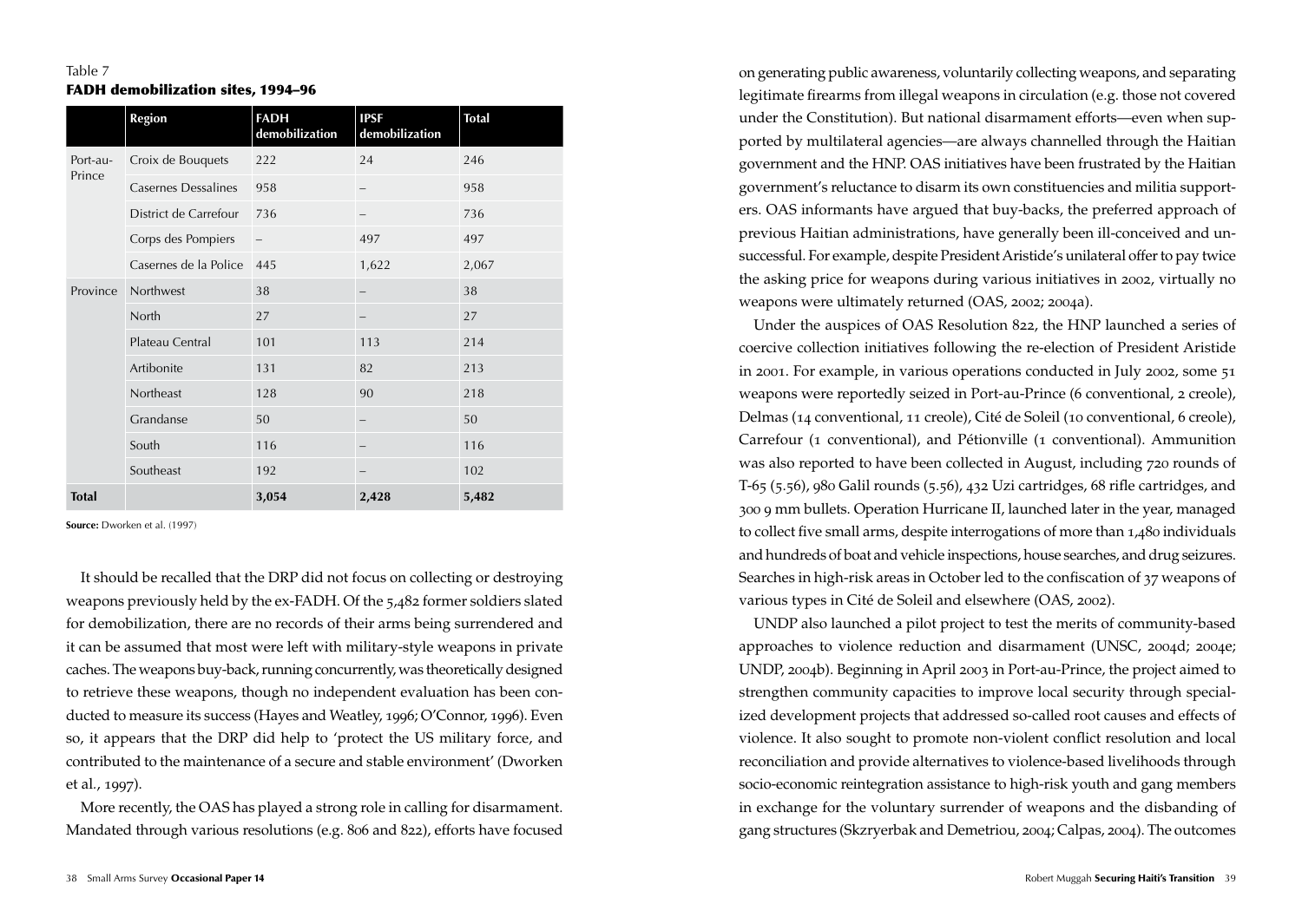|                  | Region          | <b>MIF</b>           | March-June MINUSTAH |                                                   | June-Oct. |
|------------------|-----------------|----------------------|---------------------|---------------------------------------------------|-----------|
| Capital          | Port-au-Prince  | Canada,<br>US, Chile | 91                  | Canada, US, Chile,<br>Brazil, Argentina,<br>Nepal | 53        |
| <b>Provinces</b> | Artibonite      | France               | 31                  | Argentina/Uruguay                                 | 3         |
|                  | Northwest       | France               |                     |                                                   |           |
|                  | North           | France               |                     | Chile                                             | 9         |
|                  | Northeast       |                      |                     | Spain                                             |           |
|                  | Plateau Central | Chile                | 13                  | Nepal                                             |           |
|                  | Grandanse       |                      |                     |                                                   |           |
|                  | South           |                      |                     | Peru                                              |           |
|                  | Southeast       | -                    |                     | Jordan                                            |           |
| <b>Total</b>     |                 |                      | 135                 |                                                   | 65        |

**Source:** Author interviews with MIF and MINUSTAH representatives (2004)

of the project were mixed. While some 200 armed gang members were originally anticipated, limited funding for the reinsertion of only 50 youths was ultimately made available. To support their reintegration, UNDP financed several small businesses (valued at USD 1,800 each) to be managed by clusters of beneficiaries (UNDP, 2004a; 2004b). In all, approximately 55 weapons were collected and returned to MINUSTAH—more than half of them creole—over the course of the initiative.

Weapons reduction has been regarded as a priority by the UN and international community since the ouster of President Aristide in February 2004. Both MIF and MINUSTAH, together with the HNP, have embarked on weapons collection initiatives since March 2004. These efforts have yielded frustratingly poor results. Over a period of three months, MIF collected some 200 weapons, as well as additional material and ammunition (see Tables 8 and 9). Even so, a profile of the weapons collected reveals a number of interesting features of the disarmament exercises. For example, the majority of weapons collected were in urban areas of Port-au-Prince — over 70 per cent of the total. On the other hand, no weapons have been collected from the southern areas, such as Grandanse and the South and Southeast Provinces, despite the widespread presence of arms use in the region. This reflects both the demographic distribution of the Haitian population and armed violence, as well as the relative deployment strengths of MIF and MINUSTAH.

An assessment of the types, quality, and destination of weapons collected provides additional insight. For example, some 18 per cent of all weapons collected by MIF and MINUSTAH were automatic weapons such as M16s, Uzis, M50s, and T-65s. By far the overall majority seized were pistols and revolvers —some 52 per cent of the total. Though international forces ultimately destroyed some 20 per cent of the (poorer quality) weapons, more than 60 per cent of all weapons collected were returned to the HNP. Similarly, despite the fact that the registration and licensing system in Haiti has collapsed, almost one in ten of all collected firearms was returned to the original civilian owners.

After almost a year of delaying, a more assertive approach to promoting security and the disarmament of armed gangs and ex-FADH was adopted by MINUSTAH in 2005. Though DDR is only partially funded, MINUSTAH, CIVPOL, the DDR Section of the NCD, and the HNP have begun taking concrete steps to push the process forward.<sup>130</sup> For example, a National Programme for DDR was finally elaborated by the NCD in May 2005, almost a year after the arrival of MINUSTAH. The president of the NCD has emphasized the government's commitment to the process.

MINUSTAH has significantly ratcheted up its activities on the ground to create adequate space for DDR to proceed. Between January and March 2005, MINUSTAH and its civilian police unit—CIVPOL—launched several operations targeting armed group comprised primarily of ex-FADH and insurgents from Petit-Goâve and Plateau Central.<sup>131</sup> By June 2005, more than 340 ex-FADH were being supported by the Office for the Management of the Disarmed Military in Port-au-Prince. Though the majority of these erstwhile soldiers were still unwilling to enter the DDR process, all were nevertheless receiving indemnity payments from the government.<sup>132</sup> Parallel negotiations were simultaneously opened up with ex-FADH commanders and rank and file in Ouanaminthe (north-east), Mirabalais and Hinche (Central Plateau), and St. Marc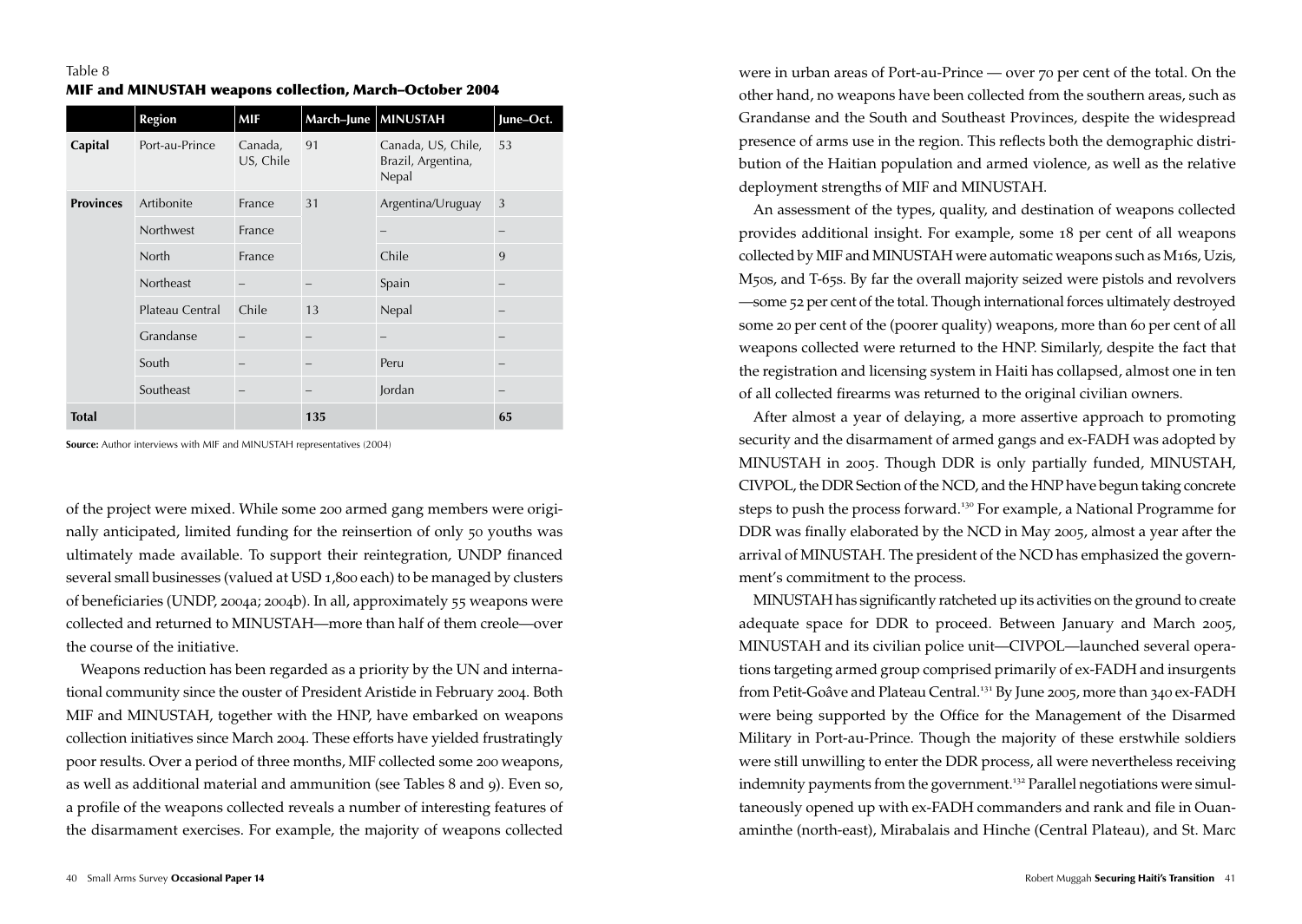### Table 9 Profile of arms collected by MIF/MINUSTAH, March–October 2004

| <b>Type</b>   | Quality         |                          | <b>Destination</b>       |                    |                              |                            |
|---------------|-----------------|--------------------------|--------------------------|--------------------|------------------------------|----------------------------|
|               | High<br>quality | Low<br>quality           | Returned<br>to owners    | Returned<br>to HNP | Stored by<br><b>MINUSTAH</b> | Destroyed or<br>inoperable |
| Heavy         | $\overline{2}$  | 1                        |                          | $\overline{2}$     |                              | 1                          |
| Automatic     | 23              | 15                       |                          | 19                 | 10                           | 9                          |
| <b>Rifles</b> | 36              | 14                       |                          | 34                 | $\overline{2}$               | 14                         |
| Handguns      | 89              | 15                       | 15                       | 69                 | 9                            | 11                         |
| Creole        |                 | 1                        |                          |                    | 1                            |                            |
| Ammunition    | $\overline{4}$  | $\overline{\phantom{a}}$ | $\overline{\phantom{0}}$ | -                  |                              | $\overline{4}$             |
| Other         | 5               | -                        | -                        | $\overline{2}$     | -                            | 3                          |
| Sub-total     | 154             | 46                       | 15                       | 123                | 20                           | 39                         |
| <b>Total</b>  | 200             |                          |                          |                    | 200                          |                            |

**Source:** MIF and MINUSTAH files (confidential) 2004–05

(south). Many in MINUSTAH are confident that DDR can assertively move forward following the removal of a key spoiler, Rémissainthe Ravix.<sup>133</sup>

In the wake of a UN Security Council visit in April 2005, MINUSTAH also began intensive operations in urban slums of Port-au-Prince. Though hardline organized gangs are successfully holding out against MINUSTAH and HNP forces, more moderate gangs envision DDR as a potential exit and are preparing to negotiate. A number of programmes have already been launched to disarm, demobilize, and reintegrate armed youth gang members in Portau-Prince, though it is still too early to evaluate their success.<sup>134</sup> But the situation is far from straightforward. Indeed, violence is likely to increase in the lead-up to the elections—and may well persist depending on the perceived legitimacy and credibility of the victor. What is more, as the ICG has repeatedly warned, the increased intensity of MINUSTAH incursions has the potential to turn local communities against the UN (ICG, 2005). Indeed, a number of gang members have reportedly informed the MINUSTAH DDR section that they will terminate negotiations unless they are provided with adequate security guarantees.

MINUSTAH recognizes that both sets of DDR interventions—alternately on ex-FADH and armed gangs—require an innovative public information strategy and comprehensive reintegration efforts. The MINUSTAH-led information campaign, for example, advances a combination of television, radio, and print media advertisements that outline the DDR strategy—including prescribed timelines and incentives. It is complemented by a community mobilization programme that has been designed with the support of a Brazilian NGO —Viva Rio—and the Brazilian Ministry of Culture.<sup>135</sup> There is recognition, at least in theory, that to be effective, DDR requires substantive alliances with progressive Haitian NGOs and human rights organizations in order to gain legitimacy at the grassroots level. Moreover, if past failures are not to be repeated, DDR must put greater emphasis on *reintegration*—including substantive literacy and education programmes, $136$  and meaningful employment opportunities.

### **Normative disarmament**

Practical normative checks and balance on arms transfers, ownership, and misuse are vital if the dividends of DDR are to endure. There are a number of international and domestic legal and customary prescriptions for arms ownership, trade, and use in Haiti. All signed and ratified international conventions and treaties carry domestic jurisprudence. There have also been a range of international and bilateral efforts to reduce the legal and illegal flow of weapons into Haiti, notably, the US, UN, and OAS embargoes initiated at various points between 1991 and 1994. But the country's capacity to codify, monitor, and enforce international and national legislation pertaining to firearms and munitions is hampered by an extremely weak legislative and judicial system and a limited capacity to enforce the law. According to French Embassy officials, at the level of implementation, efforts fall short due to widespread lack of training, corruption and patronage, poor salaries, retributive politics, and procrastination: 'Cumulatively, it is a system riddled with incompetence and mediocrity.'

As previously discussed, the OAS adopted and implemented an arms embargo against Haiti in the aftermath of the 30 September 1991 coup. The US government initiated sanctions on Haiti four days later (US, 1991).<sup>137</sup> On the same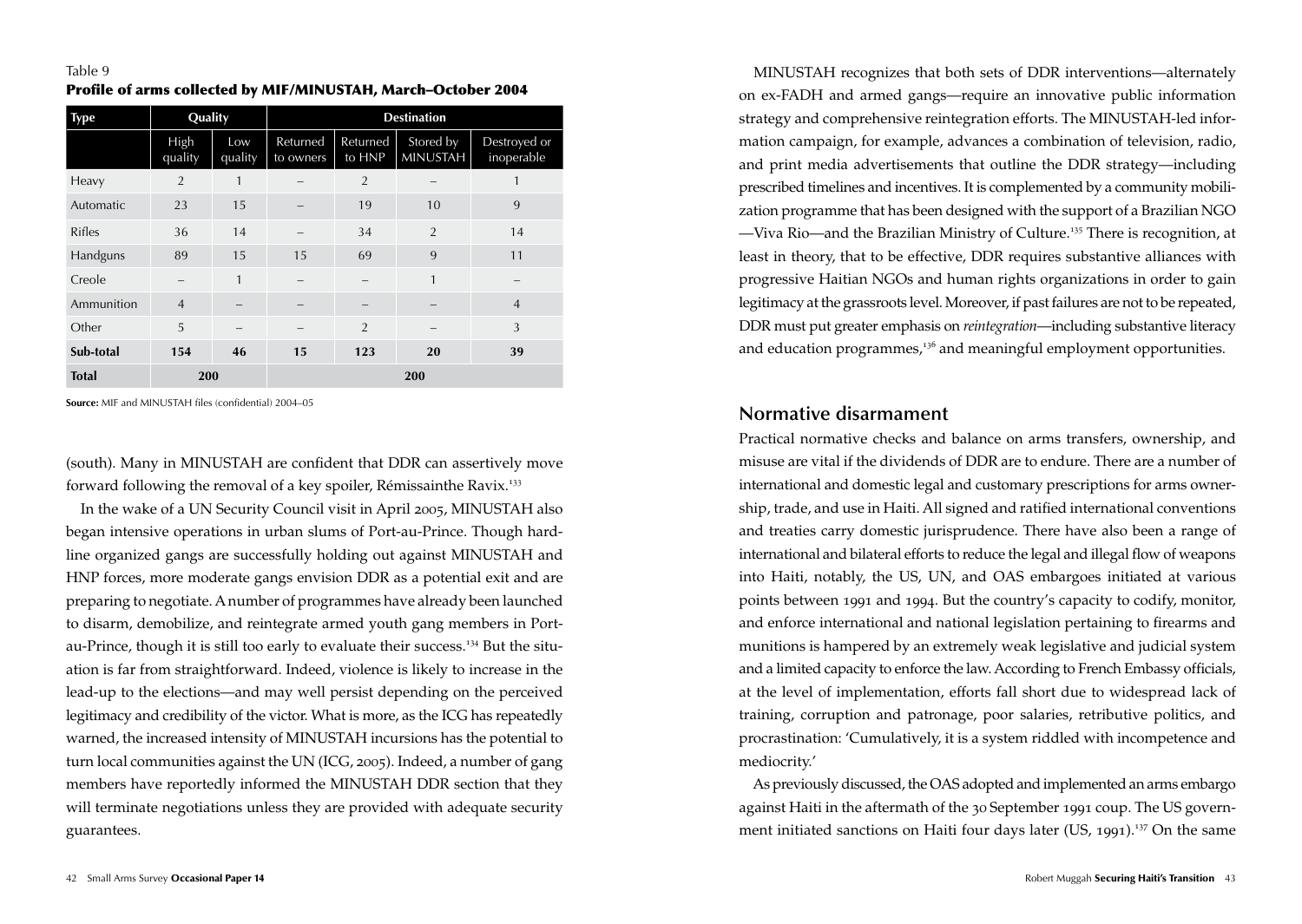day, the OAS adopted a resolution calling for the suspension of all 'military, police, or security assistance of any kind and to prevent the delivery of arms, munitions or equipment to the country in any manner, public or private'. The embargo was extended by the US government in 1994, following the introduction of an Amendment to ITAR (126), which called for the denial of all applications for licences and other approvals to export or otherwise transfer defence articles and services to Haiti, including those for use by the police.<sup>138</sup> The details of the UN arms embargoes have been discussed in previous sections of this report.

Haiti has signed a number of international regulatory instruments to control the illegal flow of weapons. For example, on 14 November 1997, it signed the *Inter-American Convention against the Manufacture and Trafficking of Illegal Small Arms, Munitions and Explosives*. Moreover, the country signed up to the *UN Convention against Organized Trans-border Crime*, as well as its *Firearms Protocol* on 15 December 2000. Finally, Haiti is also a signatory to the UN *Programme of Action* of 2001. Very generally, the *Inter-American Convention* provides the normative framework for the Haitian government to focus on regional arms flows. The convention cannot be ratified, however, due to the status of the Interim Government. Nevertheless, the Ministry of Justice claims to be working toward implementing key aspects of the convention and making it relevant for 'terrorist' threats. It is possible that appropriate legislation will be issued as presidential decrees, given the absence of parliamentary authority.

It should be recalled that Haitians have a constitutional right to bear arms.<sup>139</sup> This US-inspired civil right co-exists within a French (Napoleonic) legal system and as such generates certain contradictions. For example, Articles 268.1 and 268.3 of the 1987 Constitution state that: 'every citizen has the right to armed self-defense within the confines of their home'. Though this right is expressed constitutionally, the Haitian penal code actually makes few mentions of weapons. Indeed, the calibre and type of weapons permitted to civilians were never specified in the 1987 Constitution. As a result, definitions of what actually constitute small arms or light weapons remain ambiguous and confusion over terminology persists. An effort to clarify the types of weapons permitted to civilians and private security companies was initiated in 1988 and 1989. Presidential Decree 41-A (1 June 1989) modifies Presidential Decree 4 (14 January 1988) with respect to the calibre permitted to civilians under the Constitution. Accordingly, 0.38, 9 mm, and 7.62 mm weapons were permitted, while heavier weapons and explosives were excluded. Moreover, the right to domestic possession was supported, though specialized permits were required for carrying guns out of the home. Presidential Decree 39 (22 May 1989) also permitted the state to delegate certain private organizations, named by the 'Security Agencies of the State', to carry out security-related activities.<sup>140</sup>

The international community has repeatedly emphasised the importance of the disarmament of armed groups in Haiti and the strengthening of domestic arms-control regulation (UNSC, 2005a; 2005b; 2004a; 2004b; 2004c; 2004d; 2004e; OAS, 2002). Disarmament has been a key tenet of OAS efforts in Haiti, as outlined in Resolutions 806 and 822. The 'Prior Action Plan' adopted by the Caribbean Community (CARICOM) also identifies core tenets of a potential disarmament process, including the development of a national disarmament programme and the implementation of pilot projects (OAS, 2004b). The OAS, together with UNDP, has also recently supported the drafting of new arms legislation to be presented to the Haitian Chamber of Representatives. Although the draft was written with the involvement of Haitian legal representatives, it was never put to a vote, due to the outbreak of violence in mid-2003. The integrated MINUSTAH/UNDP DDR Section is currently supporting the updating of this draft legislation and its possible resubmission to the Interim Government.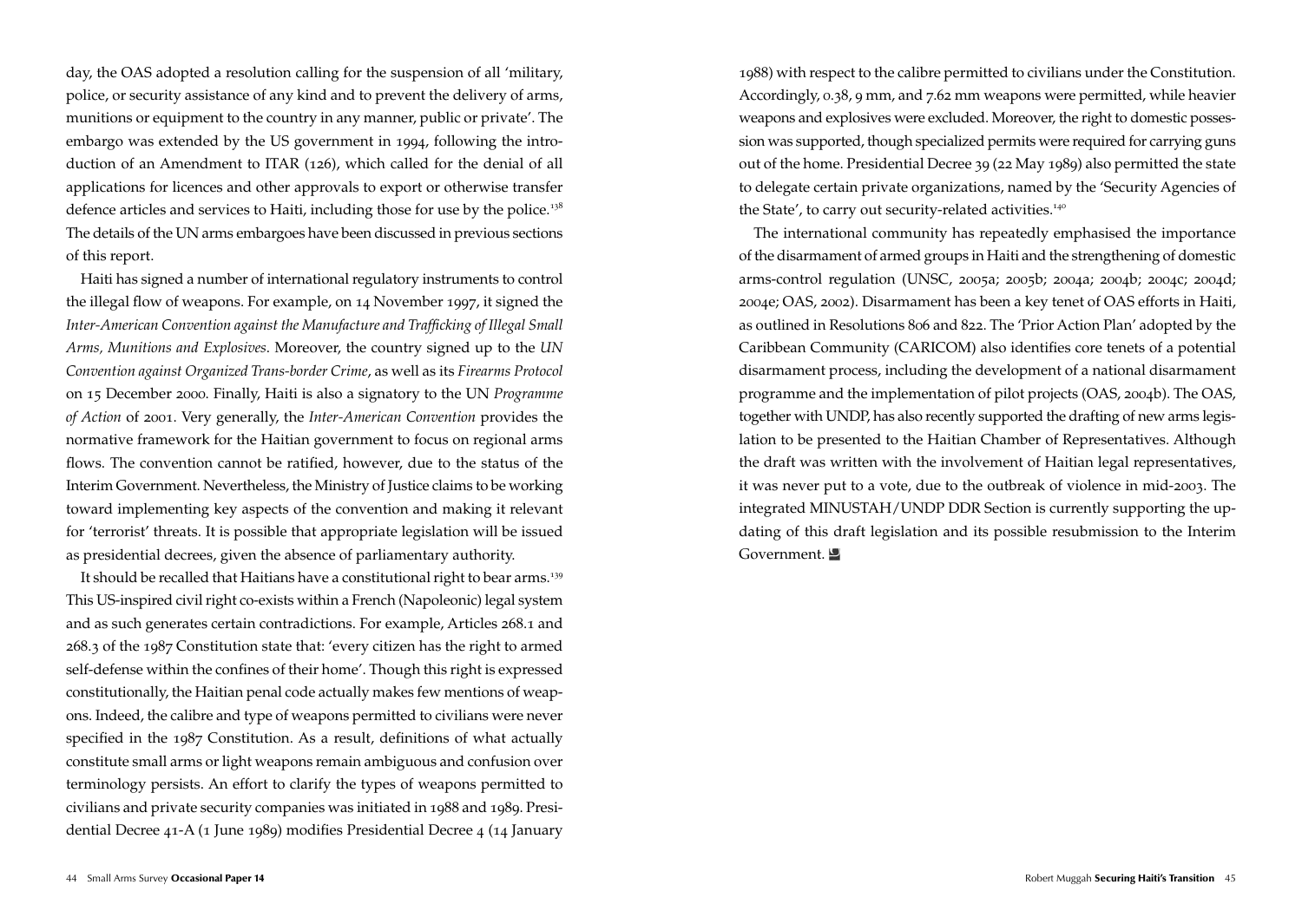### VII. Conclusion

The achievement of human security is an overriding priority for Haitians. Political, legal, and economic reform and recovery are inconceivable without improvements in real and perceived safety. Today, the provision of humanitarian relief and development investments is severely compromised by the prevalence of armed gangs and a climate of impunity. As has been repeatedly emphasized by observers inside and outside Haiti, the international community and the Interim Government cannot postpone action. The security vacuum is expanding, and a clear and legitimate state presence is urgently required. Throughout 2005, armed groups have been filling the void, and there is a risk that the search for security will be answered by ex-FADH and armed criminal gangs, to devastating effect.

The expectations of all stakeholders, particularly civil society, armed groups, the Interim Government, and the international community, must be managed effectively. There is widespread awareness of the political and economic implications of the CCI and its anticipated resources. International donors, the Interim Government, and stakeholders have assumed a range of expectations of how the process ought to proceed. But donors and others are wary: they have faced similar situations in the past. It should be stressed that there are no quick-exit strategies for Haiti, and commitment must be long-term and sustained.

Ultimately, the Interim (and future elected) Government, Haitian civil society, and the international community must together lead the DDR process. Past efforts to disarm armed groups and civilians have achieved modest gains due to limited buy-in from Haitians themselves. Thus, strong and unambiguous political support for DDR must be demonstrated at the highest level. Basic agreement on standard concepts and strategies must be clearly articulated and agreed. MINUSTAH's efforts to effectively communicate and advocate coordinated strategies must be redoubled. It is imperative that donors and multilateral actors such as the World Bank, the Inter-American Development Bank (IADB), multilateral UN agencies and NGOs, and bilateral donors advance a coherent

approach to pressuring the Interim Government and potential spoilers. Internal coherence is prerequisite to ensuring that pledges are ultimately adopted. But building on local realities, norms, and opportunities is similarly essential.

The DDR of FADH is an urgent priority. Due in part to mandate constraints, the USAID/IOM-led 1994–96 demobilization was incomplete and failed to effectively disarm and demobilize former FADH soldiers. Though the MINUSTAH DDR Section cannot be expected to resolve the political challenges generated during the mid-1990s, the remaining 'mobilized' FADH should nevertheless be disarmed, demobilized, and reintegrated through the National Programme for DDR, with technical support provided by the integrated MINUSTAH/UNDP DDR Section. DDR cannot be conceived as a reward for ex-FADH, but rather an approach to neutralizing spoilers and allowing development to proceed. DDR of the FADH should move forward in concert with DDR and violence reduction efforts for other armed groups. In order to ensure that rights violations do not go unpunished, a human rights entity could also be established in parallel to ensure the transparent and legitimate screening of potential candidates. Moreover, provisions for the families and dependents of these candidates should be carefully considered. For the purposes of building confidence across civil society, weapons should be publicly destroyed.

Ongoing, credible, and compelling security guarantees are a precondition for creating adequate 'space' for effective DDR. The active engagement of MINUSTAH peacekeepers in creating the initial conditions for community engagement in DDR is essential. Rapid and convincing disarmament is required to reduce the presence of weapons and armed groups in affected areas. This must begin at the earliest possible moment, be backed up with sustained military resources, and seek to capture the hearts and minds of violence-prone communities. A robust and sustained community policing effort is also vital in order to generate confidence in the DDR process.<sup>141</sup> CIVPOL, together with a reconstituted HNP, will lead this process. Active patrolling, community outreach, neighbourhood watch groups, recreational associations, and even innovative artistic programmes could contribute to deterring weapons possession. This approach must be adequately supported and backed up with training by CIVPOL. Training schemes, mentoring programmes, and the generation of clear curricula for participants are essential.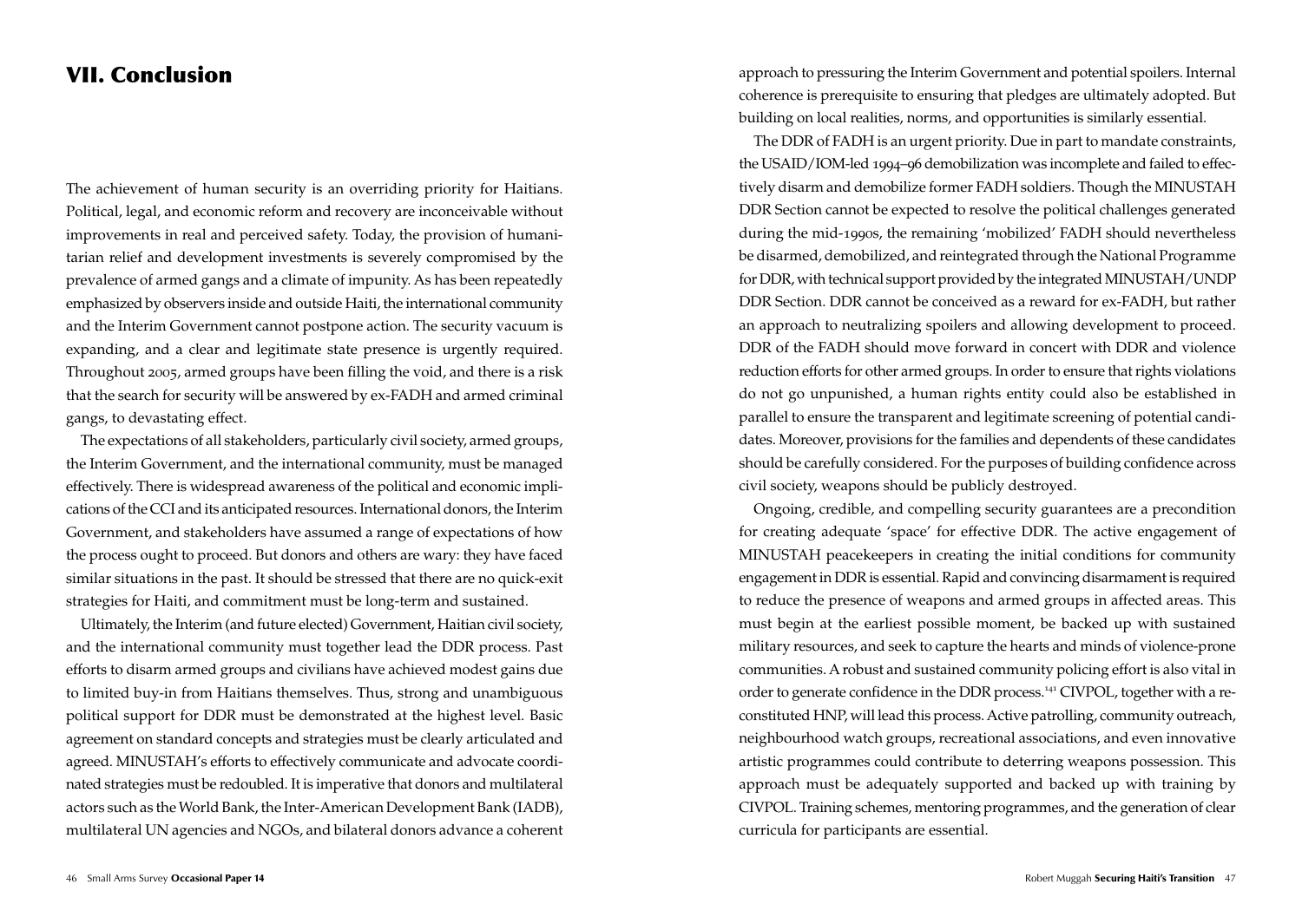The DDR of armed gangs, *chimères*, prison escapees, and other factions is vitally important. Several thousand armed members of popular OPs and the *baz* remain potentially armed, and their leadership exerts considerable influence among local constituencies. DDR interventions in at least seven regions should begin in tandem with military and police interventions.<sup>142</sup> The integrated MINUSTAH/UNDP DDR Section has prepared a comprehensive and bottom-up approach to DDR. Drawing on a team of 50 DDR specialists, UN volunteers, and national employees, it will establish regional offices to begin promoting dialogue, public awareness, and small-scale programmes to disarm mobilized groups and promote reconciliation in 'communities of return'. Voluntary disarmament will be pursued in concert with efforts to generate alternatives to violence. Vocational training, quick-impact projects and other interventions to promote community reintegration and stigmatize arms use should be promoted. Equally important, the harnessing of local institutions such as radio, $143$ television, arts and music,<sup>144</sup> and other major festivals will be vital.

Ultimately, DDR requires a sophisticated understanding of community dynamics. This must be backed up with a similarly deep knowledge of gang structures, their socio-economic profiles, the predominant values and norms, and preferences for weapons ownership in communities. It also requires a concerted attempt to identify factors and agents for peace, as much as those predisposed toward violence. Ongoing support of local leadership and honest brokers is vital. Urban and grassroots leaders are a key component of successful DDR. As those involved in peace-building know all too well, reinforcing community capacities for peace is a crucial, if challenging, objective. Clear benchmarks and indicators of success for DDR must also be established. This is an essential element for generating accountability and transparency in the process. Identification of benchmarks should be participatory and locally generated in order to promote ownership and monitoring, and evaluation of implementation should harness community capacities.

Finally, the reform of the judicial and security sectors, including the penal system, is a pivot upon which the sustainability of DDR efforts depends.<sup>145</sup> A robust framework for the regulation of civilian and private security possession of weapons is an essential component of this legislative reform. But there is also an urgent need to clarify the current legal norms associated with civilian

ownership. Existing regulations should be backed with enforcement. Because civilian- and state-owned weapons are regularly stolen or leaked to armed elements, the development of an effective registration system backed up with regular checks is an essential feature of any violence-reduction strategy.

Ultimately, DDR must follow the political process. DDR cannot on its own lead political and economic transformation in Haiti. But the danger exists that DDR could become politicized. In order to mitigate this risk, the NCD and the National Programme for DDR require firm backing from within and without. The approach to DDR must be equitable and transparent. At the very minimum, DDR cannot be effectively designed, implemented, or monitored in an environment dominated by confusion and mistrust. If it is, there is a danger of history repeating itself in Haiti yet again.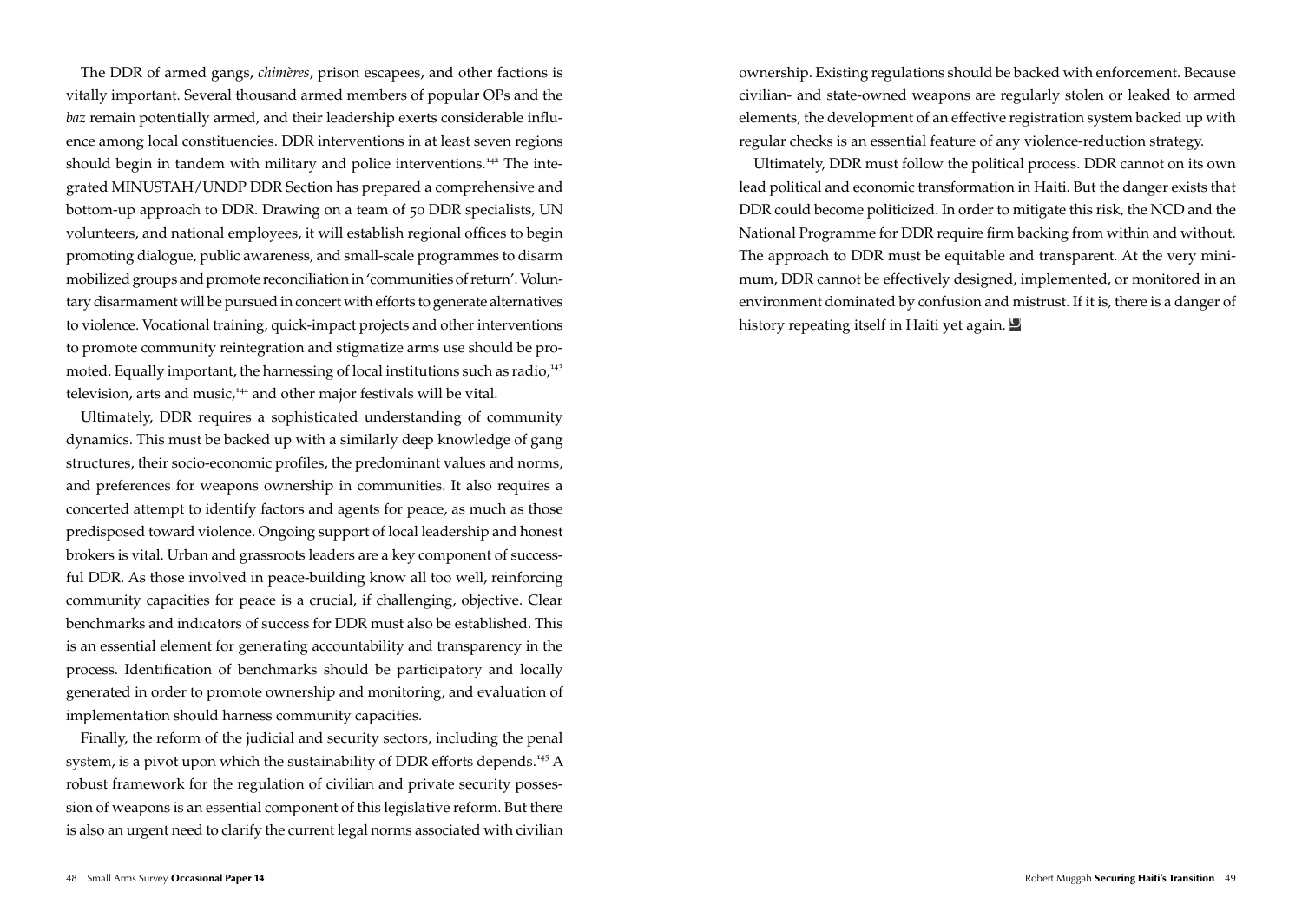# Annexe 1 Typology of armed elements in Haiti

| <b>Category</b>                                 | <b>Primary motivations</b>                                                                  | <b>Description</b>                                                                                                                                                                                                                                                                                        |
|-------------------------------------------------|---------------------------------------------------------------------------------------------|-----------------------------------------------------------------------------------------------------------------------------------------------------------------------------------------------------------------------------------------------------------------------------------------------------------|
| Popular organizations (OPs)                     | Political, socio-economic,<br>and predatory: linked to<br>material gain and subsistence     | OPs are community-based<br>organizations that ordinarily<br>enjoy tight relations with<br>political leaders, redistribute<br>resources, gather votes, and<br>orchestrate vigilance brigades.<br>The most well-known 'brigade'<br>is the chimères, which has ties<br>to Fanmi Lavalas-Aristide's<br>party. |
| <i>Baz armés</i> (youth gangs)                  | Socio-economic and<br>predatory, though used by<br>political groups such as OPs             | Usually composed of<br>unemployed and unskilled<br>youth; often contracted<br>directly by OP leadership to<br>undertake acts of violence<br>and intimidation. Many of<br>these gangs join the 'brigades'<br>mentioned above, while<br>others operate autonomously.                                        |
| Organized criminal gangs                        | Extractive and illegal rents,<br>both international and<br>national                         | These groups are generally<br>involved in narcotics and<br>weapons trafficking and<br>organize youth gangs for<br>defensive and commercial<br>purposes. 'Dread Mackenzie'<br>was the leader of such a<br>group in Cité de Soleil.                                                                         |
| Resistance fronts (ex-military<br>and civilian) | Political opposition groups,<br>seeking a combination of<br>state control and illegal rents | These include former<br>soldiers, ex-police, and<br>former leaders, as well as<br>educated elite, deportees,<br>and OP members in the case<br>of the 'Revolutionary Front of<br>the North' and the erstwhile<br>'Cannibal Army' (1990s) and<br>'Artibonite Resistance Front'<br>(2002).                   |

| Pro-opposition groups                      | Politically affiliated with<br>opposition groups and in<br>pursuit of illegal rents                                                                       | These groups are anti-Lavalas<br>and are often affiliated with<br>and supported by ex-FADH,<br>FRAPH, or political opposition<br>groups such as Democratic<br>Convergence or the Group of<br>184. An example is RAMICOS<br>in St Marc. |
|--------------------------------------------|-----------------------------------------------------------------------------------------------------------------------------------------------------------|----------------------------------------------------------------------------------------------------------------------------------------------------------------------------------------------------------------------------------------|
| Ex-USGPN<br>(Presidential Guard)           | Hand-selected armed actors<br>appointed to protect Aristide                                                                                               | Individuals with limited police<br>training who specialize in site<br>protection. The majority are<br>partisan to Aristide, recruited<br>on the basis of political loyalty<br>to Fanmi Lavalas in the 1990s<br>and beyond.             |
| <b>Fx-FADH</b>                             | Political opposition groups,<br>linked to reclamation of<br>entitlements acquired in the<br>period 1994-2004, as well as<br>self-defence in various areas | Consists primarily of former<br>combatants demobilized<br>between 1994 and 1996 or<br>members of the paramilitary<br>group FRAPH.                                                                                                      |
| Paramilitary death squads:<br><b>FRAPH</b> | Politically aligned militia or<br>paramilitary groups operating<br>in urban and rural areas                                                               | Haiti has more than a century<br>of history with paramilitarism:<br>from FRAPH, established in<br>1993, to the tonton macoute<br>under Duvalier in the 1970s<br>and 1980s.                                                             |
| Zenglendos<br>(petty criminals)            | Predatory and illegal rents in<br>urban and rural areas                                                                                                   | These are primarily uneduca-<br>ted youths from impoverished<br>districts. Included in this<br>category are 'professional'<br>criminals and 'amateurs'.<br>They are often contracted by<br>the baz.                                    |
| Prison escapees                            | Predatory and illegal rents in<br>urban and rural areas                                                                                                   | This group is heterogeneous,<br>with members of all ages and<br>varying levels of charges.<br>Many were former members<br>of the baz.                                                                                                  |
| Armed children                             | Victims of forced recruit-<br>ment, though also active<br>participants in some cases                                                                      | Many of the above-mentioned<br>groups include small numbers<br>of children often working in<br>a 'supportive' capacity and<br>not necessarily in possession<br>of firearms.                                                            |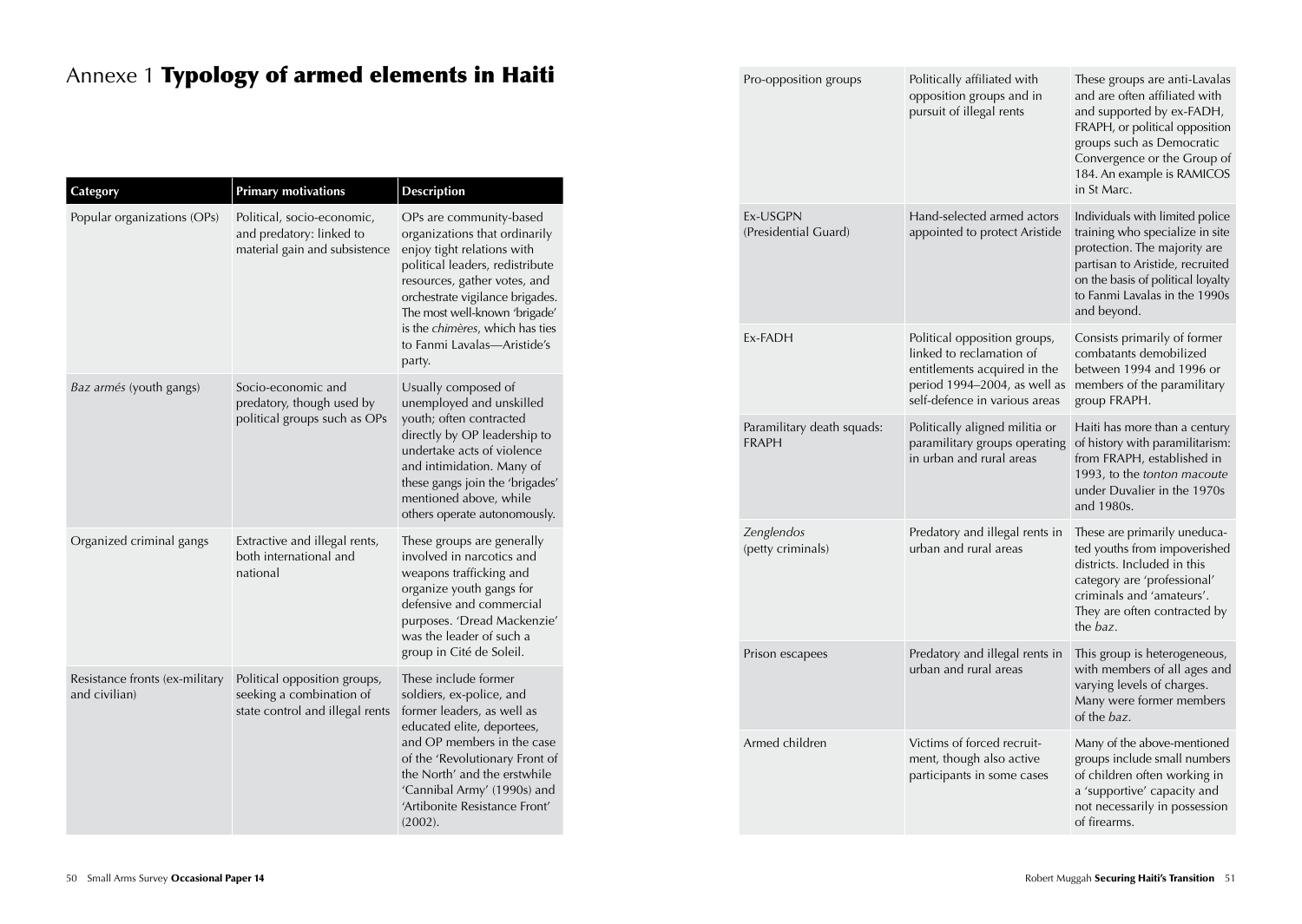| 'Zero Tolerance' groups<br>(exactions) | Predatory activities linked to<br>political groups                             | These are not members of the<br>police force, nor officially<br>trained at the police academy;<br>rather, they act as special units<br>made up of armed civilian<br>thugs and operate in police<br>stations in large urban areas.<br>They also often provide<br>special security functions for<br>key political figures. |
|----------------------------------------|--------------------------------------------------------------------------------|--------------------------------------------------------------------------------------------------------------------------------------------------------------------------------------------------------------------------------------------------------------------------------------------------------------------------|
| Self-defence militias                  | Self-defence in wealthy<br>urban environments                                  | These are common in well-<br>off neighbourhoods and<br>commercial areas where<br>residents and retailers have<br>organized themselves in self-<br>defence.                                                                                                                                                               |
| Private security companies<br>(PSCs)   | Socio-economic, though also<br>associated with the trafficking<br>of weapons   | PSCs are not practically<br>registered and the permissive<br>regulatory firearms environ-<br>ment has allowed many to<br>be heavily armed. PSCs were<br>legalized in 1987 and 1988<br>by presidential decree.                                                                                                            |
| HNP associated with<br>criminal groups | Predatory and illegal rents,<br>as well as linkages with<br>political factions | The HNP was formally<br>reconstituted by presidential<br>decree in 1994, following<br>the demobilization of the<br>FADH. It is notoriously corrupt<br>and regularly accused of<br>human rights violations and<br>politicization.                                                                                         |

# Annexe 2 Sectoral priorities in Haiti\*

**State State** 

an di

| <b>Sectors</b>                                        | Non-governmental<br>focal point | Government<br>ministries             | <b>Bilateral and multilateral</b><br>members                                           |
|-------------------------------------------------------|---------------------------------|--------------------------------------|----------------------------------------------------------------------------------------|
| Police, DDR, and<br>security                          | MINUSTAH,<br><b>CIVPOL</b>      | Justice, Interior,<br>Social Affairs | France, Spain, US, Brazil, CIDA,<br>Chile, MINUSTAH, UNDP, OAS, EU                     |
| lustice and human<br>rights                           | <b>MINUSTAH</b>                 | Justice                              | France, CIDA, Brazil, Chile, US, EU,<br>MINUSTAH, UNDP, UNICEF, OAS,<br><b>ILO</b>     |
| Elections                                             | <b>MINUSTAH</b>                 | <b>CEP</b>                           | France, Spain, CIDA, Brazil, US, EU,<br>OAS, UNDP, ILO                                 |
| Economic<br>governance                                | World Bank and<br><b>IMF</b>    | Finance                              | France, Brazil, US, CIDA, PNUD,<br>World Bank, IMF, IADB, FAO                          |
| Local development/<br>decentralization                | CIDA and IADB                   | Planning                             | France, GTZ, CIDA, EU, IADB, FAO,<br><b>UNDP</b>                                       |
| Urban development                                     | EU                              | Planning                             | France, EU, UNHABITAT, IADB, WHO                                                       |
| Social protection                                     | $\overline{11}$ $\overline{O}$  | Social Affairs                       | ILO, WHO, World Bank, UNDP, IADB                                                       |
| Gender                                                | UNFPA, CIDA                     | Women's<br>Condition                 | Canada, UNFPA, UNESCO, FAO, ILO,<br>UNICEF, WHO, UNDP, UNAIDS,<br><b>MINUSTAH</b>      |
| <b>HIV-AIDS</b>                                       | WHO/PAHO,<br><b>UNAIDS</b>      | Health                               | France, Brazil, US, CIDA, UNFPA,<br>WHO, FAO, UNESCO, ILO, UNICEF,<br>UNDP, World Bank |
| Education, youth,<br>and sport                        | UNESCO, EU                      | Education                            | Brazil, US, CIDA, EU, France,<br>UNESCO, IFO, WHO, UNICEF,<br>World Bank               |
| Culture and<br>communications                         | France                          | Culture                              | France, Brazil, US, CIDA, UNFPA,<br>WFP, FAO, UNESCO, UNICEF,<br>World Bank            |
| Humanitarian aid                                      | UNDP, OCHA                      | Interior                             | France, US, CIDA, EU, UNDP,<br>OCHA, WHO, FAO, WFP, UNICEF                             |
| Potable water,<br>sanitation, and waste<br>management | IADB, WHO                       | <b>TPTC</b>                          | France, Spain, CIDA, EU, IADB,<br>World Bank, UNESCO, WHO,<br><b>UNHABITAT</b>         |

**Source:** CCI (2004)

\* See the list of acronyms at the beginning of the report.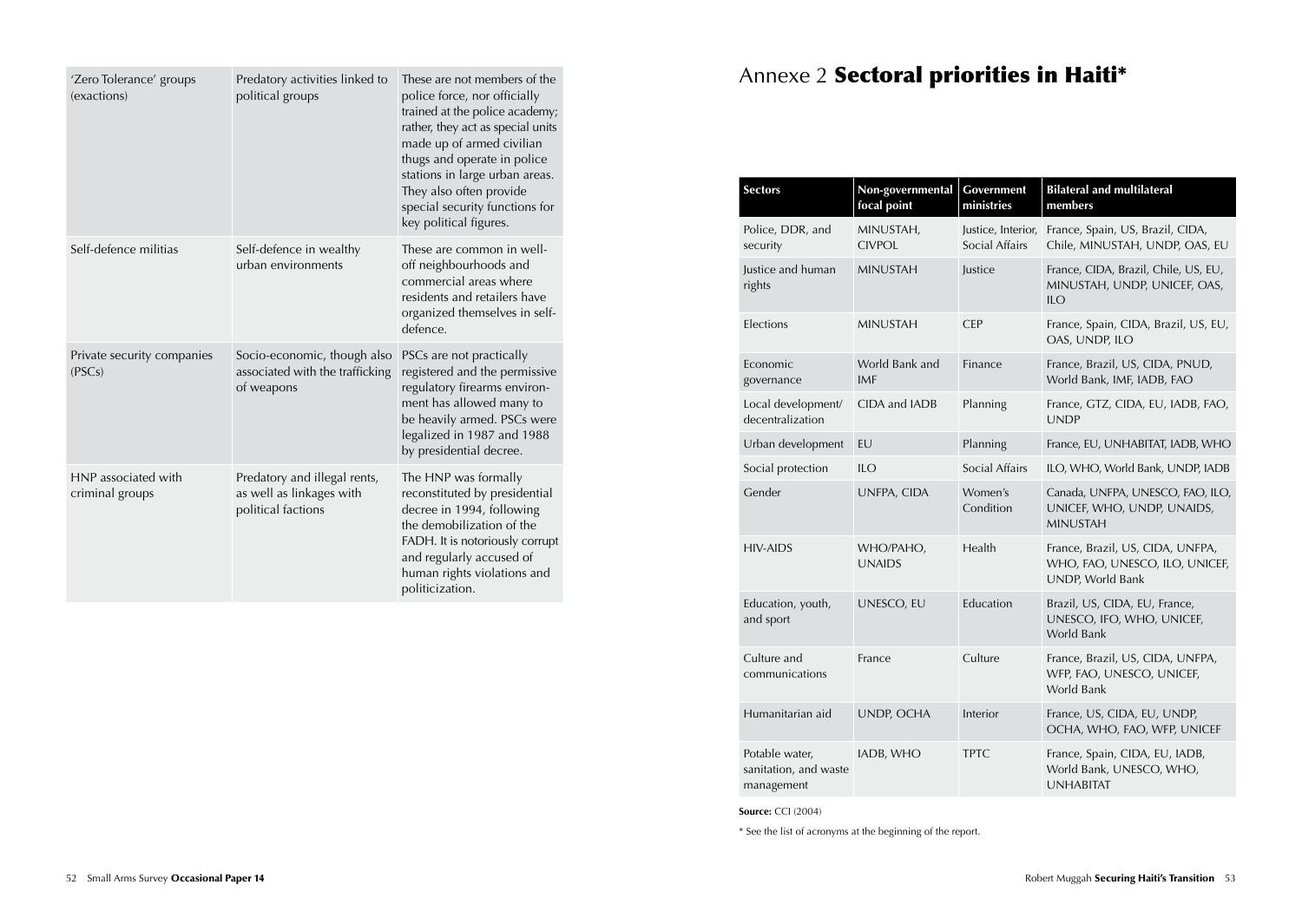# Annexe 3 Reported US arms transfers to Haiti, 1991–2004

|       | Military-<br>style<br>weapons | <b>Shotguns</b> | Pistols/revolvers | <b>Ammunition</b><br>(000) | Value (USD '000) |
|-------|-------------------------------|-----------------|-------------------|----------------------------|------------------|
| 1991  | $\mathbf{0}$                  | $\mathbf{0}$    | $\mathbf{0}$      | $\mathbf{0}$               | 26               |
| 1992  | $\mathbf{0}$                  | $\mathbf{0}$    | $\mathbf{0}$      | $\mathbf{0}$               | $\mathbf{0}$     |
| 1993  | $\overline{0}$                | $\overline{0}$  | $\mathbf{0}$      | $\overline{0}$             | $\overline{0}$   |
| 1994  | $\mathbf{0}$                  | $\overline{0}$  | $\overline{0}$    | $\overline{0}$             | $\overline{0}$   |
| 1995  | $\mathbf{0}$                  | 512             | 940               | 529                        | 457              |
| 1996  | 530                           | 448             | $\overline{0}$    | $\overline{0}$             | 369              |
| 1997  | 10                            | 306             | 357               | 172                        | 248              |
| 1998  | $\mathbf{0}$                  | 703             | 99                | 73                         | 650              |
| 1999  | $\overline{2}$                | 272             | 227               | 331                        | 198              |
| 2000  | $\boldsymbol{0}$              | 187             | 23                | 86                         | 67               |
| 2001  | $\mathbf{0}$                  | 140             | 20                | 33                         | 75               |
| 2002  | $\mathbf{0}$                  | 155             | $\mathbf{1}$      | 36                         | 37               |
| 2003  | $\mathbf{0}$                  | $\mathbf{0}$    | $\mathbf{0}$      | $\overline{0}$             | $\overline{0}$   |
| 2004* | 21                            | $\mathbf{0}$    | 2,636             | N/A                        | N/A              |
| 2005  | 300                           | 500             | 3,500             | N/A                        | 1,900            |

**Source:** Assorted US and NGO-related reports

\* It is also alleged that 4,735 military-style weapons, 700 MP5 rifles, 5,133 non-military-style weapons (pistols, revolvers, and shotguns), and 1,000,000 rounds of ammunition worth USD 6.95 million were provided to the Haitian transitional government via US-based Roman Associates to outfit the HNP in 2004. These claims have been denied by the US State Department.

# Annexe 4 MIF weapons collection and destruction, March–June 2004

| Calibre     | <b>Condition</b> | Surrendered*   | Source           | Final disposition* |
|-------------|------------------|----------------|------------------|--------------------|
| 7.62 & 5.56 | Fair             | 04-04-29       | Conf.-Chileans   | Destroyed 04-05-16 |
| Unknown     | Fair             | 04-04-30       | Programme-French | Destroyed 04-05-16 |
| 12 ga       | Fair             | 04-04-30       | Programme-French |                    |
| 7.62        | Unserviceable    | $04 - 04 - 30$ | Programme-French | Destroyed 04-05-16 |
| 12 ga       | Fair             | 04-04-30       | Programme-French |                    |
| 12 ga       | Unserviceable    | $04 - 04 - 30$ | Programme-French | Destroyed 04-05-16 |
| $12$ ga     | Fair             | 04-04-30       | Programme-French |                    |
| 12 ga       | Fair             | $04 - 04 - 30$ | Programme-French |                    |
| $12$ ga     | Fair             | 04-04-30       | Programme-French |                    |
| $12$ ga     | Fair             | 04-04-30       | Programme-French |                    |
| $12$ ga     | Poor             | 04-04-30       | Programme-French | Destroyed 04-05-16 |
| 16 ga       | Poor             | $04 - 04 - 30$ | Programme-French | Destroyed 04-05-16 |
| .38         | Good             | $04 - 04 - 30$ | Programme-French |                    |
| .38         | Unserviceable    | $04 - 04 - 30$ | Programme-French | Destroyed 04-05-16 |
| .223        | Unserviceable    | $04 - 04 - 30$ | Programme-French | Destroyed 04-05-16 |
| .30         | Fair             | 04-04-30       | Programme-French |                    |
| .30         | Unserviceable    | $04 - 04 - 30$ | Programme-French | Destroyed 04-05-16 |
| .308        | Fair             | 04-04-30       | Programme-French |                    |
| .308        | Fair             | 04-04-30       | Programme-French |                    |
| 7.62        | Fair             | $04 - 04 - 30$ | Programme-French | Destroyed 04-05-16 |
| .30         | Unserviceable    | 04-04-30       | Programme-French | Destroyed 04-05-16 |
| 7.62        | Fair             | $04 - 04 - 30$ | Programme-French |                    |
| 7.62        | Unserviceable    | $04 - 04 - 30$ | Programme-French | Destroyed 04-05-16 |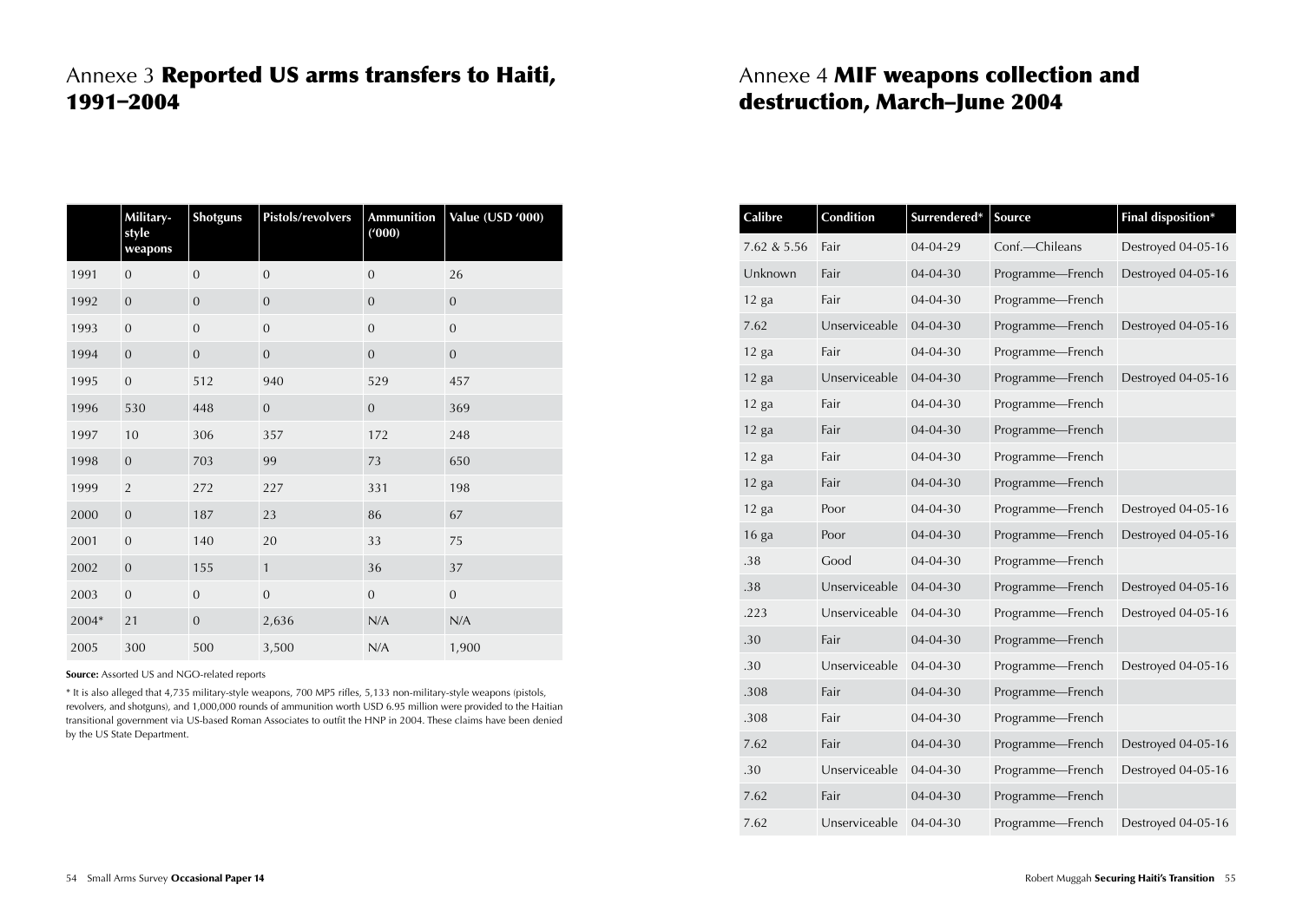| 40 mm           | Good          | 04-04-30       | Programme-French  |                                                           |
|-----------------|---------------|----------------|-------------------|-----------------------------------------------------------|
| 7.62            | Unserviceable | 04-04-30       | Programme-French  | Destroyed 04-05-16                                        |
| Pellet          | Unserviceable | $04 - 04 - 30$ | Programme-French  | Destroyed 04-05-16                                        |
| N/A             | N/A           | $04 - 04 - 30$ | Programme-French  | Destroyed 04-05-16                                        |
| 7.62 & .223     | Fair          | $04 - 04 - 30$ | Programme-French  | Destroyed 04-05-16                                        |
| .45             | Good          | 04-03-25       | Conf.-Coast Guard | Owners had expired<br>permit (2002)                       |
| $12$ ga         | Poor          | $04 - 03 - 31$ | Conf.—Coast Guard | Destroyed 04-05-16                                        |
| 9 <sub>mm</sub> | Excellent     | $04 - 03 - 30$ | Conf.-Coast Guard | Returned to author-<br>ized owner 04-05-17                |
| $12$ ga         | Fair          | 04-04-03       | Conf.-Chileans    | <b>HNP</b>                                                |
| Unknown         | Fair          | 04-04-04       | Conf.-Coast Guard |                                                           |
| 9 <sub>mm</sub> | Fair          | $04 - 04 - 15$ | Conf.-Chileans    | Returned to author-<br>ized owner 04-05-26                |
| N/A             | N/A           | 04-04-03       | Conf.-Chileans    | Destroyed 04-05-16                                        |
| 9 <sub>mm</sub> | Good          | $04 - 03 - 18$ | Conf.-USMC        | Returned to author-<br>ized owner 04-05-03                |
| 9 <sub>mm</sub> | Good          | 04-04-03       | Conf.-Canadians   |                                                           |
| .38             | Good          | $04 - 04 - 21$ | Conf.-USMC        |                                                           |
| 9 <sub>mm</sub> | Good          | $04 - 04 - 13$ | Conf.-USMC        |                                                           |
| $9 \text{ mm}$  | Unserviceable | 04-04-07       | Conf.-USMC        | Destroyed 04-05-16                                        |
| .38             | Good          | 04-03-29       | Conf.-Canadians   | Turned over to MIF<br>and returned to<br>authorized owner |
| .38             | Fair          | 04-04-08       | Conf.-USMC        |                                                           |
| .380            | Fair          | 04-04-09       | Conf.-USMC        |                                                           |
| .40             | Good          | $04 - 03 - 18$ | Conf.-USMC        | Returned to author-<br>ized owner 04-05-28                |
| .38             | Good          | 04-03-29       | Conf.-Canadians   | Returned to author-<br>ized owner 04-05-14                |
| .38             | Fair          | 04-03-29       | Conf.—Canadians   |                                                           |
| .38             | Poor          | $04 - 04 - 21$ | Conf.—Canadians   |                                                           |
| 9 <sub>mm</sub> | Poor          | 04-03-29       | Conf.-Canadians   | Destroyed 04-05-16                                        |

| 9 <sub>mm</sub> | Fair          | $04 - 04 - 13$ | Conf.-USMC      |                                            |
|-----------------|---------------|----------------|-----------------|--------------------------------------------|
| .357            | Excellent     | $04 - 04 - 13$ | Conf.-USMC      | Returned to author-<br>ized owner 04-05-15 |
| .357            | Excellent     | 04-04-07       | Conf.-USMC      |                                            |
| .38             | Fair          | 04-04-19       | Conf.-USMC      |                                            |
| .40             | Fair          | $04 - 03 - 02$ | Conf.-USMC      |                                            |
| .45             | Good          | $04 - 04 - 26$ | Conf.-USMC      |                                            |
| 9 <sub>mm</sub> | Good          | $04 - 04 - 02$ | Conf.-USMC      |                                            |
| 9 <sub>mm</sub> | Fair          | $04 - 03 - 21$ | Conf.-USMC      |                                            |
| .38             | Fair          | 04-03-29       | Conf.-Canadians |                                            |
| .38             | Fair          | 04-03-29       | Conf.—Canadians |                                            |
| 9 <sub>mm</sub> | Unserviceable | $04 - 04 - 26$ | Conf.-USMC      | Destroyed 04-05-16                         |
| .45             | Fair          | 04-03-29       | Conf.-Canadians |                                            |
| $12$ ga         | Fair          | $04 - 04 - 08$ | Conf.-USMC      | Not serviceable                            |
| $12$ ga         | Unserviceable | $04 - 03 - 15$ | Conf.-USMC      | Destroyed 04-05-16                         |
| 12 ga           | Unserviceable | 04-03-29       | Conf.-USMC      | Destroyed 04-05-16                         |
| $12$ ga         | Fair          | 04-04-03       | Conf.-USMC      |                                            |
| $12$ ga         | Fair          | 04-04-07       | Conf.-USMC      |                                            |
| $12$ ga         | Poor          | $04 - 03 - 15$ | Conf.-USMC      |                                            |
| $12$ ga         | Fair          | 04-04-07       | Conf.-USMC      |                                            |
| $12$ ga         | Poor          | $04 - 04 - 07$ | Conf.-USMC      |                                            |
| $12$ ga         | Fair          | 04-04-07       | Conf.-USMC      |                                            |
| $12$ ga         | Unserviceable | 04-04-22       | Conf.-USMC      | Destroyed 04-05-16                         |
| $12$ ga         | Fair          | $04 - 04 - 10$ | Conf.-USMC      | Destroyed                                  |
| $12$ ga         | Fair          | $04 - 03 - 19$ | Conf.-USMC      | HNP owner                                  |
| $12$ ga         | Fair          | $04 - 04 - 22$ | Conf.-USMC      | HNP owner                                  |
| $12$ ga         | Fair          | $04 - 03 - 17$ | Conf.-USMC      |                                            |
| $12$ ga         | Good          | 04-03-29       | Conf.-USMC      | HNP owner                                  |
| 40 mm           | Good          | 04-04-27       | Conf.-USMC      |                                            |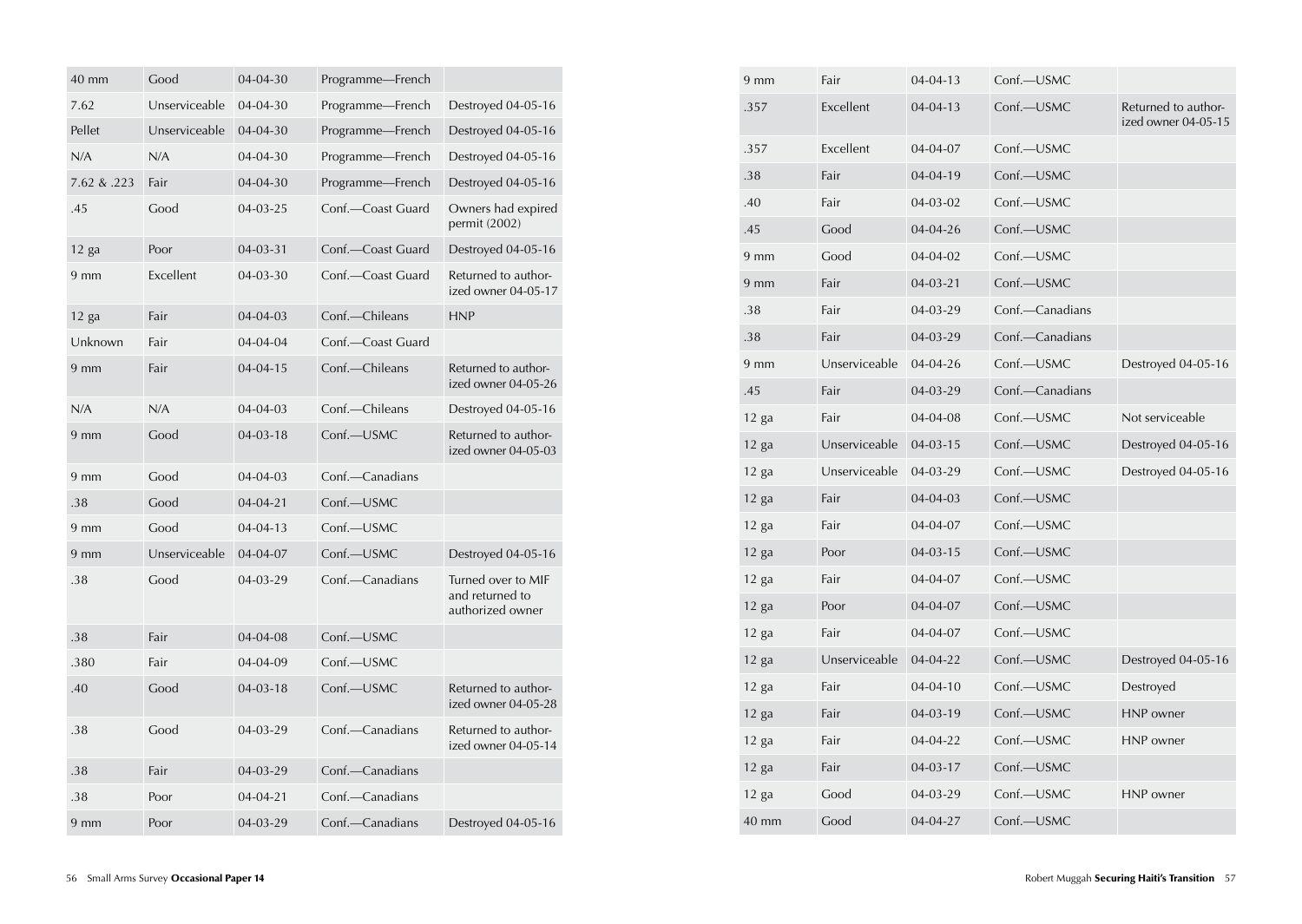| $9 \text{ mm}$  | Unserviceable | 04-03-24       | Conf.-USMC      | Destroyed 04-05-16                                    |
|-----------------|---------------|----------------|-----------------|-------------------------------------------------------|
| 9 <sub>mm</sub> | Unserviceable | 04-04-27       | Conf.-USMC      | Destroyed 04-05-16                                    |
| .30             | Fair          | 04-04-07       | Conf.-USMC      |                                                       |
| 5.56            | Excellent     | $04 - 04 - 26$ | Conf.-USMC      |                                                       |
| 7.62            | Good          | 04-04-27       | Conf.-USMC      |                                                       |
| .38             | Unserviceable | $04 - 05 - 03$ | Conf.-USMC      | Destroyed 04-05-16                                    |
| $9 \text{ mm}$  | Poor          | $04 - 05 - 04$ | Conf.—Canadians | Destroyed 04-05-16                                    |
| .38             | Poor          | $04 - 05 - 04$ | Conf.-Canadians | Destroyed 04-05-16                                    |
| .38             | Poor          | $04 - 05 - 04$ | Conf.-Canadians | Destroyed 04-05-16                                    |
| 9 mm & .38      | Poor          | 04-05-04       | Conf.—Canadians | Destroyed 04-05-16                                    |
| $12$ ga         | Fair          | $04 - 05 - 07$ | Conf.-Canadians |                                                       |
| .22             | Unserviceable | 04-05-07       | Conf.-Canadians | Destroyed 04-05-16                                    |
| 9 <sub>mm</sub> | Fair          | $04 - 05 - 07$ | Conf.—Canadians |                                                       |
| .38             | Unserviceable | 04-05-07       | Conf.-Canadians | Destroyed 04-05-16                                    |
| 410 ga          | Unserviceable | 04-05-07       | Conf.—Canadians | Destroyed 04-05-16                                    |
| Pellet          | Fair          | 04-05-07       | Conf.-Canadians | Destroyed 04-05-16                                    |
| $12$ ga         | Fair          | $04 - 05 - 10$ | Conf.-Chileans  |                                                       |
| 9 <sub>mm</sub> | Good          | $04 - 05 - 10$ | Conf.-Chileans  | Holding permit<br>expired and retained<br>by MINUSTAH |
| .38             | Fair          | $04 - 05 - 10$ | Conf.-Chileans  |                                                       |
| $9 \text{ mm}$  | Excellent     | $04 - 05 - 11$ | Conf.—French    |                                                       |
| .45             | Unserviceable | $04 - 05 - 11$ | Conf.—French    | Destroyed 04-05-16                                    |
| $12$ ga         | Fair          | $04 - 05 - 12$ | Conf.-USMC      | Retained by<br><b>MINUSTAH</b>                        |
| $12$ ga         | Fair          | $04 - 05 - 12$ | Conf.-USMC      | Retained by<br><b>MINUSTAH</b>                        |
| $12$ ga         | Fair          | 04-05-12       | Conf.-USMC      | Retained by<br><b>MINUSTAH</b>                        |
| .38             | Fair          | $04 - 05 - 15$ | Conf.-French    |                                                       |
| 9 <sub>mm</sub> | Fair          | $04 - 05 - 20$ | Conf.-Chileans  |                                                       |

| .38             | Good          | 04-05-20       | Conf.-Canadians | Retained by<br><b>MINUSTAH</b>    |
|-----------------|---------------|----------------|-----------------|-----------------------------------|
| .38             | Poor          | $04 - 05 - 20$ | Conf.-Canadians | Retained by<br><b>MINUSTAH</b>    |
| .38             | Excellent     | $04 - 05 - 20$ | Conf.-Canadians |                                   |
| $12$ ga         | Good          | $04 - 05 - 21$ | Conf.-USMC      | Returned to owner                 |
| .22 $long$      | Good          | $04 - 05 - 21$ | Conf.-USMC      | Returned to owner                 |
| $12$ ga         | Good          | $04 - 05 - 21$ | Conf.-USMC      | Returned to owner                 |
| 9 <sub>mm</sub> | Good          | $04 - 05 - 21$ | Conf.-USMC      | Retained by<br><b>MINUSTAH</b>    |
| .380            | Fair          | $04 - 05 - 26$ | Conf.-Chileans  | Retained by<br><b>MINUSTAH</b>    |
| $9 \text{ mm}$  | Fair          | $04 - 05 - 27$ | $Conf$ —USMC    | Retained by<br><b>MINUSTAH</b>    |
| $9 \text{ mm}$  | Fair          | $04 - 05 - 27$ | Conf.-USMC      | Returned to author-<br>ized owner |
| $9 \text{ mm}$  | Good          | $04 - 05 - 29$ | $Conf$ —USMC    |                                   |
| 9 <sub>mm</sub> | Fair          | $04 - 05 - 27$ | Conf.-USMC      |                                   |
| 9 <sub>mm</sub> | Poor          | 04-05-27       | Conf.-USMC      | Retained by<br><b>MINUSTAH</b>    |
| 9 <sub>mm</sub> | Excellent     | $04 - 05 - 31$ | Conf.-USMC      | Retained by<br><b>MINUSTAH</b>    |
| .38             | Unserviceable | 04-05-27       | Conf.-USMC      | Retained by<br><b>MINSUTAH</b>    |
| .38             | Good          | $04 - 05 - 31$ | Conf.-USMC      |                                   |
| $12$ ga         | Fair          | $04 - 05 - 29$ | Conf.-USMC      | Retained by<br><b>MINUSTAH</b>    |
| 5.56            | Fair          | 04-05-27       | Conf.-USMC      | Retained by<br><b>MINUSTAH</b>    |
| 9 <sub>mm</sub> | Good          | $04 - 05 - 27$ | Conf.-USMC      | Retained by<br><b>MINUSTAH</b>    |
| .38             | Good          | $04 - 06 - 01$ | Conf.-USMC      | Returned to HNP                   |
| $12$ ga         | Poor          | $04 - 06 - 01$ | Conf.-USMC      |                                   |
| 12 ga           | Poor          | $04 - 05 - 23$ | Conf.-Canadians |                                   |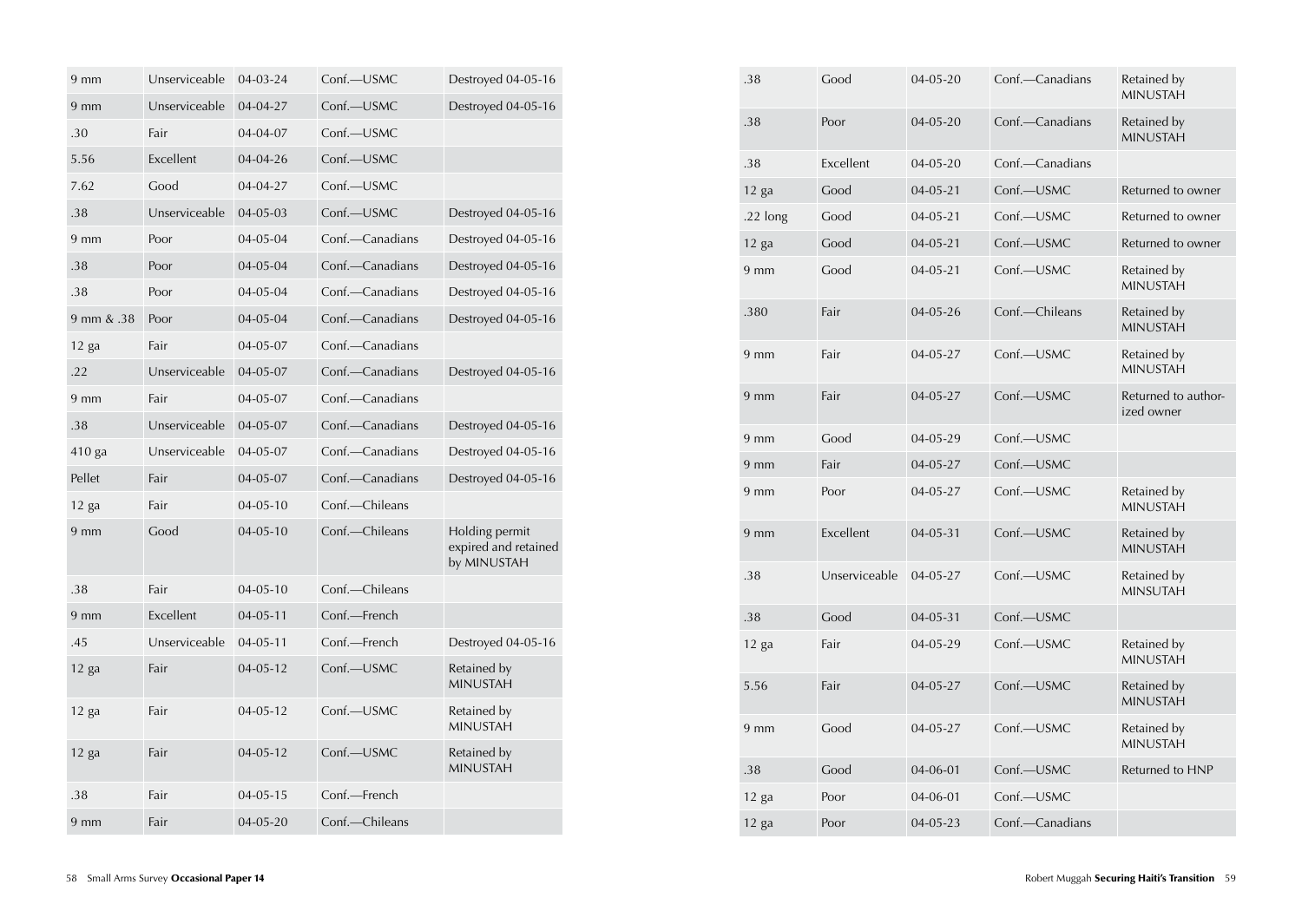| $9 \text{ mm}$ | Fair      | $04 - 05 - 23$ | Conf.—Canadians |                                |
|----------------|-----------|----------------|-----------------|--------------------------------|
| .357           | Good      | $04 - 05 - 25$ | Conf.—Canadians | Retained by<br><b>MINUSTAH</b> |
| $9 \text{ mm}$ | Good      | $04 - 05 - 25$ | Conf.-Canadians | Retained by<br><b>MINUSTAH</b> |
| .38            | Excellent | 04-06-05       | Conf.—Canadians | Returned to HNP                |
| $9 \text{ mm}$ | Good      | 04-06-05       | Conf.—Canadians | Returned to HNP                |
| $9 \text{ mm}$ | Good      | 04-06-05       | Conf.—Canadians |                                |
| $9 \text{ mm}$ | Fair      | 04-06-05       | Conf.—Canadians |                                |
| .223           | Excellent | 04-06-05       | Conf.—Canadians |                                |
| $12$ ga        | Excellent | 04-06-05       | Conf.—Canadians | Retained by<br><b>MINUSTAH</b> |
| 7.62           | Fair      | 04-06-07       | $Conf$ —USMC    | Retained by<br><b>MINUSTAH</b> |
| $9 \text{ mm}$ | Fair      | 04-06-07       | Conf.—French    |                                |

**Source:** MINUSTAH Information Gathering Unit, 200 4–0 5

\* The dates in this column read year–month–day, i.e. 0 4-0 4 - 2 9 = 2 9 April 200 4 *.*

# Annexe 5 MINUSTAH weapons collection and destruction, June-Oct. 2004  $\wedge$ nnexe 5 MINUSTAH weapons collection and destruction, June–Oct. 2004

| Type of weapon       | Serial no. | confisc.<br>Date of | Returned<br>to HNP | Dest./<br>Inop. | to owner | Returned Condition Country |        | <b>Remarks</b>  | Rounds  |
|----------------------|------------|---------------------|--------------------|-----------------|----------|----------------------------|--------|-----------------|---------|
| M14                  |            | 13-Jun-04           | $18$ -Jun-04       |                 |          |                            | Canada | MINUSTAH 13     |         |
| Revolver Special .38 |            | $13$ -Jun-04        | 18-Jun-04          |                 |          |                            | Canada | MINUSTAH 13     |         |
| UZIEWITH 9 mm        |            | $13$ -Jun-04        | $18 - Jun - 04$    |                 |          |                            | Canada | MINUSTAH        | LN,     |
| Remington Spec. 870  |            | $13$ -Jun-04        | $18 - Jun - 04$    |                 |          |                            | Canada | MINUSTAH        |         |
| Smith & Wesson       |            | $13$ -Jun-04        | $18 - Jun - 04$    |                 |          |                            | Canada | MINUSTAH        |         |
| Rugger               |            | 13-Jun-04           | 18-Jun-04          |                 |          |                            | Canada | MINUSTAH        |         |
| Taurus 9 mm          |            | $13$ -Jun-04        | $18 -$ Jun-04      |                 |          |                            | Canada | MINUSTAH        |         |
| Taurus 9 mm          |            | $13$ -Jun-04        | 18-Jun-04          |                 |          |                            | Canada | <b>MINUSTAH</b> | $\circ$ |
| Smith & Wesson       |            | $13$ -Jun-04        | $18 - Jun - 04$    |                 |          |                            | Canada | MINUSTAH        |         |
| Revolver Special .38 |            | $15$ -Jun-04        | 18-Jun-04          |                 |          |                            | Canada | <b>MINUSTAH</b> | LN      |
| Pistol Colt .45      |            | $15$ -Jun-04        | $18$ -Jun-04       |                 |          |                            | Canada | MINUSTAH        |         |
| Pistol Colt.45       |            | $16$ -Jun-04        | $18$ -Jun-04       |                 |          |                            | Canada | MINUSTAH 12     |         |
| Revolver Special .38 |            | $16$ -Jun-04        | 18-Jun-04          |                 |          |                            | Canada | <b>MINUSTAH</b> | LŊ      |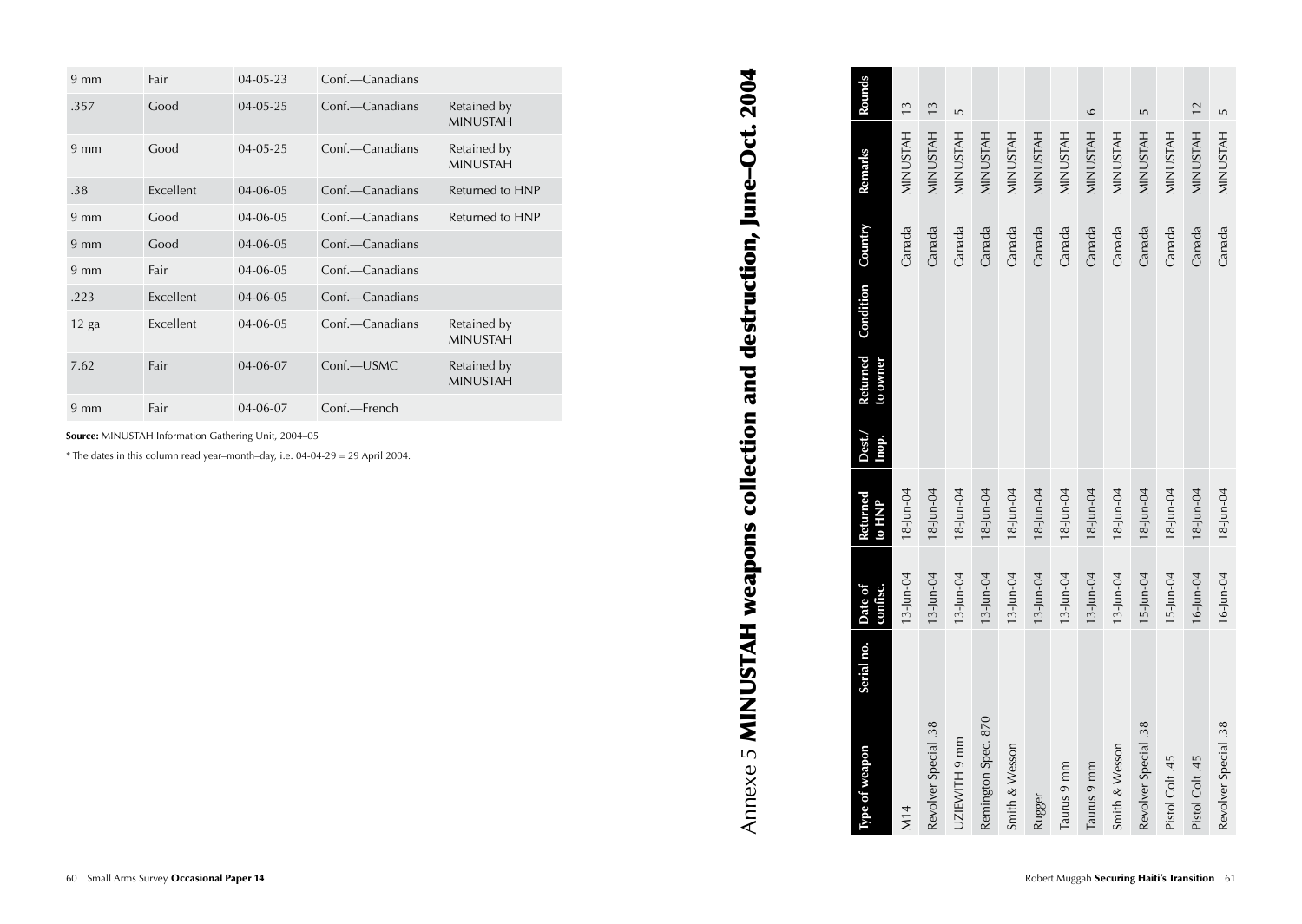| MINUSTAH     | 30<br>MINUSTAH | MINUSTAH             | MINUSTAH        | MINUSTAH        | <b>MINUSTAH</b> | 60<br>MINUSTAH | 4<br>MINUSTAH        | $\circ$<br>MINUSTAH  | $\circ$<br>MINUSTAH  | $\circ$<br>MINUSTAH  | MINUSTAH 12       | MINUSTAH        | MINUSTAH 12    | <b>MINUSTAH</b>    | MINUSTAH        | MINUSTAH           | <b>MINUSTAH</b>    |                     |
|--------------|----------------|----------------------|-----------------|-----------------|-----------------|----------------|----------------------|----------------------|----------------------|----------------------|-------------------|-----------------|----------------|--------------------|-----------------|--------------------|--------------------|---------------------|
| Canada       | Canada         | Canada               | Canada          | Canada          | Canada          | Canada         | Canada               | Canada               | Canada               | Canada               | Canada            | Canada          | Canada         | Canada             | Canada          | Canada             | Canada             | MINUSTAH<br>Canada  |
|              |                |                      |                 |                 |                 |                |                      |                      |                      |                      |                   |                 |                |                    |                 |                    |                    |                     |
| $17$ -Jun-04 | $17$ -Jun-04   | $17$ -Jun-04         |                 |                 |                 |                |                      |                      |                      |                      |                   |                 |                |                    |                 |                    |                    |                     |
|              |                |                      |                 |                 |                 |                |                      |                      |                      |                      |                   |                 |                |                    |                 |                    |                    |                     |
|              |                |                      | $18 - Jun - 04$ | $18 - Jun - 04$ | $18 - Jun - 04$ | 18-Jun-04      | $18 - Jun - 04$      | $18$ -Jun-04         | $18$ -Jun-04         | $18$ -Jun-04         | $18$ -Jun-04      | $23$ -Jun-04    | 24-Jun-04      | $28$ -Jun-04       | $28$ -Jun-04    | $28$ -Jun-04       | $28$ -Jun-04       | 30-Jun-04           |
| 16-Jun-04    | 16-Jun-04      | $16$ -Jun-04         | 16-Jun-04       | $16$ -Jun-04    | 16-Jun-04       | 16-Jun-04      | 16-Jun-04            | 16-Jun-04            | 16-Jun-04            | 16-Jun-04            | 16-Jun-04         | $17 - Jun - 04$ | 24-Jun-04      | $28$ -Jun-04       | $28 - Jun - 04$ | $28$ -Jun-04       | $28$ -Jun-04       | $28$ -Jun-04        |
|              |                |                      |                 |                 |                 |                |                      |                      |                      |                      |                   |                 |                |                    |                 |                    |                    |                     |
|              |                | Revolver Special .38 |                 |                 |                 |                | Revolver Special .38 | Revolver Special .38 | Revolver Special .38 | Revolver Special .38 | Jenning Nine 9 mm |                 | Smith & Wesson | Smith & Wesson .38 |                 | Smith & Wesson .38 | Smith & Wesson .38 | Smith & Wesson 9 mm |
| Taurus 9 mm  | Magnum .357    |                      | G Block 9 mm    | Taurus 9 mm     | M14             | $T - 65$       |                      |                      |                      |                      |                   | Pistol 9 mm     |                |                    | M16             |                    |                    |                     |

| Gage shotgun Cl 12         |                      |                 |               |                 |                 |          |        |                                 |          |
|----------------------------|----------------------|-----------------|---------------|-----------------|-----------------|----------|--------|---------------------------------|----------|
|                            |                      | $2 -$ Jul-04    |               | $2 -$ Jul-04    |                 |          | Canada | MINUSTAH                        |          |
|                            |                      | $2 -$ Jul-04    | 29-Jul-04     |                 |                 |          | Canada | MINUSTAH                        |          |
|                            |                      | $8 -  u  - 04$  | 29-Jul-04     |                 |                 |          | Canada | MINUSTAH                        |          |
|                            |                      | $9 -  u  - 04$  | $9 -$ Jul-04  |                 |                 |          | Canada | MINUSTAH                        |          |
|                            |                      | $10 -  u  - 04$ | 29-Jul-04     |                 |                 |          | Canada | MINUSTAH 17                     |          |
|                            |                      | $11$ -Jul-04    |               | $29$ -Jul-04    |                 |          | Canada | MINUSTAH/<br>ammo               |          |
|                            |                      | $11$ -Jul-04    |               | $29$ -Jul-04    |                 |          | Canada | MINUSTAH/<br>ammo               |          |
|                            |                      | 11-Jul-04       | $29$ -Jul-04  |                 |                 |          | Canada | MINUSTAH                        |          |
|                            | $3 - 658 -$<br>482-4 | 14-Jul-04       |               | 14-Jul-04       |                 |          | Chile  | MINUSTAH;<br>holes in<br>barrel |          |
|                            |                      | $15 -$ Jul-04   |               | $19 -  u  - 04$ |                 |          | Canada | MINUSTAH/ 25<br>ammo            |          |
|                            |                      | $15 -$ Jul-04   | $29 -$ Jul-04 |                 |                 |          | Canada | MINUSTAH                        | $\infty$ |
|                            |                      | $15 - Ju - 04$  |               |                 | $16 -  u  - 04$ |          | Canada | MINUSTAH                        |          |
|                            |                      | $15 - Ju - 04$  |               |                 | $19 -  u  - 04$ |          | Canada | MINUSTAH                        | 633      |
|                            |                      | $18 - Ju - 04$  | $22$ -Jul-04  |                 |                 |          | Canada | MINUSTAH                        |          |
|                            |                      | $21 -$ Jul-04   | 26-Jul-04     |                 |                 |          | Canada | MINUSTAH                        | LŊ       |
| Sub-machine Uzi 9 mm 67695 |                      | 2-Aug-04        |               | 3-Aug-04        |                 | Unusable | Chile  | MINUSTAH                        | 53       |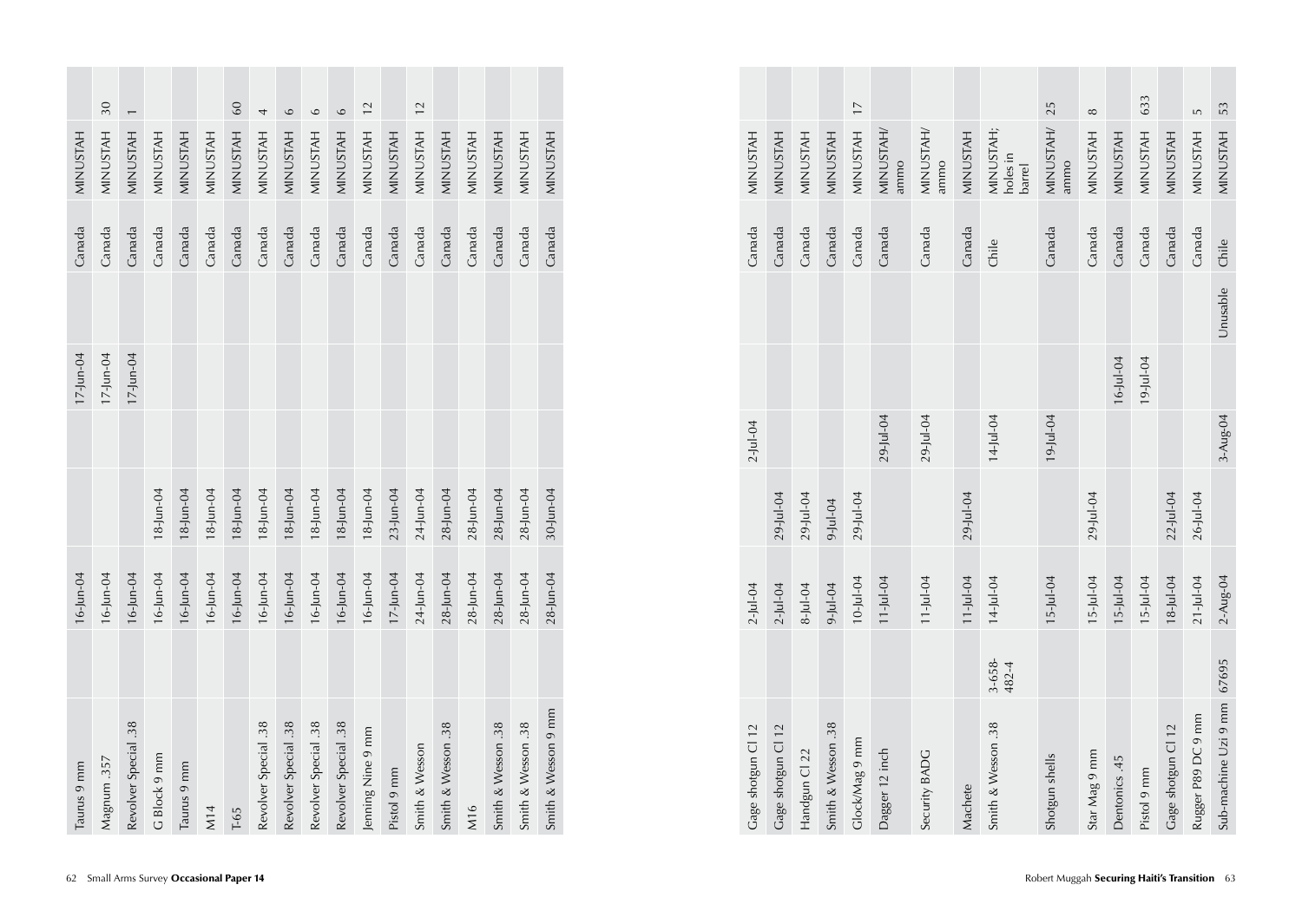| $\overline{a}$            |                           |                           |                           |                           |                              |                           |                           |                           |                           |                                         |                           |
|---------------------------|---------------------------|---------------------------|---------------------------|---------------------------|------------------------------|---------------------------|---------------------------|---------------------------|---------------------------|-----------------------------------------|---------------------------|
| MINUSTAH/<br>stored depot | MINUSTAH/<br>stored depot | MINUSTAH/<br>stored depot | MINUSTAH/<br>stored depot | MINUSTAH/<br>stored depot | MINUSTAH/ 53<br>stored depot | MINUSTAH/<br>stored depot | MINUSTAH/<br>stored depot | MINUSTAH/<br>stored depot | MINUSTAH/<br>stored depot | stored depot tridge<br>MINUSTAH/ 1 car- | MINUSTAH/<br>stored depot |
| Chile                     | Chile                     | Argentina                 | Argentina                 | Argentina                 | Chile                        | Chile                     | Chile                     | Chile                     | Chile                     | Chile                                   | Chile                     |
| Good                      | Good                      |                           |                           | Bad                       | Good                         | Regular                   | Bad                       | Bad                       | Regular                   | Regular                                 | Bad                       |
|                           |                           |                           |                           |                           |                              |                           |                           |                           |                           |                                         |                           |
|                           |                           |                           |                           |                           |                              |                           |                           |                           |                           |                                         |                           |
|                           |                           |                           |                           |                           |                              |                           |                           |                           |                           |                                         |                           |
| 7-Aug-04                  | 7-Aug-04                  | 14-Aug-04                 | $2-$ Sep-04               | 7-Sep-04                  | 15-Sep-04                    | $16-5ep-04$               | 16-Sep-04                 |                           | $16 - \text{Sep-04}$      | $16 - \text{Sep-04}$                    | 16-Sep-04                 |
|                           |                           |                           |                           | Home-<br>made             |                              | 324942                    | SSM                       | 36222296 16-Sep-04        | K827849                   |                                         | S/N                       |
| $\overline{\mathbf{z}}$   | Pistol Colt .45           | Pistol 9 mm               | Revolver Special .38      | Shotgun 12.7 mm           | Sub-machine Uzi 9 mm 67586   | M16A2                     | $\overline{\mathsf{x}}$   | $\overline{z}$            | Mossberg shotgun          | Sub-machine Uzi 9 mm 67038              | Pistol semi-automat.      |

| MINUSTAH/<br>stored depot | MINUSTAH/<br>stored depot | MINUSTAH/ 9<br>stored depot | MINUSTAH/ 7<br>stored depot | MINUSTAH/ 1,069<br>stored depot | MINUSTAH/ 6<br>stored depot |  |
|---------------------------|---------------------------|-----------------------------|-----------------------------|---------------------------------|-----------------------------|--|
| Chile                     | Chile                     | <b>Brazil</b>               | <b>Brazil</b>               |                                 | Brazil                      |  |
| Regular                   | Bad                       | Good                        | Good                        | Good, new Brazil                | Good                        |  |
|                           |                           |                             |                             |                                 |                             |  |
|                           |                           |                             |                             |                                 |                             |  |
|                           |                           |                             |                             |                                 |                             |  |
| 23739326 16-Sep-04        | 16-Sep-04                 | BCV 656 26-Sep-04           | 26-Sep-04                   | $2 - Oct - 04$                  | 5-Oct-04                    |  |
|                           | SSM                       |                             | DH 725                      | 108335                          | FPP100                      |  |
| Rifle Clenfield .22       | Rifle 7.62                | Pistol 9 mm G Bl.           | Pistol 9 mm G Bl.           | T-65; 5.56 mm                   | Pistol G Block .40          |  |

Source: MINUSTAH Information Gathering Unit, 2004-05 **Source:** MINUSTAH Information Gathering Unit, 2004–05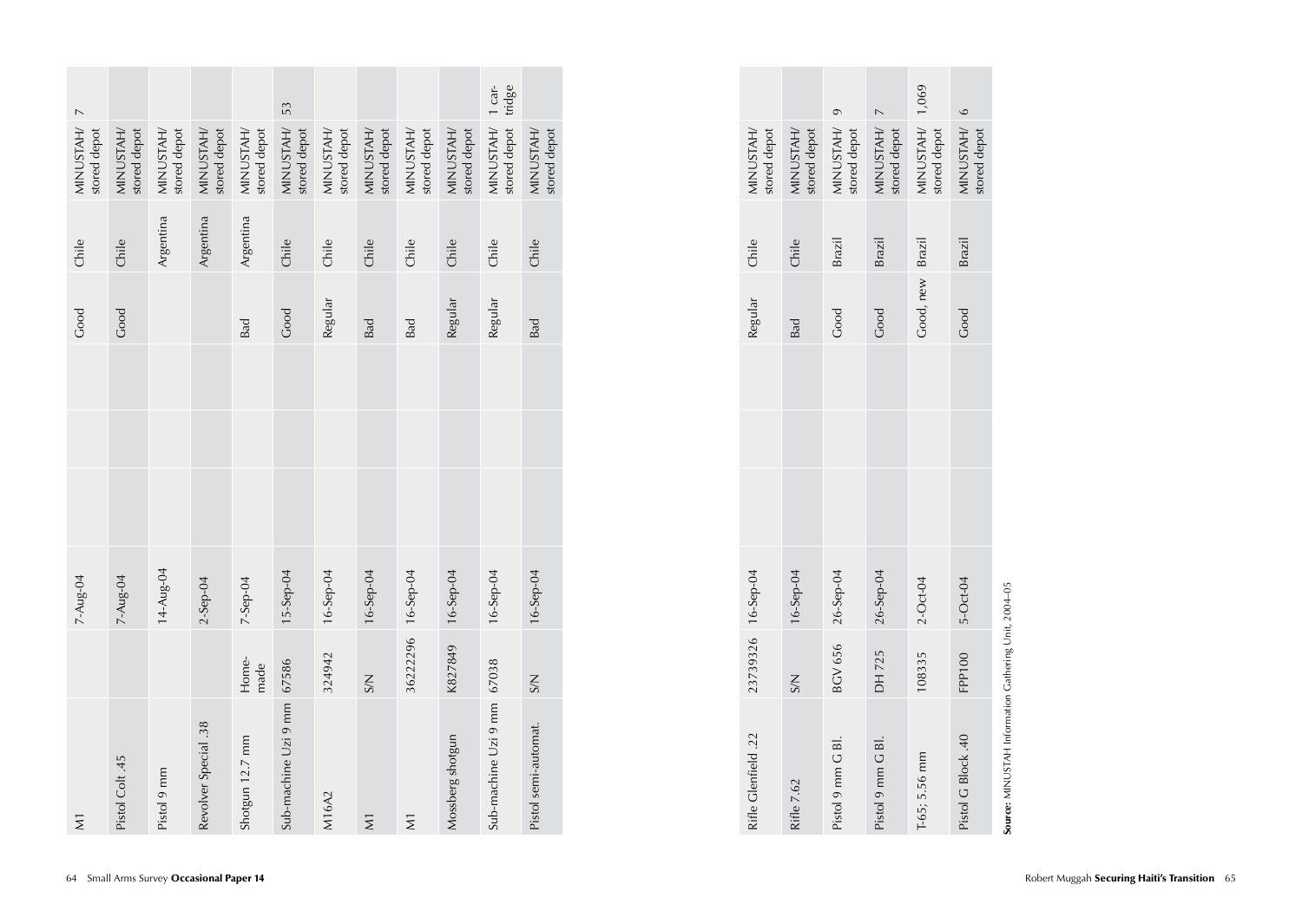### Annexe 6 Prison population, 30 September 2004

|                | Prison           | <b>Total</b> (men<br>and male<br>youths) | <b>Total (women</b><br>and female<br>youths) | Grand<br>total   | <b>Total</b><br>anticipated | <b>Total</b><br>condemned |
|----------------|------------------|------------------------------------------|----------------------------------------------|------------------|-----------------------------|---------------------------|
| $\mathbf{1}$   | Anse-à-Veau      | 39                                       | 3                                            | 42               | 35                          | $\overline{7}$            |
| $\sqrt{2}$     | Aquin            | $\boldsymbol{0}$                         | $\mathbf{0}$                                 | $\boldsymbol{0}$ | $\boldsymbol{0}$            | $\mathbf 0$               |
| 3              | Arcahaie         | $\overline{0}$                           | $\overline{0}$                               | $\overline{0}$   | $\boldsymbol{0}$            | $\overline{0}$            |
| $\overline{4}$ | Cap Haitien      | 99                                       | $\boldsymbol{7}$                             | 106              | 103                         | 3                         |
| 5              | Carrefour        | $\mathbf{0}$                             | $\mathbf{0}$                                 | $\overline{0}$   | $\mathbf{0}$                | $\overline{0}$            |
| 6              | Cayes (Les)      | 70                                       | $\overline{4}$                               | 75               | 68                          | $\overline{7}$            |
| 7              | Coteaux          | 12                                       | $\overline{0}$                               | 12               | 12                          | $\overline{0}$            |
| 8              | Delmas           | 39                                       | $\overline{0}$                               | 41               | 39                          | $\overline{2}$            |
| 9              | Fort Liberté     | $\overline{0}$                           | $\mathbf 0$                                  | $\overline{0}$   | $\mathbf{0}$                | $\overline{0}$            |
| 10             | Fort National    | $\mathbf{0}$                             | $\overline{0}$                               | $\overline{0}$   | $\overline{0}$              | $\overline{0}$            |
| 11             | Gonaïves         | $\boldsymbol{0}$                         | $\mathbf{0}$                                 | $\boldsymbol{0}$ | $\boldsymbol{0}$            | $\overline{0}$            |
| 12             | Gran. R. du Nord | 34                                       | $\mathbf{1}$                                 | 35               | 32                          | 3                         |
| 13             | Hinche           | $\overline{0}$                           | $\overline{0}$                               | $\overline{0}$   | $\mathbf{0}$                | $\overline{0}$            |
| 14             | Jacmel           | 87                                       | $\overline{4}$                               | 91               | 81                          | 10                        |
| 15             | Jérémie          | 55                                       | $\mathbf{1}$                                 | 56               | 47                          | 9                         |
| 16             | Mirebalais       | $\overline{0}$                           | $\overline{0}$                               | $\overline{0}$   | $\overline{0}$              | $\overline{0}$            |
| 17             | Pénit. National  | 901                                      | $\mathbf{0}$                                 | 901              | 879                         | 22                        |
| 18             | Pétionville      | 3                                        | 46                                           | 49               | 47                          | $\overline{2}$            |
| 19             | Petit Goâve      | $\boldsymbol{0}$                         | $\boldsymbol{0}$                             | $\boldsymbol{0}$ | $\mathbf{0}$                | $\mathbf 0$               |
| 20             | Port-de-Paix     | $\mathbf{0}$                             | $\overline{0}$                               | $\overline{0}$   | $\mathbf{0}$                | $\overline{0}$            |
| 21             | Saint Marc       | 92                                       | 3                                            | 95               | 79                          | 16                        |
|                | <b>Total</b>     | 1,431                                    | 69                                           | 1,503            | 1,422                       | 81                        |

**Source:** ICRC 2004

### **Endnotes**

- 1 There have been a number of tense exhanges between representatives of MINUSTAH and the Haitian Interim Government since early 2004. For example, in February 2005, former Minister of Justice, Bernard Gousse, argued that the 'limits placed on the police by the UN are illegal and usurp the rights of the Haitian state'. ICG (2005, p. 19) has also noted other instances, such as the Interim Government's refusal to accept MINUSTAH recommendations for the new electoral law, its reluctance to adopt core tenets of disarmament and demobilization as part of its DDR strategy, the continued illegal detention of Lavalas leaders, and the absence of adequate checks and balances over the HNP (ICG, 2005, p. 19).
- 2 According to UN Security Council resolution 698 (August 2004), the Interim Cooperation Framework amounted to USD 1.370 billion, of which USD 446 million had been committed by donors. At a follow-up Donors Conference on Haiti in Washington, DC, the international community pledged some USD 1.085 billion. The latter pledges were re-affirmed at a meeting in Montreal in June 2005. See, for example, CIDA (2005).
- 3 According to UNSC (2005c), 'MINUSTAH was directly targeted on several occasions during the reporting period. Three MINUSTAH soldiers—from Nepal, the Philippines and Sri Lanka—were killed during security operations. In addition, MINUSTAH vehicles carrying civilian staff and contractors were shot at on 25 March and 8 April; one person was lightly injured in the second incident. On 31 March, a soldier was shot at while guarding the future MINUSTAH headquarters; he was not injured. There have been subsequent shootings at the building. National police officers have been targeted on numerous occasions and, according to the Director General of the HNP, 45 police officers have been killed in the past year.'
- 4 Although a 'national dialogue' is widely perceived to be a priority by the Interim Government, Haitian civil society, and the international community, its likely shape and process remain unclear. A recent UN Secretary-General report outlines recent developments as follows: 'On 7 April, the interim President, Boniface Alexandre, launched a "national dialogue" which, as outlined in a presidential decree, is intended to conclude a "pact for living together" following a broad and inclusive process beginning before the elections. In the short run, the dialogue would aim to create an environment conducive to the holding of elections and to ensure that the country could be properly governed following the elections. In the long run, the dialogue aims to develop a clear vision for national development and to reinforce mechanisms for good governance. The decree stipulates that a 12-member preparatory commission, composed of religious leaders, political figures, representatives of civil society and the executive, would assist the interim President in establishing institutions that would lead the national dialogue. There is, however, no indication from the Haitian authorities when those bodies will start functioning.' See, for example, UNSC (2005c).
- 5 Such a baseline survey could review the numbers and types of weapons in circulation, the types of weapons held by specific groups, the dynamics of local markets for weaponry, price shifts, the incidence of armed violence, the incidence of displacement, and the effects of small arms on rural livelihoods and supply routes. What is more, efforts should be devoted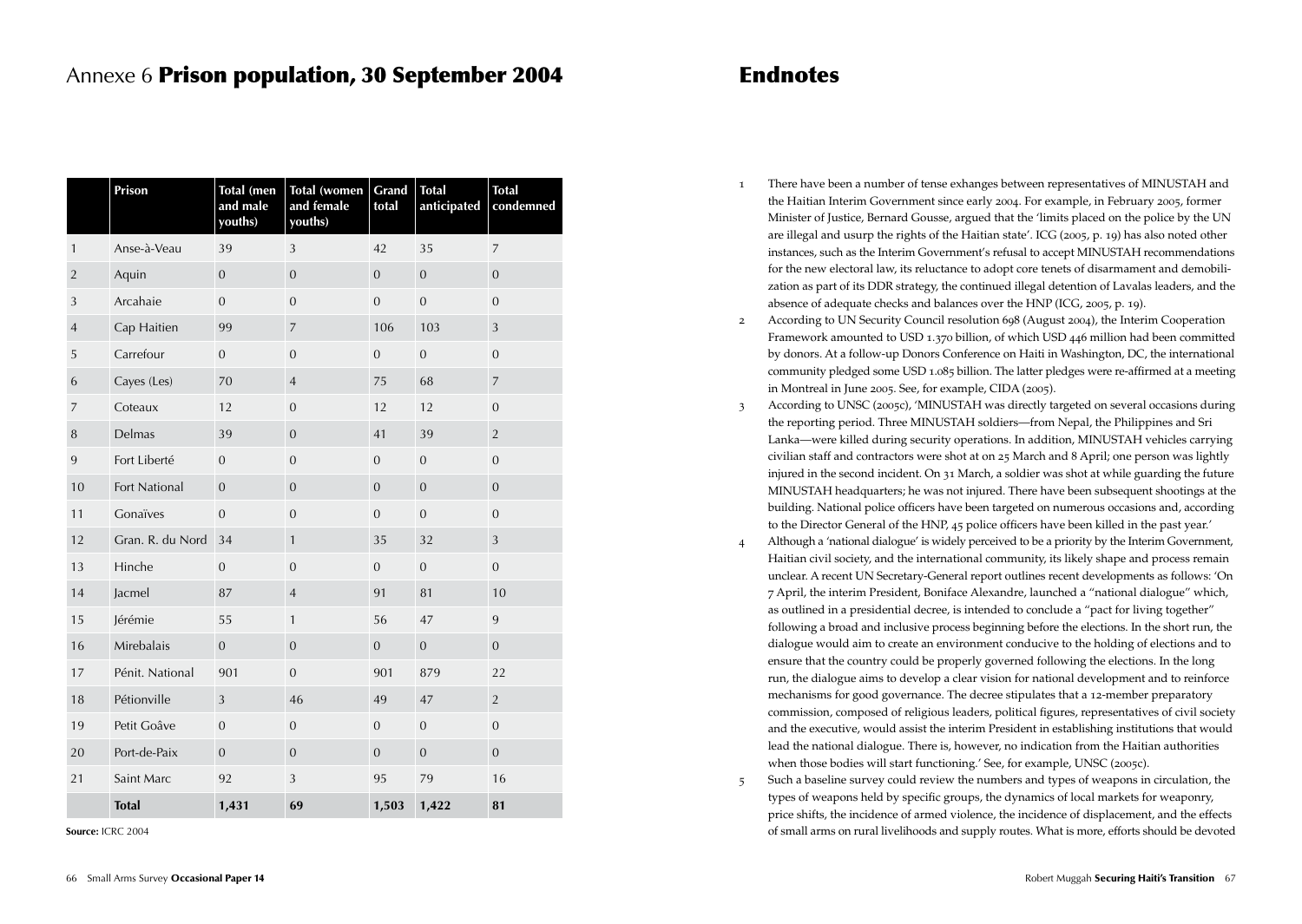to appraising the local and differentiated 'histories' of conflict; the nature of localized trauma; the organization (command and control) of armed groups and how they operate; women's attitudes towards men carrying weapons; the family, socio-economic, and educational profile of members of armed groups (and their dependents); the presence of deportees and ex-prisoners; the presence of children; and possible incentives for disarmament. Ideally, the survey would be longitudinal so as to allow comparisons across time and space.

- 6 As part of the above-mentioned assessment, an effort should be made to map out local NGOs and comunity-based organizations that could support DDR, religious leaders, trusted authority figures, and impartial journalists.
- 7 The World Bank accords 'post-conflict' status according to a standardized assessment of various indicators, e.g. number of violent deaths (aggregate), numbers of displaced persons, and level of economic destruction. Due to its persistent arrears to the World Bank, conventional loan and grant mechanisms were unavailable to Haiti. The Post-Conflict Unit was regarded as a possible vehicle for transferring resources in early 2004, though no resources were ultimately made available. For World Bank guidelines, see for example World Bank  $(1998)$ .
- 8 On 31 September 1991, newly elected President Aristide was overthrown in a coup headed by Lieutenant-General Raoul Cédras. On 11 October 1991, the UN General Assembly adopted Resolution 46/7, which condemned the illegal replacement of President Aristide. Following considerable engagement by the OAS, an International Civilian Mission in Haiti (MICIVIH) was approved in Resolution 47/20B on 20 April 1993, with deployment taking place in March. A UN Mission in Haiti (UNMIH) was set up shortly thereafter by the UN Security Council (Resolution 867) to begin reform of the police and army in September 1993. Because advance missions were unable to deploy effectively, the UNSC issued a statement on 11 October 2003 and reiterated that serious and consistent non-compliance would lead to the reinstatement of previously established arms and oil embargoes. MICIVIH, UNMIH, and other staff were evacuated in November 1993 and sanctions were reimposed. By June 1994, the Security Council reported no progress on implementation of the Governors Islands Agreement. The UNSC adopted Resolution 940 on 31 July 1994, which authorized the use of 'all necessary means' to return the legitimate government of President Aristide to power in Haiti. Following the agreement between US representatives and then president Cédras on the 'permissive entry of US forces', 20,000 US troops participated in the military intervention in Haiti as part of the Multinational Force of Operation Uphold Democracy. See Muggah (2005a) for a review of various UN missions since the early 1990s.
- 9 Chapter VII of the Charter empowers the Security Council to identify the existence of a threat to the peace, breach of the peace, or act of aggression, and to take measures to maintain or restore international peace and security. Security Council decisions under Chapter VII are binding on all UN member states.
- 10 By mid-February 2005, MINUSTAH registered more than 5,991 military personnel from Argentina, Brazil, Chile, Ecuador, Guatemala, Morocco, Nepal, Peru, Philippines, Spain, Sri Lanka, and Uruguay, as well as 1,398 police from Canada, China, Jordan, Nepal, Pakistan, and 29 other countries, including various African countries. The Security Council authorized 6,700 troops and 1,622 civilian police. See UNSC (2004e).
- 11 A budget for USD 379 million for May 2004–June 2005 was submitted to the General Assembly —though the total cost for the two-year operation was originally expected to rise above USD 1.3 billion. See, for example, UNSC (2004c).
- 12 The CCI was developed over a six-week period by some 300 technicians and consultants, 200 of whom came from institutions such as USAID and the World Bank, while the rest were mainly government cadres.
- 13 According to the UNSC (2005c): ' . . . as of March 2005 disbursements amounted to only \$266 million. Seventy-two per cent of the disbursements were made in support of access to basic services, economic governance and institutional development; 22 per cent were allocated to political governance, national dialogue and economic recovery; and 6 per cent were allocated for budgetary aid, arrears and unallocated funds.'
- 14 See, for example, the *Economist* (2005) and CIDA (2005).
- 15 According to Kovats-Bernat (forthcoming): 'Haiti's profound economic crisis is ultimately linked to the collapse of the agricultural sector which began in earnest in the 1980s, and has since resulted in a continuous mass exodus of rural peasants into the capital. Subsequent urban overpopulation has in turn led to a critical impact on people's access to basic needs for survival. It has also led to a very particular construction of urban space amid social instability in Port-au-Prince. The capital's chaotic terrain contributes significantly to the civil perception of the city and its streets as lawless . . . by their very nature and utility [these streets] form spaces of contest and inform customs of conflict among those who use and live on them.' See also Muggah (2005b) for a review of governance and the economic situation.
- 16 For details, see the Corruption Perceptions Index 2004,

<http://www.transparency.org/pressreleases\_archive/2004/2004.10.20.cpi.en.html>.

- 17 Haiti is ranked 153 out of 177 countries; it is thus in the 'low' human development category (CIDA, 2004).
- 18 Due in part to de facto economic embargoes against the country since 2000, lending agencies have suspended many programmes that had been previously approved.The effects of the economic embargoes are well known and documented elsewhere (see UNDP, 2004a; Gibbons, 1999). It is clear that with US leadership, France, the EU, the IADB, and the World Bank refrained from providing funds to the Haitian government. Some USD 150 million were withheld from the Haitian government in 2001, despite being formally budgeted by the international community.
- 19 Private remittances are estimated to have increased from USD 256 million in 1997 to USD 931 million in 2001 and are estimated over the past decade at culmulatively USD 4 billion (ICG, 2004).
- 20 Between 2,000 and 3,000 people are estimated to have died as a result of massive flooding in northern Haiti following rains unleashed by hurricanes in September 2004. Since the flooding, the The World Food Programme (WFP) has distributed more than 1,700 tonnes of food, mainly in the Gonaïves region, where 200,000 people were left homeless. Stocks held by other aid agencies such as Care International were relatively low. WFP was feeding more than 500,000 Haitians prior to the disaster, and supplied rations to over 100,000 for five months.
- 21 FADH was led by General Raoul Cédras as commander-in-chief before its disbandment in the mid-1990s (AI, 2004a; 2004b).
- 22 In 1994, the FADH reportedly consisted of a military and a police force, though the distinction was regarded as purely formal, since both acted as internal security forces. There were concerted attempts to separate the two as stipulated in the 1987 Constitution (ICG, 2005).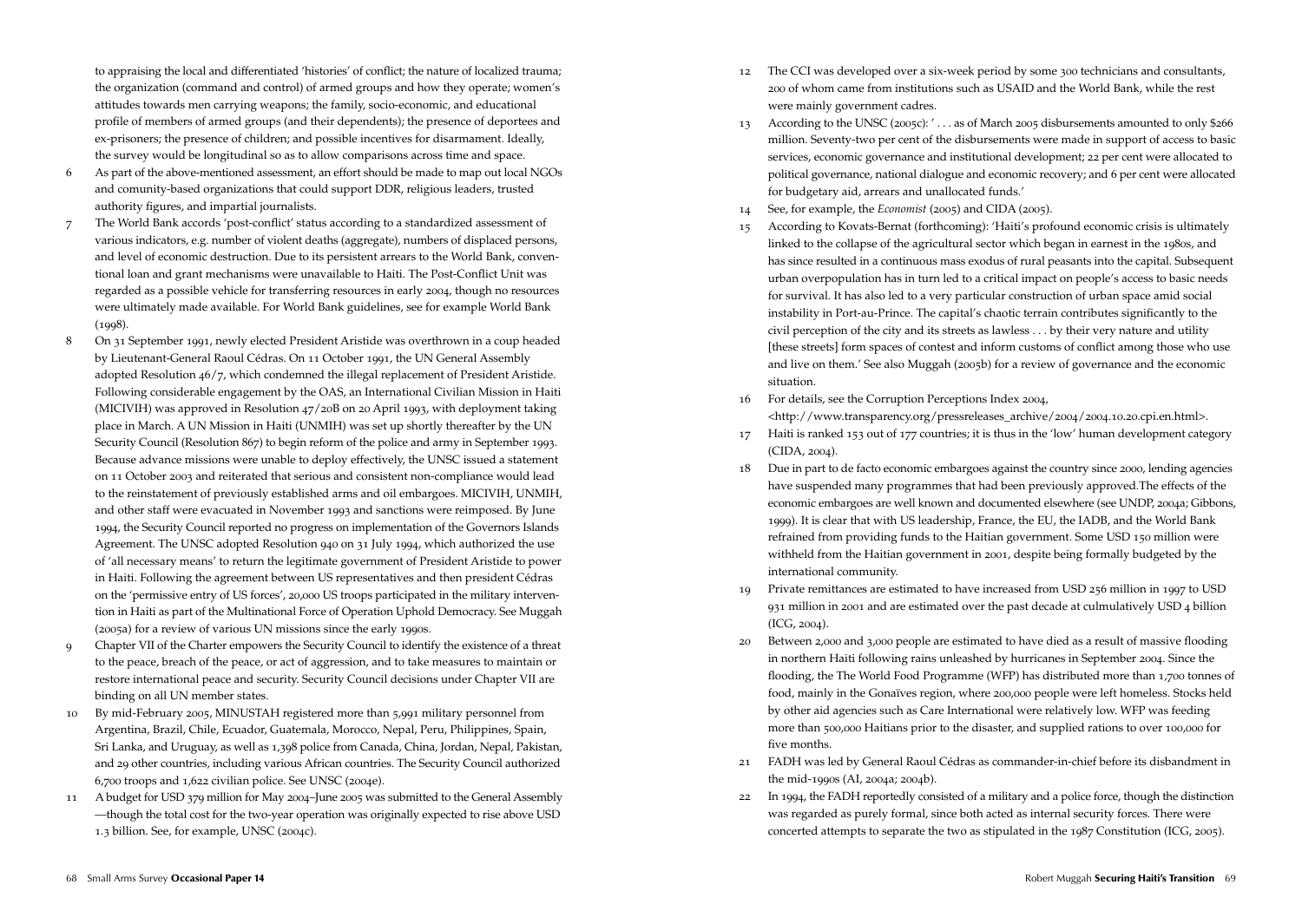- 23 The *chefs de sections* were disarmed and placed under civilian authority by Aristide in 1994 but reinstated after the coup. It is worth recalling some of the history of the National Police. According to Kovats-Bernat (forthcoming), within the ranks of state police forces are a number of quasi-military units trained and armed as distinct factions, with each answering to a distinct bureaucratic hierarchy. Indeed, 'Haiti's Anti-Gang Services (Service anti-gang, SAG) offers a good example. SAG is technically a sub-unit of the National Police infrastructure, but it has always operated with a certain degree of autonomy from them. SAG in fact precedes the National Police in origin by at least seven decades. It is a descendant of the Bureau of Criminal Intelligence and Identification (Bureau de recherche et d'identification des criminels, BRIC), formed in 1921, in order to institutionalize the state's domestic intelligence efforts . . . As a military police unit and therefore under the direction of the Haitian Army, BRIC nonetheless operated almost completely outside the bounds of the army hierarchy, answering directly to the highest echelons of government. Under the Duvalier dictatorship, the unit's name was formally changed to the Anti-Gang Investigation and Intelligence Service (Service d'investigation et de recherche anti-gang). In 1986, Anti-Gang was divested of some of its intelligence responsibilities when the Ministry of the Interior created the National Intelligence Service (Service d'intelligence national) in order to take jurisdiction over domestic intelligence efforts, which mostly amounted to surveillance and harassment of anti-Duvalierist elements. Anti-Gang continued to be housed in the headquarters of the military police until the army's dissolution in 1995, when the unit became a demobilized state paramilitary force, its offices and detention center relocated to its present headquarters in the Port-au-Prince central police precinct. In November 1994, Parliament passed a law creating the HNP in anticipation of the dissolution of FADH. In early 1995, along with the establishment of a Code of Conduct and an Office of Inspector-General, an Interim Public Security Force (IPSF) was formed and composed largely of former soldiers and refugees from rapid-training camps at the U.S. naval base at Guantanamo Bay in Cuba. Its mission was to quickly establish and maintain civil security and order as the country demobilized the army and until the first contingent of regular HNP officers could be trained and deployed. As police officers successively graduated the four-month training course at the National Police Academy (Académie Nationale de Police) in Pétionville, individual IPSF officers were steadily deactivated from service until the HNP's ranks were sufficiently filled for the complete dissolution of the interim force by presidential decree in December 1995. Over the course of their demobilization, IPSF officers were absorbed into a range of newly created, specialized security units, among them the Palace Guard (Unité de sécurité générale du Palais National)—which together with the Presidential Guard was originally composed of over 450 former soldiers—and the Ministerial Security Corps (Corps de sécurité ministérielle) whose commanding officers until fairly recently were all former military personnel. The remaining 1,598 IPSF officers were incorporated into the HNP, over 600 of whom were former FADH soldiers' (OAS, 1997). 24 FRAPH has been described as a paramilitary group organized to coerce civilians: 'its
- weapons are small and dispersed, essentially one per killer' (Nairn, 1996). Kovats-Bernat (forthcoming) notes that HNP paramilitaries have been deployed against the *zenglendo* gangs, but that few operations have had much of an impact due in part to the fragmented nature of *zenglendo*s. Its source of revenue is hotly debated: 'Emmanuel Constant, leader of FRAPH, is widely alleged, and himself claims, to have been in the pay of the CIA during

the early 1990s. Emmanuel Constant currently resides in the USA' (AI, 2004b; 2004c). Alleged shipments of arms between the CIA, US Special Forces, and FRAPH have been documented since the mid-1990s. See, for example, Kidder (1995).

- 25 See, for example, Mlade (2004) for a recent overview of the disarmament issue in Haiti.
- 26 Interview with Frank Skzryerbak, November 2004.
- 27 This finding echoes a study undertaken in 1996 by Neil O'Connor, who found during interviews with the former deputy director of the Investigative Group and the former police commissioner of the Multinational Police Observer Group in Haiti that there 'are not as many weapons in Haiti as many would believe and that the crime rate is actually quite low' (O'Connor, 1996).
- 28 Indeed, recent reports suggesting a US transfer of weapons to HNP officers indicate that the number of weapons may have risen (see Table 2).
- 29 Previous efforts to reduce the number of armed gangs and criminal groups in the capital have achieved limited success. In the Cité de Soleil slum, for example, there were more than 30 'organized criminal gangs' operating in 2000. Following the launch of Operation Zero Tolerance by the HNP in 2001, these were alleged to have been reduced by more than half.
- 30 It should be noted that the expression *'chimères'* is often invoked by representatives of the elite and the Interim Government as a convenient catch-all including those calling for the physical restoration of President Aristide to power, as well as otherwise peaceful demonstrators who are regularly attacked by the HNP.
- 31 Kovats-Bernat (forthcoming) notes that 'the word [zenglendo] was originally used to describe the extrajudicial crimes of soldiers of the Haitian army [and] has since expanded in meaning to include any form of excessive street violence, criminal or otherwise. This lexical transformation blurs the lines that differentiate among the political, the criminal, and the cultural. *Zenglendinaj* is rooted in the public imagination as a social fact allegorized to a folkloric menace. The term z*englendo* is a compound of *zenglen* (shards of broken glass) and *do* (back) and was originally used in an old yarn told to children about the *djab*, a demon of Vodou folklore. In the story, the *djab* is described as a malicious trickster, charged with the torment of children. Always seeking ways to lure the young into despair, the *djab*  takes the form of an elder who appeals to a hapless young boy to massage the tired muscles of his back. When the child obliges and begins to rub the back of the elder, the demon transforms itself into *zenglendo*: the muscles of the creature's back ripple into a twisted mess of broken glass, horribly cutting the hands of the boy. The moral of the tale is clear – sometimes those whom we trust can turn on us with malice. During the Cédras regime, *zenglendo* often functioned in loosely organized gangs who received special protections from the military while carrying out civil crimes. Many were off-duty soldiers of the FADH. They were at times actively encouraged in their crime sprees by the army in order to assist in the destabilization of pro-democratic neighborhoods. Occasionally *zenglendo* worked in complicity with neighborhood gangs and strong-arm vigilance brigades (*brigad vigilanz*) to sink whole communities and towns into a state of looting, rape, murder, and plunder. Some *zenglendo* were directly armed by the FADH and carried out intimidations and extrajudicial killings on the army's behalf, earning them the title of *attaché*, proxy gunmen "attached to" the Haitian army.'
- 32 Many of these armed groups are based in Cité de Soleil and Bel Air, but also in wealthy areas such as P**é**tionville.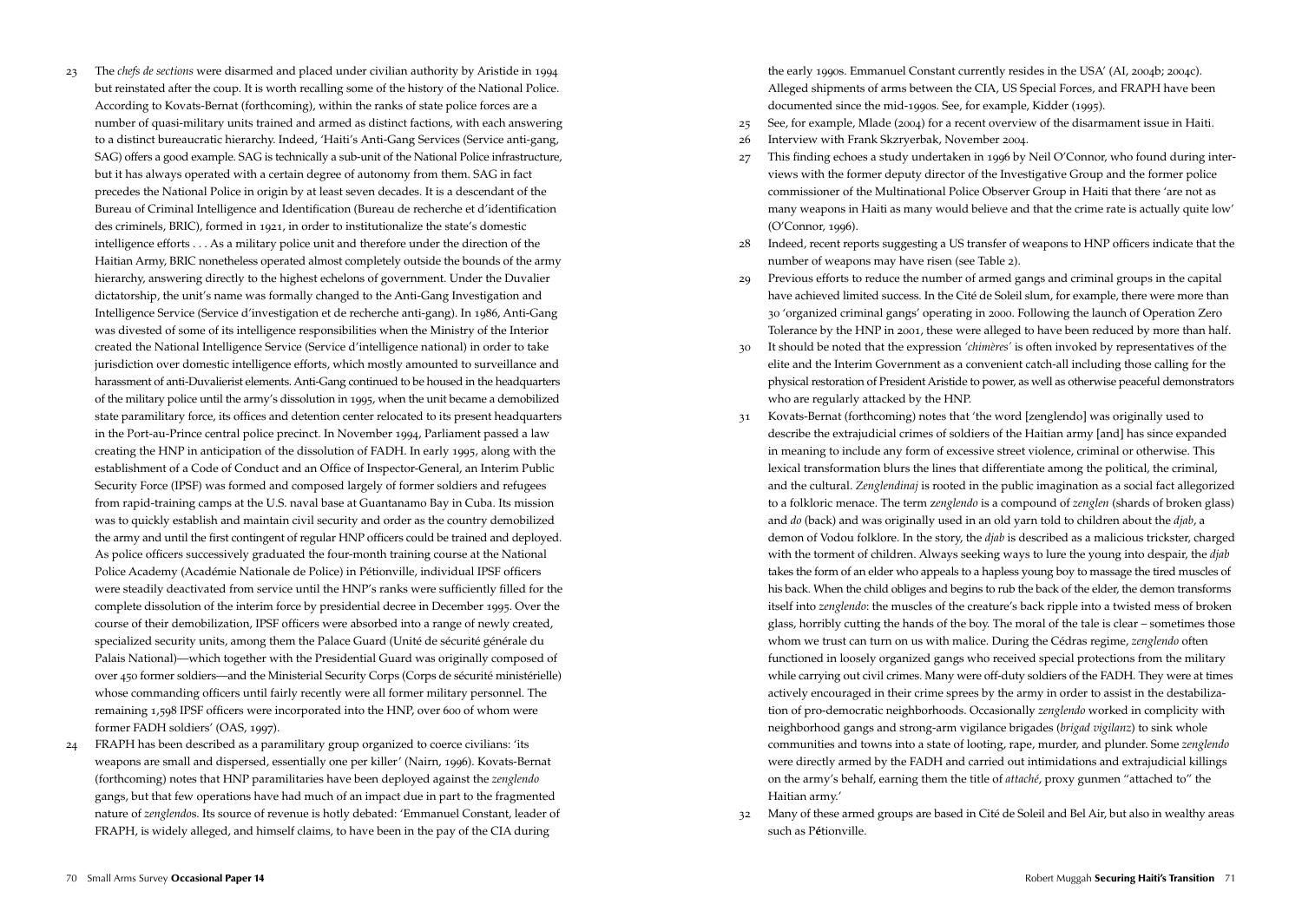- 33 Testimonial evidence indicates that among these groups are members of interim Prime Minister Gerard Latortue's personal security team.
- 34 T-65s are Taiwanese-manufactured assault rifles, similar to AR15 or M16 rifles.
- 35 The CCI observes, however, that 'since the crisis of February 2004 . . . the insurgents apparently obtained firearms from cargo coming from Central and South America (in particular, weapons from the former East Bloc countries, including Kalashnikovs and PKM machine guns). The pro-Lavalas groups reportedly received more than 4,000 firearms directly from government stockpiles (in particular, pistols, revolvers, M1 rifles, and assault rifles') (CCI, 2004, editor's translation).
- 36 Haiti has a strong tradition of metal working, and locally manufactured weapons made of scrap metal, bed springs, cannabilized arms, and other materials are easily produced.
- 37 See, for example, Bergman and Reynolds (2002).
- 38 For a description of successive OAS resolutions on Haiti, go to <http://www.oas.org/ legal/english/dukerev.doc>.
- 39 UNSC Resolution 841 (16 June 1993) introduced a sanctions committee but lifted the embargo shortly after UNSC 861 of 1993. The arms embargo was restored again through UNSC 873 (1993) and finally lifted by UNSC 944 (1994), following the return of President Aristide (UN, 1996).
- 40 See the 1991 US Suspension of Munitions Export Licenses to Haiti (<https://www.pmdtc. org/docs/frnotices/56FR50968.PDF>). Haiti is listed in the 1994 amendment to International Traffic in Arms Regulation (ITAR) 126.1, a US Defense Trade Control that concerns 'Prohibited exports and sales to certain countries' (see <https://www.pmdtc.org/docs/frnotices/ 59FR15624.PDF>). For more information, see the US Department of State Directorate of Defense Trade Controls at <https://www.pmdtc.org/reference.htm#ITAR>. The former Haitian Minister for Justice, Bernard Gousse, requested the embargo be lifted to facilitate the HNP's efforts to contain gang violence. The Haitian government also approached a number of other governments in CARICOM as well as Canada, though with the exception of the alleged US transfer, there is no confirmation that deals were ultimately made. See, for example, <http://www.haiti-info.com>.
- 41 These weapons were transported under the Department of State's authority to transfer excess articles pursuant to section 608 of the Foreign Assistance Act as supplemented by the Special Authority in the International Narcotics Control and Law Enforcement account of the annual Foreign Operations Appropriations Act. Conversations with US State Department officials in May 2005.
- 42 The US was reportedly poised to approve licences to Grifon Inc, which would ultimately provide the firearms to the Haitian National Police. See, for example, the press releases by Congresswoman Barbara Lee of 9 and 28 June 2005 (<http://www.house.gov/lee/press 2005.htm>).
- 43 The invoice reported a transfer of 3,635 M14 rifles, 1,100 Mini Galils, several thousand assorted 0.38 cals, 700 MP5s, and approximately one million assorted rounds of ammunition (valued at USD 6.95 million). Information on the transfer of these weapons by a US-based broker (Roman Associates) was provided to the author by well-placed informants in Portau-Prince in November 2004. According to these same informants, the weapons were already in the country and the Haitian Commissioner of Police claimed needs of only 5,000 0.38 cals, 1,000 9 mm, and 300 M14s, indicating a surplus. Key informants observed that the weapons

were to be provided to the Haitian National Police in a coordinated and controlled fashion, subject to appropriate safeguards, checks, and balances. Though US State Department officials denied these allegations, they did concede that 'during fiscal year 2004, we gave Haiti \$6 million to rebuild the Haitian national police, and we gave Haiti 2,600 used weapons, most of which were handguns. We consulted and notified Congress before doing so, and about 1,000 of these weapons, which are primarily .38 caliber pistols, are being used for training purposes' (Reed, 2005).

- 44 In response, Congresswoman Lee (2005) and others introduced and received House approval for an amendment to the Foreign Operations Appropriations bill, a measure that requires a limitation on all transfers of excess property to Haiti. See Lee's press release of 25 June 2005; see also articles by Lindsay (2005a) and Buncombe (2005a).
- 45 In a private communication dated April 2005, a senior US State Department official described the situation as follows: 'Haiti remains a [ITAR] 126.1 country—on the list of proscribed countries. But, this is a policy, not statutory. Haiti was originally put on the list because of the OAS/UN arms embargoes, which has [*sic*] now been lifted. So, while there is a presumption of denial for exports, yes, a small number of occasions (less than 10) have allowed 126.1 to be lifted. This has been for shipments to police forces in Haiti for training and for them to be up to consistent levels of weapons. Decisions are not made to sell lower than at the Deputy Assistant Secretary level, and sales are made based on what the Haitians want and what we think they need (INL [Bureau for International Narcotics and Law Enforcement Affairs] has been very involved in training of the police force and while the weapons don't come from nor are they funded by INL, they do weigh in on what's needed). Each sale undergoes immense inter-agency review and proceeds with the utmost caution.'
- 46 See, for example, <http://www.osce.org/documents/fsc/1993/11/460\_en.pdf>.
- 47 See, for example, <http://www.osce.org/documents/sg/2000/11/673\_en.pdf>.
- 48 Consult the *Small Arms Survey* (<http://www.smallarmssurvey.org>, editions 2001–04) and <http://www.nisat.org> for a complete review of the EU Code of Conduct.
- 49 See, for example, <http://www.wassenaar.org/docs/best\_practice\_salw.htm>.
- 50 FADH combatants are reportedly armed with US-made M1 and M14 rifles provided to Haiti in the 1980s. M1s and M14s were also provided to the Artibonite Resistance Front, formerly known as Aristide's loyal Cannibal Army. See, for example, Mustafa (2004).
- 51 It should be stressed, however, that the US does not consider non-combat shotguns to be 'defense material'. Nevertheless, it is the policy of the US to deny licences, other approvals, and exports of defence articles and services destined for certain countries—including Haiti (see endnote 40 above). But while the policy is to deny licences on the basis of specific criteria, there is no stated prohibition on the transfer of small arms per se*.* According to 'stated policy', the United States could export arms to Haiti as long as those transfers were in accordance with US interests—including the equipping of Haitian 'security forces', 'anti-terrorism', and 'crowd control', for example. What is more, ITAR 123.18 notes that 'firearms for personal use for members of the U.S. armed forces and civilian employees of the U.S. government non-automatic firearms may be exported for personal use and not for resale or transfer of ownership if the firearms are accompanied by written authorization from the commanding officer or Chief of the US Diplomatic Mission.' Consult <http://www.pmdtc.org/country.htm> for a discussion of the criteria governing US embargoes.
- As discussed below, a number of weapons collected by the US  $10<sup>th</sup>$  Mountain Division in 1994–95 were recycled into the ICITAP programme (O'Connor, 1996).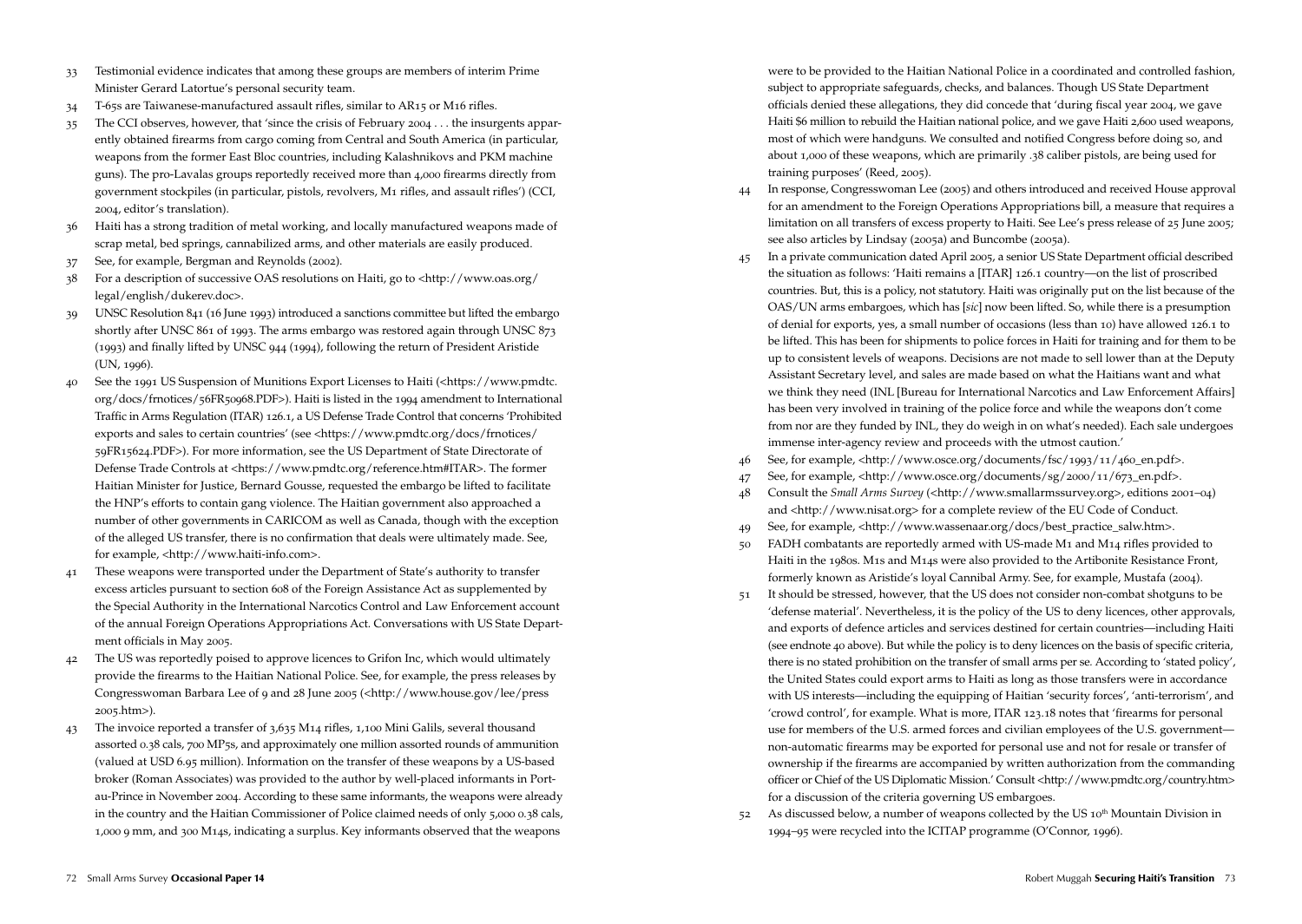- 53 For example, in January 2002, under the Excess Defense Articles Program, the US Defense and State Departments authorized the transfer of some 20,000 M16s to the Dominican Republic. The first shipment was scheduled for transfer in March 2004 but was delayed for a variety of reasons. The US State Department has confirmed that a preliminary shipment of 1,500–1,600 automatic rifles was sent to the Dominican Republic in April or May 2004. It is widely believed that some of these weapons may have been intended for ex-FADH and FRAPH insurgents, though there is no evidence available to back the claim (Stohl, 2004; Mlade, 2004).
- 54 The anti-Lavalas stance has been supported by various conservative think tanks, such as the Washington, DC-based IRI and domestic and expatriate corporate interests associated with the country's textile industry. US efforts to influence democratic reform have been channeled through the IRI (established 1983)—itself supported by a USD 20 million budget granted by the National Endowment for Democracy, USAID, and conservative and corporate groups. The IRI is largely supportive of the Group of 184, a coalition of 600 opposition actors from 'civil society'. The IRI has played an advisory role (training) regarding the 'leadership' of the Group of 184 in the Dominican Republic. The Group of 184 is itself believed to be divided into at least two camps: (i) the majority 'constitutional wing', which emphasized diplomacy and protest as the path to ousting Aristide; and (ii) a 'hard-line' faction determined to use any means necessary to ensure his removal.
- 55 Guy Philippe is a former army officer and one-time HNP commissioner. He was detained, together with known FRAPH soldiers, in the Dominican Republic in May 2003 on the allegation that they were plotting subversive acts. They were released after several days, with Dominican officials claiming that they found no evidence to support the claims. See, for example, <http://www.democracynow.org/static/haiti.html>, <http://www.news.bbc. co.uk/1/hi/world/americas/3495944.stm>, and <http://www.globalsecurity.org/military/ ops/haiti04.htm>.
- 56 Some former army combatants were allegedly provided with Dominican Republic uniforms so as to merge into the population. According to the IA Centre, key informants with NGO workers on the Haiti–Dominican Republic border in November 2004, and journalists, US special forces trained Haitian paramilitaries with the knowledge and complicity of the US embassy, while the Dominican armed forces incorporated them into the Constanza military base. See, for example, <http://www.iacenter.org/haiti\_ustrained.htm> and <http://www. iacenter.org/haiti\_coupexposed.htm>.
- 57 See, for example, *Miami Herald* (2003). A former press officer for Aristide has also confirmed that a 'load of heavy weapons', incuding machine guns, was shipped to a 'protestant organization' in Haiti. US authorities allegedly consented to this shipment, which was reportedly seized on route to Haiti, though this has not been verified.
- 58 A recent alleged transfer involved the provision of military and policing equipment by the South African Defence Force in early 2004. A South African enquiry has revealed that a Boeing 707 was approved by President Mbeki to transfer 150 R-1 rifles, 5,000 rounds of ammunition, 200 smoke grenades, and 200 bullet-proof vests in late February 2004—possibly on the day of President Aristide's departure—though it is unknown whether these weapons were ultimately distributed.
- 59 As reported on the radio in late October 2004. See <http://www.haiti-info.com>.
- 60 According to Buscombe (2005), '[M]edia reports have identified several Haitian Americans allegedly involved in an arms sale, raising suggestions that the deal was privately organised

and sanctioned by the US, rather than an official sale of weapons by Washington. One of these, Joel Deeb, a self-styled "freedom fighter", told *The Independent on Sunday* he had been approached by Mr Latortue's nephew, Youri, and given \$500,000 to buy arms. "I was given half a million dollars in the form of a letter of credit," he said. "But there is an embargo. There has not been any deal yet. The money is frozen. Everybody is saying I have done something with the money, but it is still there."'

- 61 Joel Deeb and Haitian-American Lucy Orlando both claim that this meeting was held at the initiative of Youri Latortue, nephew and security chief of interim PM Gerard Latortue. Author interview with Anthony Fenton, June 2005.
- 62 According to Anthony Fenton, Joel Deeb describes himself as a 'military contractor'and has admitted knowledge of a cheque for USD 1 million that was made out to his company, Omega, in December 2004 in the Prime Minister's office. Fenton notes that Lucy Orlando claims that she was present when Deeb was given this check. At the insistence of Henri Bazin, the interim finance minsiter, efforts to procure weapons have continued as recently as May 2005. Personal communication with Anthony Fenton, July 2005.
- 63 Jamaica was also a transit country for FRAPH weapons, as were the Caicos Islands and Santo Domingo.
- 64 According to one informant, the Port of Gonaïves is a site of considerable shipments of arms and drugs. Prior to March 2004, it was completely under the control of the Metayer brothers. In Janaury 2003, Butteur Matayer was Lavalas port director, while Amio/Cubain Metayer was in charge of 'security'. Both have admitted to being in control of goods destined for and leaving the port and to taxing all incoming cargo. Butteur was also an occasional resident of Florida and is alleged to have sent weapons to Haiti from Miami. Following Cubain's death, Butteur and the Gonaïves Resistance Front (FRG) remained in charge of the port and there were substantial rumours of weapon shipments.
- 65 For example, in 1995, some 260 firearms and 15,000 rounds of ammunition were seized. Another seizure is alleged to have led to the capture of 78 assault rifles and 9,000 rounds of ammunition in 1998 (see Table 2).
- 66 The MAK-90 uses a 7.62 mm round, the same as an AK-47. It can be converted to a fully automatic weapon with rudimentary mechanical skills, with Web sites offering instructions.
- 67 Haiti in fact has a long tradition of serving as a trans-shipment point for cocaine and marijuana into the US and the Caribbean. See, for example, US Senate (1988), Derienzo (1994), and Weaver (2004).
- 68 According to CIVPOL, the borders are monitored by only a 'handful' of Haitian officials. The Haitian coast guard consists of two vessels, despite hundreds of kilometres of coastline.
- 69 According to media reports in South Africa, these weapons did not ultimately arrive at their intended destination. As Anthony Fenton observes, 'CARICOM, rebuffed in a UN Security Council special session on February 26, 2004, called upon South Africa to ship emergency equipment to the [Haitian] police. The specifics of this shipment are detailed in South African parliamentary records. The shipment was grounded in Jamaica, reportedly, at the same time as Aristide was being taken away to CAR.' Personal communication with Anthony Fenton, July 2005. See also <http://www.info.gov.za/speeches/2004/04030909461006.htm>
- 70 According to various key informants, there was nevertheless little noticeable qualitative change in the type of weaponry used between September 2003 and September 2004. Though MIF and the Haitian government have repeatedly claimed that the armed groups use 'old' or 'creole' weapons, independent journalists on the ground reported that by 2005 some new weapons were available.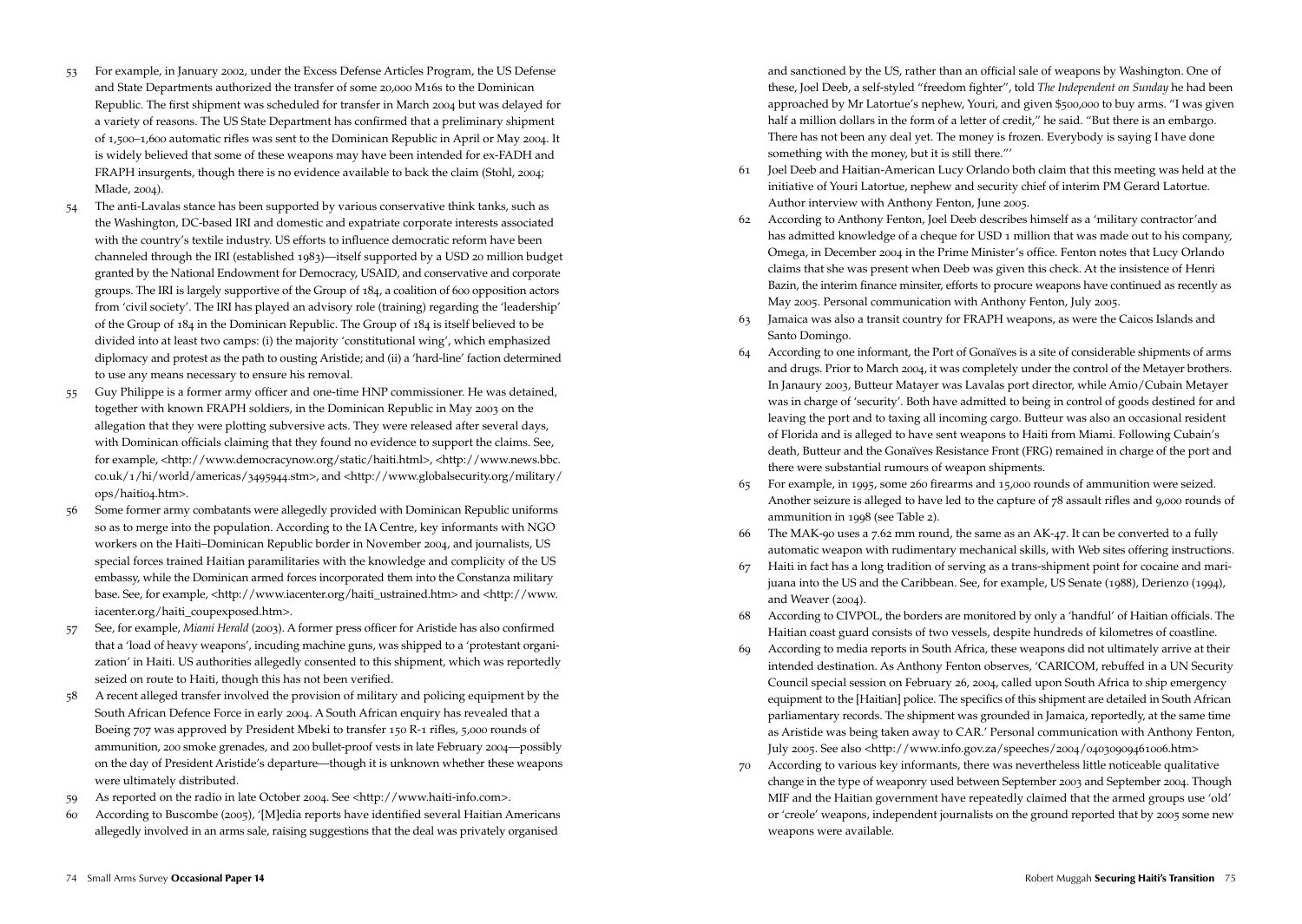- 71 This is widely confirmed by a broad selection of key informants associated with the HNP, the Ministry of Justice, and long-standing citizens living in P**é**tionville, Port-au-Prince.
- 72 Administratively, the HNP was to include a *directeur général*, an *inspection générale*, various *directions centrales* and *territoriales*, and a number of specialized units.
- 73 In 2001, the HNP had come under considerable strain due to a combination of politicization and corruption. Some 200 of the 5,482 demobilized FADH were integrated into the HNP in 1994, but the police force was nevertheless riven by competing interests.
- 74 The UNSC (2004e) has noted that the 'arbitrary promotions of Fanmi Lavalas loyalists, the incorporation of *chimères*, police abuse, rape, and drug trafficking had further contributed to the demoralization and erosion of the professional standards within the police service and a loss of credibility in the eyes of the Haitian population.' According to Kovats-Bernat (forthcoming), '[f]rom its inception, the HNP has been fraught with civil and human rights violations, a tendency from which it has never been truly divorced. Since its activation, the force has been indicted annually by international human rights groups (including the UN High Commissioner for Human Rights) for a broad spectrum of abuses ranging from the beating, torturing, and killing of suspects to the blind discharging of weapons into peaceful crowds (UN Commission on Human Rights, 1996; Drummond, 1997; US, 1999; AI, 2000, 2002, 2003, 2004a; OAS, 2002; Human Rights Watch, 2003). Since 1994, some paramilitary sub-units of the HNP have incrementally divested themselves of control by government authority and today operate as almost completely autonomous agencies that are answerable directly to executive authority. Among these are the *Compagnie d'intervention et de maintien de l'ordre* or CIMO (a tactical riot control unit), the *Groupe d'intervention de la Police Nationale d'Haïti* or GIHNP (a rapid-response intervention group, similar to US SWAT units) and the *Bureau de lutte contre le trafic des stupéfiants* or BLTS (the counter-narcotics unit). These recent descendants of the HNP (some seeded with former FADH officers), along with the various domestic intelligence agencies with clear FADH pedigrees like SAG, display the strongest paramilitary tendencies and repressive proclivities of the many other state and civil groups wielding arms in the current civil war.'
- 75 An additional 700 presidential guards were also relieved of their posts (but not their arms) immediately after the departure of President Aristide. Interview with Spyros Demetriou, November 2004.
- 76 A November 2004 statement by the Interim Government indicated that there were as many as 6,130 HNP officers, though this figure was disputed by OAS insiders.
- 77 David Beer, commissioner of CIVPOL, agrees that a smaller ratio would be ideal. In France, for example, there is approximately one police officer for every 252 residents, while in Italy, Germany, and the UK, the figures are 283, 296, and 380, respectively. See, for example, <http://www.senat.fr/rap/a98-0712/a98-07127.html>.
- 78 For example, the ratio of one officer to every 1,300 civilians may be adequate for rural areas. But the ratio in urban areas should be smaller. A projection of an 'adequate' number of HNP should therefore be closer to 12,000, though this has never been possible for structural, organizational, and financial reasons.
- 79 The Magistrate's School continues to operate without statutes and formal existence under Haitian law. As of December 2004, however, the school was taken over by the *Bureau de gestion des militaires démobilisés* as a temporary concentration centre for a small number of forcibly disarmed ex-FADH members.
- 80 These court houses were located in Saint Marc, Gonaïves, Cap Haïtien, Hinche, Mirebalais, Fort-Liberté, Port de Paix, and Les Cayes.
- 81 The leadership of the FADH, FRAPH, and so-called 'Cannibal Army' groups who ousted Aristide in February 2004 were largely made up of former prisoners who escaped from jails (in Gonaïves and Port-au-Prince) in August 2002 and later in 2004. Consult, for example, AI (2004a).
- 82 According to some sources, many of the Port-au-Prince prisoners escaped during a DJ Golobo concert organized by President Aristide on New Year's Eve. Aristide allegedly organized the concert in order to provide cover for escaping prisoners. A number of them were subsequently provided with payments and uniforms and joined the HNP, while others fled.
- 83 By the end of October 2004, some 1,578 were recorded as reincarcerated (see Annexe 6). Among those who escaped and are still at large are Jean-Claude Duperval (deputy commanderin-chief of the FADH, convicted in the Raboteau massacre trial), Hébert Valmond (lieutenantcolonel and head of military intelligence, convicted in the Raboteau massacre trial), Carl Dorelien (colonel convicted in the Raboteau massacre trial), Jackson Joanis (military police captain convicted of the extrajudicial execution of Antoine Izméry and sentenced to forced labour for life), Castera Cénafils (army captain convicted in the Raboteau massacre trial), and Prosper Avril (general and leader of the 1988 coup). See, for example, AI (2004a; 2004b; 2004c).
- 84 Reed Lindsay (2004) has written extensively on the December 2004 prison massacre. It should also be noted that the HNP has not yet released a formal response to their role in the massacres. See, for example, <http://ijdh.org/articles/article\_ijdh-human-rights\_alert\_december-20.html>.
- 85 Arnel Belizaire has provided several illuminating accounts of the February 2005 prison break-out for international and local media. Belizaire was allegedly responsible for bringing former prime minister Yvon Neptune and former interior minister Jocelerme Privert to safety following their illegal release, and claims that he was in fact paid to kill them. It is important to recall that subsequent to the break-out, Neptune and Privert initiated hunger strikes. It should also be noted that former dictator Prosper Avril, also a former prisoner, is still at large.
- 86 See, for example, Articles 263, 263-1, 264, and 266 of the Constitution. Some long-term plan for dealing with the constitutional provision of a Haitian Armed Forces must be acknowledged. Until the articles providing for FADH are addressed by parliament, the *de jure*  legitimacy of the former soldiers' claims to pay and arms will remain intact, as the Haitian government remains in violation of these constitutional provisions for an army. Indeed, the 1987 Constitution continues to guarantee them the monopoly on force and weapons of war.
- 87 Though few in the administration are prepared to provide a general amnesty, the National Security Council (NSC), itself constituted by the HNP and Ministries of the Interior and Justice, has repeatedly emphasized this option on local radio.
- 88 MINUSTAH has requested that the bureau tie its three indemnity and pension payments to the surrender of small arms and light weapons. Though the prime minister has agreed to tie payments to disarmament, it remains to be seen whether the payments will be provided at all, or how weapons collection and destruction will proceed.
- 89 This security entity would be made up of former FADH in order to maintain national security.
- 90 See, for example, <http://nlg.org/news/delegations.htm>.
- 91 The Inter-American Commission on Human Rights (IACHR) reports that more than 200 more individuals were shot and killed between June and December 2004—including at least 40 police officers. See IACHR (2005) at <http://www.cidh.org> and ICG (2005).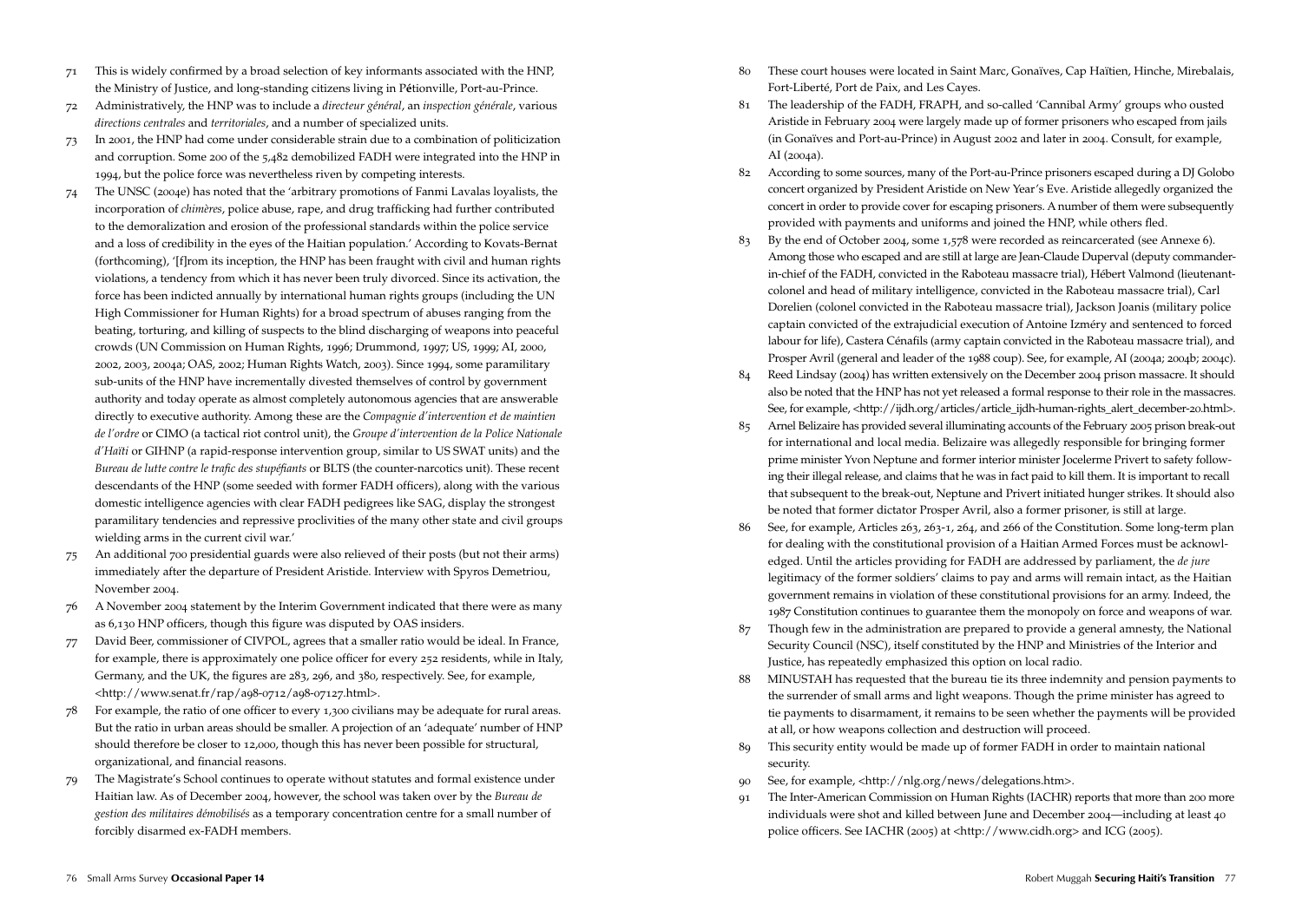- 92 Many of the injuries sustained by civilians in Haiti are reportedly caused by fragmentation bullets. These bullets explode inside the body of the patient and cause an array of internal injuries. Fragmentary bullets are used by many different armed elements—thus ammunition designed for war is being used in an urban residential environment. Author interview with Richard Garfield, July 2005.
- 93 As the *Small Arms Survey 2002* makes clear, the 'injury-to-killed' ratio can reveal important insights into the circumstances of particular incidents (Small Arms Survey, 2002, p. 161). Where the number killed is greater than the number wounded, such as in situations where firearms are used against people who are immobilized or unable to run away or defend themselves, the injury-to-killed ratio may shrink to zero. It can be tentatively assumed that fighting was at close range, might have involved execution-style killings, and potentially involved violations of international humanitarian law. Usually, in standard conflicts, however, the number of people injured is two to three times the number killed, though it can increase well above ten. In contrast, ratios in Colombia are well below zero—indicating a higher tendency among paramilitaries and guerrillas to commit massacres and atrocities.
- 94 This was confirmed through evidence gathered at both public (General) and private (Canapé Vert) hospitals.
- 95 MSF has been running a hospital in Cité Soleil and issued an extensive and urgent appeal detailing the situation July 2005. See, for example, <http://www.doctorswithoutborders.org/ news/2005/06-30-2005.htm>.
- 96 Delva (2005) reports: '[o]ne victim said she was grateful to peacekeepers for stemming the violence. "If MINUSTAH was not here, many more people would be dead," she said. But the woman, a 47-year-old mother of three, said she feels no safer than when peacekeepers arrived in December. Her cousin was killed and her 13-year-old daughter was shot in the arm by gang members in March. She sleeps on cardboard on a concrete floor in a neighbor's home since gangs stole all her possessions last year and reduced her home to rubble. "Every day, my daughter cries because she wants to leave Cité Soleil," the woman said. "I'm afraid. If I had money, I would have left the Cité already. I could be shot at anytime. Just like others have died, I could die, too."'
- 97 There has been no national census since 1981 and the population of Port-au-Prince is unknown, but estimated at between two and three million residents.
- 98 For example, while the OAS reported in 2002 that rates of violent crime averaged some 480 to 580 per month, there was no disaggregated information on the types of incidents, frequencies, or distribution.
- 99 See, for example, <http://ijdh.org>.
- 100 As a result, data on excess mortality and morbidity attributed to armed violence is limited. The media, NGOs, official data, hospitals, and morgues are traditionally sourced, though they are of limited credibility in the Haitian context. Most information for this study was collected directly from hospitals, UN and NGO reports, and key informant interviews. The ICRC itself was able to verify some information on the ground due to its ongoing contact with armed gangs and other groups since July 2003.
- 101 This suggests that USD 703,120 were spent on limb-related injuries, USD 1,050,280 on acute injuries to the body and head, and some USD 320,000 on evacuations.
- 102 Prior to the arrival of French military officers, a number of militia groups such as the *chimères* were reluctantly enlisted by the hospital administrators to protect facilities and provide security for staff.
- 103 The 'commercial sector' here refers to vendors, tailors, mechanics, plumbers, electricians, drivers, accountants, and engineers, among others.
- 104 The Small Arms Survey is currently undertaking a more thorough analysis of this dataset.
- 105 In 1791, Bois Cayman launched the armed anti-slavery struggle that lead to independence.
- 106 From 1988 to 1990, General Avril continued the politics of informal militarization before the election of President Aristide in 1990.
- 107 HRW (1993) reports: '[W]ith the July 3, 1993, signing of the Governors Island Accord between President Aristide and the Haitian armed forces—an accord that was to set in motion the return of Aristide's elected civilian government—generalized violence began to escalate. What is known in Haiti as *insecurité*—ostensibly random violence like shootings and robbery by heavily armed thugs increased as the military saw its prerogatives threatened. Labelled variously as *tonton macoutes*, *zenglendos*, and *attachés*, these paramilitary death squads had functioned over the years alternately as agents of political control or destabilization, responsible for a now-familiar pattern of egregious human rights crimes that have rarely been punished.'
- 108 By December 1994, the Commission nationale de vérité et de justice (National Commission of Truth and Justice) had been established by presidential decree. Officially inaugurated in March 1995, it undertook 'to establish the overall truth concerning the most serious human rights violations committed between 29 September 1991 and 15 October 1994, inside and outside the country, and to assist in the reconciliation of all Haitians, this without prejudice to any legal action that may arise from such violations' (editor's translation). The work of the Commission was neither thorough nor comprehensive and its conclusions largely ignored by the government. As such, it had little impact on social change or the prosecution process.
- 109 Some 20,000 US soldiers participated in Operation Uphold Democracy between September 1994 and March 1995.
- 110 Based on personal communications with Anne Fuller, June 2005.
- 111 The IPA (1999) reports: '[A]ccepting some of the lessons in deal-making and compromise provided during the exercises conducted by the organizers, a group of opposition politicians constituted a dialogue space called l'Espace de Concertation in early 1999 in order to develop common strategies for negotiating with the Presidency to end a two-year political crisis. Members of l'Espace signed an accord with President René Préval's representative, Mr. Robert Manuel, on March 6, 1999, to create an interim government.'
- 112 Anne Fuller notes: 'the (Democratic) Convergence was formed as a broad group with help from the International Republican Institute, an organization that promotes democracy that is closely identified with the US Republican Party. It includes former Aristide allies—people who helped him fight Haiti's dictators, then soured as they watched him at work. But it also includes former backers of the hated Duvalier family dictatorship and of the military officers who overthrew Aristide in 1991 and terrorized the country for three years.' Correspondence with Anne Fuller, May 2005.
- 113 The 'flaw' in the election was the methodology used to determine whether eight Senate races should have gone into run-off elections. Seven of those races were won by Lavalas candidates, the other by a member of a minor party. Even if these seats had been discounted entirely or given to opposition parties, Lavalas still retained a majority in the Senate. Though President Aristide later convinced seven senators to resign and issued a letter to the OAS to move forward on a new election, he was never taken up on his offer. The president also obtained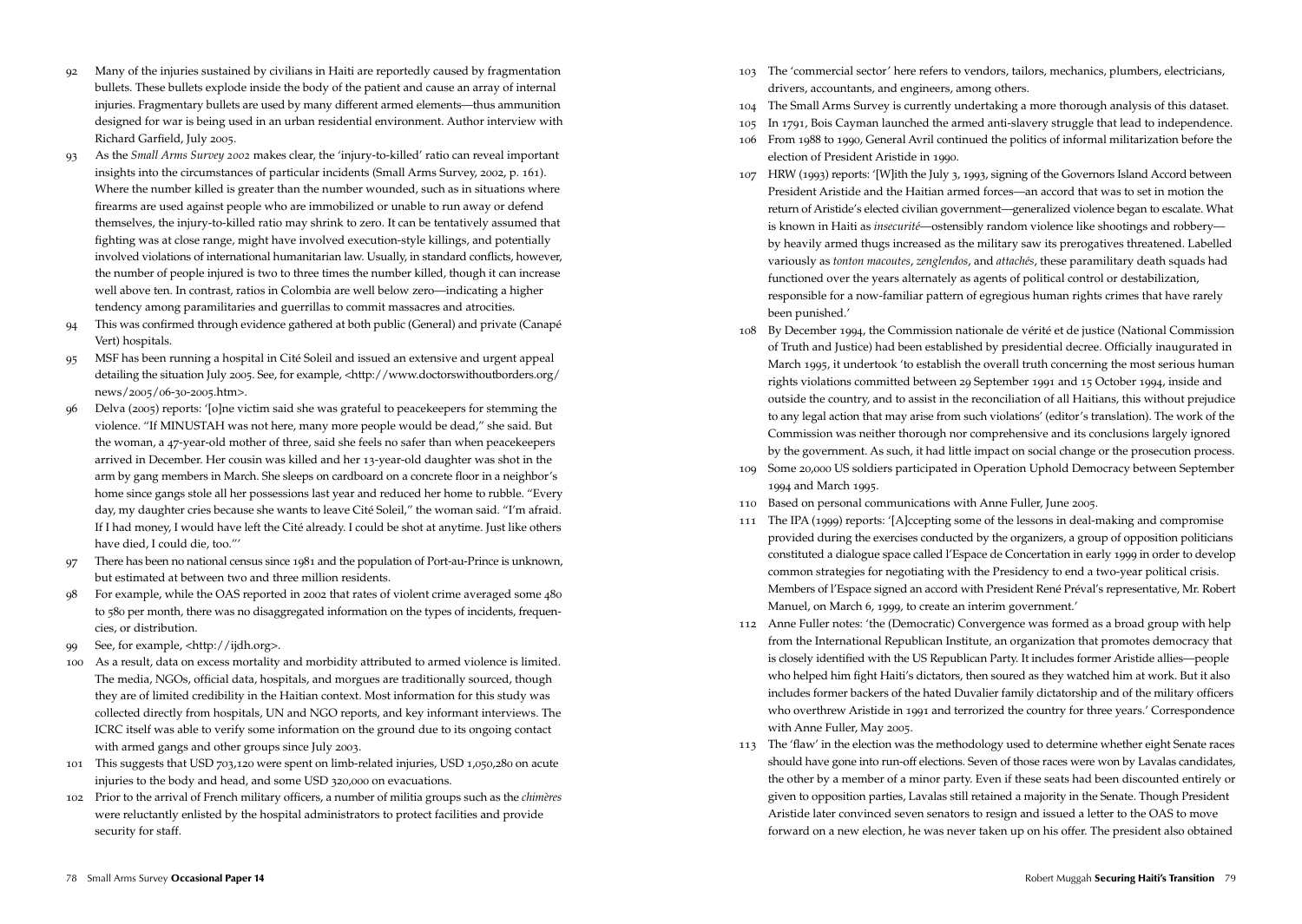the consent of parliamentarians to cut their terms in half so that an election could be held for all the seats in the legislature. The opposition ultimately rejected this offer as well.

- 114 A 2001 HRW briefing paper reports: 'The elections were, however, deeply flawed, with their most glaring problem being the fraudulent method used to calculate the results of the first-round Senate races. The government's refusal to reconsider the skewed results led the Electoral Monitoring Mission of the Organization of American States (OAS) to quit Haiti before the second-round balloting, labeling the elections "fundamentally flawed." The country's many small opposition parties also refused to continue to participate in what they perceived as an electoral charade. Fanmi Lavalas then cemented control of local and national government, ending up with seventy-two of eighty-three seats in the Chamber of Deputies, and two-thirds of some 7,500 local posts.'
- 115 This group stationed itself in Pernal, a border town in the Dominican Republic, using it as a staging point for acts of sabotage against the Aristide government—including an attack on the Haitian police academy in July 2001 that killed five and wounded 14. Other attacks followed, such as the December 2001 assault by armed gunmen on the National Palace, resulting in ten deaths, and the various raids that followed in subsequent years (*Miami Herald*, 2003). By February 2004, Philippe, together with an estimated 150–200 insurgents armed with M16 assault rifles and other small arms, captured Cap Haïtien and began their advance on Port-au-Prince.
- 116 The 15-nation CARICOM still refuses to recognize Latortue's government and in June the OAS opened an investigation into President Aristide's ousting. More specifically, Anthony Fenton has noted that a number of members of the former opposition were provided ministerial positions in the Interim Government. These include Yvon Siméon (former Democratic Convergence representative in France) and Danielle St. Lot, who oversaw the USAID-supported programme RAMAK. What is more, the leader of the Civil Society Initiative, Rosny Desroches, is also head of another organization, FONHEP, which allegedly received USD 500,000 from USAID in 1999. The Civil Society Initiative today sits on the advisory board of the ICF. Personal communication with Anthony Fenton, July 2005.
- 117 Without freedom to campaign and the removal of weapons from various oppositional factions and armed groups, few will join the process. The CCI has called for the establishment of a Provisional Electoral Council, and the UN/OAS are working toward signing a memorandum of understanding outlining electoral responsibilities.
- 118 For example, UNSC Resolution S/RES/940 (July 1994), as well as various national institutions.
- 119 The national strategy calls for: (i) the creation of a strategic plan for disarmament; (ii) the strengthening of regulatory controls; (iii) reintegration programmes for those involved in armed activities; and (iv) the reduction of the culture of violence.
- 120 Various draft texts were prepared by the UN in 1994–95 to this effect, but none was ever officially presented for discussion by parliament.
- 121 Richardson (1996) claims that as many as 30,000 weapons, many of which were heavy artillery not used against the general population and arms of questionable operability, were collected, though no sources are provided.
- 122 Indeed, a number of World War I Springfield M1 Garand (circa 1921), Harvester M1 Garand (circa 1946), and others were collected by the United States in the mid-1990s.
- 123 For example, Nairn (1996, p. 12) reports that 'in late September 1994, right after the U.S. troops arrived, Special Forces teams systematically sat down with local FRAPH heads and

told them . . . that as long as they kept their guns out of view they would "get no trouble" from the Green Berets'.

- 124 The weapons turned in were old and unusable and not the type that could be used against US and other multinational forces. US Army commanders have identified several reasons for the shortfalls in the programme.
- 125 US officials argued at the time that while broad disarmament was vital, it was more important for President Aristide to take measures to encourage political reconciliation. According to Preston (1995, p. A31), 'it will not matter if there are some illicit weapons and unregenerate gunmen about if most Haitians—even those who oppose and fear Aristide—feel they are safe'.
- 126 The US-led buy-back offered USD 1,200 for 'heavy weapons', USD 1,200 for 'large-caliber weapons', USD 800 for 'automatic weapons', USD 400 for 'semi-automatic weapons', USD 400 for 'explosives', USD 200 for 'handguns', and USD 100 for 'tear-gas weapons'. See, for example, *Arms Trade News* (1995).
- 127 For example, Johanna Mendelson (formerly with the World Bank) and others with the US Army claim that the buy-back programme favoured Haitian middlemen. Ed Laurance notes that 'they would approach those they knew who possessed, say, auto-rifles [*sic*], for which the reward was USD 600. They'd say, "if you turn it in, the USG will hassle you, watch you, etc. Why not give it to me for USD 300 and they will never know who you are?"' Author interview with Ed Laurance, November 2004.
- 128 It should be mentioned that the original US-led intervention force changed its plan from an invasion to a 'permissive' intervention at short notice. This intervention turned the FADH into a subordinate military command (for policing) and from enemies to partners in their own dissolution by ensuring that only the most professional soldiers became police officers. The original idea of introducing 'public works'-type programmes was abandoned because the FADH found it humiliating and the Haitian government wanted to reduce expenditures; it was thus changed to 'vocational training'.
- 129 Where payments were not made, the IOM provided soldiers with meals and transportation.
- 130 The current DDR programme has almost USD 7 million for 2005. This includes USD 500,000 from BCPR/UNDP; USD 1 million from the Swedish government; USD 400,000 from the Canadian government; and up to USD 6 million from the UN assessed budget.
- 131 As reported in UNSC (2005c): 'In an encouraging development, on 13 March 2005, 227 former soldiers in Cap Haitien surrendered a symbolic number of weapons and agreed to be reintegrated into society. The former soldiers, as well as those involved in the illegal occupation of the residence of former President Aristide (see S/2005/124, para. 9), are currently in Port-au-Prince under the responsibility of the Transitional Government until the disarmament, demobilization and reintegration programme becomes operational. A number of former military leaders and political leaders have publicly called upon the former soldiers to lay down their weapons. Generally, however, the weapons being seized or surrendered are few in number and often antiquated.' See also UNSC (2005b).
- 132 Of the 343 ex-FADH, some 43 were originally disarmed by the Brazilian MINUSTAH forces in December 2004 and have agreed to enter the DDR process. Even so, only 15 of the total have successfully completed an academic and physical vetting process for reintegration into the HNP. The Haitian government has made it clear that the majority of the ex-FADH caseload will not be reintegrated into the HNP. In late May 2005, the prime minister's adviser on political affairs introduced a plan designed to resolve the situation of the remaining 328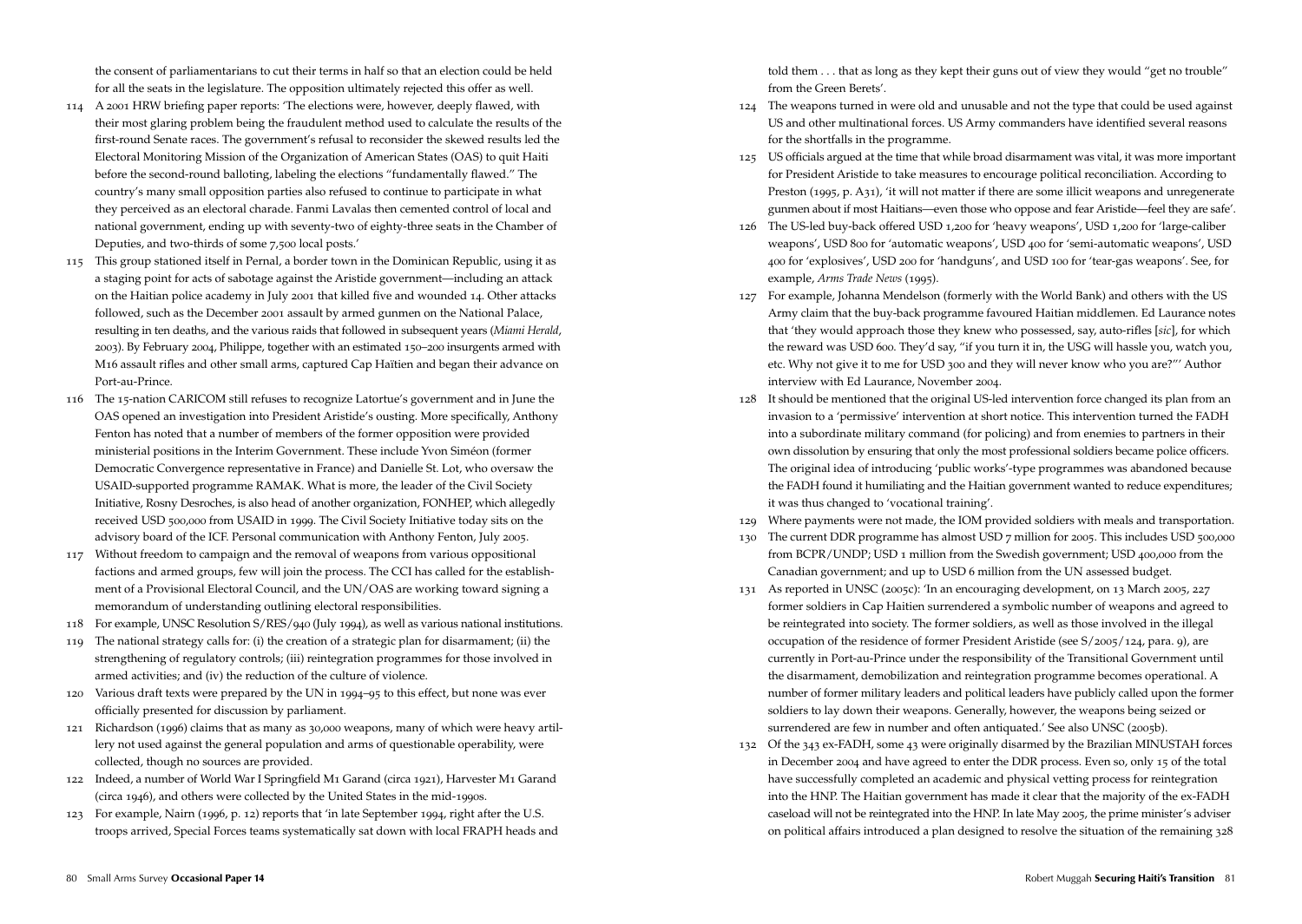who had not been accepted into the HNP. He indicated that these former FADH could be integrated into non-armed security positions for key ministries, though there has been little movement to date on the plan.

- 133 Rémissainthe Ravix, a former corporal, was expelled from the FADH in 1993. He subsequently joined the rebel forces that played a determining role in the overthrow of President Aristide on 29 February 2004.
- 134 One specific programme focusing on gang members, which is supported by CIDA, is targeting youth in Cité Soleil and builds on earlier UNDP community violence reduction programmes initiated in Carrefour Feuille.This intervention is also forging linkages with USAID/OTI and IOM transitional initiative programmes currently supporting reintegration of gang members in Grand Ravine, Cité Soleil, and Bel Air. Interview with Desmond Molloy, June 2005.
- 135 The programme seeks to strengthen the capacities and resilience of affected communities to address violence reduction by harnessing healthy and vibrant elements of Haitian culture particularly music, art, literature, and spiritualism. Viva Rio (the Brazilian NGO advocate of small arms control), which was contracted in January and February 2005 to support the integrated MINUSTAH/UNDP DDR Section in designing a public information strategy, has also proposed a concert with Afro-Caribbean diaspora (including Gilberto Gil and Stevie Wonder) to promote a message of 'giving life a chance'.
- 136 There is an urgent need for both literacy and educational training for ex-FADH and armed gangs. DDR should advocate for a substantial educational training regime for both participating recipients and their children—though these represent distinct groups with heterogeneous profiles; the plans should extend at least five years for those with limited schooling opportunities. This approach could prove to be an instrumental incentive in ensuring high participation rates. Interview with Anne Fuller, June 2005.
- 137 The US embargo explicitly restricts purchases of both lethal and non-lethal weapons and equipment. As with the economic embargo, the US also applied considerable pressure on other countries to stop them from selling weapons and equipment to Haiti.
- 138 The US government (ITAR 1994) notes that 'US manufacturers and any other affected parties are hereby notified that the Department of State has suspended all previously issues [*sic*] licenses and approvals authorizing the export of or other transfers of defense articles or services as well as those for use by the police to Haiti.' Foreign Military Financing (FMF) and International Military Education and Training (IMET) funds to Haiti were also suspended until further notice. As mentioned above, the US government did note that 'in accordance with established policy and procedures, exceptions to this policy will be considered on a case-by-case basis'.
- 139 Article 268-1 of the Constitution states: '[e]very citizen has the right to armed self-defense, within the bounds of his domicile, but has no right to bear arms without express well-founded authorization from the Chief of Police.' Article 268-2 reports that '[p]ossession of a firearm must be reported to the police.' Finally, Article 268-3 states that '[t]he Armed Forces have a monopoly on the manufacture, import, export, use and possession of weapons of war and their munitions, as well as war material.'
- 140 Even so, presidential decrees carry comparatively less legitimacy, particularly in the current context of the Interim Government and the planned elections.
- 141 There are a number of competing definitions of 'community policing' internationally, and in Haiti. There is an urgent need to adopt a common doctrine and understanding of what is implied in the expression among MINUSTAH, CIVPOL, and HNP officials.
- 142 The introduction of a period of grace for the handing in of illegal weapons—backed by MINUSTAH and approved through the NCD—could facilitate the process. This would allow one or two months for voluntary weapons surrender. It would require a compelling public awareness campaign on local radio and graphic billboards.
- 143 It should be recalled that radio in Haiti is often biased. Some stations—including Radio Metropole—are owned by the Haitian elite and have been decidedly anti-Aristide. Stations such as Radio Soleil, on the other hand, have been adamant supporters of Aristide.
- 144 Haitian musicians are extremely influential and many are active during political rallies and demonstrations. The politicization of music—at Carnival and elsewhere—reflects the politicization of Haitian culture.
- 145 Moreover, it has implications for foreign and domestic investment, as well as the guarantee of first- and second-generation rights.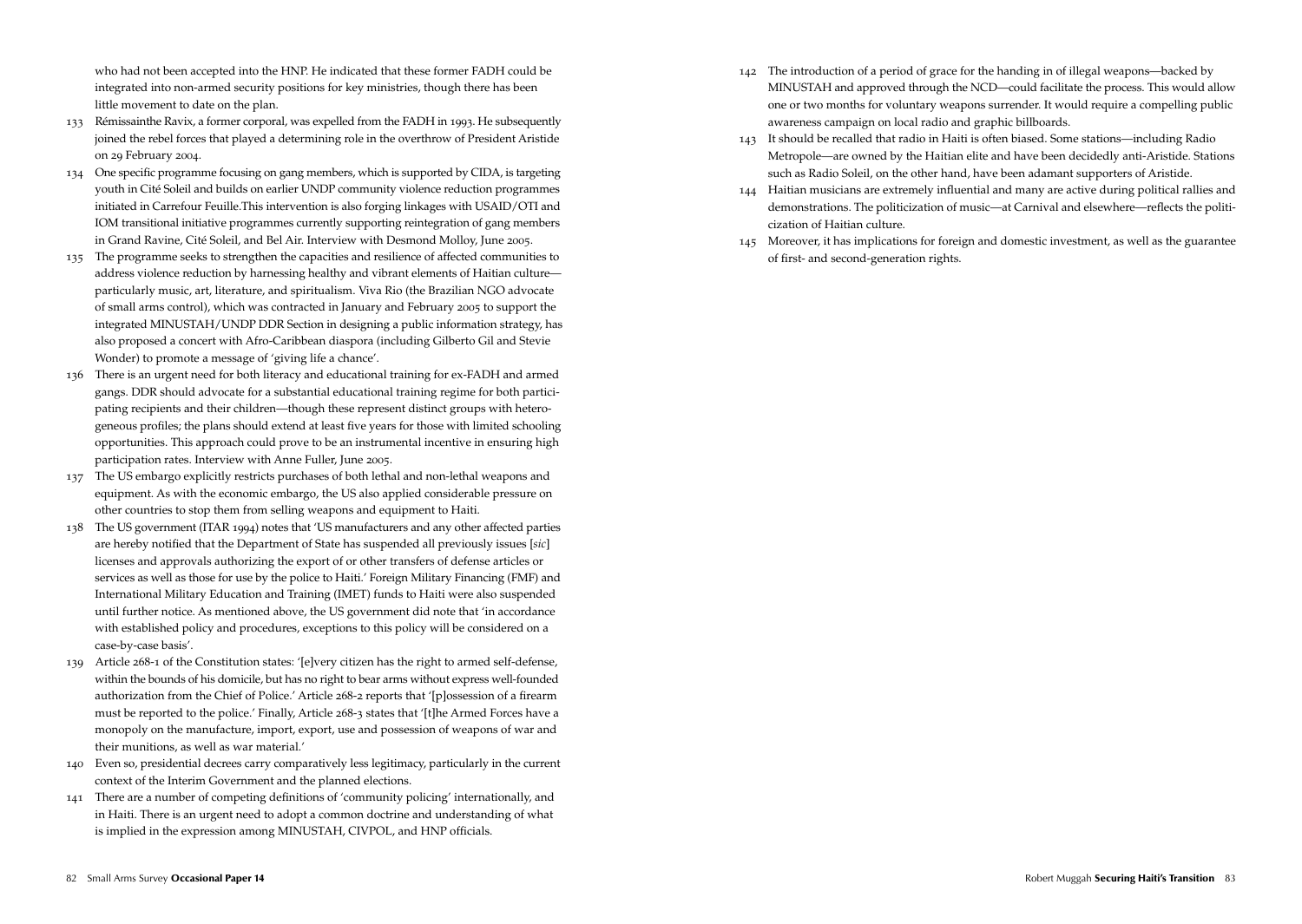# Bibliography

- AI (Amnesty International). 2000. 'Haiti: Unfinished Business—Justice and Liberties at Risk.' January.
- ——. 2002. 'Haiti: Political Leaders Must Reject Violence.' April.
- ——. 2003. *Annual Report 2003*. POL 10/003/2003.
- ——. 2004a. 'Haiti: Disarmament and Accountability Must Start Now.' April. <http://www.web.amnesty.org>
- ——. 2004b. 'Haiti: Perpetrators of Past Abuses Threaten Human Rights and the Reestablishment of the Rule of Law.' March. <http://www.web.amnesty.org>
- ——. 2004c. 'Breaking the Cycle of Violence: A Last Chance for Haiti.' June. <http://www.web.amnesty.org>
- ——. 2005. 'Haiti: National Police Must be Held Accountable for Killings of Civilians.' April. <www.haiti-info.com>
- AP (Associated Press). 2004. 'Official: Jamaica Sees Rise in Weapons.' 22 October.
- ——. 2005. 'US Guns Flowing to Haiti Despite embargo, Human Rights Worries.' 22 April.
- *Arms Trade News*. 1995. 'Buy-back Program Nets Haitian Weapons.' January.
- BBC. 2005. 'UN Boosts Haiti Peacekeeper Force.' 22 June.
- BBC Monitoring. 2005. 'Dominican army seizes weapons bound for Haiti.' 23 August.
- Belsie, Laurent. 1994. 'US Forces Walk a Fine Line to Disarm Haiti.' *Christian Science Monitor.* 5 October.
- Bergman, Jake and Julia Reynolds. 2002. 'The Guns of Opa-Locka: How US Dealers Arm the World.' *The Nation*. 2 December.
- Blumenthal, Max. 2004. 'Did the Bush Administration Allow a Network of Right-wing Republicans to Foment a Violent Coup in Haiti?' <http://www.thirdcoastactivist.org/haiti-salon.html>
- Bogdanich, Walt and Jenny Nordberg. 2005. 'A Haitian Slum's Anger Imperils Election Hopes.' *The New York Times.* 29 August.
- Buncombe, Andrew. 2005a. 'Bush Administration "Broke Its Own Embargo" to Sell Arms to Haiti Police.' *The Independent*. 7 April.
- ——. 2005b. 'Peacekeepers accused after killings in Haiti.' *The Independent* Online Edition. 29 July. Accessed August 2005. <http://www.independent-media.tv/item.cfm?fmedia\_id=11463 &fcategory\_desc=Under%20Reported>
- Calpas, Eric. 2004. *Victimization in Carrefour-Feuille.* Unpublished background paper. Geneva: Small Arms Survey.
- CCI (Interim Cooperation Framework). 2004. *Security: Desarmament/Police.* Haiti: Groupe Thematique Securité et Gouvernance Politique. Unpublished.
- CIDA (Canadian International Development Agency). 2004. *Canadian Co-operation with Haiti: Reflecting on a Decade of 'Difficult Partnership'.* Ottawa: CIDA.
- ——. 2005. *Conclusions of the Montreal International Conference on Haiti, June 17, 2005.*
	- <http://www.acdi-cida.gc.ca/CIDAWEB/webcountry.nsf/VLUDocEn/42BB07BD463D1 A4085257028005 CD33C>
- Command and General Staff College. 1996. *Historical Chronology of Haiti.*  <http://www.cgsc.army.mil/carl>

Concannon, Brian. 2005. 'Bush Plan: More Guns for Thugs.' *CounterPunch.* 9 July. <http://www.counterpunch.com/concannon07092005.html> Damren, Paul. 2005. *Haiti in the Balance: Implications for the UN and OAS*. Washington, DC: Inter-American Defense College. Monograph. Delva, Joseph Guyler. 2005. 'UN Troops Accused in Deaths of Haiti Residents.' Reuters. 14 July. <http://auto\_sol.tao.ca/node/view/1469> DeRienzo, Paul. 1994. 'Haiti's Nightmare: The Cocaine Coup and the CIA Connection.' <http://www.globalresearch.ca> Drummond, Tammerlin. 1997. 'A Constabulary of Thugs.' *Time.* 17 February, pp. 62–3. Dworken, Jonathan, Jonathan Moore, and Adam Siegel. 1997. *Haiti Demobilization and Reintegration Program: An Evaluation Prepared for US Agency for International Development*. Alexandria: CAN Corporation. *Economist*. 2005. 'Haiti: On the Brink.' 18–24 June. EU (European Union). 1998. *European Union Code of Conduct on Arms Exports*. 8 June. Reproduced in UN Document A/CONF.192/PC/3 of 13 March 2000. Freedberg, Sydney and Connie Humburg. 2003. 'Wandering Weapons: America's Lax Arsenal.' *St. Petersburg Times* (Florida). 11 May. Gibbons, Elizabeth. 1999. 'Sanctions in Haiti: Human Rights and Democracy under Assault.' *The Washington Papers.* London: Praeger. Global Security. 2004. 'Haiti: Operation Secure Tomorrow.' <http://www.globalsecurity.org> Haiti, Government of. 1988. 'Conseil National de Gouvernement.' *Numéro Extraordinaire*, Vol. 143, No. 4. 14 January. ——. 1989a. *Décret*. Vol. 144, No. 41A. 1 June. ——. 1989b. *Décret: le Gouvernement Militaire*. Vol. 144, No. 39. 22 May. ——. 1994. 'Loi Portant Création, Organisation et Fonctionnement de la Police Nationale.' *Numéro Extraordinaire*, Vol. 149, No. 103. 28 December. Harding, John. 1994. 'Haiti Gun Scheme Backfires.' *New York Times*. 28 September. Hayes, Margaret Daly and Gary Weatley. 1996. *Inter-agency and Political–military Dimensions of Peace Operations: Haiti—A Case Study*. Washington, DC: National Defense University and the Institute for National Strategic Studies, Directorate of Advanced Concepts, Technologies and Information Strategies. HRW (Human Rights Watch). 1993. *HRW Annual Report.* New York: HRW. IACHR (Inter-American Commission on Human Rights). 2004. 'IACHR Completes Visit to Haiti.' 7 September. <http://haiti-info.com/IMG/pdf/cidh.pdf> ——. 2005. 'The Inter-Americann Commission on Human Rights Calls for Greater International Action in Haiti'. No 16.05. Port-au-Prince. 22 April. <www.cidh.org> ICG (International Crisis Group). 2004. *A New Chance for Haiti?* ICG Latin America/Caribbean Report No. 10. Brussels: ICG. ——. 2005. *Spoiling Security in Haiti.* ICG Latin America/Caribbean Report No.13. Brussels: ICG. IJDH (Institute for Justice and Democracy in Haiti). *UN Negotiates with Haitian Police over Massacre Body Count.* 7 June. <www.ijdh.org/artciles/articles\_report\_6'28'05.htm> IPA (International Peace Academy). 1999. *Project on Policy Advocacy and Facilitation in Haiti*. New York: IPA. IOM (International Organization for Migration). 1996. *Haiti in Transition: Reintegration Program.* Port-au-Prince: Communal Governance Program. ITAR (International Traffic in Arms Regulations). 1994. *Bureau of Political Military Affairs: 126.1*. Washington, DC: US State Department.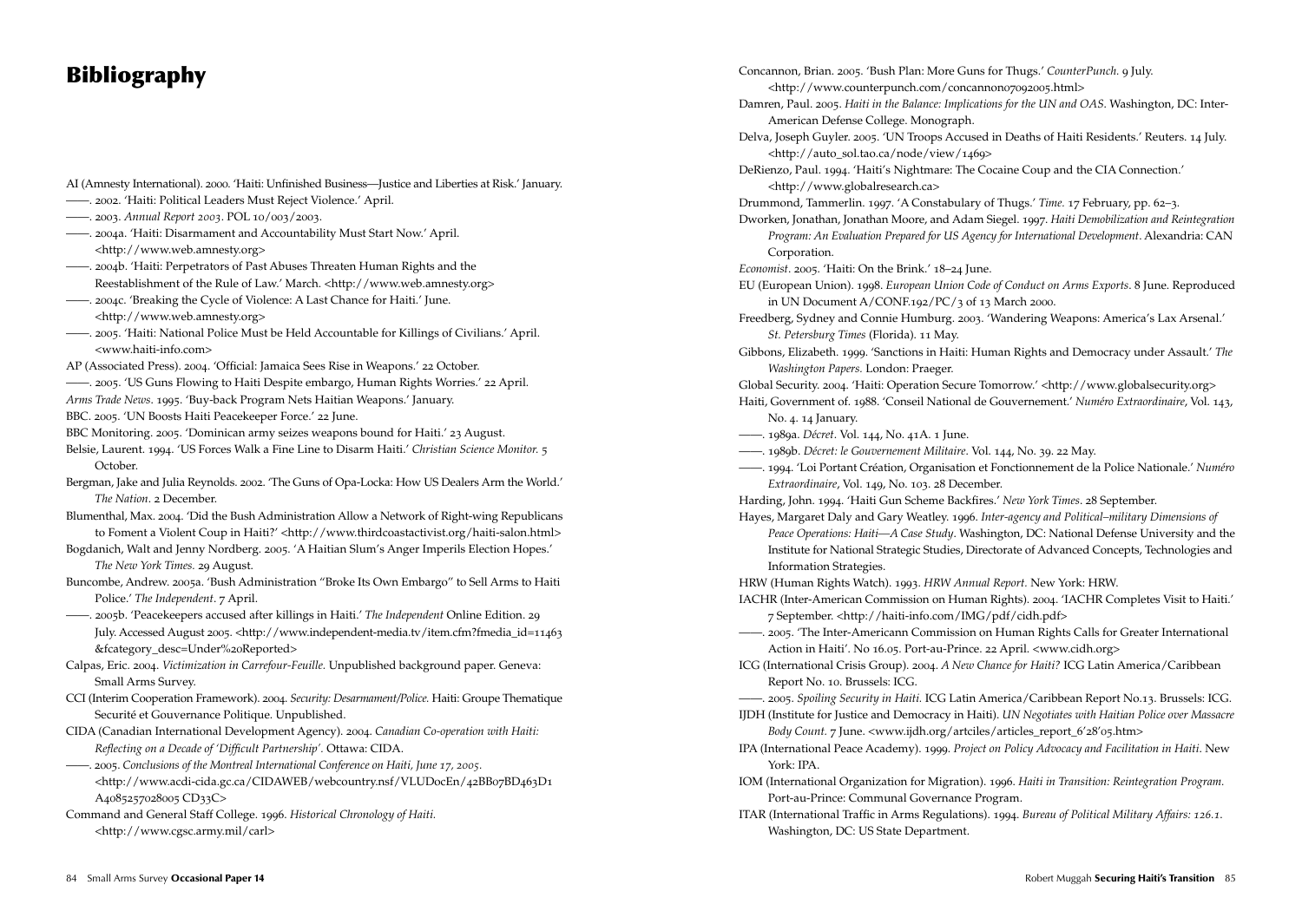——. 1996. *Bureau of Political Military Affairs: 123.18.* Washington, DC: US State Department.

- James, CLR. 1989. *The Black Jacobins: Toussaint L'Ouverture and the San Domingo Revolution*. London: Penguin.
- Kidder, Tracy. 1995. 'The Siege of Mirebalais.' *New Yorker*. April.
- Kirgis, Frederic. 2004. 'Security Council Resolution on Multinational Interim Force in Haiti.' *American Society of International Law Insights*. <http://www.asil.org/insights/insigh128.htm>

Kovats-Bernat, J. Christopher. Forthcoming. 'Factional Terror, Paramilitarism and Civil War in Haiti: The View from Port-au-Prince (1994–2004).' *Anthropologica*. Vol. 48 (1). Kurzban, Ira. 2005. 'Bolton's Role in Giving Guns to Police.' *Miami Herald.* 3 May.

Lee, Barbara. 2005. 'Barbara Lee: Haiti Arms Amendment included in State Department

Authorization Bill.' Press release. <http://www.house.gov/lee/releases/05June09.htm> Lindsay, Reed. 2005a. 'US Gave Guns to Haiti's Police.' *Washington Times*. 23 April.

——. 2005b. 'Outrage Over US Guns for Haiti's Police.' *Sun-Sentinal*. 23 April.

- ——. 2005c. 'US Admits 2,600 Weapons Sent to Haiti.' *New Scotsman.* 3 May.
- Lobe, Jim. 2005. 'Haiti: Another Regime Change in Trouble.' *AntiWar.com*. 17 June.

Mendiburu, Marcos and Sarah Meek. 1996. *Managing Arms in Peace Processes: Haiti.* Geneva: UNIDIR Disarmament and Conflict Resolution Project.

*Miami Herald*. 2003. 'Haiti Jails American on Arms Charges.' 11 May.

——. 2004. 'Altercation with Police Reported in Petit-Goave: Benoit Urges Disarmament.' 31 May.

MINUSTAH DDR. 2005. *Public Information and Sensitization Strategy for the DDR Process in Haiti.* Mimeo. Port-au-Prince: MINUSTAH.

Mlade, Nicole. 2004. 'Disarmament in Haiti.' Washington, DC: National Security Programme at the Center for American Progress. 27 October.

Montero, David. 2002. 'Guns "R" Us: Lax Gun Laws Encourage Smuggling.' *The Nation,* Vol. 275, No. 19. 2 December.

MSF (Médecins sans frontières). 2005a. 'Violence Intensifies in Port-au-Prince Haiti.' *News Update.* <http://www.doctorswithoutborders.org/news/2005/06-30-2005.htm>

- ——. 2005b. 'War Surgery in Port-au-Prince, Haiti.' February. Accessed July 2005 <http://www.doctorswithoutborders.org/publications/voices/2005/haiti\_02-2005.shtml>
- ——. 2005c. 'Civilians Caught in Haiti's Waves of Conflict.' April. Accessed July 2005. <http://www.americas.org/item\_18977>
- Muggah, Robert. 2005a. 'A True Measure of Success: Comparing Human Security during UNMIH and MINUSTAH.' Presentation to a Human Security Conference at Simon Fraser University, British Columbia, Canada.

——. 2005b. 'Dealing with Difficult Partners: Good Governance in Haiti.' In Jennifer Welsh and Ngaire Woods, eds. Global Economic Governance. Oxford: Oxford University Press.

Mustafa, Nadia. 2004. 'Those Guns Look Familiar.' *The Times* (London)*.* 8 March.

Nairn, Allan. 1996. 'Haiti Under the Gun.' *The Nation.* Vol 262*.* 8 January.

NCHR (National Coalition for Haitian Rights). 2004. 'For Haiti to Live, The Rule of Law Must Be Established Promptly.' New York. <http://www.nchr.org>

Nelson, Kevin. 2004. 'Who Really Supports Cocaine Traffickers?' *Alertnet*. 6 April. NISAT (Norwegian Initiative on Small Arms Transfers). 2004: *Arms Import Data*. Oslo: PRIO. NLG (National Lawyers Guild). 2005. *Summary Report of Haiti Human Rights Delegation: March 29*

*to April 5, 2004.* <http://www.nlg.org/programs/international/Haiti\_delegation\_report1.pdf> *Nouvelliste, Le* (Haiti)*.* 2005. 'Remous de l'Actualité: 200.000 armes à feu en circulation.' 11 April. Oakley, Robert and David Bentley. 1995. 'Peace Operations: A Comparison of Somalia and Haiti.'

*Strategic Forum: Institute for National Strategic Studies*, Vol*.* 30. May.

OAS (Organization of American States). 2002. *First Report of the Secretary General to the Permanent Council on the Implementation of Resolution CP/RES 822.* OFA/Ser.G. 26 November.

- ——. 2004a. *Evaluation sur les Progrés Accomplis en Matière de Déesarmament.* Mimeo. Port-au-Prince.
- ——. 2004b. *Prior Action Plan for Haiti*. <http://www.oas.org/OASpage/Haiti\_situation/Prior ActionPlan-HA\_version6bis1.pdf>
- ——. 1997. *The Haitian National Police and Human Rights.* Special Report of the Unit for the Promotion of Democracy. <http://www.upd.oas.org/special/hnpe.htm>

O'Connor, Neil. 1996. *Buy-back Programs as an Instrument of Micro-disarmament: Observations from Haiti, Nicaragua and the Dominican Republic*. Monterey: PACDC, MIIS.

OSCE (Organization for Security and Co-operation in Europe). Forum for Security Co-operation. 2000. *OSCE Document on Small Arms and Light Weapons*. 24 November. FSC.DOC/1/00.

Port-au-Prince Signal FM Radio. 1996. 'Airport Police Agents Seize Illegal Arms, Arrest Suspects.' 9 September.

Preston, Julia. 1995. 'UN, US Clash on Disarming Haitians.' *Washington Post*. 19 October.

Regan, Jane. 2004. *Haiti: A Development Plan Written 'Behind Closed Doors'*. Port-au-Prince: Committee for the Abolition of Third World Debt. June.

Richardson, Laurie. 1996. 'Disarmament Derailed.' *NACLA Report*. Vol. 29, No. 6, pp. 11–14. SABC (South African Broadcasting Corporation). 2004. 'Gov't Has until Tuesday to Explain Haiti

Arms.' 24 March. <http: www.sabcnews.com/south\_africa/ general/0,2172,76510,00.html> Scoop. 2005. 'Haiti: Reasons for Optimism but Many for Despair.' 4 May. <http://www.scoop.co.nz> Skzryerbak, Franck and Spyros Demetriou. 2004. *Securing the Transition in Haiti: Violence Reduction* 

*and the Disarmament, Dismantling and Reintegration (DDR) of Armed Groups.* Port-au-Prince: OAS Special Mission in Haiti and UN System in Haiti.

- Small Arms Survey. 2001. *Small Arms Survey 2001: Profiling the Problem.* Oxford: Oxford University Press.
- ——. 2002. *Small Arms Survey 2002: Counting the Human Cost*. Oxford: Oxford University Press.
- ——. 2003. *Small Arms Survey 2003: Development Denied.* Oxford: Oxford University Press.
- ——. 2004. *Small Arms Survey 2004: Rights at Risk.* Oxford: Oxford University Press.
- ——. 2005. *Small Arms Survey 2005: Weapons at War.* Oxford: Oxford University Press.
- Stohl, Rachel. 2004. 'Haiti's Big Threat: Small Arms.' *Christian Science Monitor.* 23 March. UN (United Nations). 2005. *UN Commodity Trade Statistics Database* (Comtrade).

<http://unstats.un.org/unsd/comtrade/>

- ——. 1996. *The Blue Helmets: A Review of United Nations Peace-keeping*. New York: UN Department of Public Information.
- UNA (United Nations Association). 1995. *A Report of the Fourth Annual Peacekeeping Mission: Republic of Haiti*. New York: UNA.
- UNDP (United Nations Development Programme). 2004a. 'UNDP Successfully Tests a Strategy for the Disarmament and Socioeconomic Reintegration of Armed Groups in Haiti.' Reliefweb press release. 26 February.
- ——. 2004b. 'Challenges and Prospects for DDR in Haiti*.*' Mimeo. 24 May.
- ——. 2004c. 'Securing Development: Support to the National Disarmament Process and Community Initiatives for the Reduction and Prevention of Violence in Haiti*.*' Mimeo. January.
- ——. 2005. *Programme Document for Integrated DDR Strategy in Haiti*. Port-au-Prince: UNDP and MINUSTAH.
- UNGA (United Nations General Assembly). 1995. *The Situation of Democracy and Human Rights in Haiti.* A/49/926.